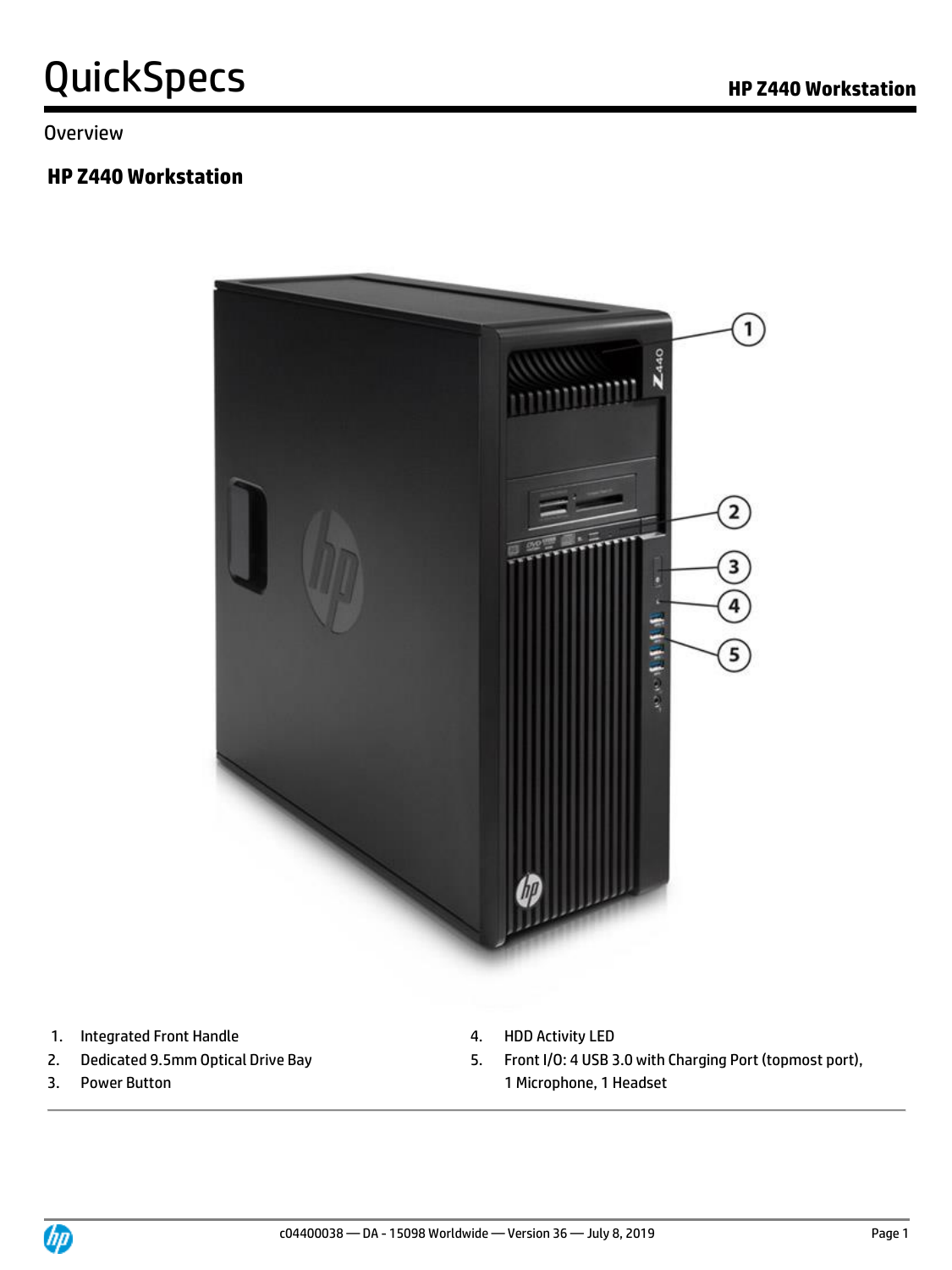

- 
- 7. 2 Internal 3.5" Bays
- 8. Fan and Front Card Guide Kit (optional)
- 
- 
- 11. 525W, 85% Efficient Power Supply or 700W, 90% Efficient Power Supply
- 6. 2 External 5.25" Bays 12. Rear I/O: Rear Power Button, 4 USB 3.0, 2 USB 2.0, PS/2 Ports, 1 RJ-45 to Integrated GbE, 1 Audio Line In, 1 Audio Line Out
- 9. 6 6Gb/s SATA Ports 13. 8 DIMM Slots for DDR4 ECC Registered Memory
- 10. Rear Grip 14. Intel Xeon Processors: E5-1600 v3/v4 family (4C/6C/8C), E5-2600 v3 family (8C)
	- 15. 2 PCIe x16 Gen 3 Slots
	- 16. 1 PCIe x8 Gen 3, 1 PCIe x1 Gen 2, 1 PCIe x4 Gen 2, 1 PCI Slot

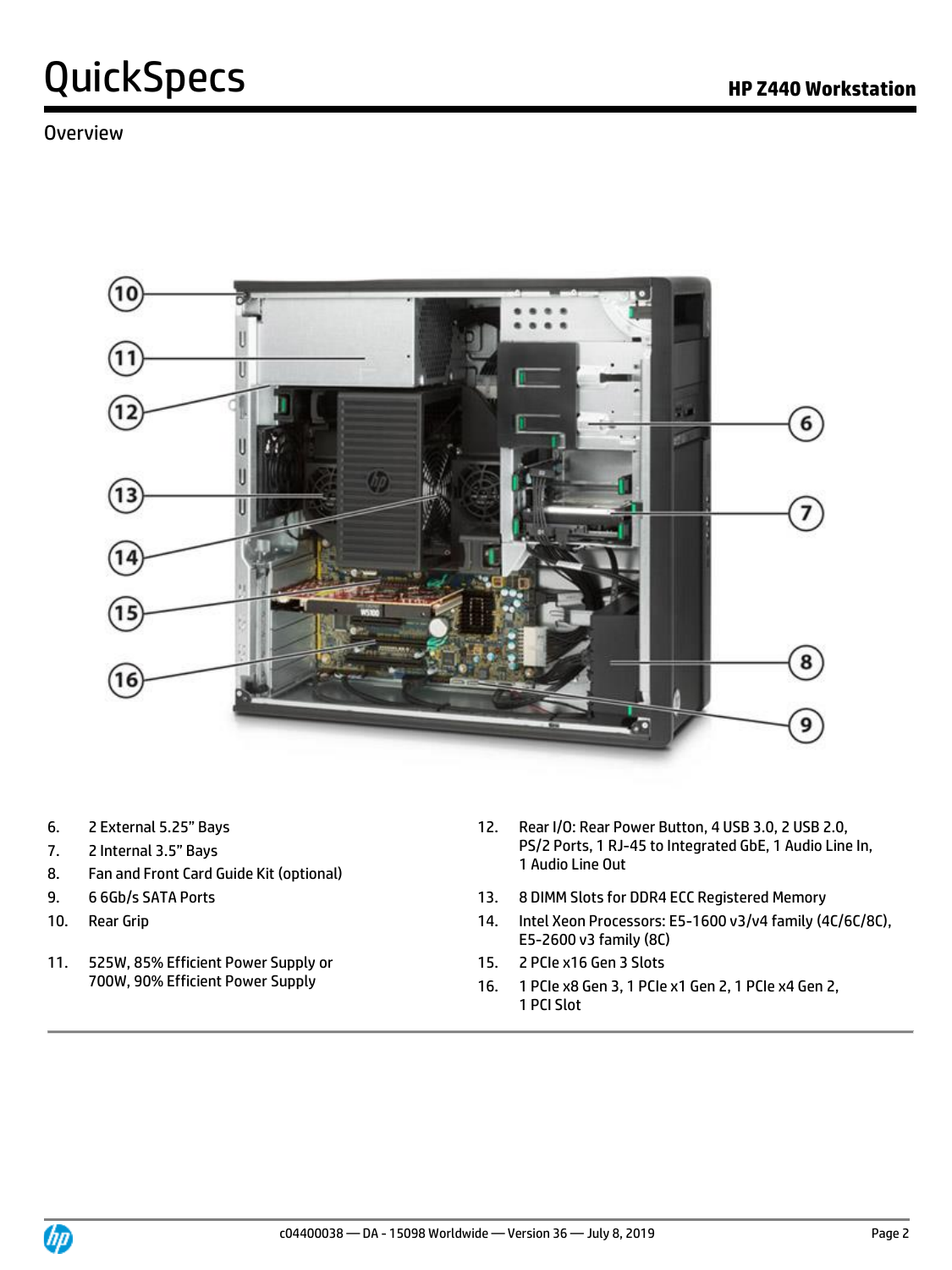#### Overview

### **Overview**

**Form Factor** Minitower **Operating Systems** Preinstalled:

- Windows 10 Pro 64 for Workstations
- Windows 10 Pro 64 downgrade to Windows 7 Professional 64
- Windows 10 Home 64 High-end
- Windows 8.1 Pro 64-bit
- HP Installer Kit for Linux (includes drivers for 64-bit OS versions of RHEL 6.6, RHEL 7, SUSE Linux Enterprise Desktop 11, Ubuntu 14.04)
- Red Hat® Enterprise Linux Desktop (Paper license with 1 year support; no preinstalled OS)

#### Supported:

- Windows 8/8.1 Enterprise 64-bit
- Windows 7 Enterprise 64-bit
- Red Hat Enterprise Linux Desktop 6, 7
- SUSE Linux Enterprise Desktop 11 SP3, 12

**Notes**: For detailed OS/hardware support information for Linux, see: [http://www.hp.com/support/linux\\_hardware\\_matrix](http://www.hp.com/support/linux_hardware_matrix)

#### **Available Processors**

| <b>Name</b>                                                  | <b>Cores</b> | <b>Clock</b><br><b>Speed</b><br>(GHz) | <b>Cache</b><br>(MB) | <b>Memory</b><br><b>Speed</b><br>(MT/s) | <b>Hyper-</b><br><b>Threading</b> | <b>Featuring</b><br>Intel <sup>®</sup> vPro™<br><b>Technology</b> | Intel <sup>®</sup> Turbo<br><b>Boost</b><br>Technology <sup>1</sup> | <b>TDP</b><br>(W) |
|--------------------------------------------------------------|--------------|---------------------------------------|----------------------|-----------------------------------------|-----------------------------------|-------------------------------------------------------------------|---------------------------------------------------------------------|-------------------|
| Intel <sup>®</sup> Xeon <sup>®</sup><br>E5-1680 v4 processor | 8            | 3.4                                   | 20                   | 2400                                    | <b>YES</b>                        | <b>YES</b>                                                        | 2, 4, 6                                                             | 140               |
| Intel® Xeon®<br>E5-1660 v4 processor                         | 8            | 3.2                                   | 20                   | 2400                                    | <b>YES</b>                        | <b>YES</b>                                                        | 2, 4, 6                                                             | 140               |
| Intel <sup>®</sup> Xeon <sup>®</sup><br>E5-1650 v4 processor | 6            | 3.6                                   | 15                   | 2400                                    | <b>YES</b>                        | <b>YES</b>                                                        | 2, 2, 4                                                             | 140               |
| Intel <sup>®</sup> Xeon <sup>®</sup><br>E5-1630 v4 processor | 4            | 3.7                                   | 10                   | 2400                                    | <b>YES</b>                        | <b>YES</b>                                                        | 1, 1, 3                                                             | 140               |
| Intel® Xeon®<br>E5-1620 v4 processor                         | 4            | 3.5                                   | 10                   | 2400                                    | <b>YES</b>                        | <b>YES</b>                                                        | 1, 3                                                                | 140               |
| Intel <sup>®</sup> Xeon®<br>E5-1607 v4 processor             | 4            | 3.1                                   | 10                   | 2133                                    | N <sub>0</sub>                    | <b>YES</b>                                                        | N/A                                                                 | 140               |
| Intel <sup>®</sup> Xeon <sup>®</sup><br>E5-1603 v4 processor | 4            | 2.8                                   | 10                   | 2133                                    | N <sub>0</sub>                    | <b>YES</b>                                                        | N/A                                                                 | 140               |
| Intel Xeon<br>E5-1680 v3 processor                           | 8            | 3.2                                   | 20                   | 2133                                    | <b>YES</b>                        | <b>YES</b>                                                        | 3, 6                                                                | 140               |
| Intel Xeon<br>E5-1660 v3 processor                           | 8            | 3.0                                   | 20                   | 2133                                    | <b>YES</b>                        | <b>YES</b>                                                        | 3, 5                                                                | 140               |
| Intel Xeon<br>E5-2630 v3 processor                           | 8            | 2.4                                   | 20                   | 1866                                    | <b>YES</b>                        | <b>YES</b>                                                        | 2, 8                                                                | 85                |
| Intel Xeon<br>E5-1650 v3 processor                           | 6            | 3.5                                   | 15                   | 2133                                    | <b>YES</b>                        | <b>YES</b>                                                        | 1, 3                                                                | 140               |
| Intel Xeon<br>E5-1630 v3 processor                           | 4            | 3.7                                   | 10                   | 2133                                    | <b>YES</b>                        | <b>YES</b>                                                        | 1, 1                                                                | 140               |
| Intel Xeon<br>E5-1620 v3 processor                           | 4            | 3.5                                   | 10                   | 2133                                    | <b>YES</b>                        | <b>YES</b>                                                        | 1, 1                                                                | 140               |
| Intel Xeon<br>E5-1607 v3 processor                           | 4            | 3.1                                   | 10                   | 1866                                    | N <sub>0</sub>                    | <b>YES</b>                                                        | N/A                                                                 | 140               |

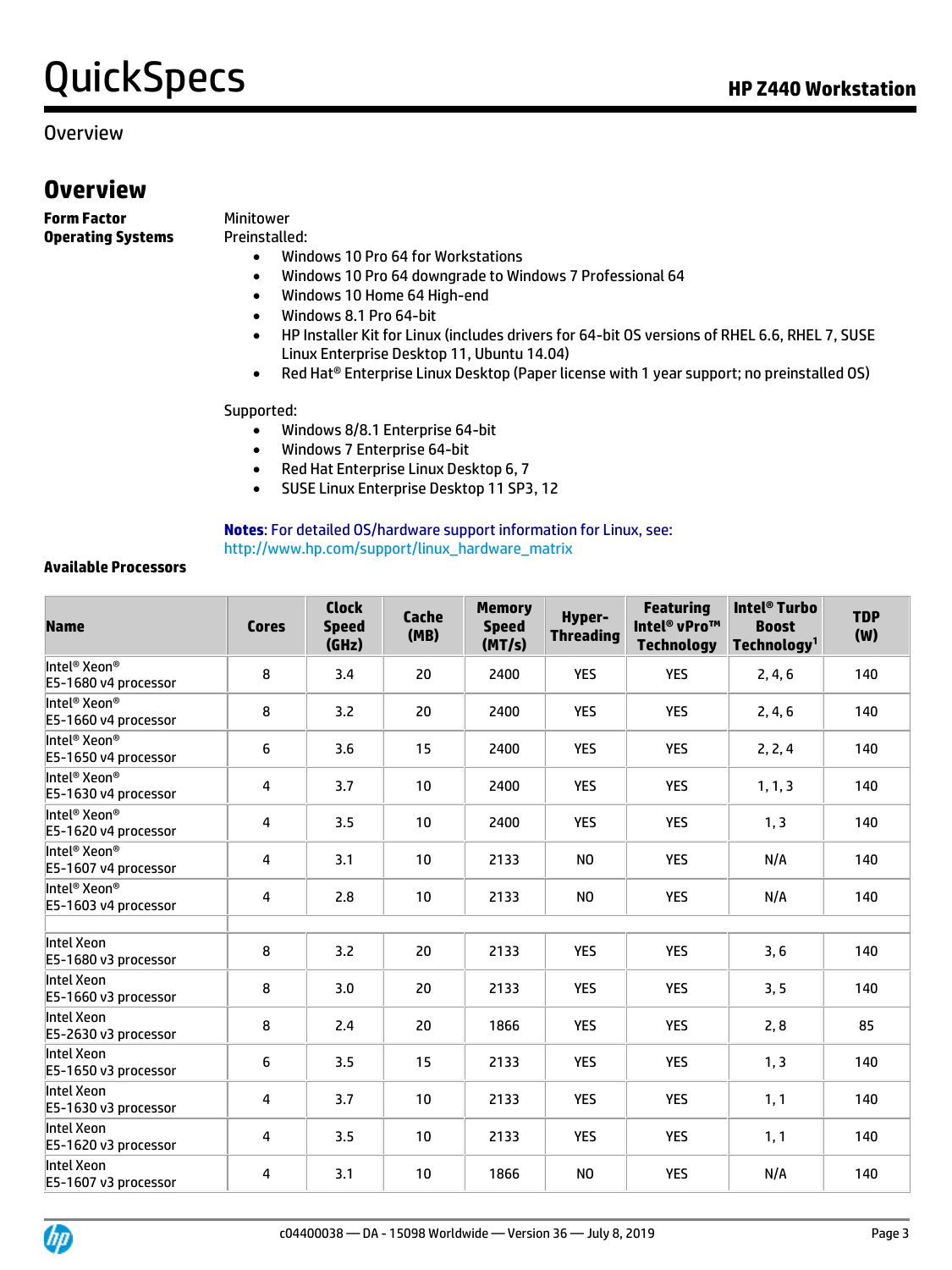| Intel Xeon<br>E5-1603 v3 processor                                                                                      | 4                                                                                                                                                                                                                                                                                                                                                                                                                                                       | 2.8 | 10 | 1866 | NO.        | <b>YES</b>                                                                                                                                                                            | N/A  | 140 |  |  |
|-------------------------------------------------------------------------------------------------------------------------|---------------------------------------------------------------------------------------------------------------------------------------------------------------------------------------------------------------------------------------------------------------------------------------------------------------------------------------------------------------------------------------------------------------------------------------------------------|-----|----|------|------------|---------------------------------------------------------------------------------------------------------------------------------------------------------------------------------------|------|-----|--|--|
| Intel Xeon<br>E5-2637 v4 processor                                                                                      | 4                                                                                                                                                                                                                                                                                                                                                                                                                                                       | 3.5 | 15 | 2400 | <b>YES</b> | <b>YES</b>                                                                                                                                                                            | 1, 2 | 135 |  |  |
| Intel Xeon<br>E5-2623 v4 processor                                                                                      | 4                                                                                                                                                                                                                                                                                                                                                                                                                                                       | 2.6 | 10 | 2133 | <b>YES</b> | <b>YES</b>                                                                                                                                                                            | 2, 6 | 85  |  |  |
|                                                                                                                         | The specifications shown in this column represent the following: (all core maximum turbo steps, one<br>core maximum turbo steps). Turbo boost stepping occurs in 100MHz increments. Processors that do<br>not have turbo functionality are denoted as N/A.<br>NOTE: Although the Intel Xeon E5-2600 processor family supports dual processors, the HP Z440<br>Workstation does not support dual processor configurations.                               |     |    |      |            |                                                                                                                                                                                       |      |     |  |  |
| <b>Available Processors</b><br><b>Disclaimers</b>                                                                       | http://www.intel.com/products/processor_number/ for details.                                                                                                                                                                                                                                                                                                                                                                                            |     |    |      |            | Intel's numbering is not a measurement of higher performance. Processor numbers differentiate<br>features within each processor family, not across different processor families. See: |      |     |  |  |
|                                                                                                                         | 64-bit computing on Intel® 64 architecture requires a computer system with a processor, chipset, BIOS,<br>operating system, device drivers and applications enabled for Intel 64 architecture. Processor will not<br>operate (including 32-bit operation) without an Intel 64 architecture-enabled BIOS. Performance will<br>vary depending on your hardware and software configurations. See: http://www.intel.com/info/em64t<br>for more information. |     |    |      |            |                                                                                                                                                                                       |      |     |  |  |
|                                                                                                                         | Quad-Core, Six-Core, and Eight-Core technologies are designed to improve performance of<br>multithreaded software products and hardware-aware multitasking operating systems and may require<br>appropriate operating system software for full benefits. Check with software provider to determine<br>suitability. Not all customers or software applications will necessarily benefit from use of these<br>technologies.                               |     |    |      |            |                                                                                                                                                                                       |      |     |  |  |
| Color                                                                                                                   | <b>Jack Black</b>                                                                                                                                                                                                                                                                                                                                                                                                                                       |     |    |      |            |                                                                                                                                                                                       |      |     |  |  |
| <b>Convertibility</b>                                                                                                   | No                                                                                                                                                                                                                                                                                                                                                                                                                                                      |     |    |      |            |                                                                                                                                                                                       |      |     |  |  |
| <b>Expansion Slots (see</b><br>system board section for PCI Express Gen2 x1 with open-ended connector*<br>more details) | <b>Slot 1</b> (top):<br>Full-height, Half-length                                                                                                                                                                                                                                                                                                                                                                                                        |     |    |      |            |                                                                                                                                                                                       |      |     |  |  |
|                                                                                                                         | Slot 2:<br>PCI Express Gen3 x16<br>Full-height, Full-length (with extender)                                                                                                                                                                                                                                                                                                                                                                             |     |    |      |            |                                                                                                                                                                                       |      |     |  |  |
|                                                                                                                         | Slot 3:<br>PCI Express Gen2 x4 with open-ended connector*<br>Full-height, Full-length (with extender)                                                                                                                                                                                                                                                                                                                                                   |     |    |      |            |                                                                                                                                                                                       |      |     |  |  |
|                                                                                                                         | Slot 4:<br>PCI Express Gen3 x8 with open-ended connector*<br>Full-height, Full-length (with extender)                                                                                                                                                                                                                                                                                                                                                   |     |    |      |            |                                                                                                                                                                                       |      |     |  |  |
|                                                                                                                         | Slot 5:<br>PCI Express Gen3 x16<br>Full-height, Full-length (with extender)                                                                                                                                                                                                                                                                                                                                                                             |     |    |      |            |                                                                                                                                                                                       |      |     |  |  |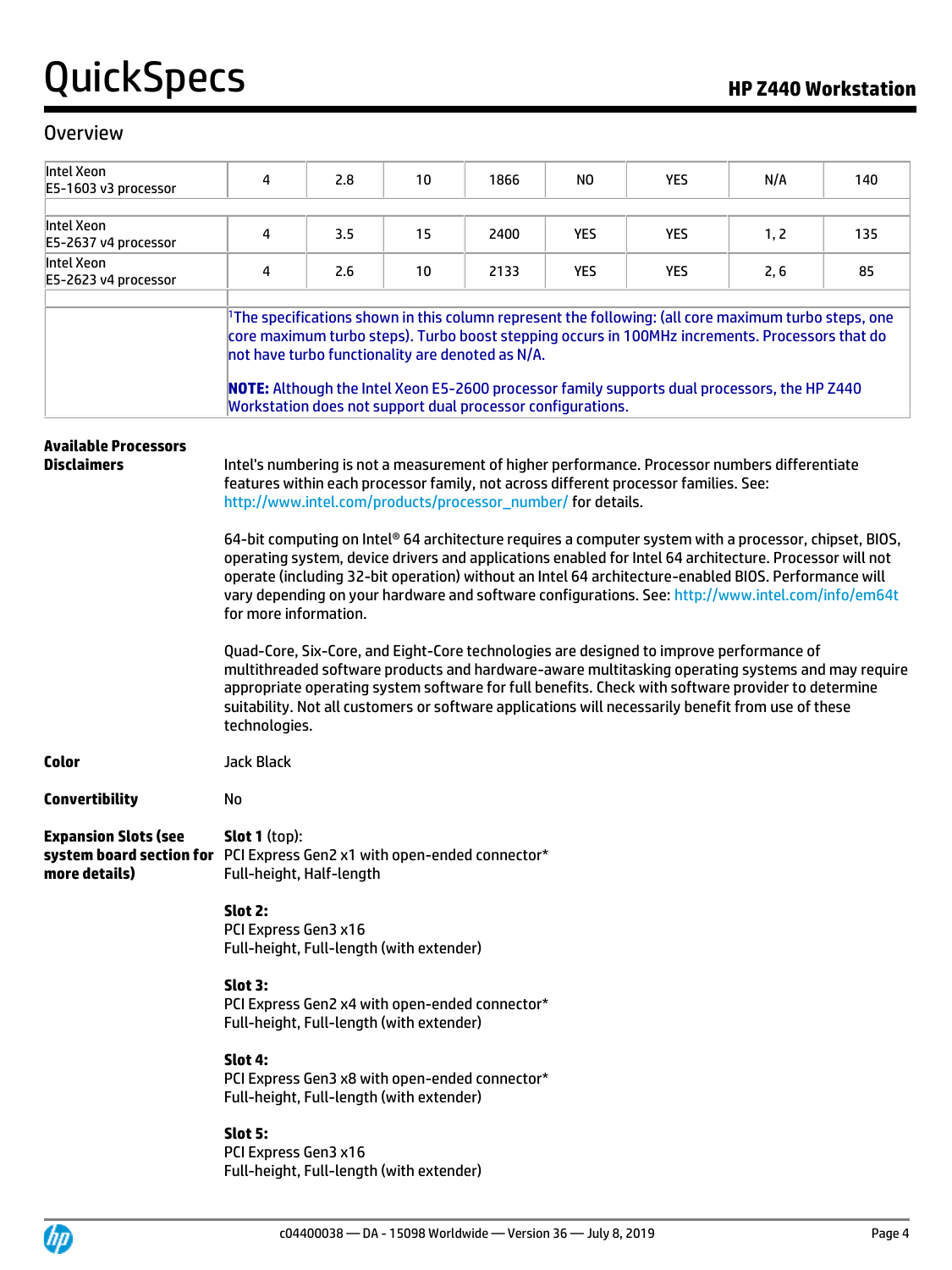|                                                                                          | Slot 6:<br>PCI 32bit/33MHz<br>Full-height, Full-length (with extender)                                                                                                                                                                                                                                                                                |
|------------------------------------------------------------------------------------------|-------------------------------------------------------------------------------------------------------------------------------------------------------------------------------------------------------------------------------------------------------------------------------------------------------------------------------------------------------|
|                                                                                          | * Open-ended connector allows a greater bandwidth (e.g. x16) card to be installed physically into a<br>lower bandwidth connector/slot.                                                                                                                                                                                                                |
| <b>Expansion Bays (see</b><br>storage section for more 2 external 5.25" bays<br>details) | 2 internal 3.5" bays (with acoustic dampening rail assemblies pre-installed)<br>3rd and 4th 3.5" HDD each occupy one external bay<br>$\bullet$<br>3rd and 4th 2.5" HDD/SSD occupy a single external bay within a 2:1 carrier)<br>$\bullet$                                                                                                            |
|                                                                                          | 1 dedicated 9.5mm slim optical disk drive bay                                                                                                                                                                                                                                                                                                         |
| Front I/O                                                                                | 4 USB 3.0, 1 Headset, 1 Microphone                                                                                                                                                                                                                                                                                                                    |
| Internal I/O                                                                             | 2 USB 2.0 ports available with a single 2x5 header. The 2x5 header can be converted to a standard<br>(Type-A) USB connector through the use one HP Internal USB Port Kit (EM165AA). This port kit uses one<br>half of the 2x5 header. The 2x5 header also supports up to one 15-in-1 Media Card Reader.<br>1 USB 3.0 port available by a 2x10 header. |
| Rear I/O                                                                                 | 4 USB 3.0, 2 USB 2.0, 2 PS/2, 1 RJ-45 (NIC), 1 Audio Line-In, 1 Audio Line-Out.<br>Serial supported with optional connector on PCI bracket cabled to system board connector.                                                                                                                                                                          |
| <b>Interfaces Supported</b>                                                              | 15-in-1 Media Card Reader (optional)<br>6-channel SATA interface (6 @ 6.0 Gb/s). 6 channels are eSATA configurable for use with eSATA<br>CTO/AMO Kit (No hot plug / hot swap supported).<br>USB 2.0, USB 3.0                                                                                                                                          |
| <b>On-board RAID Support</b>                                                             | RAID 0, 1, 10 (Factory integrated)<br>RAID 5 (NOT Factory integrated)                                                                                                                                                                                                                                                                                 |
|                                                                                          | Factory integrated RAID available for SATA/SAS drives (RAID 0, 0 Data, 1, and 10)                                                                                                                                                                                                                                                                     |
| <b>Chassis Dimensions (H x W Footprint Dimensions:</b>                                   |                                                                                                                                                                                                                                                                                                                                                       |
| xD)                                                                                      | H: 17.0" [431.8mm]<br>W: 6.65" [168.91mm]<br>D: 17.5" [444.7mm] (measured to the rear of service panel)                                                                                                                                                                                                                                               |
|                                                                                          | <b>Maximum Dimensions:</b>                                                                                                                                                                                                                                                                                                                            |
|                                                                                          | H: 17.0" [431.8mm]<br>W: 6.65" [168.91mm]<br>D: 17.9" [455.7mm] (measured to the rear padlock loop)                                                                                                                                                                                                                                                   |
| <b>Rack Dimensions</b>                                                                   | 4U                                                                                                                                                                                                                                                                                                                                                    |
| Weight                                                                                   | Exact weights depend upon configuration.<br>Minimum: 11.0 kg (24.3 lbs.)<br>Standard: 13.5 kg (29.8 lbs.)<br>Maximum: 17.5 kg (38.5 lbs.)                                                                                                                                                                                                             |
| <b>Temperature</b>                                                                       | Operating: 5° to 35°C (40° to 95°F)<br>Non-operating: -40° to 60°C (-40° to 140°F)                                                                                                                                                                                                                                                                    |

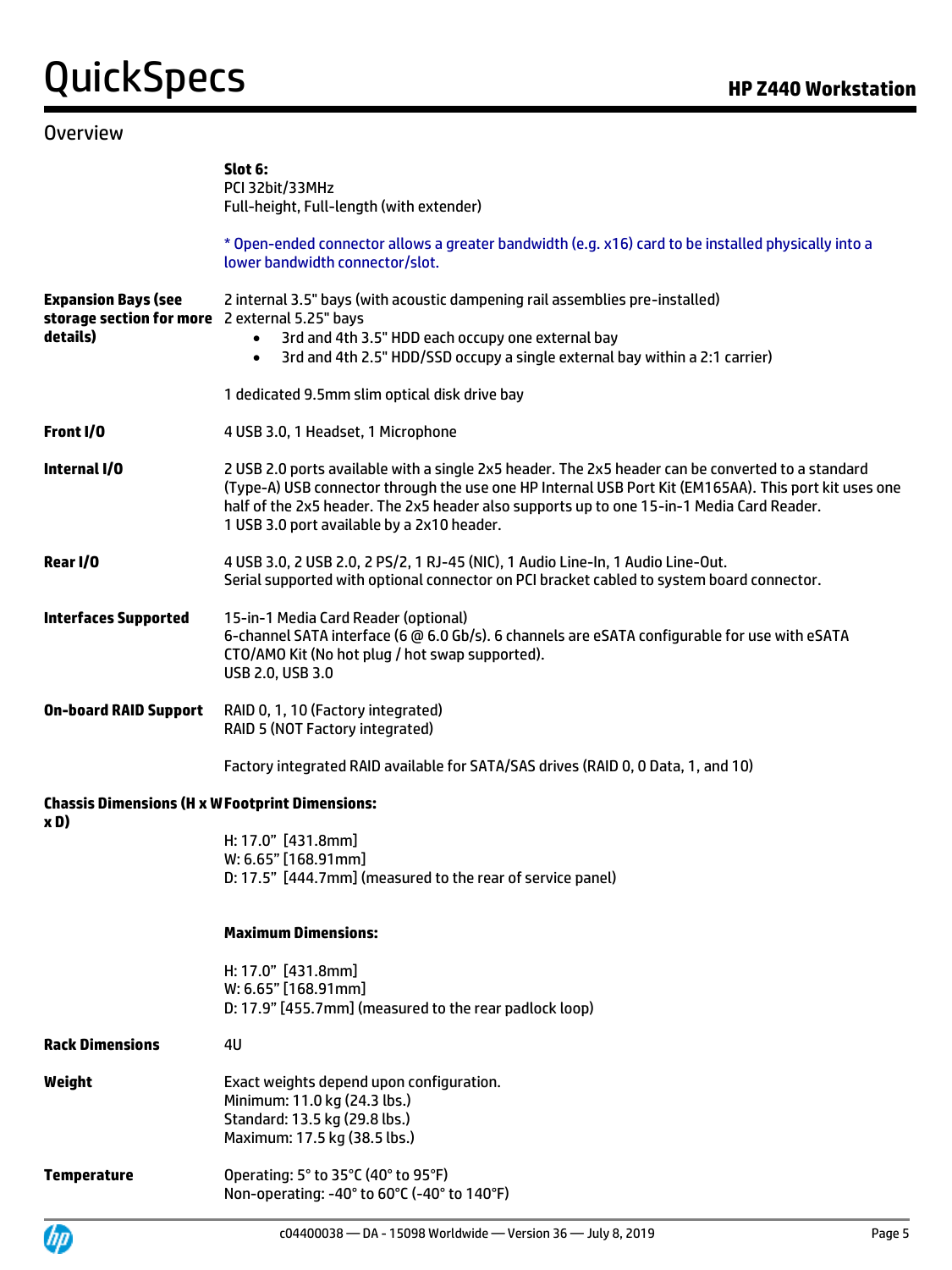| <b>Humidity</b>                                 | Operating: 8% to 85% relative humidity, non-condensing<br>Non-operating: 8% to 90% relative humidity, non-condensing                                                                 |
|-------------------------------------------------|--------------------------------------------------------------------------------------------------------------------------------------------------------------------------------------|
| <b>Maximum Altitude (non-</b><br>pressurized)   | Operating: 3,048m (10,000ft)<br>Non-operating: 9,144m (30,000ft)                                                                                                                     |
| <b>Power Supply</b>                             | <b>ENTRY</b><br>525 watts wide-ranging, active Power Factor Correction, 85% Efficient, with no 6-pin graphics power<br>cable                                                         |
|                                                 | The Z440 525W power supply efficiency report can be found at this link:<br>http://www.plugloadsolutions.com/psu_reports/HEWLETT%20PACKARD_753084-<br>001_525W_EC0S%203914_Report.pdf |
|                                                 | <b>HIGH-END</b><br>700 watts wide-ranging, active Power Factor Correction, 90% Efficient, with two graphics power cables<br>700w PSU will support up to 225w of graphics             |
|                                                 | The Z440 700W power supply efficiency report can be found at this link:<br>http://www.pluqloadsolutions.com/psu_reports/HEWLETT%20PACKARD_719795-<br>001_700W_EC0S%203915_Report.pdf |
| <b>Workstation ISV</b><br><b>Certifications</b> | See the latest list of certifications at<br>http://www.hp.com/united-states/campaigns/workstations/partnerships.html                                                                 |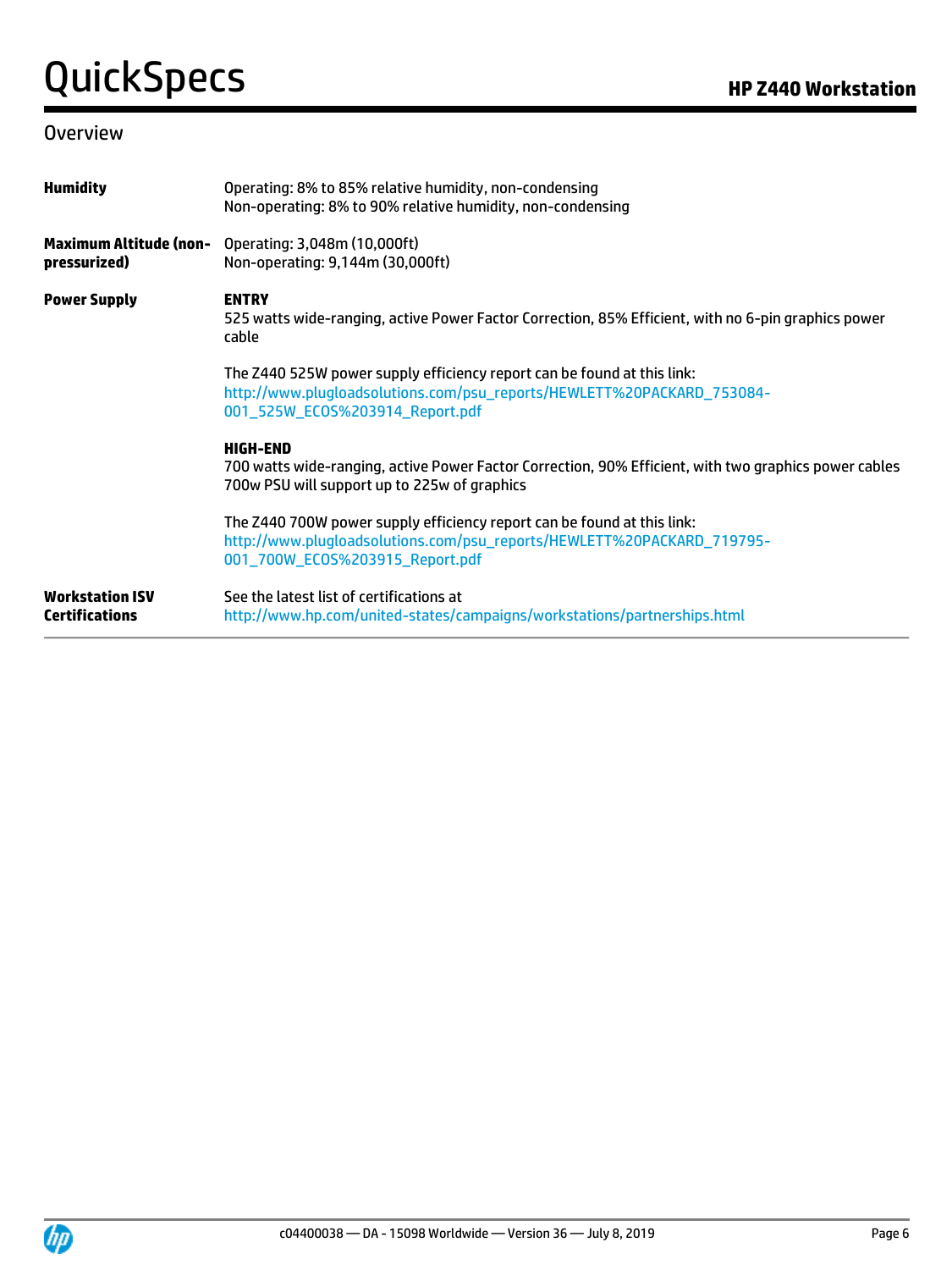**Processors** 

|                                         | <b>Factory</b><br>Configured | <b>Kit</b> | <b>Option Option Kit Part</b><br>Number | <b>Support</b><br><b>Notes</b> |
|-----------------------------------------|------------------------------|------------|-----------------------------------------|--------------------------------|
| Intel® Xeon® E5-1600 v4 Series CPU      |                              |            |                                         |                                |
| Intel® Xeon® E5-1603 v4 2.8 2133 4C CPU | γ                            | N          |                                         |                                |
| Intel® Xeon® E5-1607 v4 3.1 2133 4C CPU | γ                            | N          |                                         |                                |
| Intel® Xeon® E5-1620 v4 3.5 2400 4C CPU | γ                            | N          |                                         |                                |
| Intel® Xeon® E5-1630 v4 3.7 2400 4C CPU | γ                            | N          |                                         |                                |
| Intel® Xeon® E5-1600 v3 Series CPU      |                              |            |                                         |                                |
| Intel® Xeon® E5-1680 v3 3.2 2133 8C CPU | γ                            | N          |                                         |                                |
| Intel® Xeon® E5-1660 v3 3.0 2133 8C CPU | γ                            | N          |                                         |                                |
| Intel® Xeon® E5-1650 v3 3.5 2133 6C CPU | Υ                            | N          |                                         |                                |
| Intel® Xeon® E5-1630 v3 3.7 2133 4C CPU | γ                            | N          |                                         |                                |
| Intel® Xeon® E5-1620 v3 3.5 2133 4C CPU | γ                            | N          |                                         |                                |
| Intel® Xeon® E5-1603 v3 2.8 1866 4C CPU | γ                            | N          |                                         |                                |
| Intel® Xeon® E5-2600 v3 Series CPU      |                              |            |                                         |                                |
| Intel® Xeon® E5-2630 v3 2.4 1866 8C CPU | γ                            | N          |                                         |                                |

• Multicore is designed to improve performance of certain software products. Not all customers or software applications will necessarily benefit from use of this technology. Performance and clock frequency will vary depending on application workload and your hardware and software configurations. Intel's numbering, branding and/or naming is not a measurement of higher performance.

| Monitors/<br><b>Displays</b> |                                                                                         | <b>Factory</b><br><b>Configured</b> | Kit | <b>Option Option Kit Part</b><br><b>Number</b> | <b>Support</b><br><b>Notes</b> |
|------------------------------|-----------------------------------------------------------------------------------------|-------------------------------------|-----|------------------------------------------------|--------------------------------|
|                              | HP Z Display Z27n 27-inch IPS LED Backlit Monitor                                       |                                     | γ   | K7C09A8#ABA                                    |                                |
|                              | HP Z Display Z25n 25-inch IPS LED Backlit Monitor                                       |                                     | Υ   | K7C01A8#ABA                                    |                                |
|                              | HP Z Display Z24n 24-inch IPS LED Backlit Monitor                                       |                                     | Υ   | K7B99A8#ABA                                    |                                |
|                              | HP Z Display Z24ng 23.8-inch IPS Backlit Monitor                                        |                                     | Υ   | L1K59A8#ABA                                    |                                |
|                              | HP Z Display Z24nf 23.8-inch IPS Backlit Monitor                                        |                                     | Υ   | K7C00A8#ABA                                    |                                |
|                              | HP Z Display Z23n 23-inch IPS LED Backlit Monitor                                       |                                     | Υ   | M2J79A8#ABA                                    |                                |
|                              | HP Z Display Z22n 21.5-inch IPS LED Backlit Monitor                                     |                                     | Υ   | M2J71A8#ABA                                    |                                |
|                              | Supported by all operating systems available from HP<br>Screen size measured diagonally |                                     |     |                                                |                                |

#### **Storage / Hard Drives**

| <b>SAS Hard Drives</b> | <b>SAS Hard Drives for HP Workstations</b> | <b>Factory</b><br>Configured | <b>Option</b><br>Kit | <b>Option</b><br><b>Kit Part</b><br><b>Number</b> | <b>Support</b><br><b>Notes</b> |
|------------------------|--------------------------------------------|------------------------------|----------------------|---------------------------------------------------|--------------------------------|
|                        | HP 1.2TB SAS 10K SFF HDD                   | V.                           | v                    | E2P04AA                                           |                                |
|                        | <b>HP 600GB SAS 10K SFF HDD</b>            |                              | ν                    | A2Z21AA                                           |                                |
|                        | <b>HP 300GB SAS 10K SFF HDD</b>            |                              | ν                    | A2Z20AA                                           |                                |

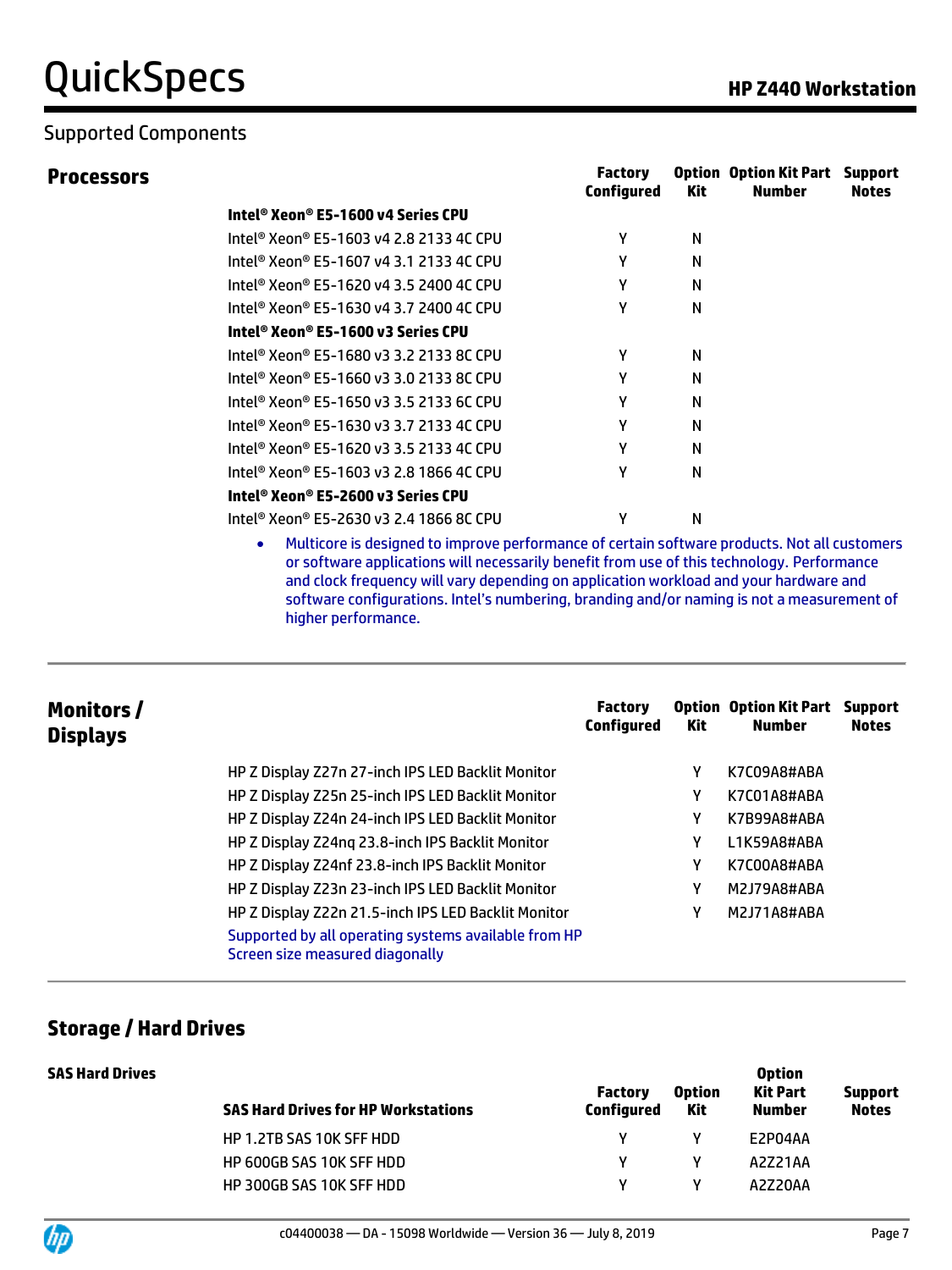#### Supported Components

| 600GB SAS 15K SFF HDD |              | L5B75AA |
|-----------------------|--------------|---------|
| 300GB SAS 15K SFF HDD | $\mathsf{Y}$ | L5B74AA |
| <b>NOTES:</b>         |              |         |

Up to (4) 2.5-inch 15K rpm SAS drives: 300, 600 GB; 2.4 TB max

Up to (4) 2.5-inch 10K rpm SAS drives: 300, 600 GB, 1.2 TB; 4.8 TB max

**NOTE:** SAS controller add-in card required

**NOTE:** 3rd and 4th SFF SAS HDDs require and will be automatically installed into a single 2:1 5.25" external bay adapter. This hardware is required when installing 3rd/4th HDDs using Aftermarket Option (AMO) drives.

Removable Boot Drive option

| <b>SATA Hard Drives</b> |                                                          | <b>Factory</b><br><b>Configured Option Kit Number</b> |   | <b>Option</b><br>Kit Part | <b>Support</b><br><b>Notes</b> |
|-------------------------|----------------------------------------------------------|-------------------------------------------------------|---|---------------------------|--------------------------------|
|                         | <b>SATA (Serial ATA) Hard Drives for HP Workstations</b> |                                                       |   |                           |                                |
|                         | 500GB SATA 7200 rpm 6Gb/s 3.5" HDD                       | γ                                                     | Υ | LQ036AA                   |                                |
|                         | 1TB SATA 7200 rpm 6Gb/s 3.5" HDD                         | γ                                                     | γ | LQ037AA                   |                                |
|                         | 1TB SATA 7200 rpm 6Gb/s 3.5" HDD (Enterprise Class)      | γ                                                     | Υ | WOR10AA                   |                                |
|                         | 1TB SATA 7200 rpm 6Gb/s 3.5" HDD (Enterprise Class)      | γ                                                     | Υ | WOR10AA                   |                                |
|                         | 2.0TB SATA 7200 rpm 6Gb/s 3.5" HDD                       | γ                                                     | Υ | <b>OB576AA</b>            |                                |
|                         | 3.0TB SATA 7200 rpm 6Gb/s 3.5" HDD                       | γ                                                     | Υ | QF298AA                   |                                |
|                         | 4TB SATA 7200 rpm 6Gb/s 3.5" HDD<br>(Enterprise Class)   | γ                                                     | Υ | K4T76AA                   |                                |
|                         | 500GB SATA 7.2K SED SFF HDD                              | γ                                                     | N | D8N29AA                   |                                |
|                         | 1TB SATA 7200 rpm 8GB 3.5" SSHD (hybrid)                 | γ                                                     | γ | M7S54AA                   |                                |
|                         | <b>NOTES:</b>                                            |                                                       |   |                           |                                |

Up to (4) 3.5-inch 7200 rpm SATA drives: 500 GB, 1.0, 2.0, 3.0, 4.0 TB; 16.0 TB max

Up to (1) 2.5-inch SATA Self-Encrypting Drive (SED): 500 GB Opal 1

Up to (1) 3.5-inch 7200 RPM SATA Solid State Hybrid Drive (SSHD): 1TB + 8GB NAND

**NOTE:** 3rd and 4th HDDs require and will be automatically installed in the factory into a single 3.5" to 5.25" external bay adapter, available as AMO (NQ099AA). This hardware is required when installing 3rd/4th HDDs using Aftermarket Option (AMO) drives.

Removable Boot Drive option

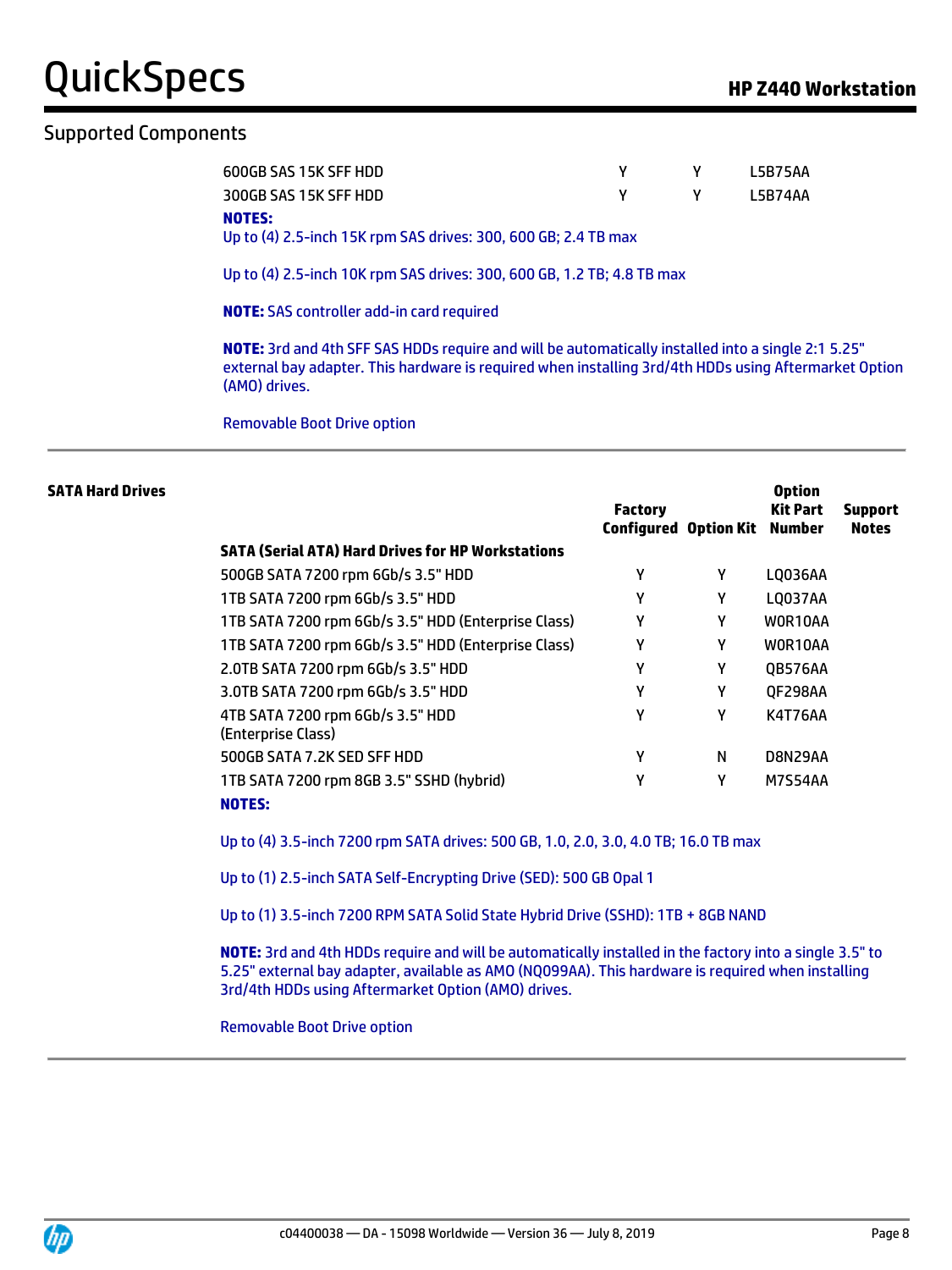**Option**

#### Supported Components

| <b>SATA Solid State Drives</b> |                                                                                                         | <b>Factory</b><br><b>Configured Option Kit</b> |   | <b>Option</b><br>Kit Part<br>Number | <b>Support</b><br><b>Notes</b> |
|--------------------------------|---------------------------------------------------------------------------------------------------------|------------------------------------------------|---|-------------------------------------|--------------------------------|
|                                | <b>HP Solid State Drives (SSDs) for Workstations</b>                                                    |                                                |   |                                     |                                |
|                                | HP 128GB* SATA 6Gb/s SSD                                                                                | Y                                              | Υ | A3D25AA                             |                                |
|                                | HP 256GB* SATA 6Gb/s SSD                                                                                | Υ                                              | Υ | A3D26AA                             |                                |
|                                | HP 512GB* SATA 6Gb/s SSD                                                                                | Υ                                              | Υ | D8F30AA                             |                                |
|                                | HP 1TB SATA* 6Gb/s SSD                                                                                  | Υ                                              | Υ | <b>F3C96AA</b>                      |                                |
|                                | HP 2TB SATA 6Gb/s SSD                                                                                   | Υ                                              | Υ | Y6P08AA                             |                                |
|                                | HP 256GB SATA* 6Gb/s SED SSD                                                                            | Υ                                              | N |                                     |                                |
|                                | HP 256GB SATA 6Gb/s SED Opal 2 SSD                                                                      | Υ                                              | Υ | G7U67AA                             |                                |
|                                | HP 512GB SATA SED SSD                                                                                   | Υ                                              | Υ | <b>N8T26AA</b>                      |                                |
|                                | HP Enterprise Class 240GB SATA SSD                                                                      | Υ                                              | Υ | <b>T3U07AA</b>                      |                                |
|                                | HP Enterprise Class 480GB SATA SSD                                                                      | Υ                                              | Υ | <b>T3U08AA</b>                      |                                |
|                                | <b>NOTES:</b><br>Up to (4) 2.5-inch 6Gb/s SATA Solid State Drives: 128, 256, 512 GB, 1 TB; 4.0 TB max   |                                                |   |                                     |                                |
|                                | Up to (1) 2.5-inch 6Gb/s SATA Self-Encrypting Solid State Drive (SED SSD): 256 GB Opal 2, 512 GB Opal 2 |                                                |   |                                     |                                |
|                                | Up to (4) 2.5-inch HP Enterprise Class 6Gb/s SATA Solid State Drives: 240, 480 GB; 1.9 TB max           |                                                |   |                                     |                                |

3rd and 4th SSDs require and will be automatically installed into a single 2:1 5.25" external bay adapter, available as AMO (K4T74AA). This hardware is required when installing 3rd/4th SSDs using Aftermarket Option (AMO) drives.

#### **PCIe Solid State Drives**

| <b>PCIe SSDs for HP Workstations</b><br>γ<br><b>HP Z Turbo Drive 512GB SSD</b><br>Υ<br>G3G89AA<br>γ<br>γ<br><b>HP Z Turbo Drive 256GB SSD</b><br>G3G88AA<br>γ<br>γ<br><b>HP Z Turbo Drive G2 512GB SSD</b><br>M1F74AA<br>γ<br>HP Z Turbo Drive G2 256GB SSD<br>Υ<br>M1F73AA<br>γ<br>HP Z Turbo Drive G2 1TB SSD<br>Υ<br>AA8eHeT<br>γ<br>HP Z Turbo Drive G2 256GB TLC SSD<br>Υ<br>Y1T46AA<br>γ<br>HP Z Turbo Drive G2 512GB TLC SSD<br>Υ<br>Y1T49AA<br>γ<br>Υ<br><b>HP Z Turbo Drive G2 1TB TLC SSD</b><br><b>Y1T52AA</b><br>γ<br>Υ<br>HP Z Turbo Drive G2 256GB SED SSD<br><b>Y1T55AA</b><br>γ<br>Υ<br>HP Z Turbo Drive G2 512GB SED SSD<br><b>Y1T58AA</b><br><b>HP Z Turbo Drive Quad Pro</b><br>γ<br>HP Z Turbo Drive Quad Pro 2x256GB PCIe SSD<br>Υ<br>N2M98AA |                                            | <b>Factory</b><br><b>Configured</b> | <b>Option</b><br>Kit | <b>Kit Part</b><br>Number | <b>Support</b><br><b>Notes</b> |
|--------------------------------------------------------------------------------------------------------------------------------------------------------------------------------------------------------------------------------------------------------------------------------------------------------------------------------------------------------------------------------------------------------------------------------------------------------------------------------------------------------------------------------------------------------------------------------------------------------------------------------------------------------------------------------------------------------------------------------------------------------------------|--------------------------------------------|-------------------------------------|----------------------|---------------------------|--------------------------------|
|                                                                                                                                                                                                                                                                                                                                                                                                                                                                                                                                                                                                                                                                                                                                                                    |                                            |                                     |                      |                           |                                |
|                                                                                                                                                                                                                                                                                                                                                                                                                                                                                                                                                                                                                                                                                                                                                                    |                                            |                                     |                      |                           |                                |
|                                                                                                                                                                                                                                                                                                                                                                                                                                                                                                                                                                                                                                                                                                                                                                    |                                            |                                     |                      |                           |                                |
|                                                                                                                                                                                                                                                                                                                                                                                                                                                                                                                                                                                                                                                                                                                                                                    |                                            |                                     |                      |                           |                                |
|                                                                                                                                                                                                                                                                                                                                                                                                                                                                                                                                                                                                                                                                                                                                                                    |                                            |                                     |                      |                           |                                |
|                                                                                                                                                                                                                                                                                                                                                                                                                                                                                                                                                                                                                                                                                                                                                                    |                                            |                                     |                      |                           |                                |
|                                                                                                                                                                                                                                                                                                                                                                                                                                                                                                                                                                                                                                                                                                                                                                    |                                            |                                     |                      |                           |                                |
|                                                                                                                                                                                                                                                                                                                                                                                                                                                                                                                                                                                                                                                                                                                                                                    |                                            |                                     |                      |                           |                                |
|                                                                                                                                                                                                                                                                                                                                                                                                                                                                                                                                                                                                                                                                                                                                                                    |                                            |                                     |                      |                           |                                |
|                                                                                                                                                                                                                                                                                                                                                                                                                                                                                                                                                                                                                                                                                                                                                                    |                                            |                                     |                      |                           |                                |
|                                                                                                                                                                                                                                                                                                                                                                                                                                                                                                                                                                                                                                                                                                                                                                    |                                            |                                     |                      |                           |                                |
|                                                                                                                                                                                                                                                                                                                                                                                                                                                                                                                                                                                                                                                                                                                                                                    |                                            |                                     |                      |                           |                                |
|                                                                                                                                                                                                                                                                                                                                                                                                                                                                                                                                                                                                                                                                                                                                                                    |                                            |                                     |                      |                           | Note 2                         |
|                                                                                                                                                                                                                                                                                                                                                                                                                                                                                                                                                                                                                                                                                                                                                                    | HP Z Turbo Drive Quad Pro 2x512GB PCIe SSD | γ                                   | γ                    | N2M99AA                   | Note 2                         |
| γ<br>Υ<br>HP Z Turbo Drive Quad Pro 2x1TB PCIe SSD<br>AAPSH9T                                                                                                                                                                                                                                                                                                                                                                                                                                                                                                                                                                                                                                                                                                      |                                            |                                     |                      |                           | Note 2                         |
| γ<br><b>HP Z Turbo Drive G2 1TB TLC SSD</b><br>Υ<br><b>Y1T52AA</b>                                                                                                                                                                                                                                                                                                                                                                                                                                                                                                                                                                                                                                                                                                 |                                            |                                     |                      |                           |                                |
| γ<br>Υ<br><b>HP Z Turbo Drive G2 256GB TLC SSD</b><br>Y1T46AA                                                                                                                                                                                                                                                                                                                                                                                                                                                                                                                                                                                                                                                                                                      |                                            |                                     |                      |                           |                                |

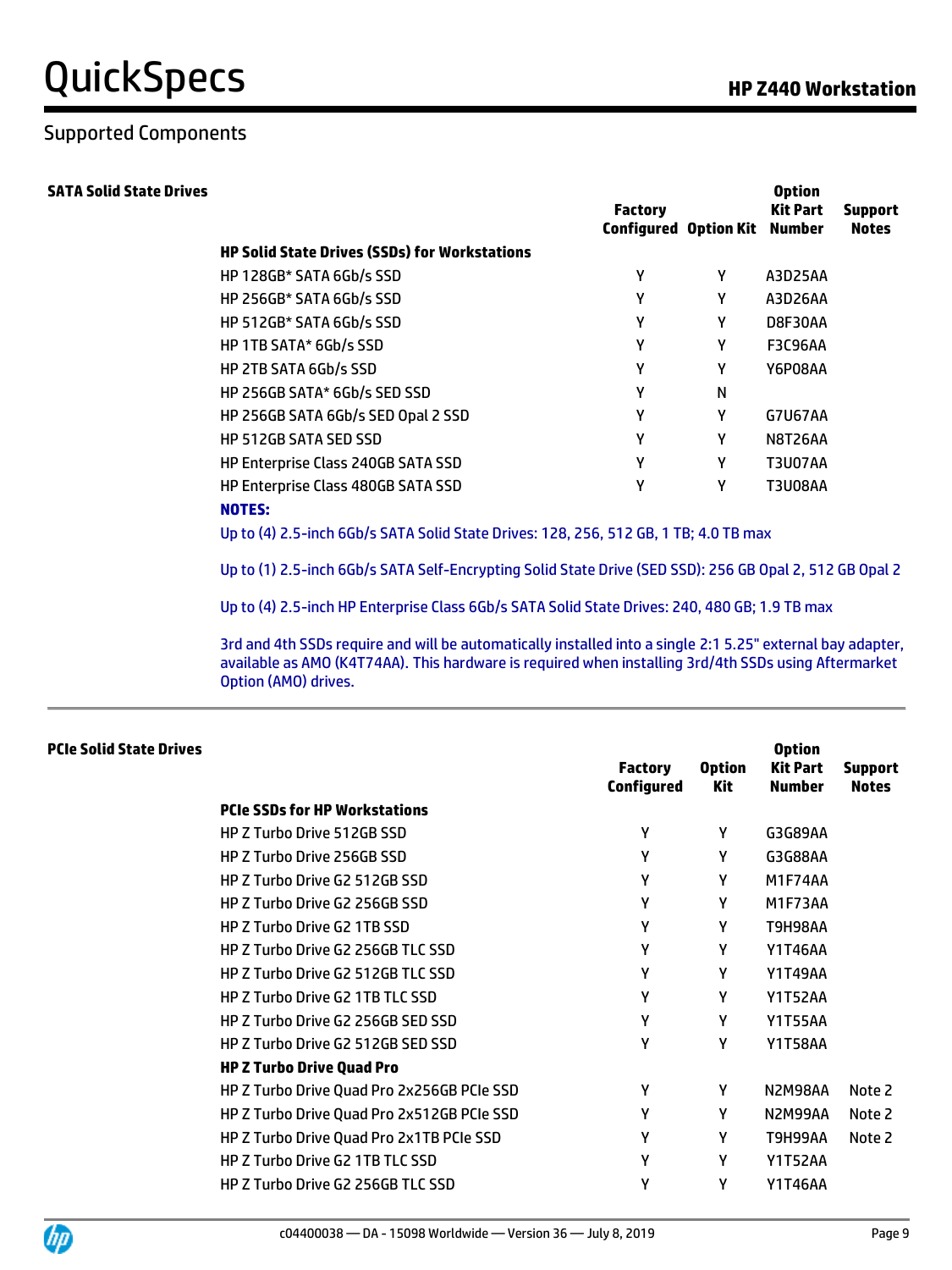#### Supported Components

| HP Z Turbo Drive G2 512GB TLC SSD          | γ | γ | <b>Y1T49AA</b> |        |
|--------------------------------------------|---|---|----------------|--------|
| HP Z Turbo Drive Quad Pro 256GB SSD module | N | γ | N2N00AA        | Note 1 |
| HP Z Turbo Drive Quad Pro 512GB SSD module | N | γ | N2N01AA        | Note 1 |
| HP Z Turbo Drive Quad Pro 1TB SSD module   | N | Υ | <b>T9J00AA</b> | Note 1 |
| HP Z Turbo Drive Quad Pro 2x256GB PCIe SSD | γ | γ | N2M98AA        |        |
| HP Z Turbo Drive Quad Pro 2x512GB PCIe SSD | γ | Υ | N2M99AA        |        |
| HP Z Turbo Drive Quad Pro 2x1TB PCIe SSD   | γ | γ | AAPSH9T        |        |
| <b>Intel 750 Series AIC PCIe SSD</b>       |   |   |                |        |
| Intel 750 Series AIC 400GB PCIe SSD        | γ | Υ | <b>Y4A61AV</b> |        |
| Intel 750 Series AIC 800GB PCIe SSD        | γ | γ | <b>Y4A62AV</b> |        |
| Intel 750 Series AIC 1.2TB PCIe SSD        | γ | γ | Y4A63AV        |        |

#### **NOTES:**

Up to (4) PCI Express Solid State Drives: 256, 512 GB, 1 TB; 4.0 TB max (via Quad Pro) Up to (1) Intel 750 Series PCIe SSD: 400GB, 800GB, 1.2TB

**NOTE:** 525W PSU on Z440 only has power connections for (2) HDDs standard. 3rd/4th HDDs/SSDs require a 4pin-to-dual-SATA cable.

**NOTE:** PCIe SSDs are not available with SAS controller or SAS HDDs. All PCIe SSD configurations require the HP Z4 Fan and Front Card Guide Kit, which is available both CTO (G8T99AV) and AMO (J9P80AA).

**NOTE 1:** M.2 SSD module only **NOTE 2:** Dual M.2 SSD modules plus carrier

| <b>Hard Drive Controllers</b> |                                                                             | <b>Factory</b><br><b>Configured</b> | <b>Option</b><br>Kit | <b>Option</b><br><b>Kit Part</b><br><b>Number</b> | <b>Support</b><br><b>Notes</b> |
|-------------------------------|-----------------------------------------------------------------------------|-------------------------------------|----------------------|---------------------------------------------------|--------------------------------|
|                               | Integrated SATA 6.0 Gb/s Controller                                         |                                     |                      |                                                   |                                |
|                               | Integrated SATA 6.0 Gb/s Controller                                         | γ                                   | N                    |                                                   | <b>Six Ports</b>               |
|                               | <b>Factory integrated RAID on motherboard for SATA</b><br>drives            |                                     |                      |                                                   |                                |
|                               | RAID 0 Configuration – Striped Array                                        | Υ                                   | N                    |                                                   | Note 1                         |
|                               | RAID 0 Data Configuration -- Boot/OS Drive + 2 Drive<br>Striped Array       | Υ                                   | N                    |                                                   | Note 1                         |
|                               | RAID 1 Configuration - Mirrored Array                                       | γ                                   | N                    |                                                   | Note 1                         |
|                               | RAID 10 Configuration - Striped/Mirrored Array                              | γ                                   | N                    |                                                   | Note 1                         |
|                               | LSI 9217-4i4e 8-port SAS 6Gb/s RAID Card                                    |                                     |                      |                                                   |                                |
|                               | LSI 9217-4i4e 8-port SAS 6Gb/s RAID Card                                    | Υ                                   | Υ                    |                                                   | EOX20AA Note 2, 4              |
|                               | LSI 9270-8i SAS 6Gb/s ROC RAID Card and iBBU9 Battery<br><b>Backup Unit</b> |                                     |                      |                                                   |                                |
|                               | LSI 9270-8i SAS 6Gb/s ROC RAID Card                                         | N                                   | Υ                    |                                                   | EOX21AA Note 2, 4              |
|                               | LSI iBBU09 Battery Backup Unit                                              | N                                   | Υ                    | E0X19AA                                           |                                |
|                               | <b>Integrated RAID for PCIe SSDs</b>                                        |                                     |                      |                                                   |                                |
|                               | <b>RAID 0 Data Configuration</b>                                            | γ                                   | N                    |                                                   | Note 3                         |

SATA hardware RAID is supported on Linux systems that have support for the Intel RSTe technology. The Linux kernel, with built-in software RAID, provides excellent functionality and performance. It is a good alternative to hardware-based RAID. Please visit [http://www.hp.com/support/linux\\_hardware\\_matrix](http://www.hp.com/support/linux_hardware_matrix) for RAID capabilities with Linux.

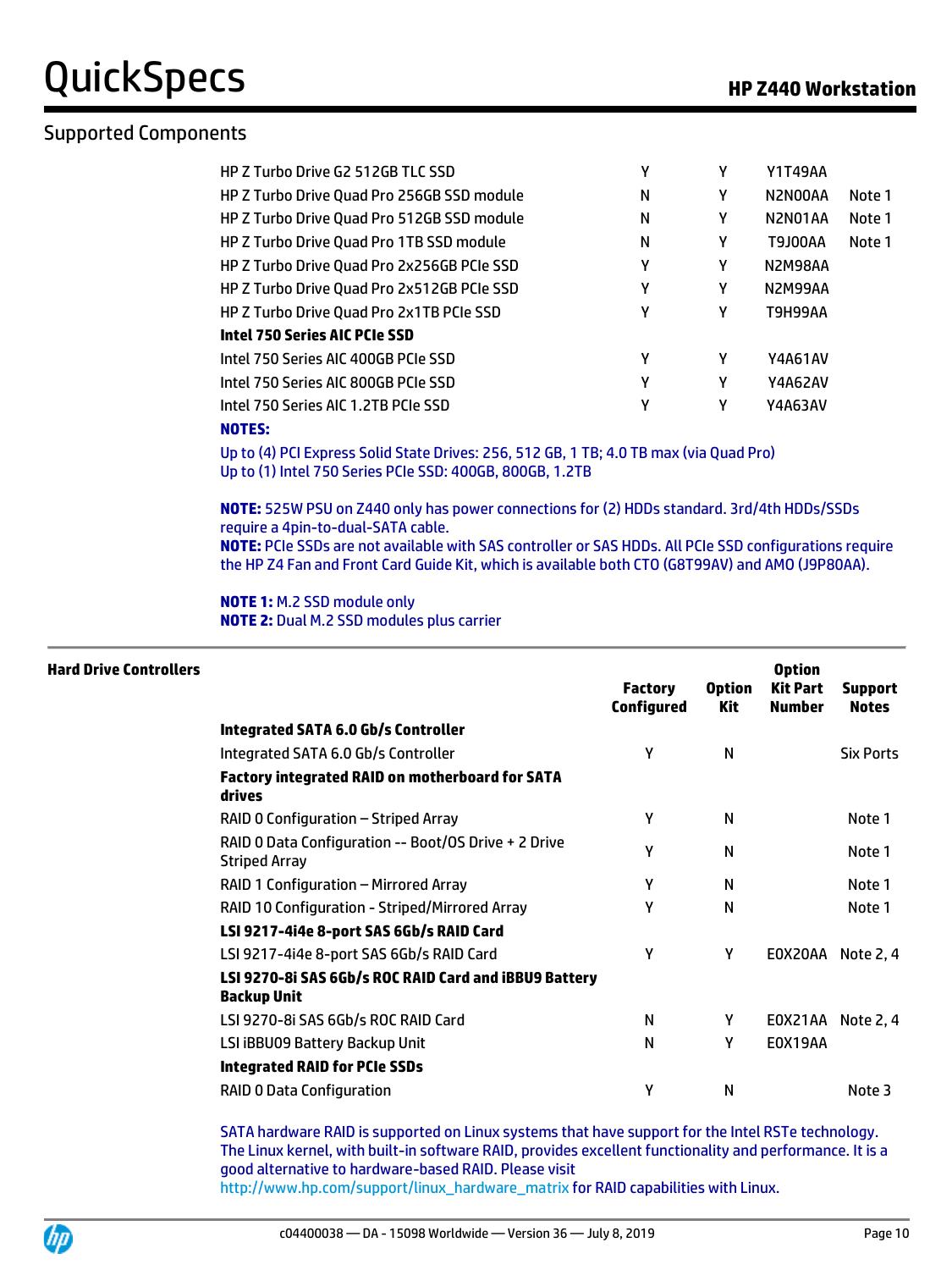**Supported**

#### Supported Components

All drives must be identical in type and capacity. RAID arrays greater than 2 TB are fully supported.

**NOTE 1:** Requires hard drives with identical speed, capacity, and interface. Specific user-configured hardware SAS RAID configurations are supported on this Linux system. For details, please visit [http://www.hp.com/support/linux\\_hardware\\_matrix](http://www.hp.com/support/linux_hardware_matrix)

**NOTE 2:** Specific user-configured hardware SAS RAID configurations are supported on this Linux system. IS: Striping of 2 or more HDDs into a single logical volume IM: Mirroring of 2 HDDs into a single logical volume IME: Mirroring of 3 or more HDDs into a single logical volume. For details, please visit [http://www.hp.com/support/linux\\_hardware\\_matrix](http://www.hp.com/support/linux_hardware_matrix)

**Option Kit** 

**NOTE 3:** PCIe SSDs NOT available for Boot RAID Configuration **Note 4:** Configuration requires the HP Z4 Fan and Front Card Guide Kit, which is available both CTO (G8T99AV) and AMO (J9P80AA).

#### **Graphics**

|                                                            | <b>Factory</b><br><b>Configured</b> | <b>Option</b><br><b>Kit</b> | Part<br><b>Number</b> | <b>Support</b><br><b>Notes</b> | # of cards     |
|------------------------------------------------------------|-------------------------------------|-----------------------------|-----------------------|--------------------------------|----------------|
| <b>Professional 2D</b>                                     |                                     |                             |                       |                                |                |
| NVIDIA NVS 310 1GB Graphics                                | Υ                                   | Υ                           | <b>M6V51AA</b>        | Note 1                         | 3              |
| <b>NVIDIA NVS 315 1GB Graphics</b>                         | Υ                                   | Υ                           | E1U66AA               | Note 1                         | 3              |
| NVIDIA NVS 510 2GB Graphics                                | Υ                                   | Υ                           | C2J98AA               | Note 2                         | $\overline{c}$ |
| <b>Graphics Cable Adapters</b>                             |                                     |                             |                       |                                |                |
| HP DisplayPort to Dual Link DVI Adapter                    | Υ                                   | Υ                           | NR078AA               |                                | 1              |
| HP DisplayPort To DVI-D Adapter                            | Υ                                   | Υ                           | <b>FH973AA</b>        |                                | 1              |
| HP DisplayPort To DVI-D Adapter (2-Pack)                   | Υ                                   | N                           |                       |                                | 1              |
| HP DisplayPort To DVI-D Adapter (4-Pack)                   | Υ                                   | N                           |                       |                                | 1              |
| HP DisplayPort To DVI-D Adapter (6-Pack)                   | Υ                                   | N                           |                       |                                | 1              |
| HP DisplayPort To VGA Adapter                              | Υ                                   | Y                           | <b>AS615AA</b>        |                                | 1              |
| HP DisplayPort To VGA Adapter 2nd                          | Υ                                   | $\mathsf{N}$                |                       |                                | 1              |
| <b>Entry 3D</b>                                            |                                     |                             |                       |                                |                |
| NVIDIA <sup>®</sup> Quadro® K620 2GB Graphics              | Υ                                   | Y                           | <b>J3G87AA</b>        |                                | $\overline{c}$ |
| NVIDIA <sup>®</sup> Quadro® K420 2GB Graphics              | Υ                                   | Υ                           | N1T07AA               |                                | $\overline{2}$ |
| NVIDIA <sup>®</sup> Quadro® P400 2GB Graphics              | Υ                                   | Υ                           | 1ME43AA               |                                | $\overline{c}$ |
| NVIDIA <sup>®</sup> Quadro® P600 2GB Graphics              | Υ                                   | Υ                           | 1ME42AA               |                                | $\overline{c}$ |
| AMD FirePro W2100 2GB Graphics                             | Υ                                   | Υ                           | <b>J3G91AA</b>        |                                | $\overline{c}$ |
| Mid-range 3D                                               |                                     |                             |                       |                                |                |
| NVIDIA <sup>®</sup> Quadro <sup>®</sup> K1200 4GB Graphics | Υ                                   | Υ                           | L4D16AA               |                                | $\mathsf{Z}$   |
| NVIDIA <sup>®</sup> Quadro® K2200 4GB Graphics             | Υ                                   | Υ                           | <b>J3G88AA</b>        | Note 5                         | $\overline{2}$ |
| NVIDIA <sup>®</sup> Quadro® M2000 4GB Graphics             | Υ                                   | Υ                           | <b>T7T60AA</b>        | Note 5, 6                      | 2              |
| NVIDIA <sup>®</sup> Quadro <sup>®</sup> P1000 4GB Graphics | Υ                                   | Υ                           | 1ME01AA               |                                | $\overline{c}$ |
| NVIDIA <sup>®</sup> Quadro® P2000 5GB Graphics             | Υ                                   | Υ                           | 1ME41AA               | Note 5                         | $\overline{c}$ |
| Radeon Pro™ WX4100 4GB Graphics                            | Υ                                   | Υ                           | <b>ZOB15AA</b>        | Note 5, 6                      | 2              |

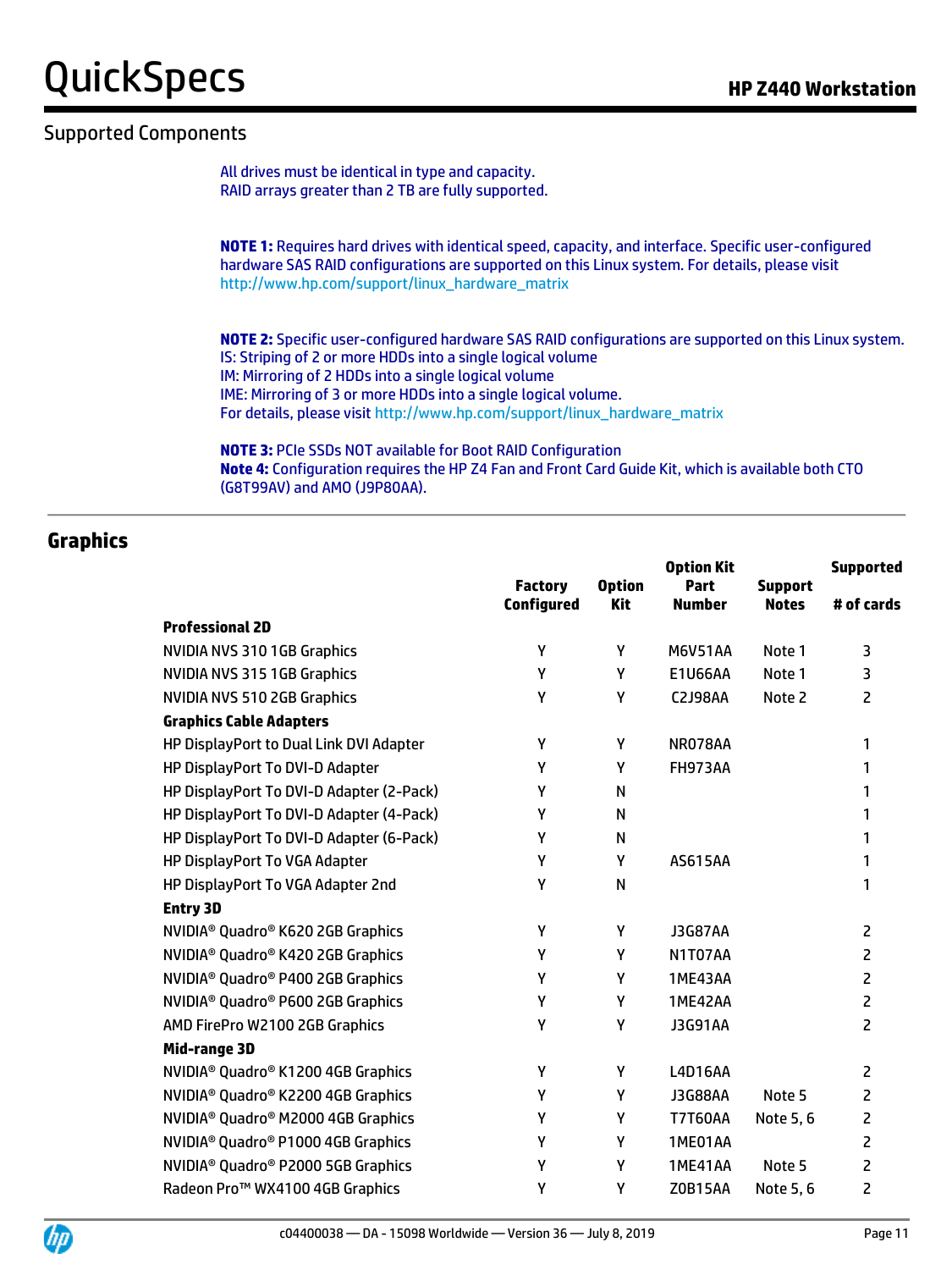#### Supported Components

| AMD FirePro W4300 4GB Graphics                              | γ | Υ | <b>T7T58AA</b> | Note 5, 6  | 2 |
|-------------------------------------------------------------|---|---|----------------|------------|---|
| AMD FirePro W5100 4GB Graphics                              | γ | γ | J3G92AA        | Note 5, 6  | 2 |
| <b>High End 3D</b>                                          |   |   |                |            |   |
| NVIDIA <sup>®</sup> Quadro <sup>®</sup> M4000 8GB Graphics  | γ | Y | <b>M6V52AA</b> | Notes 3, 4 | 2 |
| NVIDIA <sup>®</sup> Quadro <sup>®</sup> M5000 8GB Graphics  | γ | Υ | M6V53AA        | Notes 3, 4 |   |
| NVIDIA <sup>®</sup> Quadro <sup>®</sup> P4000 8GB Graphics  | γ | γ | 1ME40AA        | Notes 3, 4 |   |
| NVIDIA <sup>®</sup> Quadro <sup>®</sup> P5000 16GB Graphics | γ | γ | Z0B13AA        | Notes 3.4  |   |
| AMD FirePro™ W7100 8GB Graphics                             | γ | γ | J3G93AA        | Notes 3.4  | 1 |
| Radeon Pro™ WX7100 8GB Graphics                             | γ | Υ | Z0B14AA        | Notes 3.4  | 2 |
| Ultra 3D                                                    |   |   |                |            |   |
| NVIDIA <sup>®</sup> Quadro <sup>®</sup> P6000 24GB Graphics | γ | Υ | Z0B12AA        | Notes 3.4  |   |
| NVIDIA <sup>®</sup> Quadro <sup>®</sup> Sync II             | N | γ | <b>1WT20AA</b> |            |   |

**Note 1:** When configuring with a 3rd NVS 310 or 315--the configuration requires the HP Z4 Fan and Front Card Guide Kit, which is available both CTO (G8T99AV) and AMO (J9P80AA).

**Note 2:** If 1st graphics card is NVS 510 then 2nd graphics card must be NVS 510 or NVS 310.

**Note 3:** Configuration requires the HP Z4 Fan and Front Card Guide Kit, which is available both CTO (G8T99AV) and AMO (J9P80AA).

**Note 4:** Supported on 700W PSU chassis only.

**Note 5:** Dual graphics configuration supported on 700W PSU chassis only.

**Note 6:** Dual graphics configuration requires the HP Z4 Fan and Front Card Guide Kit, which is available both CTO (G8T99AV) and AMO (J9P80AA).

| Memory | CT <sub>0</sub>                        | Option Kit Part<br><b>Number</b> | <b>Support Notes</b> |
|--------|----------------------------------------|----------------------------------|----------------------|
|        | <b>DDR4-2133 ECC Registered DIMMs</b>  |                                  |                      |
|        | 16GB DDR4-2133 ECC Registered RAM      | J9P83AA                          | 1,2                  |
|        | 8GB DDR4-2133 ECC Registered RAM       | J9P82AA                          | 1,2                  |
|        | HP 32GB (1x32GB) DDR4-2400 ECC Reg RAM | T9V41AA                          | 1,2                  |
|        | HP 16GB (1x16GB) DDR4-2400 ECC Reg RAM | T9V40AA                          | 1,2                  |
|        | HP 8GB (1x8GB) DDR4-2400 ECC Reg RAM   | T9V39AA                          | 1,2                  |
|        | HP 4GB (1x4GB) DDR4-2400 ECC Reg RAM   | T9V38AA                          | 1,2                  |
|        |                                        |                                  |                      |

#### **NOTES:**

For details on the supported memory configurations on the HP Z440 Workstation, please refer to the System Technical Specifications - System Board section of this document.

Each processor supports up to 4 channels of DDR4 memory. To realize full performance at least 1 DIMM must be inserted into each channel.

The CPUs determine the speed at which the memory is clocked. If an 2133MT/s capable CPU is used in the system, the maximum speed the memory will run at is 2133MT/s, regardless of the specified speed of the memory.

**NOTE 1:** ONLY registered DDR4 DIMMs are supported. DDR3 DIMMs ARE NOT SUPPORTED.

**NOTE 2:** Configurations of greater than 4x memory DIMMs or that include 32GB DIMMs require the HP Z440 Memory Cooling Solution, which is available both CTO (J2R51AV) and AMO (J2R52AA).

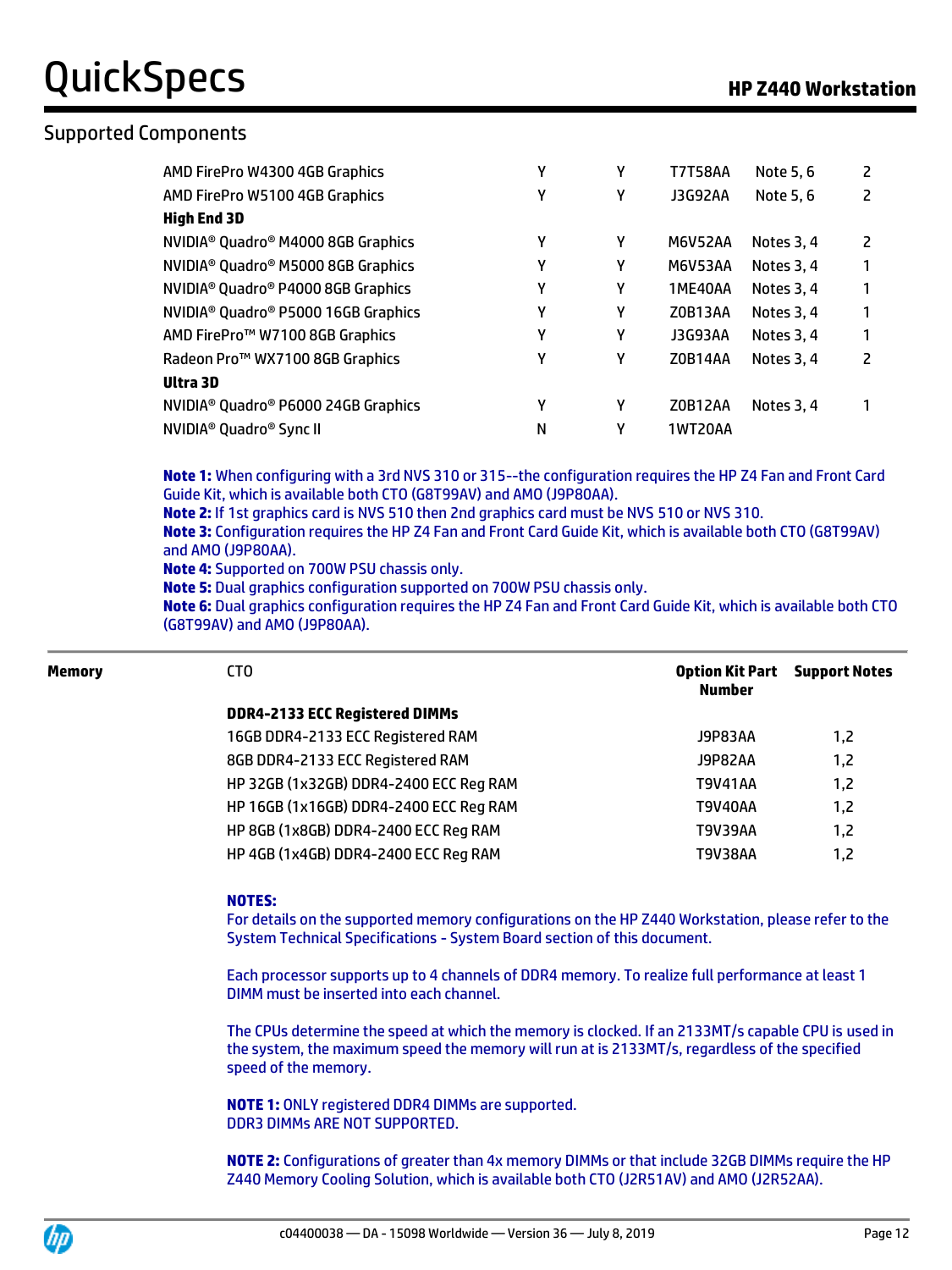

#### Supported Components

**NOTE:** Factory-configured CTO (xxxxxAV) and aftermarket AMO (xxxxxAA, xxxxxAT) HP memory part numbers designated as "2133" or "2400" will be transitioned to using 2666MHz speed memory components. This does not affect HP part number availability nor does it affect system performance or operation. All hardware configurations currently supporting HP memory part numbers designated as "2133" or "2400" have been tested to work with 2666MHz memory and are fully-supported by HP under standard support terms.

#### **Multimedia and Audio Devices**

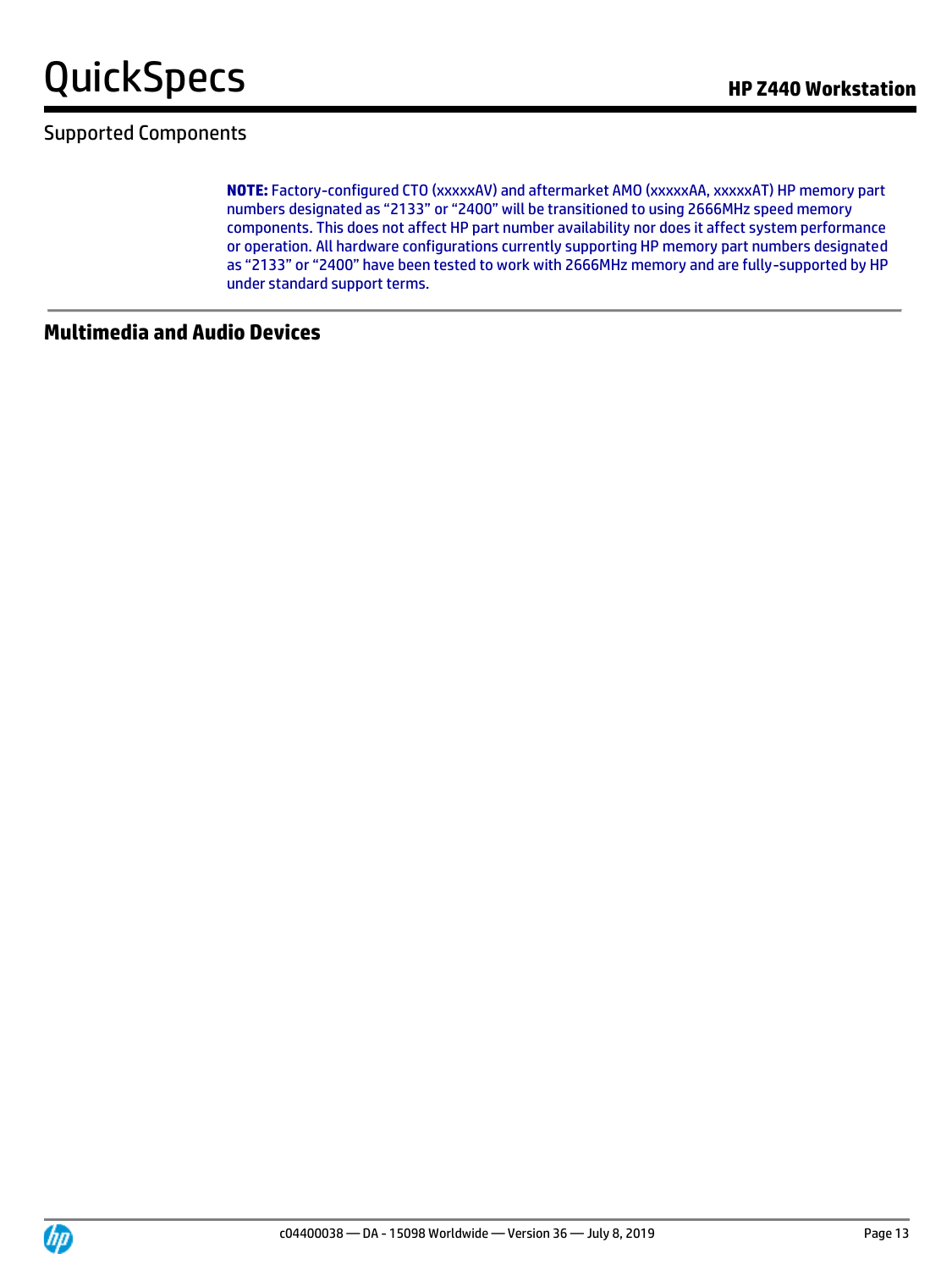#### Supported Components

#### **Multimedia and Audio Devices**

**Option** 

|                                    | Factory<br>Configured | <b>Option</b><br>Kit | <b>UDTION</b><br>Kit Part Support<br>Number | <b>Notes</b> |
|------------------------------------|-----------------------|----------------------|---------------------------------------------|--------------|
| Integrated Realtek HD ALC221 Audio |                       |                      |                                             |              |

#### **Optical and Removable Storage**

|                                           | <b>Factory</b><br>Configured | <b>Option Kit</b> | <b>Option Kit Part</b><br><b>Number</b> | <b>Support</b><br><b>Notes</b> |
|-------------------------------------------|------------------------------|-------------------|-----------------------------------------|--------------------------------|
| <b>HP SlimTray Optical Drives</b>         |                              |                   |                                         |                                |
| <b>HP 9.5mm Slim DVD Writer</b>           | γ                            | γ                 | K3R64AA                                 |                                |
| <b>HP 9.5mm Slim DVD-ROM Drive</b>        | γ                            | γ                 | K3R63AA                                 | Note 1                         |
| HP 9.5mm Slim BDXL Blu-Ray Writer         | γ                            | γ                 | K3R65AA                                 | Note 2                         |
| <b>HP 15-in-1 Media Card Reader</b>       |                              |                   |                                         |                                |
| HP 15-in-1 Media Card Reader              | γ                            | γ                 | G1S79AA                                 |                                |
| <b>HP DX115 Removable Drive Enclosure</b> |                              |                   |                                         |                                |
| HP DX115 Removable HDD Frame/Carrier      | N                            | γ                 | <b>FZ576AA</b>                          | Note 3                         |
| <b>HP DX115 Removable HDD Carrier</b>     | N                            | γ                 | <b>NB792AA</b>                          |                                |

Actual speeds may vary. Does not permit copying of commercially available DVD movies or other copyright protected materials. Intended for creation and storage of your original material and other lawful uses. Double Layer discs can store more data than single layer discs. However, double-layer discs burned with this drive may not be compatible with many existing single-layer DVD drives and players.

With Blu-ray, certain disc, digital connection, compatibility and/or performance issues may arise, and do not constitute defects in the product. Flawless playback on all systems is not guaranteed. In order for some Blu-ray titles to play, they may require a DVI or HDMI digital connection and your display may require HDCP support. HD-DVD movies cannot be played on this workstation.

**NOTE 1:** Not supported as a 2nd drive option. **NOTE 2:** Cannot be ordered in combination with another Blu-ray Writer. **NOTE 3**: Only one DX115 device can be installed into Z440. This device can only be installed into the top optical (5.25") bay. **NOTE 4:** Carrier requires a Z440 to have the DX115 frame installed. This part number is for the carrier only.

| <b>Controller Cards</b> |                                        | <b>Factory</b><br><b>Configured</b> | <b>Option</b><br>Kit | <b>Option</b><br>Kit Part<br>Number | <b>Support</b><br><b>Notes</b> |
|-------------------------|----------------------------------------|-------------------------------------|----------------------|-------------------------------------|--------------------------------|
|                         | HP IEEE 1394b FireWire® PCIe Card      |                                     |                      | <b>NK653AA</b>                      |                                |
|                         | HP Thunderbolt™ 2 PCIe 1-port I/O Card |                                     | v                    | F3F43AA                             | Note 1                         |

#### **NOTE 1:** Compatible with NVIDIA® Quadro® K620, K2200, and K4200.

#### **Networking and Communications**

|                |  | <b>Option</b>   |                             |
|----------------|--|-----------------|-----------------------------|
| Factory        |  | Option Kit Part |                             |
| Configured Kit |  |                 | <b>Number</b> Support Notes |
|                |  |                 |                             |

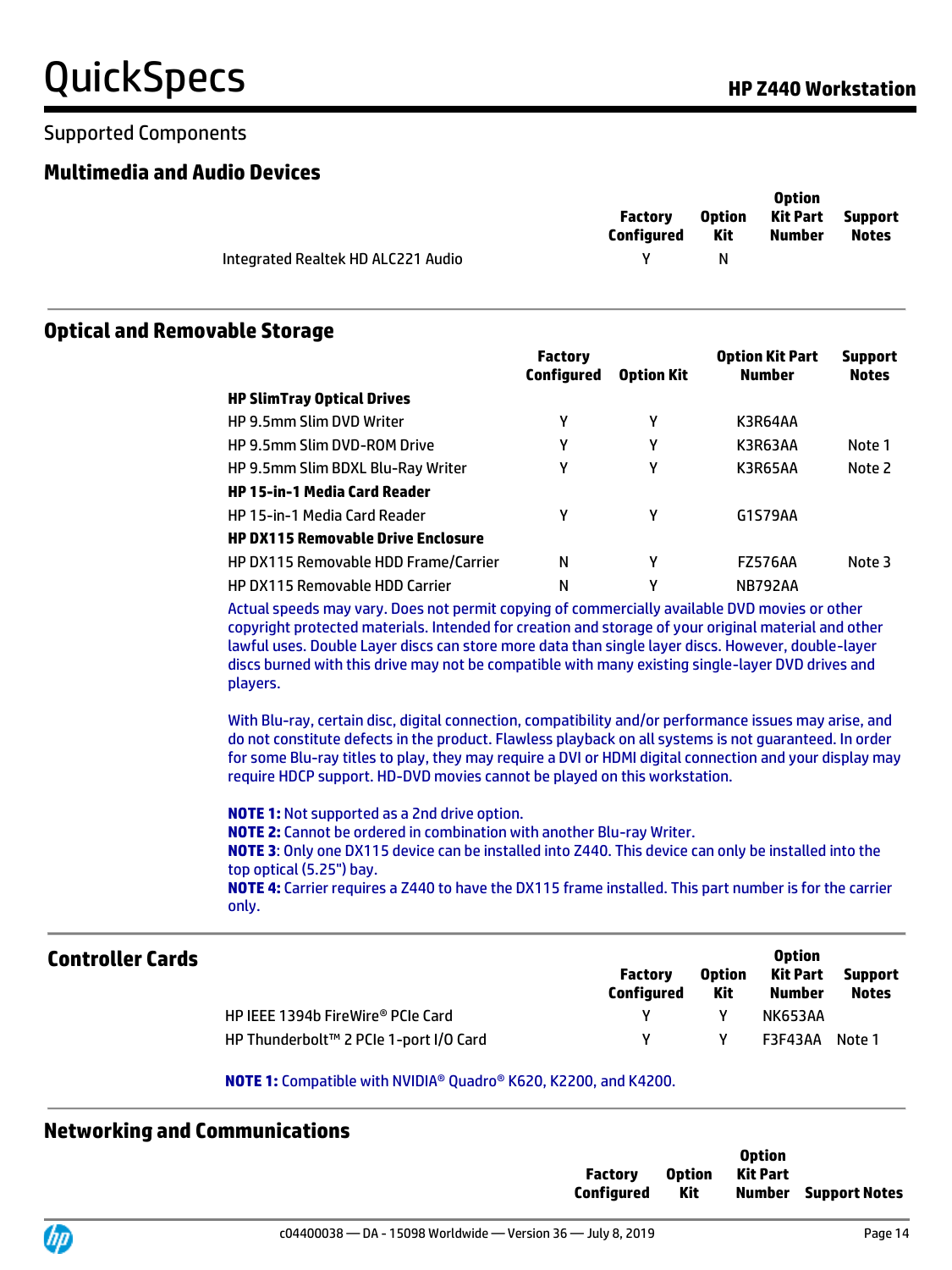#### Supported Components

| Integrated Intel® I218LM PCIe GbE Controller                                    | γ | N |                |        |
|---------------------------------------------------------------------------------|---|---|----------------|--------|
| Intel® Ethernet I210-T1 PCIe NIC                                                | Υ | γ | E0X95AA        |        |
| HP X520 10GbE Dual Port Adapter                                                 | γ | γ | C3N52AA        |        |
| HP 10GbE SFP+ SR Transceiver                                                    | γ | γ | <b>C3N53AA</b> |        |
| HP 361T PCIe Dual Port Gigabit NIC                                              | N | γ | C3N37AA        | Note 1 |
| Intel® Ethernet I350-T2 2-Port 1Gb NIC                                          | γ | γ | <b>V4A91AA</b> |        |
| Intel® Ethernet I350-T4 4-port 1Gb NIC                                          | N | γ | <b>W8X25AA</b> | Note 1 |
| Intel <sup>®</sup> 7260 802.11 a/b/g/n PCIe WLAN NIC                            | N | γ | F2P07AA        |        |
| Intel <sup>®</sup> 8260 802.11 a/b/g/n/ac with Bluetooth 4.2<br><b>PCIE NIC</b> | N | γ | NOS95AA        |        |

**NOTE 1:** "Gigabit" Ethernet indicates compliance with IEEE standard 802.3ab for Gigabit Ethernet, and does not connote actual operating speed of 1 Gb/sec. For high speed transmission, connection to a Gigabit Ethernet server and network infrastructure is required.

\*Wireless access point and internet service required. Availability of public wireless access points limited.

#### **Racking and Physical Security**

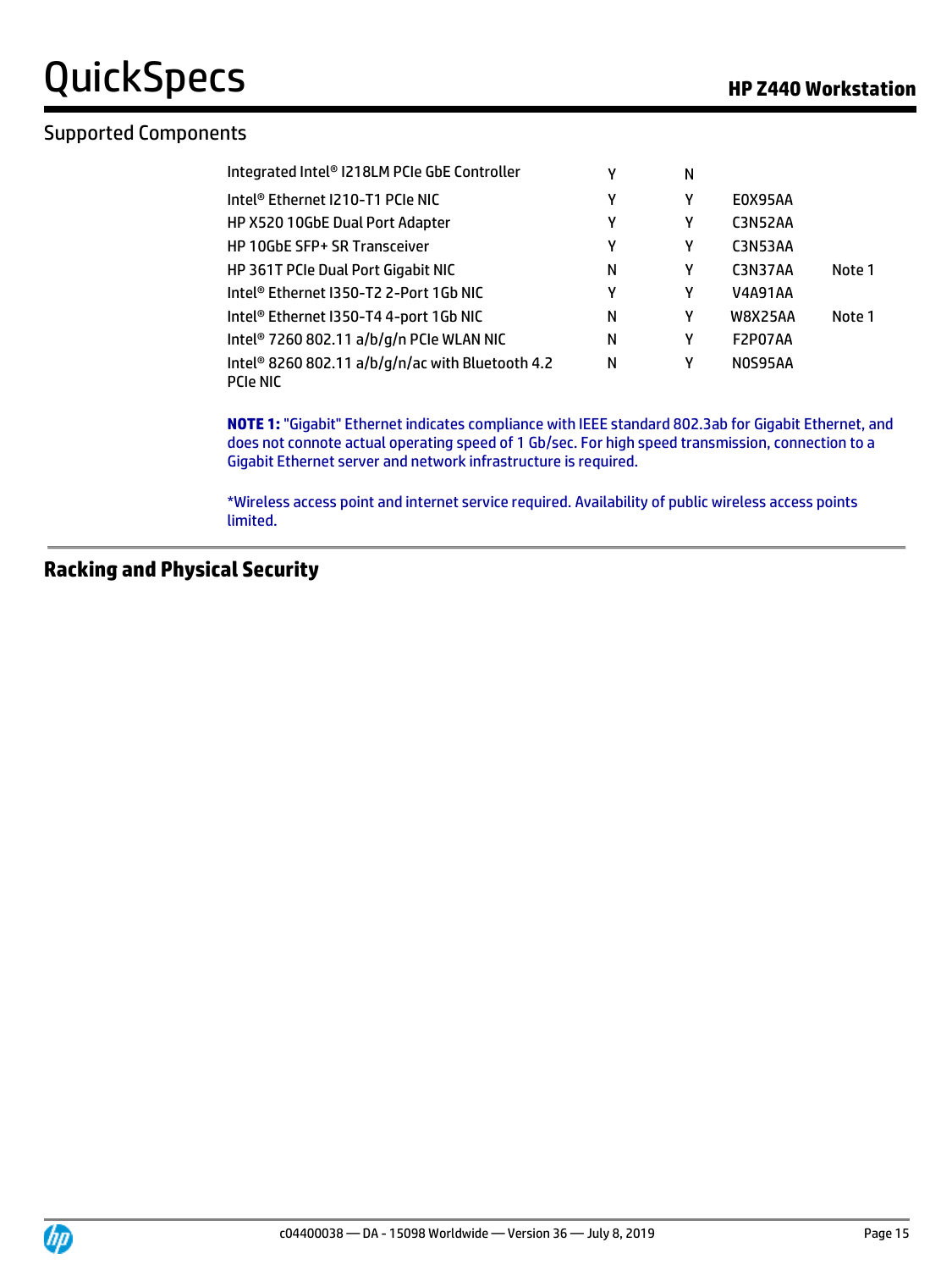#### Supported Components

### **Racking and Physical Security**

|                                                | <b>Factory</b><br>Configured | <b>Option</b><br>Kit | <b>Option</b><br><b>Kit Part</b><br><b>Number</b> | <b>Support</b><br><b>Notes</b> |
|------------------------------------------------|------------------------------|----------------------|---------------------------------------------------|--------------------------------|
| <b>HP Solenoid Hood Lock &amp; Hood Sensor</b> | γ                            | N                    |                                                   |                                |
| <b>HP Business PC Security Lock Kit</b>        | N                            |                      | <b>PV606AA</b>                                    |                                |
| HP Z240/Z440 Depth Adjust Fixed Rail Rack Kit  | N                            | γ                    | <b>WH340AA</b>                                    |                                |
| <b>HP Keyed Cable Lock 10mm</b>                | N                            |                      | <b>T1A62AA</b>                                    |                                |

#### **Input Devices**

|                                                  | <b>Factory</b><br><b>Configured</b> | <b>Option</b><br>Kit | <b>Option Kit</b><br>Part<br><b>Number</b> | <b>Support</b><br><b>Notes</b> |
|--------------------------------------------------|-------------------------------------|----------------------|--------------------------------------------|--------------------------------|
| HP PS/2 Keyboard                                 | Υ                                   | Y                    | QY774AA                                    |                                |
| HP USB Keyboard                                  | γ                                   | Υ                    | QY776AA                                    |                                |
| <b>HP USB Smart Card Keyboard</b>                | γ                                   | Υ                    | <b>E6D77AA</b>                             |                                |
| HP Wireless Keyboard and Mouse                   | γ                                   | Υ                    | QY449AA                                    |                                |
| HP PS/2 Mouse                                    | γ                                   | Υ                    | QY775AA                                    |                                |
| <b>HP USB Optical Mouse</b>                      | γ                                   | Υ                    | QY777AA                                    |                                |
| HP USB 1000dpi Laser Mouse                       | γ                                   | Υ                    | QY778AA                                    |                                |
| HP USB Optical 3-Button 2.9M OEM Mouse           | N                                   | Υ                    | <b>ET424AA</b>                             |                                |
| <b>HP USB Hardened Mouse</b>                     | γ                                   | Υ                    | <b>P1N77AA</b>                             |                                |
| HP SpaceMouse Pro USB 3D Input Device            | N                                   | Υ                    | <b>B4A20AA</b>                             |                                |
| HP SpacePilot Pro 3D USB Intelligent Controller  | N                                   | Υ                    | <b>WH343AA</b>                             |                                |
| <b>3Dconnexion CADMouse</b>                      | Υ                                   | Y                    | M5C35AA                                    |                                |
| HP PS/2 Business Slim Keyboard                   | Υ                                   | Y                    | N3R86AA                                    |                                |
| HP USB Business Slim Keyboard                    | γ                                   | Υ                    | N3R87AA                                    |                                |
| HP Wireless Business Slim Keyboard               | Υ                                   | Υ                    | N3R88AA                                    | Note 1                         |
| <b>NOTE 1:</b> Combo kit includes wireless mouse |                                     |                      |                                            |                                |

#### **Other Hardware**

|                                                   | <b>Factory</b>    |                   | <b>Option Kit</b><br>Part |                      |
|---------------------------------------------------|-------------------|-------------------|---------------------------|----------------------|
|                                                   | <b>Configured</b> | <b>Option Kit</b> | <b>Number</b>             | <b>Support Notes</b> |
| Z440 HP Z Cooler                                  | γ                 | N                 |                           |                      |
| <b>HP Z440 Memory Cooling Solution</b>            | γ                 | γ                 | J2R52AA                   | Note 1               |
| <b>HP Z440 Fan and Front Card Guide Kit</b>       | γ                 | γ                 | J9P80AA                   | Note 2               |
| <b>HP Internal USB Port Kit</b>                   | N                 | γ                 | <b>EM165AA</b>            | Note 3               |
| <b>HP eSATA PCI Cable Kit</b>                     | Υ                 | γ                 | GM110AA                   | Note 4               |
| <b>HP Serial Port Adapter</b>                     | γ                 | γ                 | <b>PA716A</b>             |                      |
| <b>HP Optical Bay HDD Mounting Bracket</b>        | N                 | γ                 | <b>NO099AA</b>            |                      |
| <b>HP Power Cord Kit</b>                          | N                 | γ                 | <b>DM293A</b>             |                      |
| <b>HP Workstation Mouse Pad</b>                   | γ                 | N                 |                           | Japan only           |
| HP ENERGY STAR <sup>®</sup> Enabled Configuration | γ                 | N                 |                           |                      |

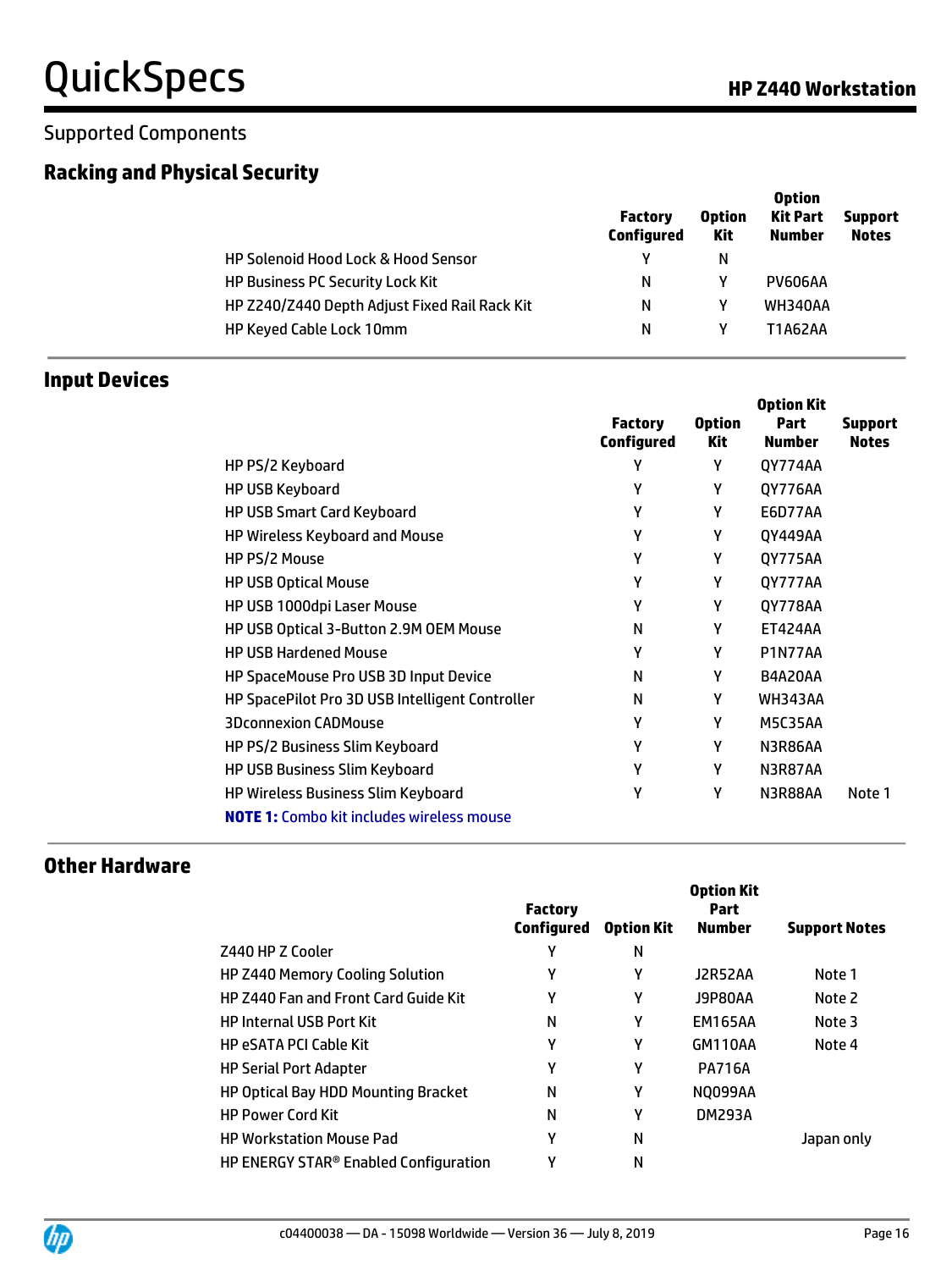#### Supported Components

**Note 1:** The HP Z440 Memory Cooling Solution is available to add to any configuration for improved system cooling, but is required for any memory configuration using more than 4x DIMMs or that uses 32GB DIMMs.

**Note 2**: Fan and Front Card Guide required for any configuration that includes any of the following components:

- 1 x LSI 9217 SAS Controller
- 1 x NVIDIA® Quadro® P5000
- 1 x AMD Radeon Pro WX 7100
- 2 x AMD FirePro W4300
- 2 x NVIDIA® Quadro® M2000
- 3 x NVIDIA NVS 310/315
- 1 x NVIDIA® Quadro® M4000
- 1 x NVIDIA® Quadro® M5000
- 1 x NVIDIA® Quadro® K4200
- 1 x NVIDIA® Quadro® K5200
- 2 x AMD FirePro W5100
- 1 x AMD FirePro W7100
- 1 x HP Z Turbo Drive 256GB
- 1 x HP Z Turbo Drive 512GB
- 1 x HP Z Turbo Drive G2 256GB
- 1 x HP Z Turbo Drive G2 512GB
- Any HP Z Turbo Quad Pro configuration

**Note 3:** The HP Internal USB Port kit has a single USB 2.0 type A connector.

**Note 4:** No hot plug / hot swap supported

| Software |                                                                                                                                                                                                                                                 | <b>Factory</b><br>Configured | <b>Option Kit</b> | <b>Option Kit</b><br><b>Part</b><br><b>Number</b> | <b>Support Notes</b> |
|----------|-------------------------------------------------------------------------------------------------------------------------------------------------------------------------------------------------------------------------------------------------|------------------------------|-------------------|---------------------------------------------------|----------------------|
|          | <b>HP Performance Advisor</b>                                                                                                                                                                                                                   | Υ                            | γ                 |                                                   | Note 1               |
|          | <b>HP Remote Graphics Software (RGS) 7.1</b>                                                                                                                                                                                                    | γ                            | γ                 |                                                   | Note 2               |
|          | MS Office Home & Business 2016                                                                                                                                                                                                                  | γ                            | γ                 |                                                   | Note 3               |
|          | Cyberlink PowerDVD and Power2Go                                                                                                                                                                                                                 | γ                            | N                 |                                                   |                      |
|          | <b>Foxit PhantomPDF Express</b>                                                                                                                                                                                                                 | γ                            | N                 |                                                   |                      |
|          | NOTE 1: Available as a free download here: www.hp.com/go/performanceadvisor<br><b>NOTE 2:</b> Supported operating systems:<br>• Windows 7 Professional 32/64<br>• Windows 8.1 Professional 32/64<br>$\cdot$ RHEL v6.6, 7<br>$\cdot$ SLED 11 SP3 |                              |                   |                                                   |                      |

For more information, go to: http://www.hp.com/go/rgs **NOTE 3**: Must select as a Configure to Order option.

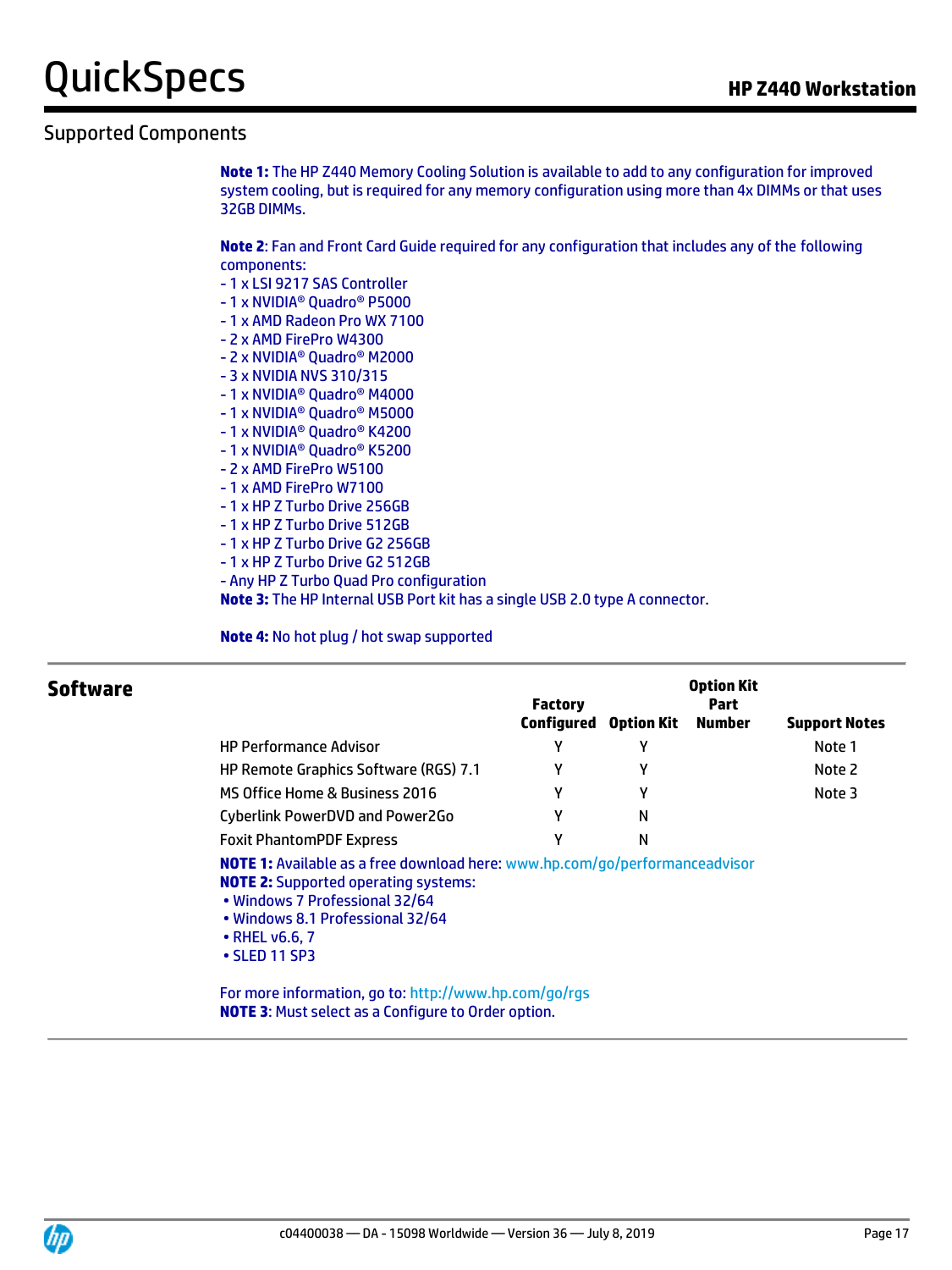#### Supported Components

### **Operating Systems**

|                                                                                                | <b>Support Notes</b> |
|------------------------------------------------------------------------------------------------|----------------------|
| Windows 10 Pro 64                                                                              |                      |
| Windows 10 Pro downgrade to Windows 7 Professional 64                                          |                      |
| Windows 10 Home 64                                                                             | High end             |
| <b>HP Linux Installer Kit</b>                                                                  |                      |
| Red Hat Enterprise Linux (RHEL) Workstation - Paper License (1yr)                              | Note 1               |
| <b>NOTE 1:</b> This second OS must be ordered with the HP Linux Installer Kit as the first OS. |                      |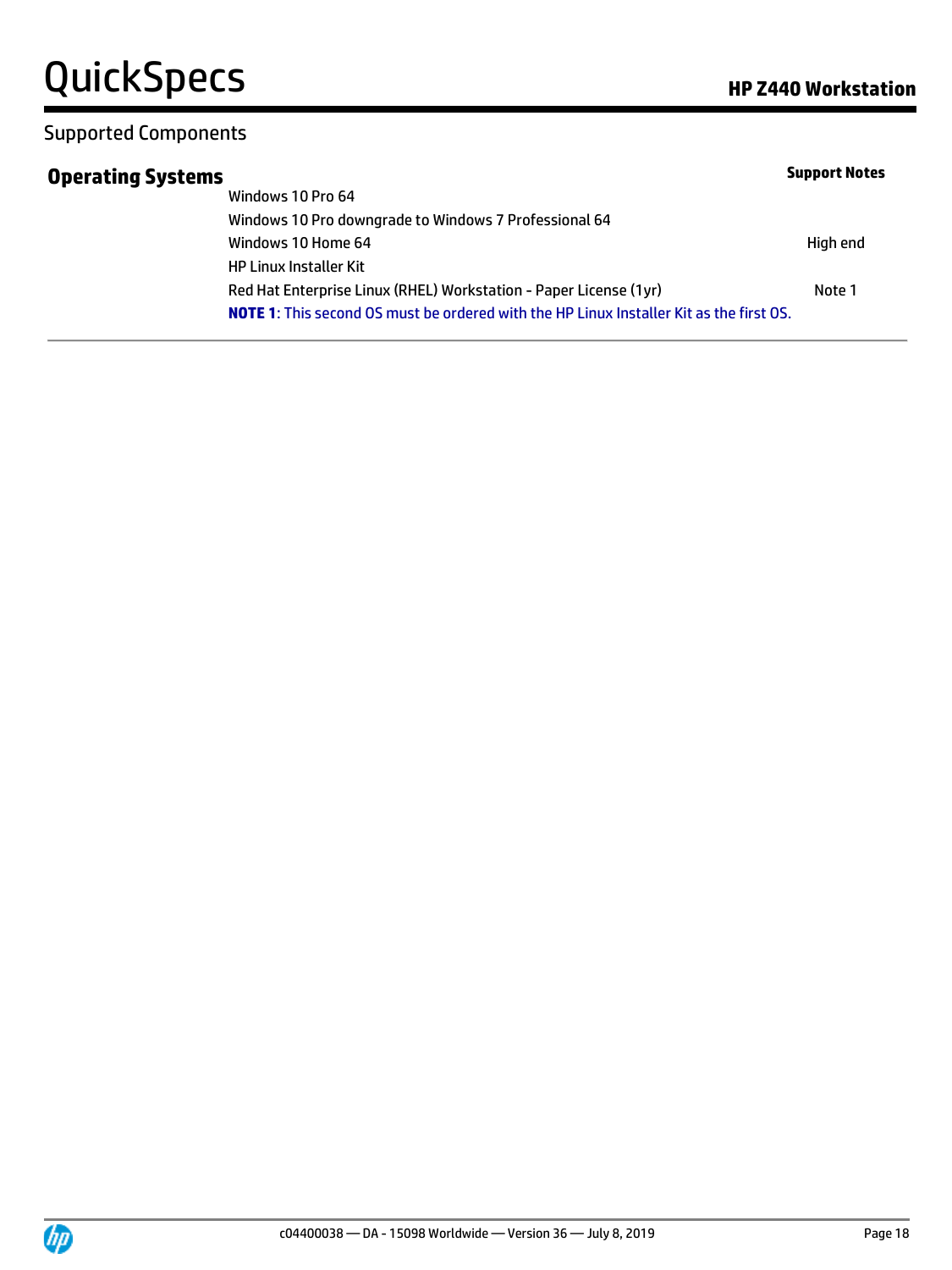#### System Technical Specifications

#### **System Board**

| <b>System Board Form</b>    | <b>Main System Board:</b>                                                                                |
|-----------------------------|----------------------------------------------------------------------------------------------------------|
| <b>Factor</b>               | 24 x 31 cm                                                                                               |
|                             | $9.6 \times 12.2$ inches                                                                                 |
| <b>Processor Socket</b>     | Single LGA2011 R3                                                                                        |
| Chipset                     | Intel® C612 Chipset                                                                                      |
| <b>Super I/O Controller</b> | Nuvoton NPCD379H (SIO-12)                                                                                |
| <b>Memory Expansion</b>     | 8 DDR4 memory slots                                                                                      |
| <b>Slots</b>                |                                                                                                          |
| <b>Memory Type</b>          | DDR4, RDIMM (Registered), ECC: 4GB, 8GB, 16GB and 32GB                                                   |
| <b>Supported</b>            |                                                                                                          |
| <b>Memory Modes</b>         | <b>Channel Interleaved</b>                                                                               |
| <b>Memory Speed</b>         | 1600MT/s, 1866MT/s, 2133MT/s, and 2400MT/s                                                               |
| <b>Supported</b>            |                                                                                                          |
| <b>Memory Protection</b>    | ECC available on data, parity on address and command                                                     |
| <b>Memory</b>               |                                                                                                          |
| <b>Memory Configuration</b> | Please refer to the table below for details on how supported memory configurations are installed in your |
| Table                       | system.                                                                                                  |
|                             |                                                                                                          |

\* For 32 bit operating systems, there is a memory limit of 4GB.

~ Although technically possible, these configurations are not available to order at this time.

|                        |                       |                       |                   |                    |       | CPU <sub>0</sub> |               |                   |                       |                                    |
|------------------------|-----------------------|-----------------------|-------------------|--------------------|-------|------------------|---------------|-------------------|-----------------------|------------------------------------|
|                        |                       |                       |                   | <b>Front Slots</b> |       |                  |               | <b>Rear Slots</b> |                       |                                    |
| Capacity               | <b>Notes</b>          | DIMM1                 | DIMM <sub>2</sub> | DIMM3              | DIMM4 | DIMM5            | DIMM6         | DIMM7             | DIMM8                 | Rating                             |
| 4 GB                   | $\star$               | 4 GB                  |                   |                    |       |                  |               |                   |                       | Fair                               |
| 8 GB                   |                       | 4 GB<br>8 GB          |                   |                    |       |                  |               |                   | 4 GB                  | Good<br>Fair                       |
| 12 GB                  |                       | 4 GB                  |                   | 4 GB               |       |                  |               |                   | 4 GB                  | <b>Better</b>                      |
| <b>16 GB</b>           |                       | 4 GB<br>8 GB          |                   | 4 GB               |       |                  | 4 GB          |                   | 4 GB<br>8 GB          | <b>Best</b><br>Good                |
| 32 GB                  |                       | 4 GB<br>8 GB<br>16 GB | 4 GB              | 4 GB<br>8 GB       | 4 GB  | 4 GB             | 4 GB<br>8 GB  | 4 GB              | 4 GB<br>8 GB<br>16 GB | <b>Best</b><br><b>Best</b><br>Good |
| <b>48 GB</b>           | $\tilde{\phantom{a}}$ | 8 GB                  | 4 GB              | 8 GB               | 4 GB  | 4 GB             | 8 GB          | 4 GB              | 8 GB                  | <b>Best</b>                        |
| 64 GB                  |                       | 8 GB<br>16 GB         | 8 GB              | 8 GB<br>16 GB      | 8 GB  | 8 GB             | 8 GB<br>16 GB | 8 GB              | 8 GB<br>16 GB         | <b>Best</b><br><b>Best</b>         |
| 96 GB                  | $\tilde{\phantom{a}}$ | 16 GB                 | 8 GB              | 16 GB              | 8 GB  | 8 GB             | 16 GB         | 8 GB              | 16 GB                 | <b>Best</b>                        |
| 128 GB                 |                       | 16 GB                 | 16 GB             | 16 GB              | 16 GB | 16 GB            | 16 GB         | 16 GB             | 16 GB                 | <b>Best</b>                        |
| 128 GB                 |                       | 32 GB                 |                   | 32 GB              |       |                  | 32 GB         |                   | 32 GB                 | <b>Best</b>                        |
| 256 GB                 |                       | 32 GB                 | 32 GB             | 32 GB              | 32 GB | 32 GB            | 32 GB         | 32 GB             | 32 GB                 | <b>Best</b>                        |
| <b>Slot Load Order</b> |                       | 1                     | 5                 | 3                  | 7     | 8                | 4             | 6                 | 2                     |                                    |

For a detailed diagram, please refer to the label located on the inside of the system side panel.

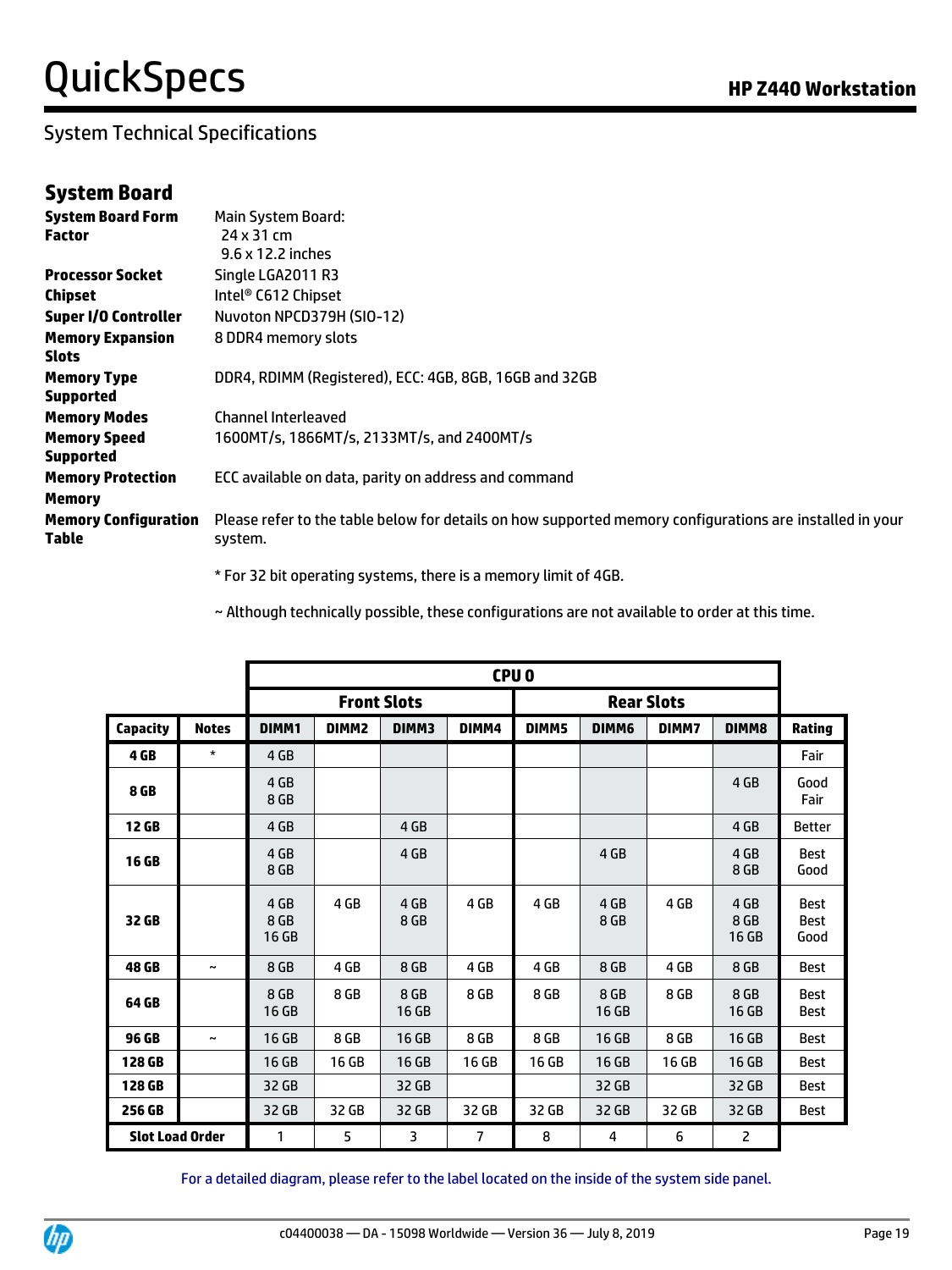#### System Technical Specifications



**Maximum Memory** Supports up to 256GB

**Memory Configuration (Supported)** Only ECC DIMMs are supported. **Note on Maximum Memory** Maximum memory capacities assume 64-bit operating systems such as Windows 8.1 64-bit, Windows 7 Ultimate 64-bit, or Windows 7 Professional 64-bit. Windows 7 Professional 32-bit supports up to 4GB. Linux 32-bit supports up to 8GB.

**PCI Express Connectors** Slot 1 (top): PCI Express Gen2 x1 Full-height, Half-length Slot 2: PCI Express Gen3 x16 Full-height, Full-length (with extender) Slot 3: PCI Express Gen2 x4 with open-ended connector\*\* Full-height, Full-length (with extender) Slot 4: PCI Express Gen3 x8 with open-ended connector\*\* Full-height, Full-length (with extender) Slot 5: PCI Express Gen3 x16 Full-height, Full-length (with extender) \*\* Open-ended connector allows a greater bandwidth (e.g. x16) card to be installed physically into a lower bandwidth connector/slot.

#### **PCI Connectors (5.0V)** Slot 6: PCI 32bit/33MHz Full-height, Full-length (with extender)

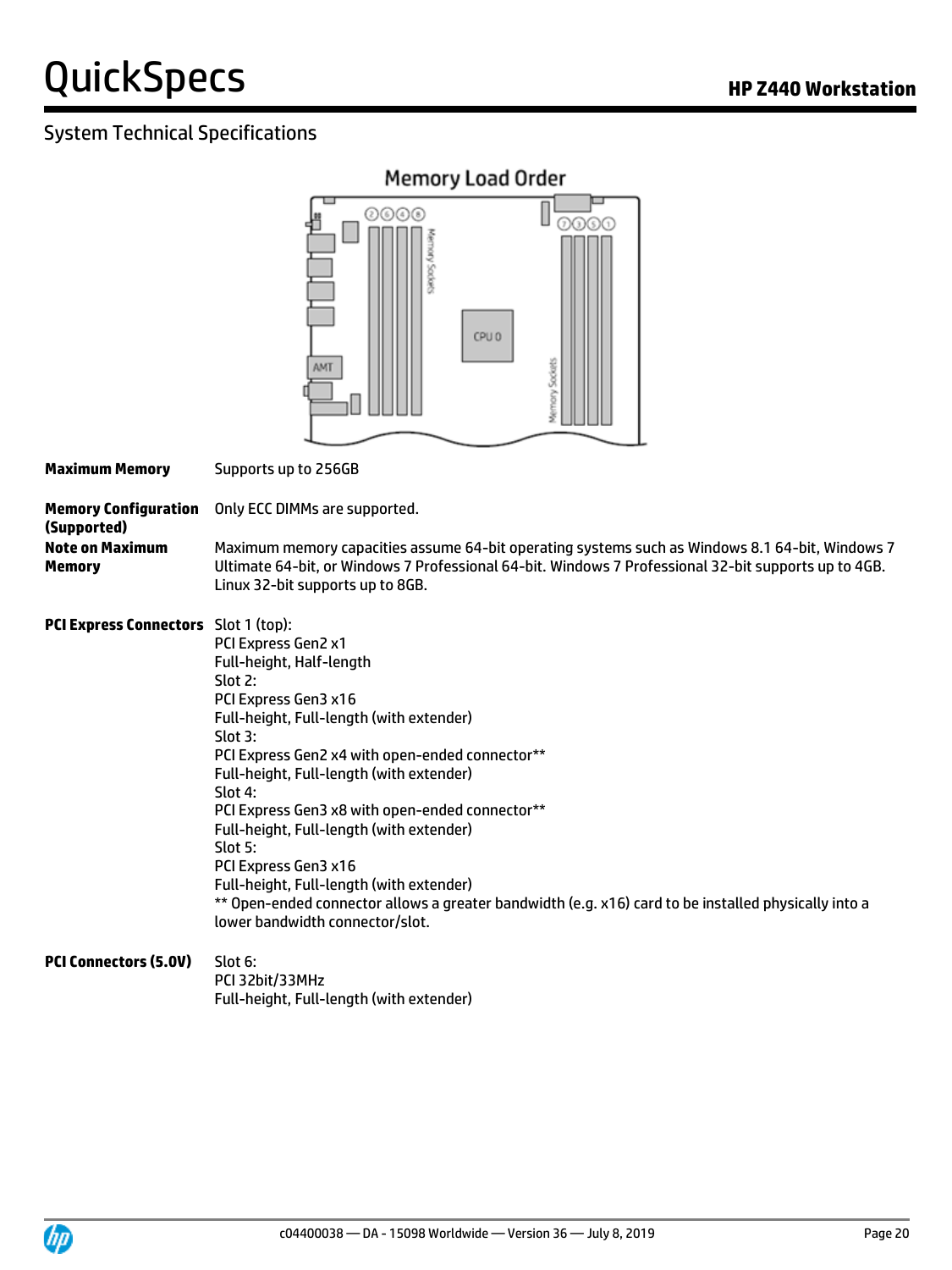| <b>System Technical Specifications</b> |                                                                               |                                                                                                                                                                                                                                                                                                                                                                                                                                                             |
|----------------------------------------|-------------------------------------------------------------------------------|-------------------------------------------------------------------------------------------------------------------------------------------------------------------------------------------------------------------------------------------------------------------------------------------------------------------------------------------------------------------------------------------------------------------------------------------------------------|
| <b>Supported Drive Interfaces</b>      | <b>SATA</b>                                                                   | 2 SATA @6Gb/s, supports RAID 0,1 and NCQ.<br>4 sSATA @6Gb/s, Supports RAID 0,1,10 and NCQ.<br>Factory integrated RAID is Microsoft Windows only.                                                                                                                                                                                                                                                                                                            |
|                                        | <b>Serial Attached SCSI</b>                                                   | <b>Requires Optional PCIe card</b>                                                                                                                                                                                                                                                                                                                                                                                                                          |
|                                        | <b>Integrated RAID</b>                                                        | SATA: RAID 0, 1<br><b>SSATA: RAID 0, 1, 10</b><br>. RAID 0 configuration - striped array (supported and configure to<br>order)<br>• RAID 1 configuration - mirrored array (supported and configure to<br>order)<br>. RAID 5 parity striping (supported but not configure to order)<br>• RAID 10 striped and mirrored array<br>*HW RAID functionality not supported by Linux. Use SW RAID<br>functionality provided in the Red Hat Operating system instead. |
|                                        | <b>Integrated Graphics</b>                                                    | No                                                                                                                                                                                                                                                                                                                                                                                                                                                          |
|                                        | <b>Network Controller</b>                                                     | Integrated Intel I-218 Gbit LAN                                                                                                                                                                                                                                                                                                                                                                                                                             |
|                                        |                                                                               | Supports the following management functionalities: Intel AMT9.1,<br>TXT, DASH 1.1, WOL, VLAN, Teaming and PXE 2.1                                                                                                                                                                                                                                                                                                                                           |
|                                        | <b>External SATA (eSATA)</b>                                                  | Supported on all SATA and sSATA ports configurable with optional<br>eSATA* cable kit<br>* hot plug / hot swap not supported with eSATA                                                                                                                                                                                                                                                                                                                      |
|                                        | <b>IDE</b> connector                                                          | No                                                                                                                                                                                                                                                                                                                                                                                                                                                          |
|                                        | <b>Floppy connector</b>                                                       | No                                                                                                                                                                                                                                                                                                                                                                                                                                                          |
|                                        | <b>Serial</b>                                                                 | 1 internal header                                                                                                                                                                                                                                                                                                                                                                                                                                           |
| IEEE 1394 Connector(s)                 | <b>2nd Serial</b><br><b>Parallel</b><br><b>AUX IN (audio)</b><br><b>Front</b> | No<br>No<br>No<br><b>None</b>                                                                                                                                                                                                                                                                                                                                                                                                                               |
|                                        | Rear                                                                          | 2 IEEE 1394b (requires optional PCIe card)                                                                                                                                                                                                                                                                                                                                                                                                                  |
|                                        | <b>Internal</b>                                                               | None                                                                                                                                                                                                                                                                                                                                                                                                                                                        |
| <b>USB Connector(s)</b>                | <b>Front</b>                                                                  | 4 USB 3.0                                                                                                                                                                                                                                                                                                                                                                                                                                                   |
|                                        | Rear                                                                          | 4 USB 3.0<br>2 USB 2.0                                                                                                                                                                                                                                                                                                                                                                                                                                      |
|                                        | <b>Internal</b>                                                               | 2 USB 2.0 port available with a single 2x5 header. The 2x5 header<br>can be converted to a standard (Type-A) USB connector through the<br>use one HP Internal USB Port Kit (EM165AA). This port kit uses one<br>half of the 2x5 header.<br>1 USB 3.0 port available by a 2x10 header.                                                                                                                                                                       |

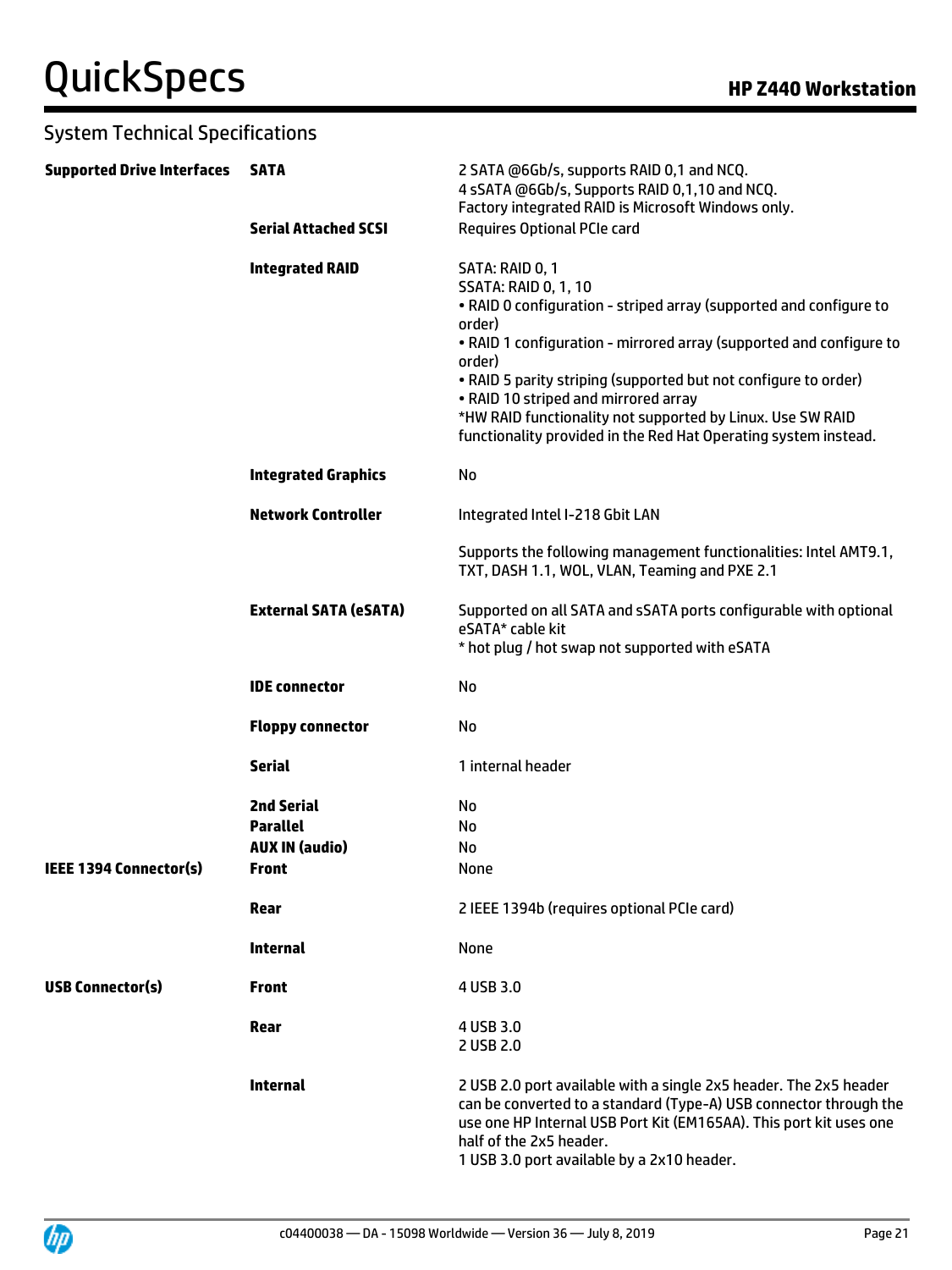| <b>HD Integrated Audio</b>                                              | Realtek ALC221                                                                                                                                                                                                                                                                                                                                                                                                                                                                                                                                                                         |            |                                                                                                                                                                                                                                          |                |  |  |  |  |  |
|-------------------------------------------------------------------------|----------------------------------------------------------------------------------------------------------------------------------------------------------------------------------------------------------------------------------------------------------------------------------------------------------------------------------------------------------------------------------------------------------------------------------------------------------------------------------------------------------------------------------------------------------------------------------------|------------|------------------------------------------------------------------------------------------------------------------------------------------------------------------------------------------------------------------------------------------|----------------|--|--|--|--|--|
| <b>Flash ROM</b>                                                        | Yes                                                                                                                                                                                                                                                                                                                                                                                                                                                                                                                                                                                    |            |                                                                                                                                                                                                                                          |                |  |  |  |  |  |
| <b>CPU Fan Header</b>                                                   | Yes                                                                                                                                                                                                                                                                                                                                                                                                                                                                                                                                                                                    |            |                                                                                                                                                                                                                                          |                |  |  |  |  |  |
| <b>Chassis Fan Header</b>                                               | 1 Rear System Chassis Fan Header                                                                                                                                                                                                                                                                                                                                                                                                                                                                                                                                                       |            |                                                                                                                                                                                                                                          |                |  |  |  |  |  |
| <b>Front PCI Fan Header</b>                                             | Yes                                                                                                                                                                                                                                                                                                                                                                                                                                                                                                                                                                                    |            |                                                                                                                                                                                                                                          |                |  |  |  |  |  |
| <b>Front Control Panel/Speaker Yes</b>                                  |                                                                                                                                                                                                                                                                                                                                                                                                                                                                                                                                                                                        |            |                                                                                                                                                                                                                                          |                |  |  |  |  |  |
| Header                                                                  |                                                                                                                                                                                                                                                                                                                                                                                                                                                                                                                                                                                        |            |                                                                                                                                                                                                                                          |                |  |  |  |  |  |
| <b>CMOS Battery Holder -</b><br>Lithium                                 | Yes                                                                                                                                                                                                                                                                                                                                                                                                                                                                                                                                                                                    |            |                                                                                                                                                                                                                                          |                |  |  |  |  |  |
| Module                                                                  | Integrated Trusted Platform Trusted Platform Module (TPM) 1.2 (Infineon SLB 9660).<br>Common Criteria EAL4+ Certified. Upgradable to TPM 2.0 through Firmware v5.51 upgrade (Infineon<br>SLB9665). Convertible to FIPS 140-2 Certified mode. (TPM 2.0 is not available for Win 7 32-bit.).<br>When the SLB 9660 is converted (via Firmware v5.51) to TPM 2.0 mode then it is renamed as SLB<br>9665. Once converted to TPM2.0 the SLB9665 is CC EAL4+ certified.<br><b>CG TPM Certified products list:</b><br>http://www.trustedcomputinggroup.org/certification/tpmcertifiedproducts/ |            |                                                                                                                                                                                                                                          |                |  |  |  |  |  |
| <b>Power Supply Headers</b>                                             | Yes                                                                                                                                                                                                                                                                                                                                                                                                                                                                                                                                                                                    |            |                                                                                                                                                                                                                                          |                |  |  |  |  |  |
| <b>Power Switch, Power LED &amp;</b><br><b>Hard Drive LED Header</b>    | Yes                                                                                                                                                                                                                                                                                                                                                                                                                                                                                                                                                                                    |            |                                                                                                                                                                                                                                          |                |  |  |  |  |  |
| <b>Clear Password Jumper</b>                                            | Yes                                                                                                                                                                                                                                                                                                                                                                                                                                                                                                                                                                                    |            |                                                                                                                                                                                                                                          |                |  |  |  |  |  |
| <b>Serial Port</b>                                                      | 1 internal header                                                                                                                                                                                                                                                                                                                                                                                                                                                                                                                                                                      |            |                                                                                                                                                                                                                                          |                |  |  |  |  |  |
| <b>Parallel Port</b>                                                    | No                                                                                                                                                                                                                                                                                                                                                                                                                                                                                                                                                                                     |            |                                                                                                                                                                                                                                          |                |  |  |  |  |  |
| <b>Keyboard/Mouse</b>                                                   | USB or PS/2                                                                                                                                                                                                                                                                                                                                                                                                                                                                                                                                                                            |            |                                                                                                                                                                                                                                          |                |  |  |  |  |  |
| <b>Power Supply</b>                                                     |                                                                                                                                                                                                                                                                                                                                                                                                                                                                                                                                                                                        |            |                                                                                                                                                                                                                                          |                |  |  |  |  |  |
| <b>Power Supply</b>                                                     | 700W 90% Efficient, Custom PSU<br>(Wide-Ranging, Active PFC)                                                                                                                                                                                                                                                                                                                                                                                                                                                                                                                           |            | 525W 85% Efficient, Custom PSU<br>(Wide-Ranging, Active PFC)                                                                                                                                                                             |                |  |  |  |  |  |
| <b>Operating Voltage Range</b>                                          | 90-269 VAC                                                                                                                                                                                                                                                                                                                                                                                                                                                                                                                                                                             |            | 90-269 VAC                                                                                                                                                                                                                               |                |  |  |  |  |  |
| <b>Rated Voltage Range</b>                                              | 100-240 VAC                                                                                                                                                                                                                                                                                                                                                                                                                                                                                                                                                                            | 118 VAC    | 100-240 VAC                                                                                                                                                                                                                              | <b>118 VAC</b> |  |  |  |  |  |
| <b>Rated Line Frequency</b>                                             | $50 - 60$ Hz                                                                                                                                                                                                                                                                                                                                                                                                                                                                                                                                                                           | 400 Hz     | $50 - 60$ Hz                                                                                                                                                                                                                             | 400 Hz         |  |  |  |  |  |
| <b>Operating Line Frequency</b><br>Range                                | 47-66 Hz                                                                                                                                                                                                                                                                                                                                                                                                                                                                                                                                                                               | 393-407 Hz | 47-66 Hz                                                                                                                                                                                                                                 | 393-407 Hz     |  |  |  |  |  |
| <b>Rated Input Current</b>                                              | 100-240V@9.5A                                                                                                                                                                                                                                                                                                                                                                                                                                                                                                                                                                          | 118V@9.5A  | 100-240V@7A                                                                                                                                                                                                                              | 118V@7A        |  |  |  |  |  |
| <b>Heat Dissipation</b><br>(Configuration and software<br>dependent)    | Typical = $1648$ btu/hr (415 kg-cal/hr)<br>Max = 2746 btu/hr (692 kg-cal/hr)                                                                                                                                                                                                                                                                                                                                                                                                                                                                                                           |            | Typical = 1311 btu/hr (330 kg-cal/hr)<br>Max = 2185 btu/hr (551 kg-cal/hr)                                                                                                                                                               |                |  |  |  |  |  |
| <b>Power Supply Fan</b>                                                 | 92x25 mm variable speed                                                                                                                                                                                                                                                                                                                                                                                                                                                                                                                                                                |            | 92x25 mm variable speed                                                                                                                                                                                                                  |                |  |  |  |  |  |
| <b>ENERGY STAR Qualified</b><br>(Configuration dependent)               | Yes                                                                                                                                                                                                                                                                                                                                                                                                                                                                                                                                                                                    |            | Yes                                                                                                                                                                                                                                      |                |  |  |  |  |  |
|                                                                         | Yes, 90% Efficient                                                                                                                                                                                                                                                                                                                                                                                                                                                                                                                                                                     |            | Yes, 85% Efficient                                                                                                                                                                                                                       |                |  |  |  |  |  |
| 80 PLUS® Compliant                                                      | The Z440 700W power supply efficiency report<br>can be found at this link:<br>HEWLETT%20PACKARD_719795-001_700W_<br>ECOS%203915_Report.pdf                                                                                                                                                                                                                                                                                                                                                                                                                                             |            | The Z440 525W power supply efficiency report<br>can be found at this link:<br>http://www.plugloadsolutions.com/psu_reports/ http://www.plugloadsolutions.com/psu_reports/<br>HEWLETT%20PACKARD_753084-001_525W<br>ECOS%203914_Report.pdf |                |  |  |  |  |  |
| <b>FEMP Standby Power</b><br>Compliant @115V<br>(<2W in S5 - Power Off) | Yes                                                                                                                                                                                                                                                                                                                                                                                                                                                                                                                                                                                    |            | Yes                                                                                                                                                                                                                                      |                |  |  |  |  |  |
| EuP Compliant @ 230V<br>(<0.5 W in S5 - Power Off)                      | Yes                                                                                                                                                                                                                                                                                                                                                                                                                                                                                                                                                                                    |            | Yes                                                                                                                                                                                                                                      |                |  |  |  |  |  |

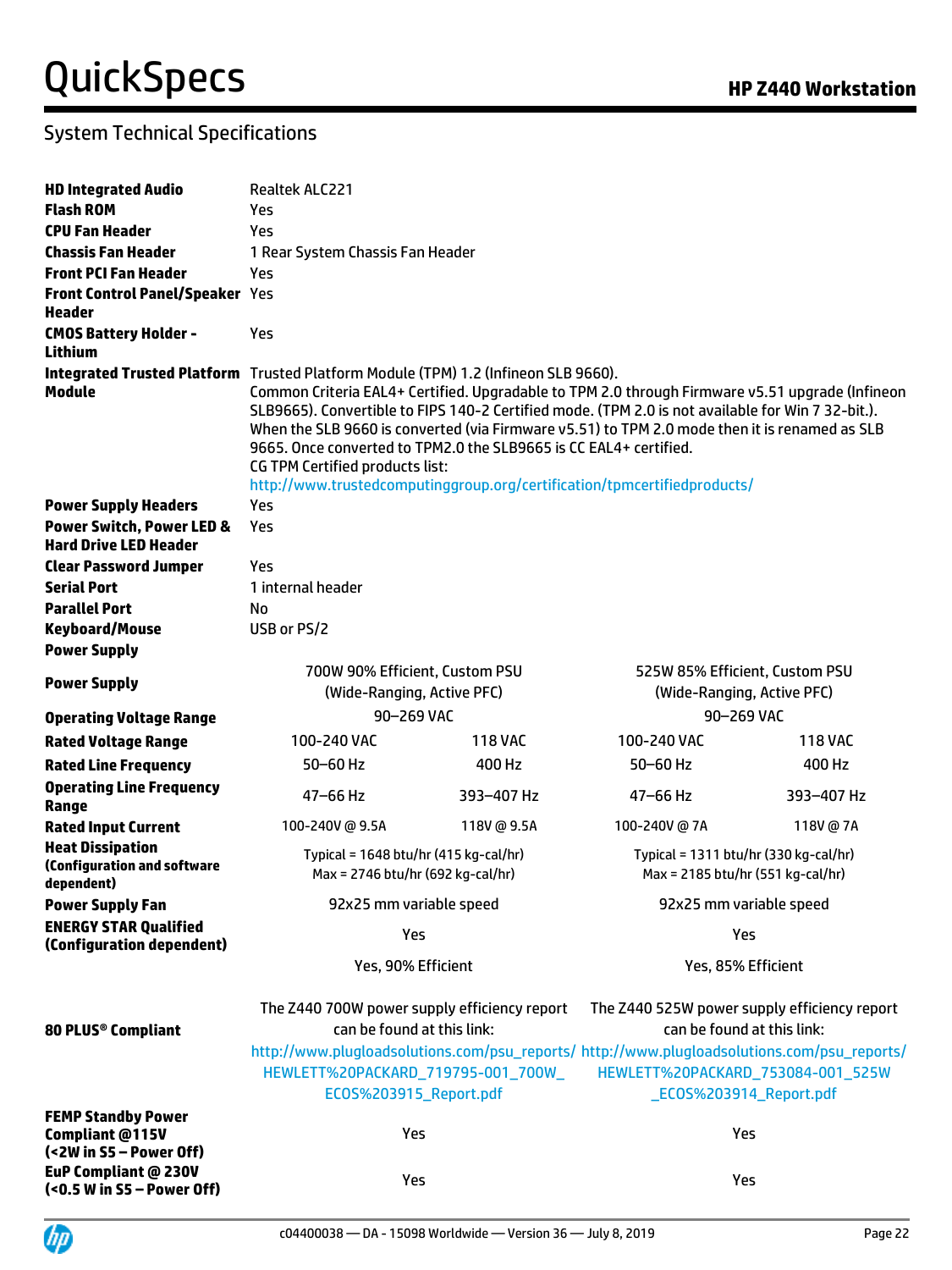| <b>CECP Compliant @ 220V</b><br>(<4W in S3 - Suspend to RAM)                                                                  | Yes; Configuration dependent | Yes; Configuration dependent |
|-------------------------------------------------------------------------------------------------------------------------------|------------------------------|------------------------------|
| <b>Power Consumption in sleep</b><br>mode<br>(as defined by ENERGY STAR)<br>- Suspend to RAM (S3)<br>(Instantly Available PC) | $15w$                        | $15w$                        |
| <b>Built-in Self Test LED</b>                                                                                                 | Yes                          | Yes                          |
| <b>Surge Tolerant Full Ranging</b><br><b>Power Supply</b><br>(withstands power surges up<br>to 2000V)                         | <b>Yes</b>                   | <b>Yes</b>                   |
| <b>Hood Lock Header</b>                                                                                                       | Yes.                         |                              |
| <b>Hood Sensor Header</b>                                                                                                     | Yes.                         |                              |
| <b>Memory Fan</b>                                                                                                             | 1 Memory Fan Header          |                              |
|                                                                                                                               |                              |                              |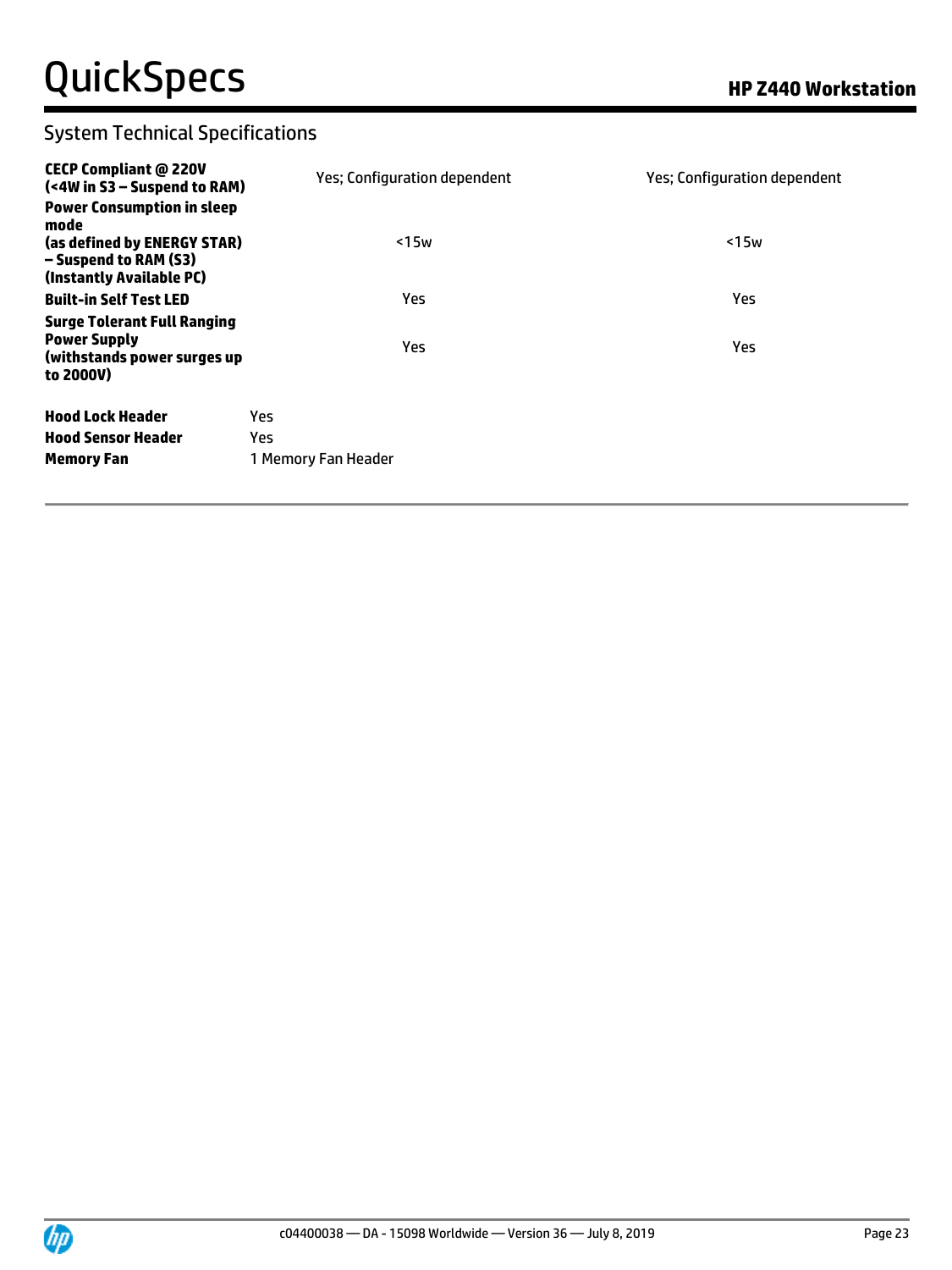### **System Configuration**

| <b>Example</b>            | Processor             | 1x Intel Xeon E5-1603 v3 (Quad-Core)      |                                 |                    |                           |                     |                     |  |  |  |
|---------------------------|-----------------------|-------------------------------------------|---------------------------------|--------------------|---------------------------|---------------------|---------------------|--|--|--|
| <b>Configuration #1</b>   | Memory                |                                           | 1x 4GB DDR4-2133 Registered RAM |                    |                           |                     |                     |  |  |  |
| <b>ENERGY STAR</b>        | Graphics              |                                           | 1x NVIDIA NVS 310               |                    |                           |                     |                     |  |  |  |
| <b>QUALIFIED</b>          | Disks / Optical       | 1x 500GB SATA 7200 / 1x Slim DVD-ROM SATA |                                 |                    |                           |                     |                     |  |  |  |
|                           | <b>Power Supply</b>   | 525W 85% Custom PSU                       |                                 |                    |                           |                     |                     |  |  |  |
|                           | <b>Other</b>          | N/A                                       |                                 |                    |                           |                     |                     |  |  |  |
|                           |                       |                                           | <b>115 VAC</b>                  |                    | <b>230 VAC</b>            |                     | <b>100 VAC</b>      |  |  |  |
| <b>Energy Consumption</b> |                       | <b>LAN Enabled</b>                        | <b>LAN Disabled</b>             | <b>LAN Enabled</b> | <b>LAN Disabled</b>       | <b>LAN Enabled</b>  | <b>LAN Disabled</b> |  |  |  |
|                           | Windows Idle (SO)     |                                           | 51.01 W                         |                    | 51.29 W                   |                     | 53.01 W             |  |  |  |
|                           | Windows Busy Typ(S0)  |                                           | 112.95 W                        |                    | 110.62W                   | 113.96W             |                     |  |  |  |
|                           | Windows Busy Max (S0) | 117.16W                                   |                                 | 112.45 W           |                           | 114.67 W            |                     |  |  |  |
|                           | Sleep (S3)            | 2.34 W                                    | 2.19 W                          | 2.54 W             | 2.41 W                    | 2.33 W              | 2.19W               |  |  |  |
|                           | Off (S5)              | 0.825W                                    | 0.784W                          | 1.024W             | 0.985 W                   | 0.851 W             | 0.772W              |  |  |  |
|                           | Zero Power Mode (ErP) |                                           | 0.190W                          |                    | 0.382W                    |                     | 0.178W              |  |  |  |
|                           |                       |                                           |                                 |                    |                           | <b>100 VAC</b>      |                     |  |  |  |
|                           |                       |                                           | <b>115 VAC</b>                  |                    | <b>230 VAC</b>            |                     |                     |  |  |  |
| <b>Heat Dissipation</b>   |                       | <b>LAN Enabled</b>                        | <b>LAN Disabled</b>             | <b>LAN Enabled</b> | <b>LAN Enabled</b>        | <b>LAN Disabled</b> | <b>LAN Enabled</b>  |  |  |  |
| (Btu/hr)                  | Windows Idle (SO)     |                                           | 174.06 Btu/hr                   |                    | 175.02 Btu/hr             |                     | 180.89 Btu/hr       |  |  |  |
|                           | Windows Busy Typ(S0)  |                                           | 385.39 Btu/hr                   |                    | 377.4 Btu/hr              |                     | 388.83 Btu/hr       |  |  |  |
|                           | Windows Busy Max (S0) |                                           | 399.75 Btu/hr                   |                    | 383.68 Btu/hr             |                     | 391.25 Btu/hr       |  |  |  |
|                           | Sleep (S3)            | 7.98 Btu/hr                               | 7.49 Btu/hr                     |                    | 8.68 Btu/hr   8.21 Btu/hr | 7.95 Btu/hr         | 7.47 Btu/hr         |  |  |  |
|                           | Off (S5)              | $2.18$ Btu/hr                             | 2.67 Btu/hr                     | 3.49 Btu/hr        | 3.36 Btu/hr               | 2.90 Btu/hr         | 2.63 Btu/hr         |  |  |  |
|                           | Zero Power Mode (ErP) |                                           | 0.649 Btu/hr                    |                    | 1.303 Btu/hr              | 0.607 Btu/hr        |                     |  |  |  |

| <b>Example</b>            | Processor             | 1x Intel Xeon E5-1630 v3 (Quad-Core) |                                          |                    |                     |                     |                     |  |  |
|---------------------------|-----------------------|--------------------------------------|------------------------------------------|--------------------|---------------------|---------------------|---------------------|--|--|
| <b>Configuration #2</b>   | Memory                | 2x 4GB DDR4-2133 Registered RAM      |                                          |                    |                     |                     |                     |  |  |
| <b>ENERGY STAR</b>        | Graphics              | 1x NVIDIA® Quadro® K620              |                                          |                    |                     |                     |                     |  |  |
| <b>QUALIFIED</b>          | Disks / Optical       |                                      | 1x 500GB SATA 7200 / 1xSlim DVD-ROM SATA |                    |                     |                     |                     |  |  |
|                           | Power Supply          | 700W 90% Custom PSU                  |                                          |                    |                     |                     |                     |  |  |
|                           | <b>Other</b>          | N/A                                  |                                          |                    |                     |                     |                     |  |  |
| <b>Energy Consumption</b> |                       |                                      | <b>115 VAC</b>                           |                    | <b>230 VAC</b>      |                     | <b>100 VAC</b>      |  |  |
| (Watts)                   |                       | <b>LAN Enabled</b>                   | <b>LAN Disabled</b>                      | <b>LAN Enabled</b> | <b>LAN Disabled</b> | <b>LAN Enabled</b>  | <b>LAN Disabled</b> |  |  |
|                           | Windows Idle (S0)     | 62.25 W                              |                                          | 61.50W             |                     | 62.31 W             |                     |  |  |
|                           | Windows Busy Typ(S0)  | 112.48 W                             |                                          | 111.39W            |                     | 113.48 W            |                     |  |  |
|                           | Windows Busy Max (S0) |                                      | 136.87W                                  | 129.05W            |                     | 113.64W             |                     |  |  |
|                           | Sleep (S3)            | 2.25 W                               | 2.147 W                                  | 2.41 W             | 2.30 W              | 2.25 W              | 2.14 W              |  |  |
|                           | Off (S5)              | 0.821W                               | 0.775W                                   | 1.024W             | 0.925 W             | 0.842 W             | 0.769W              |  |  |
|                           | Zero Power Mode (ErP) |                                      | 0.167 W                                  |                    | 0.306 W             |                     | 0.158W              |  |  |
|                           |                       |                                      | <b>115 VAC</b>                           |                    | <b>230 VAC</b>      | <b>100 VAC</b>      |                     |  |  |
| <b>Heat Dissipation</b>   |                       | <b>LAN Enabled</b>                   | <b>LAN Disabled</b>                      | <b>LAN Enabled</b> | <b>LAN Enabled</b>  | <b>LAN Disabled</b> | <b>LAN Enabled</b>  |  |  |
| (Btu/hr)                  | Windows Idle (S0)     |                                      | 212.43 Btu/hr                            |                    | 209.85 Btu/hr       | 212.62 Btu/hr       |                     |  |  |

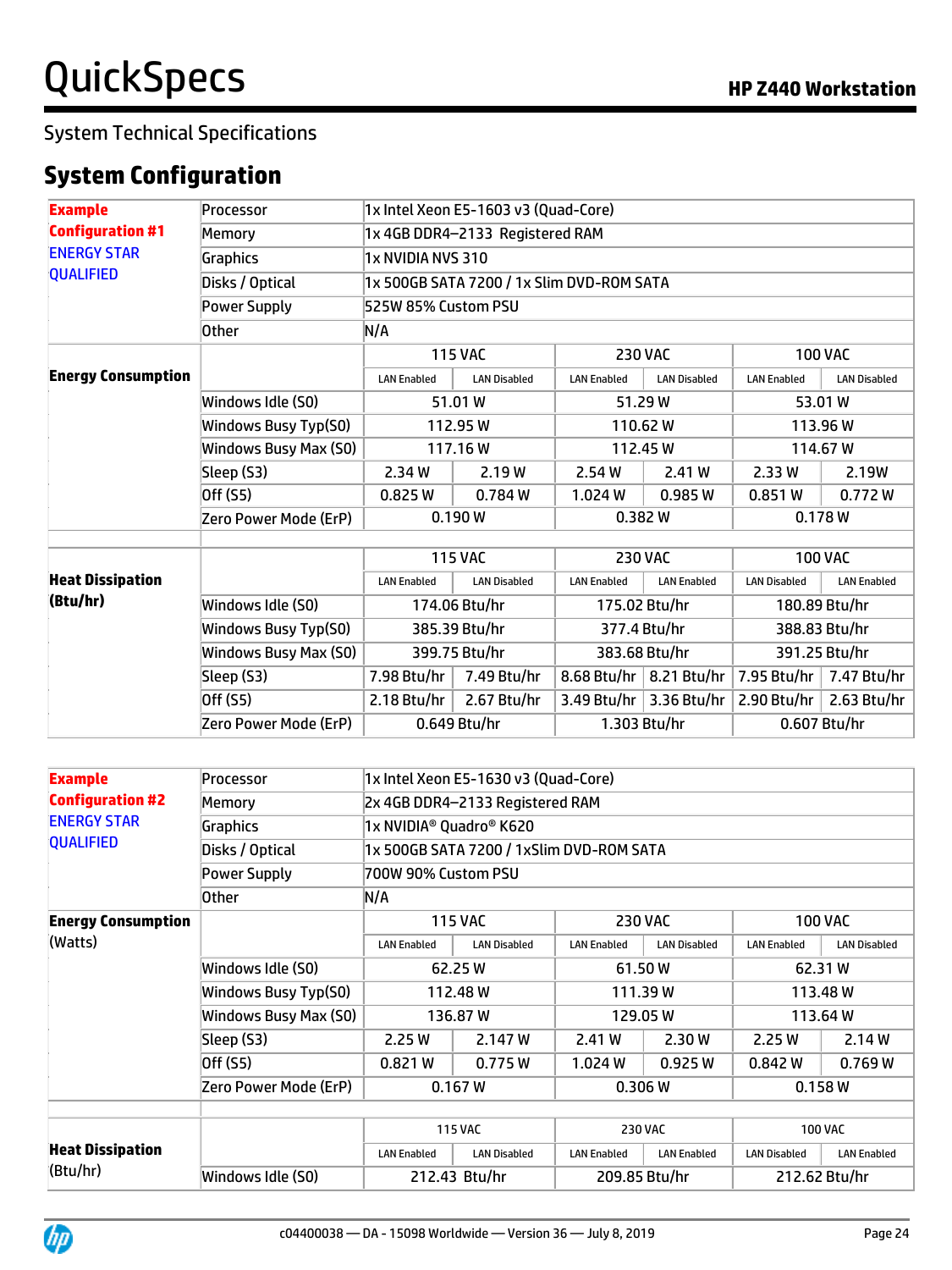### System Technical Specifications

| Windows Busy Typ(S0)  | 383.78 Btu/hr |               | 380.06 Btu/hr                  |                                     | 387.19 Btu/hr |                                                       |
|-----------------------|---------------|---------------|--------------------------------|-------------------------------------|---------------|-------------------------------------------------------|
| Windows Busy Max (S0) |               | 467.00 Btu/hr | 440.32 Btu/hr<br>387.74 Btu/hr |                                     |               |                                                       |
| Sleep (S3)            | 7.69 Btu/hr   | 7.31 Btu/hr   |                                |                                     |               | 8.21 Btu/hr   7.85 Btu/hr   7.67 Btu/hr   7.31 Btu/hr |
| Off $(55)$            | 2.80 Btu/hr   | 2.65 Btu/hr   |                                | 3.49 Btu/hr 3.16 Btu/hr 2.87 Btu/hr |               | 2.62 Btu/hr $\vert$                                   |
| Zero Power Mode (ErP) |               | 0.568 Btu/hr  |                                | 1.043 Btu/hr                        |               | 0.538 Btu/hr                                          |

| <b>Example</b>                      | Processor             |                                      | 1x Intel Xeon E5-1620 v3 (Quad-Core)  |                    |                                 |                     |                     |  |  |
|-------------------------------------|-----------------------|--------------------------------------|---------------------------------------|--------------------|---------------------------------|---------------------|---------------------|--|--|
| <b>Configuration #3</b>             | Memorv                |                                      | 2x 8GB DDR4-2133 Registered RAM       |                    |                                 |                     |                     |  |  |
|                                     | Graphics              | 1x NVIDIA <sup>®</sup> Quadro® K2200 |                                       |                    |                                 |                     |                     |  |  |
|                                     | Disks/Optical         |                                      | 2x 1TB SATA 7200 / 1x Slim DVDRW SATA |                    |                                 |                     |                     |  |  |
|                                     | Power Supply          | 525W 85% Custom PSU                  |                                       |                    |                                 |                     |                     |  |  |
|                                     | <b>Other</b>          | N/A                                  |                                       |                    |                                 |                     |                     |  |  |
| <b>Energy Consumption</b>           |                       |                                      | <b>115 VAC</b>                        |                    | <b>230 VAC</b>                  |                     | <b>100 VAC</b>      |  |  |
| (Watts)                             |                       | <b>LAN Enabled</b>                   | <b>LAN Disabled</b>                   | <b>LAN Enabled</b> | <b>LAN Disabled</b>             | <b>LAN Enabled</b>  | <b>LAN Disabled</b> |  |  |
|                                     | Windows Idle (S0)     |                                      | 51.41 W                               |                    | 51.15W                          |                     | 52.42 W             |  |  |
|                                     | Windows Busy Typ(S0)  |                                      | 179.17W                               |                    | 175.74W                         | 176.74W             |                     |  |  |
|                                     | Windows Busy Max (S0) | 201.86 W                             |                                       | 198.12W            |                                 | 196.99 W            |                     |  |  |
|                                     | Sleep (S3)            | 2.35 W                               | 2.28 W                                | 2.55 W             | 2.49 W                          | 2.38 W              | 2.27 W              |  |  |
|                                     | Off (S5)              | 0.827 W                              | 0.785W                                | 1.028W             | 0.986 W                         | 0.853W              | 0.770W              |  |  |
|                                     | Zero Power Mode (ErP) |                                      | 0.167 W                               | 0.382W             |                                 | 0.177 W             |                     |  |  |
|                                     |                       |                                      |                                       |                    | <b>230 VAC</b>                  | <b>100 VAC</b>      |                     |  |  |
|                                     |                       |                                      | <b>115 VAC</b>                        |                    |                                 |                     |                     |  |  |
| <b>Heat Dissipation</b><br>(Btu/hr) |                       | <b>LAN Enabled</b>                   | <b>LAN Disabled</b>                   | <b>LAN Enabled</b> | <b>LAN Enabled</b>              | <b>LAN Disabled</b> | <b>LAN Enabled</b>  |  |  |
|                                     | Windows Idle (S0)     |                                      | 178.82 Btu/hr                         |                    | 174.56 Btu/hr                   |                     | 178.88 Btu/hr       |  |  |
|                                     | Windows Busy Typ(S0)  |                                      | 611.33 Btu/hr                         |                    | 599.62 Btu/hr                   |                     | 603.04 Btu/hr       |  |  |
|                                     | Windows Busy Max (S0) |                                      | 688.75 Btu/hr                         |                    | 675.99 Btu/hr                   |                     | 672.13 Btu/hr       |  |  |
|                                     | Sleep (S3)            | 8.02 Btu/hr                          | 7.79 Btu/hr                           |                    | 8.71 Btu/hr   8.48 Btu/hr       | 8.13 Btu/hr         | 7.76 Btu/hr         |  |  |
|                                     | Off (S5)              | 2.82 Btu/hr                          | 2.67 Btu/hr                           |                    | 3.51 Btu/hr $\vert$ 3.36 Btu/hr | 2.91 Btu/hr         | 2.62 Btu/hr         |  |  |
|                                     | Zero Power Mode (ErP) |                                      | 0.571 Btu/hr                          |                    | 1.305 Btu/hr                    | 0.604 Btu/hr        |                     |  |  |

| <b>Example</b>            | Processor             | 1x Intel Xeon E5-1680 v3 (Eight-Core) |                                       |                    |                     |                    |                     |  |  |  |
|---------------------------|-----------------------|---------------------------------------|---------------------------------------|--------------------|---------------------|--------------------|---------------------|--|--|--|
| <b>Configuration #4</b>   | Memory                | 4x 16GB DDR4-2133 Registered RAM      |                                       |                    |                     |                    |                     |  |  |  |
|                           | Graphics              |                                       | 1x NVIDIA <sup>®</sup> Quadro® K5200  |                    |                     |                    |                     |  |  |  |
|                           | Disks / Optical       |                                       | 4x 2TB SATA 7200 / 1x Slim DVDRW SATA |                    |                     |                    |                     |  |  |  |
|                           | Power Supply          |                                       | 700W 90% Custom PSU                   |                    |                     |                    |                     |  |  |  |
|                           | 0ther                 | N/A                                   |                                       |                    |                     |                    |                     |  |  |  |
| <b>Energy Consumption</b> |                       | <b>115 VAC</b>                        |                                       | <b>230 VAC</b>     |                     | <b>100 VAC</b>     |                     |  |  |  |
| (Watts)                   |                       | <b>LAN Enabled</b>                    | <b>LAN Disabled</b>                   | <b>LAN Enabled</b> | <b>LAN Disabled</b> | <b>LAN Enabled</b> | <b>LAN Disabled</b> |  |  |  |
|                           | Windows Idle (S0)     | 61.88W                                |                                       | 61.39W             |                     | 62.35 W            |                     |  |  |  |
|                           | Windows Busy Typ(S0)  | 296.64 W                              |                                       |                    | 290.88 W            | 303.03 W           |                     |  |  |  |
|                           | Windows Busy Max (S0) | 338.63W                               |                                       |                    | 334.85 W            | 333.11 W           |                     |  |  |  |
|                           | Sleep (S3)            | 3.99 W                                | 3.91 W                                | 4.02 W             | 4.04 W              | 3.99 W             | 3.91 W              |  |  |  |

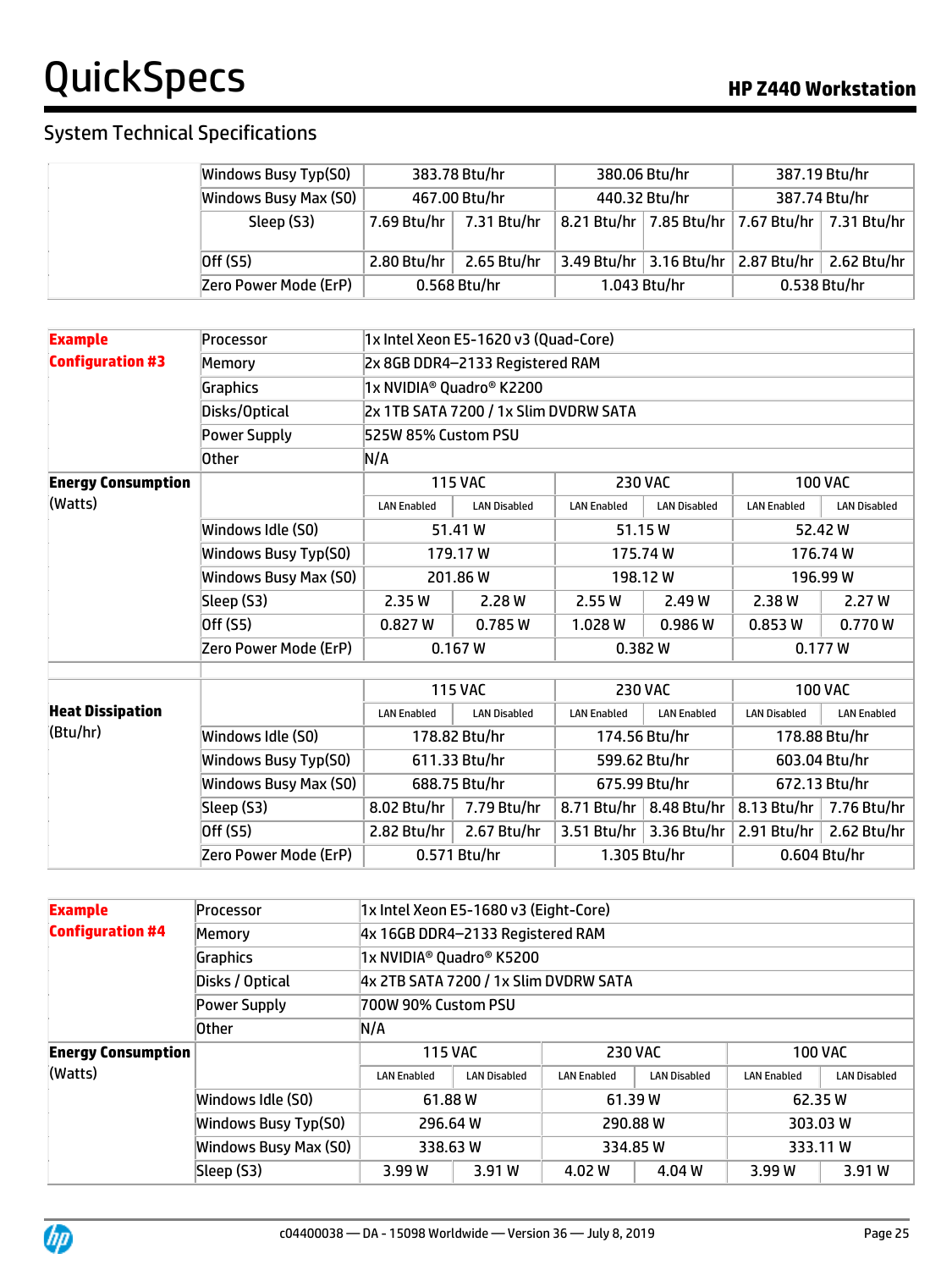#### System Technical Specifications

|                         | Off (S5)              | 0.86W              | 0.764W              | 1.02 W             | 0.91W              | 0.86W               | 0.76W              |
|-------------------------|-----------------------|--------------------|---------------------|--------------------|--------------------|---------------------|--------------------|
|                         | Zero Power Mode (ErP) | 0.166 W            |                     |                    | 0.305 W            | 0.165 W             |                    |
|                         |                       |                    |                     |                    |                    |                     |                    |
|                         |                       | <b>115 VAC</b>     |                     |                    | <b>230 VAC</b>     |                     | <b>100 VAC</b>     |
| <b>Heat Dissipation</b> |                       | <b>LAN Enabled</b> | <b>LAN Disabled</b> | <b>LAN Enabled</b> | <b>LAN Enabled</b> | <b>LAN Disabled</b> | <b>LAN Enabled</b> |
| (Btu/hr)                | Windows Idle (S0)     | 211.16 Btu/hr      |                     |                    | 209.47 Btu/hr      |                     | 212.75 Btu/hr      |
|                         | Windows Busy Typ(S0)  | 1012.14 Btu/hr     |                     |                    | 992.48 Btu/hr      |                     | 1033.94 Btu/hr     |
|                         | Windows Busy Max (S0) | 1155.41 Btu/hr     |                     |                    | 1142.51 Btu/hr     |                     | 1136.57 Btu/hr     |
|                         | Sleep (S3)            | 13.6 Btu/hr        | 13.4 Btu/hr         | 13.7 Btu/hr        | 13.8 Btu/hr        | 13.6 Btu/hr         | 13.4 Btu/hr        |
|                         | Off (S5)              | 2.94 Btu/hr        | 2.60 Btu/hr         | 3.49 Btu/hr        | 3.11 Btu/hr        | 2.91 Btu/hr         | 2.58 Btu/hr        |
|                         | Zero Power Mode (ErP) | 0.565 Btu/hr       |                     |                    | 1.042 Btu/hr       |                     | 0.563 Btu/hr       |

**NOTE:** Power consumption measurements do not take advantage of the Intel Turbo Boost Technology. As a result, power consumption measurements may be higher.

#### **DECLARED NOISE EMISSIONS**

| <b>Declared Noise Emissions (Entry-level and High-end configurations)</b> |                       |                                   |
|---------------------------------------------------------------------------|-----------------------|-----------------------------------|
| <b>System Configuration</b><br>(Entry level)                              | <b>Processor Info</b> | 1x Intel Xeon E5-2650 v3 2.30 GHz |
|                                                                           | Memory Info           | 2-DDR4 8 GB 2133 MT/s RDIMM       |
|                                                                           | <b>Graphics Info</b>  | 1x NVIDIA NVS 310                 |
|                                                                           | Disks/Optical/Floppy  | 1x 1 TB SATA 7200 RPM             |
|                                                                           |                       | 1x Blu-ray DVD-RW                 |

| <b>Declared Noise Emissions</b><br>(in accordance with ISO)<br>$ 7779$ and ISO 9296) |                                                | <b>Sound Power</b><br>(LWAd, bels) | <b>Deskside Sound Pressure</b><br>(LpAm, decibels) |
|--------------------------------------------------------------------------------------|------------------------------------------------|------------------------------------|----------------------------------------------------|
|                                                                                      | lidle                                          | 3.2                                | 14                                                 |
|                                                                                      | <b>Hard drive Operating</b><br>(random reads)  | 3.3                                | 15                                                 |
|                                                                                      | <b>DVD-ROM Operating</b><br>(sequential reads) | 4.3                                | 30                                                 |

#### **ENVIRONMENTAL DATA**

| <b>Environmental</b><br><b>Requirements</b> | Temperature      | Operating: 5° to 35° C (40° to 95° F)<br>Non-operating: -40° to 60° C (-40° to 140° F) |
|---------------------------------------------|------------------|----------------------------------------------------------------------------------------|
|                                             | <b>Humidity</b>  | Operating: 8% to 85% RH, non-condensing<br>Non-operating: 8% to 90% RH, non-condensing |
|                                             | Maximum Altitude | Operating: 3,000 m (10,000 feet)<br>Non-operating: 9,100 m (30,000 feet)               |
|                                             | Dynamic (new)    | Shock<br>Operating: 1/2-sine: 40g, 2-3ms (~62 cm/sec)                                  |

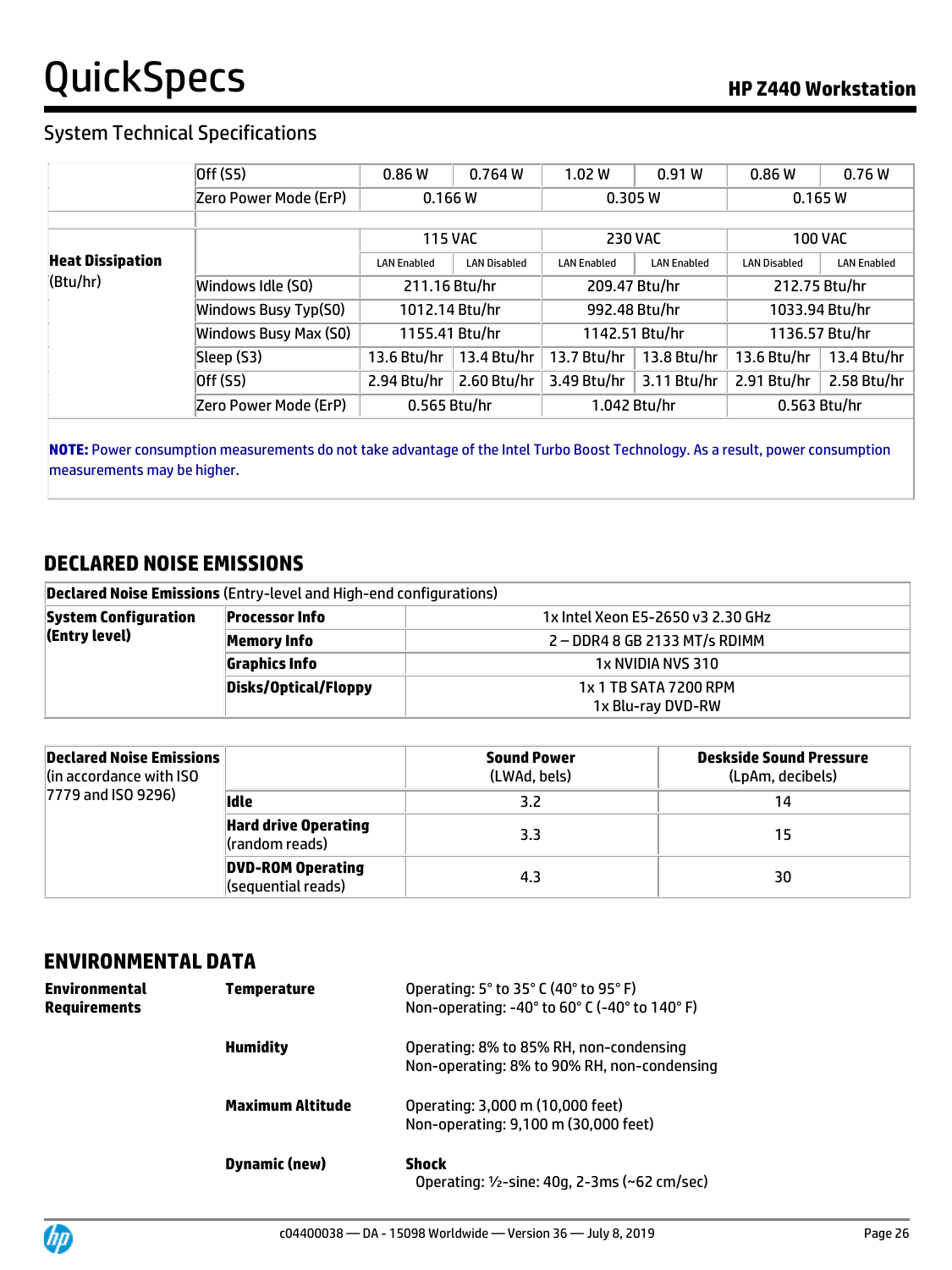Non-operating:

 ½-sine: 160 cm/s, 2-3ms (~105g) square: 422 cm/s, 20g **NOTE:** Values represent individual shock events and do not indicate repetitive shock events.

#### **Vibration**

 Operating random: 0.5g (rms), 5-300 Hz, up to 0.0025g²/Hz Non-operating random: 2.0g (rms), 5-500 Hz, up to 0.0150 g²/Hz **NOTE:** Values do not indicate continuous vibration.

**Cooling** Above 1524 m (5,000 ft.) altitude, maximum operating temperature is derated by 1° C (1.8° F) per 305 m (1,000 ft.) elevation increase

#### **Physical Security and Serviceability**

| <b>Access Panel</b>                                                                | Tool-less                                                                                                                                                                                                                                                                               |
|------------------------------------------------------------------------------------|-----------------------------------------------------------------------------------------------------------------------------------------------------------------------------------------------------------------------------------------------------------------------------------------|
|                                                                                    | Includes system board and memory information.                                                                                                                                                                                                                                           |
| <b>Optical Drive</b>                                                               | Tool-less                                                                                                                                                                                                                                                                               |
| <b>Hard Drives</b>                                                                 | Tool-less                                                                                                                                                                                                                                                                               |
| <b>Expansion Cards</b>                                                             | Tool-less                                                                                                                                                                                                                                                                               |
| <b>Processor Socket</b>                                                            | Tool-less                                                                                                                                                                                                                                                                               |
|                                                                                    | <b>Green User Touch Points</b> Yes, on primary serviceable components.                                                                                                                                                                                                                  |
| <b>Color-coordinated Cables Yes</b>                                                |                                                                                                                                                                                                                                                                                         |
| and Connectors                                                                     |                                                                                                                                                                                                                                                                                         |
| <b>Memory</b>                                                                      | <b>Tool-less</b>                                                                                                                                                                                                                                                                        |
| <b>System Board</b>                                                                | Screw-In                                                                                                                                                                                                                                                                                |
| <b>Dual Color Power and HD</b> Yes                                                 |                                                                                                                                                                                                                                                                                         |
| <b>LED on Front of Computer</b>                                                    |                                                                                                                                                                                                                                                                                         |
| <b>Configuration Record SW Yes</b>                                                 |                                                                                                                                                                                                                                                                                         |
| <b>Over-Temp Warning on</b><br><b>Screen</b>                                       | Yes, at POST screen on reboot                                                                                                                                                                                                                                                           |
| <b>Restore CD/DVD Set</b>                                                          | Restores the computer to its original factory shipping image; can be obtained via HP Support.                                                                                                                                                                                           |
| <b>Dual Function Front</b><br><b>Power Switch</b>                                  | Yes, causes a fail-safe power off when held for 4 seconds                                                                                                                                                                                                                               |
| <b>Padlock Support</b>                                                             | Yes (optional): Locks side cover and secures chassis from theft                                                                                                                                                                                                                         |
|                                                                                    | 7.0 mm (0.2756 in) diameter padlock loop at rear of system                                                                                                                                                                                                                              |
| <b>Cable Lock Support</b>                                                          | Yes, Kensington Cable Lock (optional): Locks side cover and secures chassis from theft<br>3 mm x 7 mm slot at rear of system                                                                                                                                                            |
| <b>Universal Chassis Clamp</b><br><b>Lock Support</b>                              | Yes (optional): Locks side cover and locks cables to chassis. Secures chassis from theft and allows<br>multiple units to be chained together when used with optional cable<br>Threaded feature at rear of system                                                                        |
| <b>Solenoid Lock and Hood</b><br>Sensor                                            | Yes (optional)<br>The Solenoid Hood Lock eliminates the need for a physical key by making the chassis lockable through<br>software and a password. You can also lock and unlock the chassis remotely over the network. The<br>Sensor Kit detects when the access panel has been removed |
| Serial, Parallel, USB,<br>Audio, Network,<br><b>Enable/Disable Port</b><br>Control | Yes, enables or disables serial, USB, audio, and network ports                                                                                                                                                                                                                          |

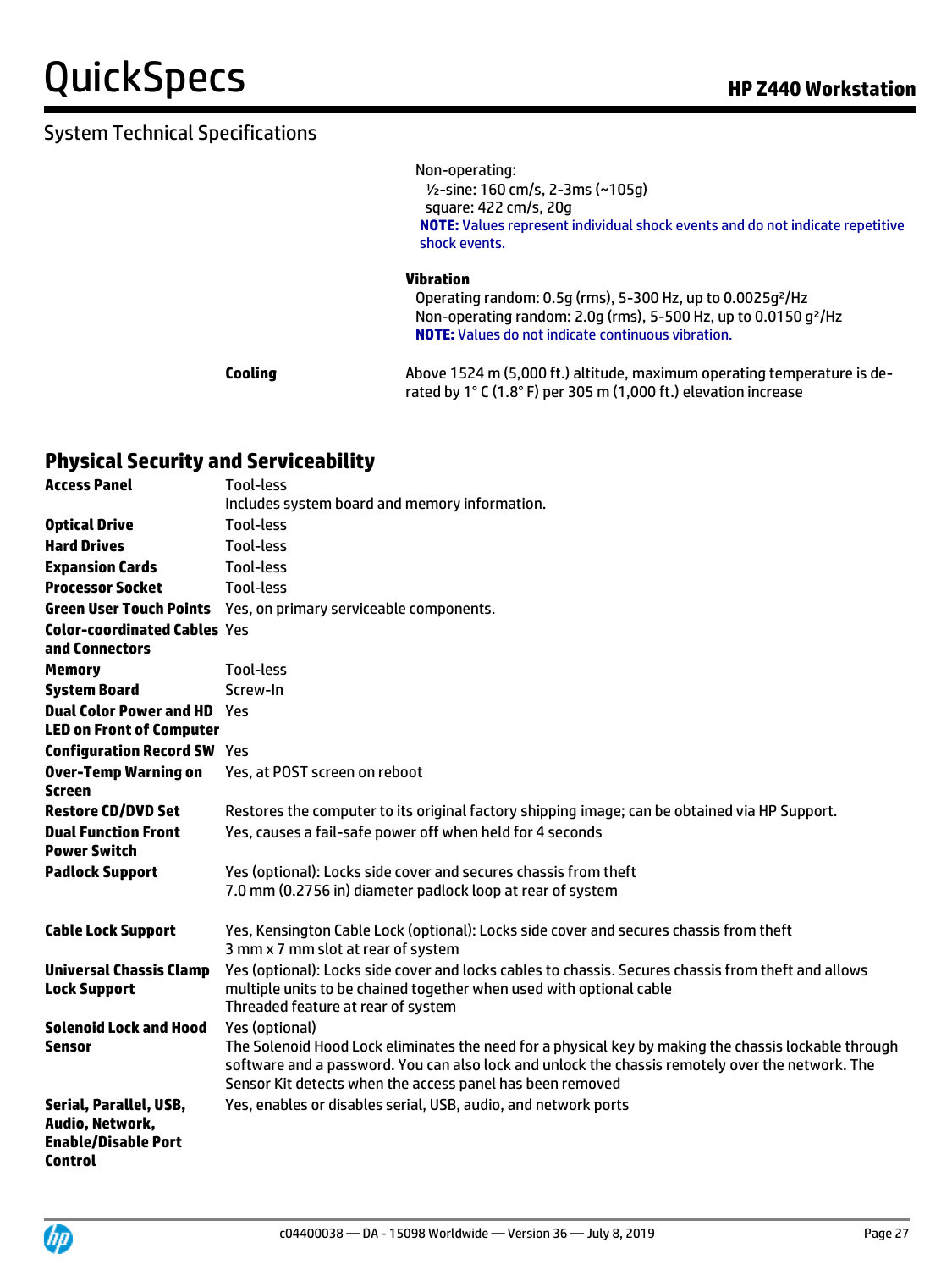### System Technical Specifications

| Removable Media<br><b>Write/Boot Control</b>         | Yes, prevents ability to boot from removable media on supported devices (and can disable writes to<br>media)                                                                                                                                                                                                                                                                                                                                                                                                                                                                                                                                                                     |  |
|------------------------------------------------------|----------------------------------------------------------------------------------------------------------------------------------------------------------------------------------------------------------------------------------------------------------------------------------------------------------------------------------------------------------------------------------------------------------------------------------------------------------------------------------------------------------------------------------------------------------------------------------------------------------------------------------------------------------------------------------|--|
| <b>Power-On Password</b>                             | Yes, prevents an unauthorized person from booting up the workstation                                                                                                                                                                                                                                                                                                                                                                                                                                                                                                                                                                                                             |  |
| <b>Setup Password</b>                                | Yes, prevents an unauthorized person from changing the workstation configuration                                                                                                                                                                                                                                                                                                                                                                                                                                                                                                                                                                                                 |  |
| 3.3V Aux Power LED on<br><b>System PCA</b>           | Yes                                                                                                                                                                                                                                                                                                                                                                                                                                                                                                                                                                                                                                                                              |  |
| <b>NIC LEDs (integrated)</b><br>(Green & Amber)      | Yes                                                                                                                                                                                                                                                                                                                                                                                                                                                                                                                                                                                                                                                                              |  |
| <b>CPUs and Heatsinks</b>                            | A T-15 Torx or flat blade screwdriver is needed to remove the CPU heatsink before the CPU can be<br>removed. CPU removal is tool-less                                                                                                                                                                                                                                                                                                                                                                                                                                                                                                                                            |  |
| <b>Power Supply Diagnostic Yes</b><br><b>LED</b>     |                                                                                                                                                                                                                                                                                                                                                                                                                                                                                                                                                                                                                                                                                  |  |
| <b>Front Power Button</b>                            | Yes, ACPI multi-function                                                                                                                                                                                                                                                                                                                                                                                                                                                                                                                                                                                                                                                         |  |
| <b>Rear Power Button</b>                             | Yes                                                                                                                                                                                                                                                                                                                                                                                                                                                                                                                                                                                                                                                                              |  |
| <b>Front Power LED</b>                               | Yes, white (normal), red (fault)                                                                                                                                                                                                                                                                                                                                                                                                                                                                                                                                                                                                                                                 |  |
| Front Hard Drive Activity Yes, white<br><b>LED</b>   |                                                                                                                                                                                                                                                                                                                                                                                                                                                                                                                                                                                                                                                                                  |  |
| <b>Front ODD Activity LED</b>                        | Yes, on device                                                                                                                                                                                                                                                                                                                                                                                                                                                                                                                                                                                                                                                                   |  |
| <b>Internal Speaker</b>                              | Yes                                                                                                                                                                                                                                                                                                                                                                                                                                                                                                                                                                                                                                                                              |  |
| <b>System/Emergency ROM</b><br><b>Flash Recovery</b> | Recovers corrupted system BIOS.                                                                                                                                                                                                                                                                                                                                                                                                                                                                                                                                                                                                                                                  |  |
| <b>Cooling Solutions</b>                             | Air cooled forced convection heatsinks                                                                                                                                                                                                                                                                                                                                                                                                                                                                                                                                                                                                                                           |  |
| <b>Power Supply Fans</b>                             | 92 mm x 92 mm x 25 mm (non-serviceable)                                                                                                                                                                                                                                                                                                                                                                                                                                                                                                                                                                                                                                          |  |
| <b>CPU Heatsink Fan</b>                              | 92 mm x 25 mm, 6-wire, PWM                                                                                                                                                                                                                                                                                                                                                                                                                                                                                                                                                                                                                                                       |  |
| <b>Chassis Fan</b>                                   | Front:                                                                                                                                                                                                                                                                                                                                                                                                                                                                                                                                                                                                                                                                           |  |
|                                                      | (Optional) 92 mm x 92mm x 25 mm, 4-wire, PWM                                                                                                                                                                                                                                                                                                                                                                                                                                                                                                                                                                                                                                     |  |
|                                                      | Rear:<br>92 mm x 92mm x 25 mm, 4-wire, PWM                                                                                                                                                                                                                                                                                                                                                                                                                                                                                                                                                                                                                                       |  |
|                                                      |                                                                                                                                                                                                                                                                                                                                                                                                                                                                                                                                                                                                                                                                                  |  |
| <b>Memory Heatsink Fan</b>                           | Dual 60 mm x 60 mm x 25 mm, 6-wire, PWM, Blindmate                                                                                                                                                                                                                                                                                                                                                                                                                                                                                                                                                                                                                               |  |
| <b>HP PC Hardware</b>                                | <b>HP Vision Diagnostics Offline Edition</b>                                                                                                                                                                                                                                                                                                                                                                                                                                                                                                                                                                                                                                     |  |
| <b>Diagnostics UEFI</b>                              | The diagnostics utility enables you to perform testing and to view critical computer hardware and<br>software configuration information from various sources. This utility enables you to:                                                                                                                                                                                                                                                                                                                                                                                                                                                                                       |  |
|                                                      | Run diagnostics<br>$\bullet$<br>View the hardware configuration of the system<br>$\bullet$                                                                                                                                                                                                                                                                                                                                                                                                                                                                                                                                                                                       |  |
|                                                      | Key features and benefits<br>HP Vision Diagnostics simplifies the process of effectively identifying, diagnosing, and isolating the<br>hardware issues. In addition to robust management tools, service tools can be invaluable in quickly<br>resolving system problems. To streamline the service process and resolve problems quickly, it is<br>necessary to have the right information available at the time that a service call is placed. The primary<br>information requirement, which is also the one that provides the greatest Vision into potential system<br>issues, is the configuration of the system. Vision Diagnostics helps provide higher system availability. |  |
|                                                      | Typical uses of the Vision Diagnostics are:                                                                                                                                                                                                                                                                                                                                                                                                                                                                                                                                                                                                                                      |  |
|                                                      | Testing and diagnosing apparent hardware failures                                                                                                                                                                                                                                                                                                                                                                                                                                                                                                                                                                                                                                |  |

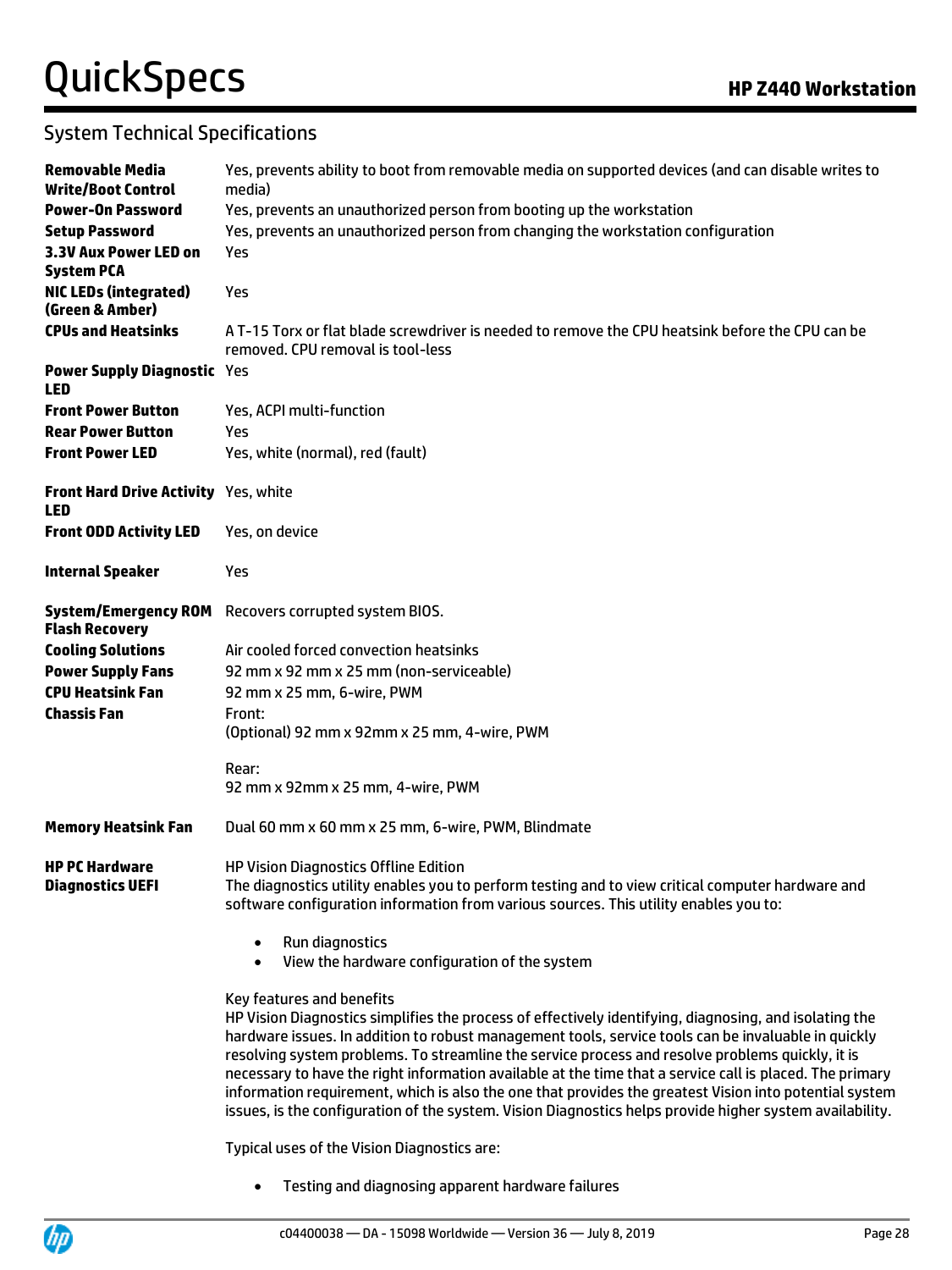### System Technical Specifications

|                                                           | Documenting system configurations for upgrade planning, standardization, inventory<br>$\bullet$<br>tracking, disaster recovery, and maintenance                                                       |
|-----------------------------------------------------------|-------------------------------------------------------------------------------------------------------------------------------------------------------------------------------------------------------|
|                                                           | Sending configuration information to another location for more in-depth analysis<br>$\bullet$<br>Entered using F2                                                                                     |
| <b>Access Panel Key Lock</b>                              | No                                                                                                                                                                                                    |
| <b>ACPI-Ready Hardware</b>                                | Advanced Configuration and Power Management Interface (ACPI).                                                                                                                                         |
|                                                           | Allows the system to wake from a low-power mode.<br>$\bullet$                                                                                                                                         |
|                                                           | Controls system power consumption, making it possible to place individual cards and<br>$\bullet$<br>peripherals in a low-power or powered-off state without affecting other elements of the<br>system |
| <b>Chip</b>                                               | <b>Trusted Platform Module Infineon TPM 1.2 Certified</b>                                                                                                                                             |
| <b>Integrated Chassis</b><br><b>Handles</b>               | Yes, Front handle and dedicated rear recess                                                                                                                                                           |
| <b>Power Supply</b>                                       | Requires T15 Torx or flat blade screwdriver                                                                                                                                                           |
| <b>PCIe Card Retention</b>                                | Yes, rear (all), middle (all), front (full-length cards with extender, using HP Z4 Fan and Front Card Guide<br>Kit)                                                                                   |
| <b>Flash ROM</b>                                          | Yes                                                                                                                                                                                                   |
| <b>Diagnostic Power Switch Yes</b><br><b>LED on board</b> |                                                                                                                                                                                                       |
| <b>Clear Password Jumper</b>                              | Yes                                                                                                                                                                                                   |
| <b>Clear CMOS Button</b>                                  | Yes                                                                                                                                                                                                   |
| <b>CMOS Battery Holder</b>                                | Yes                                                                                                                                                                                                   |
| <b>DIMM Connectors</b>                                    | Yes                                                                                                                                                                                                   |

#### **BIOS**

| <b>BIOS 32-bit Services</b>                                        | Standard BIOS 32-bit Service Directory Proposal v0.4                                                                                                                                                                            |
|--------------------------------------------------------------------|---------------------------------------------------------------------------------------------------------------------------------------------------------------------------------------------------------------------------------|
| <b>PCI 3.0 Support</b>                                             | Full BIOS support for PCI Express through industry standard interfaces.                                                                                                                                                         |
| <b>ATAPI</b>                                                       | ATAPI Removable Media Device BIOS Specification Version 1.0.                                                                                                                                                                    |
| <b>BBS</b>                                                         | <b>BIOS Boot Specification v1.01.</b>                                                                                                                                                                                           |
| <b>WMI Support</b>                                                 | WMI is Microsoft's implementation of Web-Based Enterprise Management (WBEM) for Windows. WMI is<br>fully compliant with the Distributed Management Task Force (DMTF) Common Information Model (CIM)<br>and WBEM specifications. |
| <b>BIOS Boot Spec 1.01+</b>                                        | Provides more control over how and from what devices the workstation will boot.                                                                                                                                                 |
| <b>BIOS Power On</b>                                               | Users can define a specific date and time for the system to power on.                                                                                                                                                           |
| <b>ROM Based Computer</b><br><b>Setup Utility (F10)</b>            | Review and customize system configuration settings controlled by the BIOS.                                                                                                                                                      |
| <b>System/Emergency ROM</b><br><b>Flash Recovery with</b><br>Video | Recovers system BIOS in corrupted Flash ROM.                                                                                                                                                                                    |
| <b>Replicated Setup</b>                                            | Saves BIOS settings to diskette or USB flash device in human readable file. Repset.exe utility can then<br>replicate these settings on machines being deployed without entering Computer Configuration Utility<br>(F10 Setup).  |
| <b>SMBIOS</b>                                                      | System Management BIOS 2.7, for system management information.                                                                                                                                                                  |
| <b>Boot Control</b>                                                | Disables the ability to boot from removable media on supported devices.                                                                                                                                                         |
| <b>Memory Change Alert</b>                                         | Alerts management console if memory is removed or changed.                                                                                                                                                                      |
| <b>Thermal Alert</b>                                               | Monitors the temperature state within the chassis. Three modes:<br>• NORMAL - normal temperature ranges.                                                                                                                        |

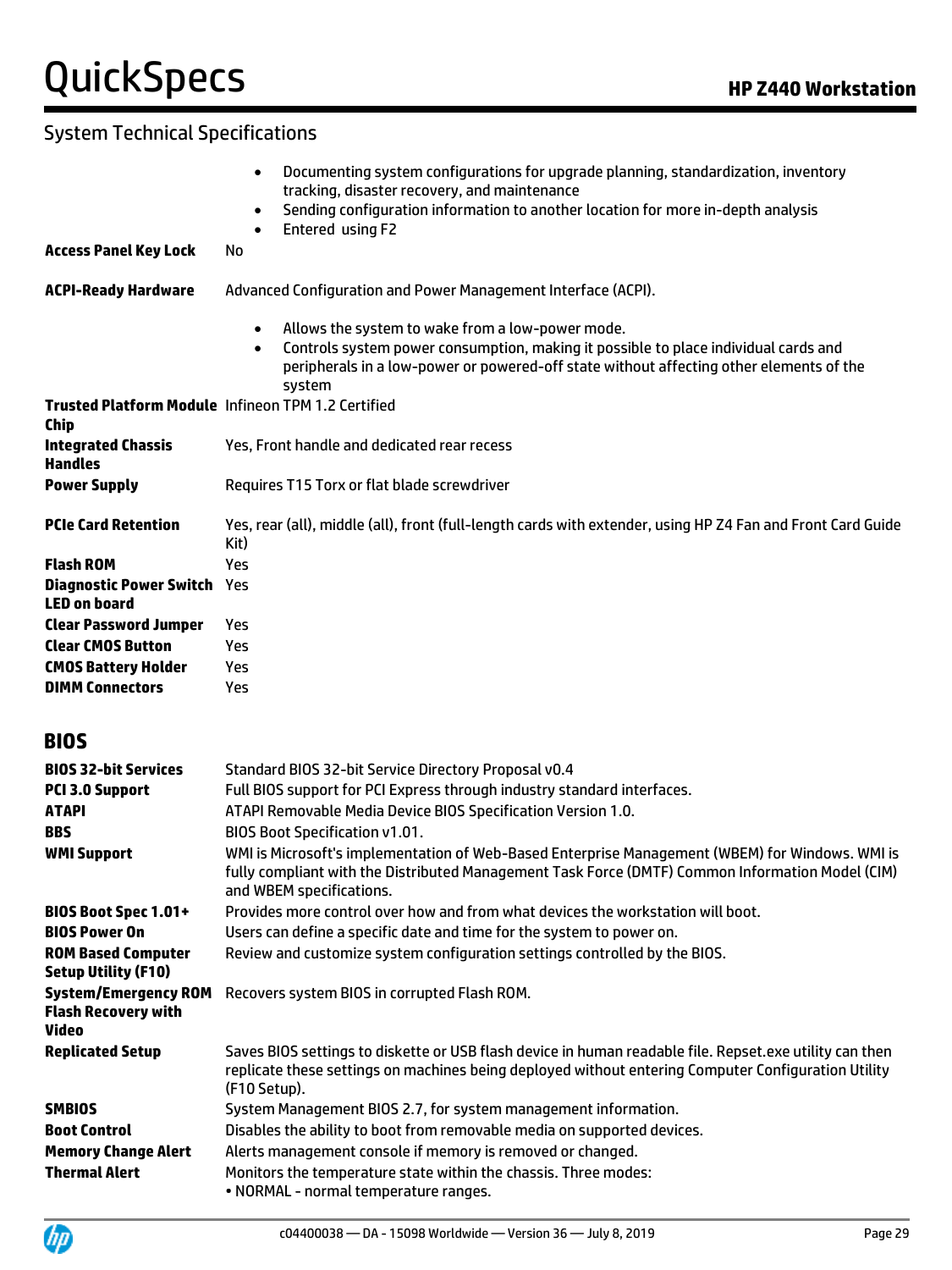|                                                          | . ALERTED - excessive temperatures are detected. Raises a flag so action can be taken to avoid                                                         |
|----------------------------------------------------------|--------------------------------------------------------------------------------------------------------------------------------------------------------|
|                                                          | shutdown or provide for a smoother system shutdown.                                                                                                    |
|                                                          | . SHUTDOWN - excessive temperatures are encountered. Automatically shuts down the computer<br>without warning before hardware component damage occurs. |
| <b>Remote ROM Flash</b>                                  | Provides secure, fail-safe ROM image management from a central network console.                                                                        |
| <b>ACPI (Advanced</b>                                    | Allows the system to enter and resume from low power modes (sleep states).                                                                             |
| <b>Configuration and Power</b>                           | Enables an operating system to control system power consumption based on the dynamic workload.                                                         |
| <b>Management Interface)</b>                             | Makes it possible to place individual cards and peripherals in a low-power or powered-off state without                                                |
|                                                          | affecting other elements of the system.                                                                                                                |
|                                                          | Supports ACPI 4.0 for full compatibility with 64-bit operating systems.                                                                                |
| <b>Ownership Tag</b>                                     | A user-defined string stored in non-volatile memory that is displayed in the BIOS splash screen.                                                       |
| Shutdown                                                 | Remote Wakeup/Remote System administrators can power on, restart, and power off a client computer from a remote location.                              |
| <b>Instantly Available PC</b>                            | Allows for very low power consumption with quick resume time.                                                                                          |
| <b>(Suspend to RAM - ACPI</b>                            |                                                                                                                                                        |
| sleep state S3)<br><b>Remote System</b>                  | Allows a new or existing system to boot over the network and download software, including the                                                          |
| <b>Installation via F12 (PXE</b>                         | operating system.                                                                                                                                      |
| 2.1) (Remote Boot from                                   |                                                                                                                                                        |
| Server)                                                  |                                                                                                                                                        |
| <b>ROM revision levels</b>                               | Reports the system BIOS revision level in Computer Configuration Utility (F10 Setup). Version is                                                       |
|                                                          | available through an industry standard interface (SMBIOS) so that management SW applications can                                                       |
| <b>System board revision</b>                             | use and report this information.<br>Allows management SW to read revision level of the system board.                                                   |
| level                                                    | Revision level is digitally encoded into the HW and cannot be modified.                                                                                |
| <b>Start-up Diagnostics</b>                              | Assesses system health at boot time with selectable levels of testing.                                                                                 |
| (Power-on Self-Test)                                     |                                                                                                                                                        |
| <b>Auto Setup when new</b>                               | System automatically detects addition of new hardware.                                                                                                 |
| hardware installed                                       |                                                                                                                                                        |
| <b>Keyboard-less Operation</b>                           | The system can be booted without a keyboard.                                                                                                           |
| <b>Localized ROM Setup</b>                               | Common BIOS image supports System Configuration Utility (F10 Setup) menus in 12 languages with<br>local keyboard mappings.                             |
| <b>Asset Tag</b>                                         | The user or MIS to set a unique tag string in non-volatile memory.                                                                                     |
| <b>Per-slot Control</b>                                  | Allows I/O slot parameters (option ROM enable/disable, bus latency) to be configured individually.                                                     |
| <b>Adaptive Cooling</b>                                  | Control parameters are set according to detected hardware configuration for optimal acoustics.                                                         |
| <b>Pre-boot Diagnostics</b>                              | (Pre-video) critical errors are reported via beeps and blinks on the power LED.                                                                        |
| <b>Industry Standard</b><br><b>Specification Support</b> |                                                                                                                                                        |
| <b>Industry Standard</b>                                 | <b>Revision Supported by the BIOS</b>                                                                                                                  |
| <b>UEFI Specification</b>                                | 2.3.1                                                                                                                                                  |
| <b>Revision</b>                                          |                                                                                                                                                        |
| <b>ACPI</b>                                              | Advanced Configuration and Power Management Interface, Version 4.0                                                                                     |
| ATA (IDE)                                                | AT Attachment 6 with Packet Interface (ATA/ATAPI-6), Revision 3b                                                                                       |
| <b>CD Boot</b>                                           | "El Torito" Bootable CD-ROM Format Specification Version 1.0                                                                                           |
| <b>EDD</b>                                               | - Enhanced Disk Drive Specification Version 1.1                                                                                                        |
|                                                          | - BIOS Enhanced Disk Drive Specification Version 3.0                                                                                                   |
| <b>EHCI</b>                                              | Enhanced Host Controller Interface for Universal Serial Bus, Revision 1.0                                                                              |
| PCI                                                      | PCI Local Bus Specification, Revision 2.3<br>PCI Power Management Specification, Revision 1.1                                                          |
|                                                          | PCI Firmware Specification, Revision 3.0, Draft .7                                                                                                     |
| <b>PCI Express</b>                                       | PCI Express Base Specification, Revision 2.0                                                                                                           |
|                                                          | PCI Express Base Specification, Revision 3.0                                                                                                           |
|                                                          |                                                                                                                                                        |

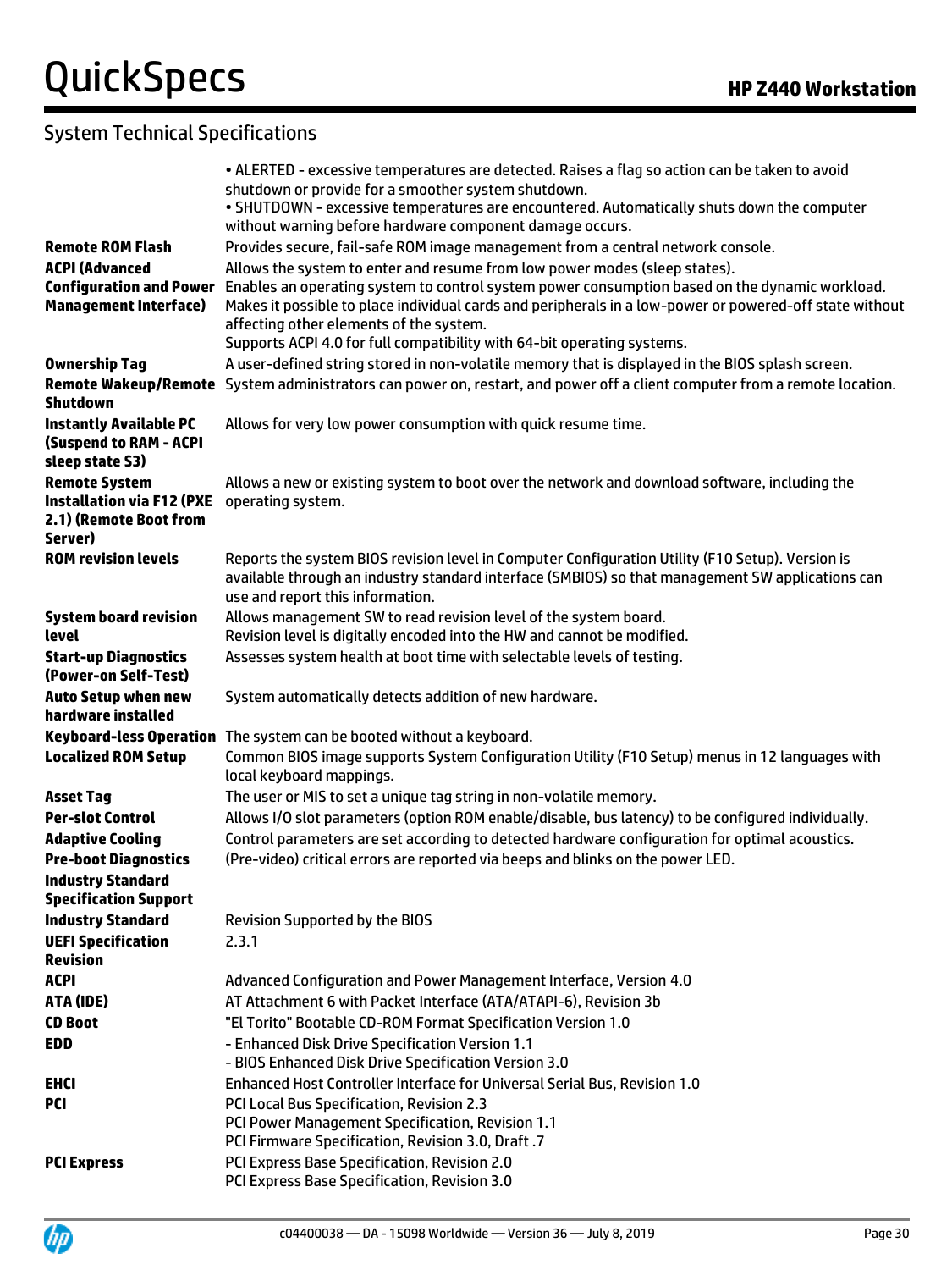| <b>PMM</b>    | <b>POST Memory Manager Specification, Version 1.01</b>                 |
|---------------|------------------------------------------------------------------------|
| <b>SATA</b>   | Serial ATA Specification, Revision 1.0a                                |
|               | Serial ATA 3 Gb/s: Serial ATA Specification, Revision 2.5              |
|               | Serial ATA 6 Gb/s: Serial ATA Specification, Revision 3.0              |
| <b>SPD</b>    | PC SDRAM Serial Presence Detect (SPD) Specification, Revision 1.2B     |
| <b>TPM</b>    | Trusted Computing Group TPM Specification Version 1.2                  |
|               |                                                                        |
| <b>UHCI</b>   | Universal Host Controller Interface Design Guide, Revision 1.1         |
| <b>USB</b>    | Universal Serial Bus Revision 1.1 Specification                        |
|               |                                                                        |
|               | Universal Serial Bus Revision 2.0 Specification                        |
|               |                                                                        |
|               | Universal Serial Bus Revision 3.0 Specification                        |
| <b>SMBIOS</b> | System Management BIOS Reference Specification, Version 2.7            |
|               | External BIOS simulator found at: http://h20464.www2.hp.com/index.html |
|               |                                                                        |

#### **Social and Environmental Responsibility**

**Eco-Label Certifications &**  This product has received or is in the process of being certified to the following approvals and may be **Declarations** labeled with one or more of these marks:

- ENERGY STAR® (energy-saving features available on selected configurations-Windows only)
- US Federal Energy Management Program (FEMP)
- China Energy Conservation Program
- The ECO declaration (TED)

| Batteries             | The battery in this product complies with EU Directive 2006/66/EC<br>Battery size: CR2032 (coin cell)<br>Battery type: Lithium Metal                                                                                                                                                                                                                                                                                                |  |
|-----------------------|-------------------------------------------------------------------------------------------------------------------------------------------------------------------------------------------------------------------------------------------------------------------------------------------------------------------------------------------------------------------------------------------------------------------------------------|--|
|                       | The battery in this product does not contain:                                                                                                                                                                                                                                                                                                                                                                                       |  |
|                       | Mercury greater than 5ppm by weight<br>$\bullet$<br>Cadmium greater than 10ppm by weight<br>$\bullet$<br>Lead greater than 40ppm by weight<br>$\bullet$                                                                                                                                                                                                                                                                             |  |
|                       | Restricted Material Usage This product meets the material restrictions specified in HP's General Specification for the Environment.<br>http://www.hp.com/hpinfo/globalcitizenship/environment/pdf/gse.pdf                                                                                                                                                                                                                           |  |
|                       | HP Inc. is committed to compliance with all applicable environmental laws and regulations, including<br>the European Union Restriction of Hazardous Substances (RoHS) Directive. HP's goal is to exceed<br>compliance obligations by meeting the requirements of the RoHS Directive on a worldwide basis.                                                                                                                           |  |
| Low Halogen Statement | This product is low-halogen except for power cords, external cables and peripherals. The following<br>customer-configurable internal components may not be low-halogen: 3 1/2" SAS HDDs and LSI 9217-<br>4i4e SAS ROC RAID Card. Service parts obtained after purchase may not be low-halogen.                                                                                                                                      |  |
| and Recycling         | End-of-Life Management HP Inc. offers end-of-life HP product return and recycling programs in many geographic areas. To<br>recycle your product, please go to: http://www.hp.com/recycle or contact your nearest HP sales office.<br>Products returned to HP will be recycled, recovered or disposed of in a responsible manner. This<br>product is greater than 90% recyclable by weight when properly disposed of at end of life. |  |

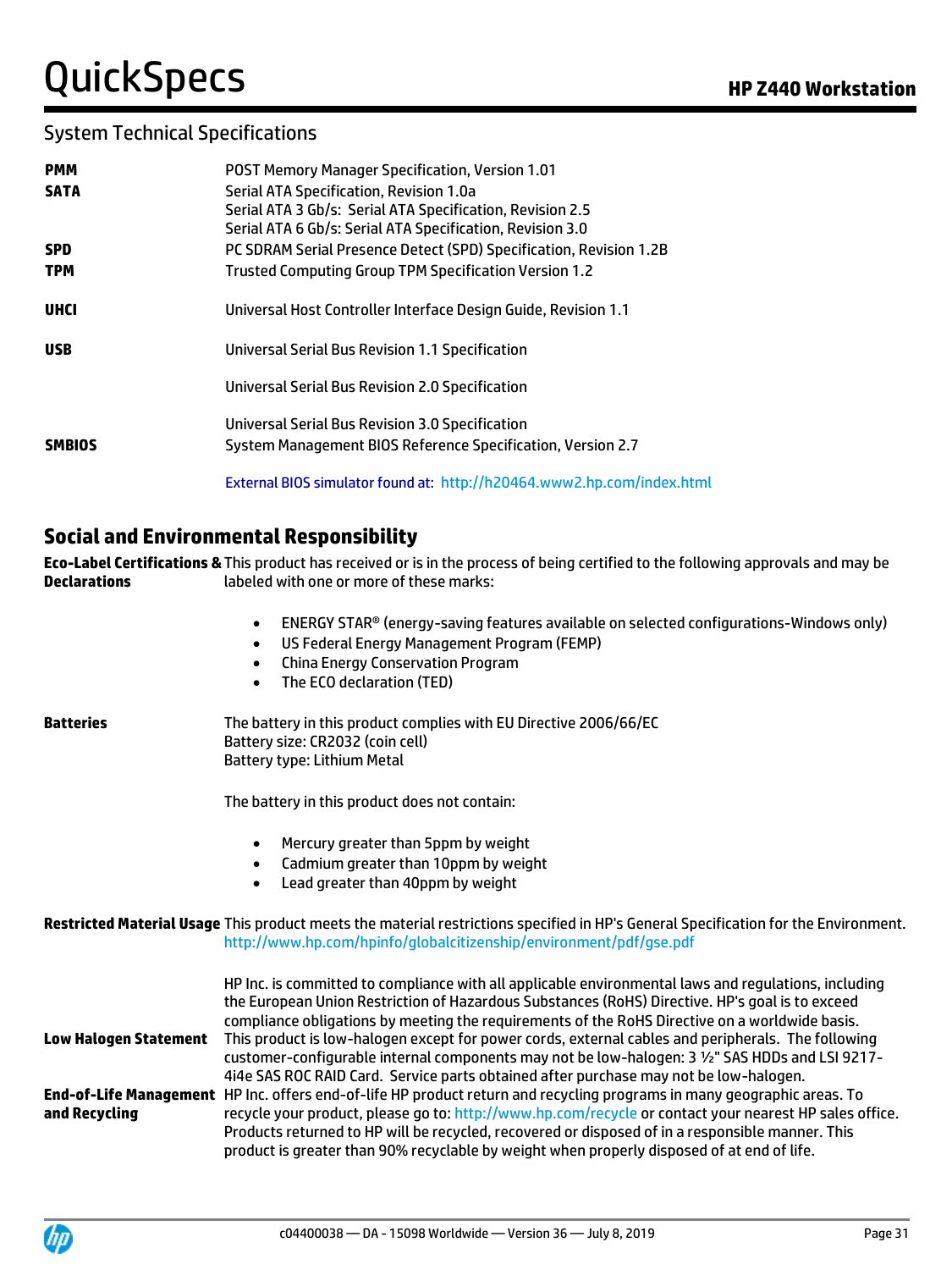### System Technical Specifications

| <b>HP Inc. Corporate</b><br><b>Environmental</b><br><b>Information</b>    | For more information about HP's commitment to the environment:<br>Global Citizenship Report http://www.hp.com/hpinfo/globalcitizenship/gcreport/index.html                                                                                                                                                                                                                                                                                                                                                                                                                                                                                                                                                                                                                                                       |  |
|---------------------------------------------------------------------------|------------------------------------------------------------------------------------------------------------------------------------------------------------------------------------------------------------------------------------------------------------------------------------------------------------------------------------------------------------------------------------------------------------------------------------------------------------------------------------------------------------------------------------------------------------------------------------------------------------------------------------------------------------------------------------------------------------------------------------------------------------------------------------------------------------------|--|
|                                                                           | <b>Eco-label certifications</b><br>http://www.hp.com/hpinfo/globalcitizenship/environment/productdesign/ecolabels.html                                                                                                                                                                                                                                                                                                                                                                                                                                                                                                                                                                                                                                                                                           |  |
| <b>Additional Information</b>                                             | ISO 14001 certificates:<br>http://www.hp.com/hpinfo/globalcitizenship/environment/operations/envmanagement.html<br>This HP product is designed to comply with the Waste Electrical and Electronic Equipment<br>$\bullet$<br>(WEEE) Directive - 2002/96/EC.<br>http://www.hp.com/hpinfo/globalcitizenship/environment/productdata/disassemblyworkstatio.html<br>Plastic parts weighing over 25 grams used in the product are marked per ISO 11469 and<br>$\bullet$<br>IS01043.                                                                                                                                                                                                                                                                                                                                    |  |
| Packaging                                                                 | EPEAT Gold registered in the United States. See http://www.epeat.net for registration status in<br>$\bullet$<br>your country. EPEAT® registered where applicable. EPEAT registration varies by country. See<br>http://www.epeat.net for registration status by country. Search keyword generator on HP's 3rd<br>party option store for solar energy accessory at http://www.hp.com/go/options<br>HP Workstation product packaging meets the HP General Specification for the Environment at<br>http://www.hp.com/hpinfo/globalcitizenship/society/gen_specifications.html                                                                                                                                                                                                                                        |  |
|                                                                           | Does not contain restricted substances listed in HP Standard 011-1 General Specification for<br>$\bullet$<br>the Environment<br>Does not contain ozone-depleting substances (ODS)<br>$\bullet$<br>Does not contain heavy metals (lead, mercury, cadmium or hexavalent chromium) in excess of<br>$\bullet$<br>100 ppm sum total for all heavy metals listed<br>Maximizes the use of post-consumer recycled content materials in packaging materials<br>$\bullet$<br>All packaging material is recyclable<br>$\bullet$<br>All packaging material is designed for ease of disassembly<br>$\bullet$<br>Reduced size and weight of packages to improve transportation fuel efficiency<br>$\bullet$<br>Plastic packaging materials are marked according to ISO 11469 and DIN 6120 standards<br>$\bullet$<br>formatting |  |
| <b>Packaging Materials</b><br><b>Internal</b><br><b>External</b>          | Cushions and plastic bags made of low density polyethylene (LDPE).<br>Outer carton, accessories carton, and insert made of corrugated paper board.                                                                                                                                                                                                                                                                                                                                                                                                                                                                                                                                                                                                                                                               |  |
| <b>Manageability</b><br><b>Industry Standard</b><br><b>Specifications</b> | This product meets the following industry standard specifications for manageability functionality:<br>DASH 1.1 (via Intel® LAN on motherboard)<br>$\bullet$                                                                                                                                                                                                                                                                                                                                                                                                                                                                                                                                                                                                                                                      |  |
| <b>Technology (AMT)</b>                                                   | Intel Active Management Intel® Active Management Technology (AMT) 9.1<br>An advanced set of remote management features and functionality providing IT administrators the<br>latest and most effective tools to remotely discover, heal, and protect networked client systems<br>regardless of the system's health or power state. AMT 9.1 includes the following advanced<br>management functions:<br>Power Management (on, off, reset, graceful shutdown, sleep and hibernate)<br>$\bullet$<br>Support in Max Power Savings (Shutdown and Hibernate Modes)<br>$\circ$<br>Hardware Inventory (includes BIOS and firmware revisions)<br>٠<br><b>Hardware Alerting</b><br>٠<br><b>Agent Presence</b><br><b>System Defense Filters</b>                                                                              |  |

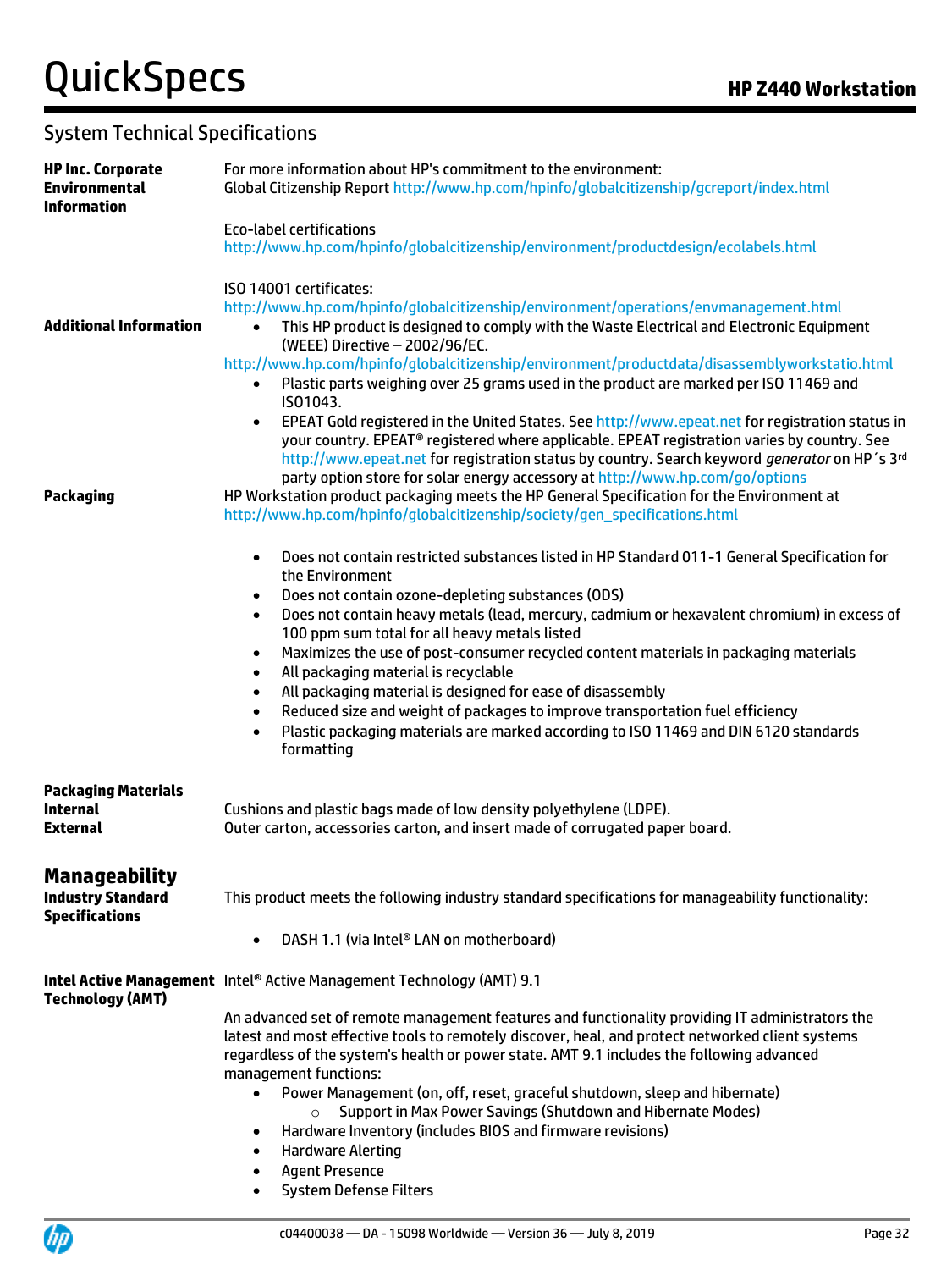### System Technical Specifications

• Serial Over LAN (SOL)

|                                                          | <b>IDE Redirect</b><br>$\bullet$                                                                                                                                                                                                                                                                                                                                                                                                                  |  |  |
|----------------------------------------------------------|---------------------------------------------------------------------------------------------------------------------------------------------------------------------------------------------------------------------------------------------------------------------------------------------------------------------------------------------------------------------------------------------------------------------------------------------------|--|--|
|                                                          | ME Wake-on-LAN (WOL)<br>$\bullet$                                                                                                                                                                                                                                                                                                                                                                                                                 |  |  |
|                                                          | DASH 1.1 compliance<br>$\bullet$                                                                                                                                                                                                                                                                                                                                                                                                                  |  |  |
|                                                          | <b>IPv6 Support</b><br>$\bullet$                                                                                                                                                                                                                                                                                                                                                                                                                  |  |  |
|                                                          | Fast Call for Help - a client inside or outside the firewall may initiate a call for help via BIOS<br>$\bullet$<br>screen, periodic connections, or alert triggered connection                                                                                                                                                                                                                                                                    |  |  |
|                                                          | Remote Scheduled Maintenance - pre-schedule when the system connects to the IT or service<br>$\bullet$<br>provider console for maintenance.                                                                                                                                                                                                                                                                                                       |  |  |
|                                                          | Remote Alerts - automatically alert IT or service provider if issues arise<br>$\bullet$                                                                                                                                                                                                                                                                                                                                                           |  |  |
|                                                          | Access Monitor - Provides oversight into Intel® AMT actions to support security requirements<br>٠                                                                                                                                                                                                                                                                                                                                                 |  |  |
|                                                          | <b>PC Alarm Clock</b><br>$\bullet$                                                                                                                                                                                                                                                                                                                                                                                                                |  |  |
|                                                          | <b>Microsoft NAP Support</b><br>$\bullet$                                                                                                                                                                                                                                                                                                                                                                                                         |  |  |
|                                                          | Host Base set-up and configuration<br>$\bullet$                                                                                                                                                                                                                                                                                                                                                                                                   |  |  |
|                                                          | Management Engine (ME) firmware roll back<br>$\bullet$                                                                                                                                                                                                                                                                                                                                                                                            |  |  |
|                                                          | <b>Local Time Sync to UTC</b><br>$\bullet$                                                                                                                                                                                                                                                                                                                                                                                                        |  |  |
|                                                          | Remote Memory Dump Command - Creates memory dump for debug<br>$\bullet$                                                                                                                                                                                                                                                                                                                                                                           |  |  |
|                                                          | <b>Intel® vPro™ Technology</b> The HP Z440 Workstation supports Intel® vPro technology when configured as outlined below:                                                                                                                                                                                                                                                                                                                         |  |  |
|                                                          | Intel® Xeon processor E5-1600 v3 or E5-2600 v3 product family featuring Intel® vPro<br>$\bullet$<br>Technology                                                                                                                                                                                                                                                                                                                                    |  |  |
|                                                          | Intel <sup>®</sup> C612 chipset<br>$\bullet$                                                                                                                                                                                                                                                                                                                                                                                                      |  |  |
|                                                          | Intel <sup>®</sup> I218LM GbE LAN<br>$\bullet$                                                                                                                                                                                                                                                                                                                                                                                                    |  |  |
| <b>Remote Manageability</b><br><b>Software Solutions</b> | The HP Z440 Workstation is supported on the following remote manageability software consoles:                                                                                                                                                                                                                                                                                                                                                     |  |  |
|                                                          | LANDesk Management Suite (HP recommended solution)<br>$\bullet$                                                                                                                                                                                                                                                                                                                                                                                   |  |  |
|                                                          | Microsoft System Center Configuration Manager<br>$\bullet$                                                                                                                                                                                                                                                                                                                                                                                        |  |  |
|                                                          | <b>HP Client Automation Enterprise</b><br>$\bullet$                                                                                                                                                                                                                                                                                                                                                                                               |  |  |
|                                                          | For questions or support for manageability needs, please visit http://www.hp.com/go/easydeploy                                                                                                                                                                                                                                                                                                                                                    |  |  |
| System Software<br>Manager                               | For questions or support for SSM, please visit: http://www.hp.com/go/ssm                                                                                                                                                                                                                                                                                                                                                                          |  |  |
| Service, Support, and<br>Warranty                        | On-site Warranty and Service (Note 1): Three-years, limited warranty and service offering delivers on-<br>site, next business-day (Note 2) service for parts and labor and includes free telephone support (Note 3)<br>8am - 5pm. Global coverage (Note 2) ensures that any product purchased in one country and<br>transferred to another, non-restricted country will remain fully covered under the original warranty and<br>service offering. |  |  |
|                                                          | <b>NOTE 1:</b> Terms and conditions may vary by country. Certain restrictions and exclusions apply.                                                                                                                                                                                                                                                                                                                                               |  |  |
|                                                          | NOTE 2: On-site service may be provided pursuant to a service contract between HP and an authorized<br>HP third-party provider, and is not available in certain countries. Global service response times are                                                                                                                                                                                                                                      |  |  |
|                                                          | based on commercially reasonable best effort and may vary by country.<br>NOTE 3: Technical telephone support applies only to HP-configured, HP and HP-qualified, third-party                                                                                                                                                                                                                                                                      |  |  |
|                                                          | hardware and software. Toll-free calling and 24x7 support service may not be available in some                                                                                                                                                                                                                                                                                                                                                    |  |  |
|                                                          | countries.                                                                                                                                                                                                                                                                                                                                                                                                                                        |  |  |
|                                                          | HP Care Pack Services extend service contracts beyond the standard warranties. Service starts from                                                                                                                                                                                                                                                                                                                                                |  |  |
|                                                          | date of hardware purchase. To choose the right level of service for your HP product, use the HP Care                                                                                                                                                                                                                                                                                                                                              |  |  |
|                                                          | Pack Services Lookup Tool at: http://www.hp.com/go/lookuptool. Additional HP Care Pack Services                                                                                                                                                                                                                                                                                                                                                   |  |  |
|                                                          | information by product is available at: http://www.hp.com/hps/carepack. Service levels and response                                                                                                                                                                                                                                                                                                                                               |  |  |
|                                                          | times for HP Care Packs may vary depending on your geographic location.                                                                                                                                                                                                                                                                                                                                                                           |  |  |
| <b>Product Change</b>                                    | Program to proactively communicate Product Change Notifications (PCNs) and Customer                                                                                                                                                                                                                                                                                                                                                               |  |  |
| Notification                                             | Advisories by email to customers, based on a user-defined profile.                                                                                                                                                                                                                                                                                                                                                                                |  |  |

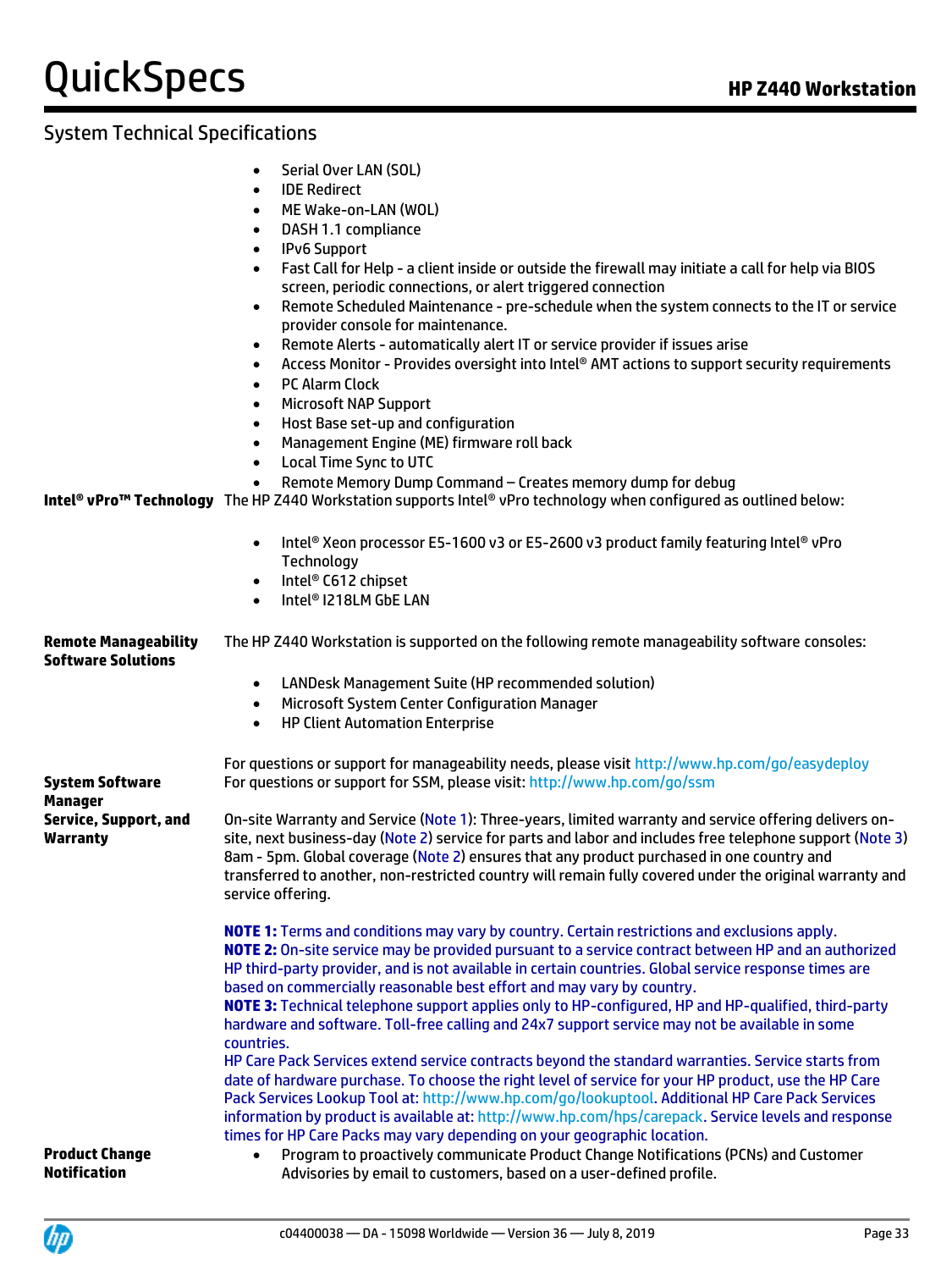- PCNs provide advance notification of hardware and software changes to be implemented in the factory providing time to plan for transition.
- Customer Advisories provide concise, effective problem resolution, greatly reducing the need to call technical support.

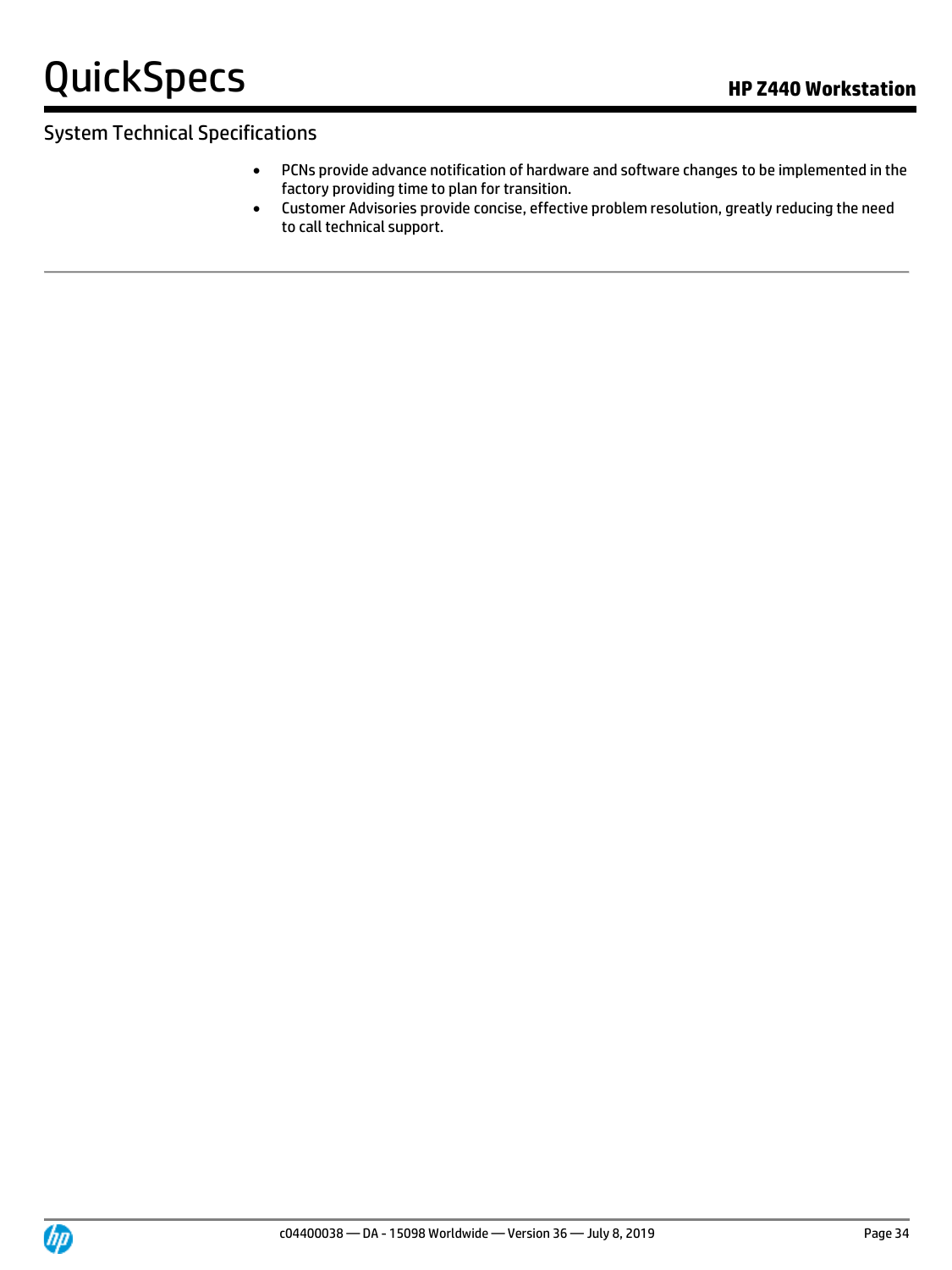### Stable & Consistent Offerings

|                    | As part of its commitment to hardware, software, and solution innovation, HP is proud to introduce<br>this breakthrough platform configuration stability to HP Workstation customers. HP Stable &<br>Consistent Offerings are built on the foundation of a carefully chosen set of hardware and software<br>designed and tested to work with all HP Z Workstation platforms through their end of life. These<br>components and their corresponding HP Workstation platform compatibility are outlined in this<br>section.<br>HP Stable & Consistent Offerings are available worldwide to all HP Workstation customers-no<br>special programs, no additional cost-no kidding. Simply select your hardware and software<br>components when you customize your HP Workstation and be assured that you'll be able to buy that<br>same configuration throughout the lifecycle of the product. |                                                               |  |  |
|--------------------|------------------------------------------------------------------------------------------------------------------------------------------------------------------------------------------------------------------------------------------------------------------------------------------------------------------------------------------------------------------------------------------------------------------------------------------------------------------------------------------------------------------------------------------------------------------------------------------------------------------------------------------------------------------------------------------------------------------------------------------------------------------------------------------------------------------------------------------------------------------------------------------|---------------------------------------------------------------|--|--|
|                    |                                                                                                                                                                                                                                                                                                                                                                                                                                                                                                                                                                                                                                                                                                                                                                                                                                                                                          |                                                               |  |  |
| Processors         | <b>Product#</b>                                                                                                                                                                                                                                                                                                                                                                                                                                                                                                                                                                                                                                                                                                                                                                                                                                                                          | <b>Offering</b>                                               |  |  |
|                    | <b>J6S66AV</b>                                                                                                                                                                                                                                                                                                                                                                                                                                                                                                                                                                                                                                                                                                                                                                                                                                                                           | Intel Xeon E5-1603 v3 2.8GHz 4-core 10MB 1866                 |  |  |
|                    | <b>J6S68AV</b>                                                                                                                                                                                                                                                                                                                                                                                                                                                                                                                                                                                                                                                                                                                                                                                                                                                                           | Intel Xeon E5-1620 v3 3.5GHz 4-core 10MB 2133                 |  |  |
|                    | J6S69AV                                                                                                                                                                                                                                                                                                                                                                                                                                                                                                                                                                                                                                                                                                                                                                                                                                                                                  | Intel Xeon E5-1630 v3 3.7GHz 4-core 10MB 2133                 |  |  |
|                    | <b>J6S71AV</b>                                                                                                                                                                                                                                                                                                                                                                                                                                                                                                                                                                                                                                                                                                                                                                                                                                                                           | Intel Xeon E5-2630 v3 2.4GHz 8-core 20MB 1866                 |  |  |
| <b>Hard Drives</b> | <b>Product#</b>                                                                                                                                                                                                                                                                                                                                                                                                                                                                                                                                                                                                                                                                                                                                                                                                                                                                          | <b>Offering</b>                                               |  |  |
|                    | <b>J3H77AV</b>                                                                                                                                                                                                                                                                                                                                                                                                                                                                                                                                                                                                                                                                                                                                                                                                                                                                           | 500GB 7200 RPM SATA 1st Hard Disk Drive                       |  |  |
|                    | J3H98AV                                                                                                                                                                                                                                                                                                                                                                                                                                                                                                                                                                                                                                                                                                                                                                                                                                                                                  | 500GB 7200 RPM SATA 2nd Hard Disk Drive                       |  |  |
|                    | <b>J3J19AV</b>                                                                                                                                                                                                                                                                                                                                                                                                                                                                                                                                                                                                                                                                                                                                                                                                                                                                           | 500GB 7200 RPM SATA 3rd Hard Disk Drive                       |  |  |
|                    | <b>J3J39AV</b>                                                                                                                                                                                                                                                                                                                                                                                                                                                                                                                                                                                                                                                                                                                                                                                                                                                                           | 500GB 7200 RPM SATA 4th Hard Disk Drive                       |  |  |
|                    | <b>J3H78AV</b>                                                                                                                                                                                                                                                                                                                                                                                                                                                                                                                                                                                                                                                                                                                                                                                                                                                                           | 1TB 7200 RPM SATA 1st Hard Disk Drive                         |  |  |
|                    | J3H99AV                                                                                                                                                                                                                                                                                                                                                                                                                                                                                                                                                                                                                                                                                                                                                                                                                                                                                  | 1TB 7200 RPM SATA 2nd Hard Disk Drive                         |  |  |
|                    | J3J20AV                                                                                                                                                                                                                                                                                                                                                                                                                                                                                                                                                                                                                                                                                                                                                                                                                                                                                  | 1TB 7200 RPM SATA 3rd Hard Disk Drive                         |  |  |
|                    | <b>J3J40AV</b>                                                                                                                                                                                                                                                                                                                                                                                                                                                                                                                                                                                                                                                                                                                                                                                                                                                                           | 1TB 7200 RPM SATA 4th Hard Disk Drive                         |  |  |
| <b>Graphics</b>    | <b>Product#</b>                                                                                                                                                                                                                                                                                                                                                                                                                                                                                                                                                                                                                                                                                                                                                                                                                                                                          | <b>Offering</b>                                               |  |  |
|                    | <b>J1P69AV</b>                                                                                                                                                                                                                                                                                                                                                                                                                                                                                                                                                                                                                                                                                                                                                                                                                                                                           | NVIDIA NVS 510 2GB 1st Graphics                               |  |  |
|                    | <b>J1P81AV</b>                                                                                                                                                                                                                                                                                                                                                                                                                                                                                                                                                                                                                                                                                                                                                                                                                                                                           | NVIDIA NVS 510 2GB 2nd Graphics                               |  |  |
|                    | J1P71AV                                                                                                                                                                                                                                                                                                                                                                                                                                                                                                                                                                                                                                                                                                                                                                                                                                                                                  | NVIDIA <sup>®</sup> Quadro® K620 2GB 1st Graphics             |  |  |
|                    | J1P83AV                                                                                                                                                                                                                                                                                                                                                                                                                                                                                                                                                                                                                                                                                                                                                                                                                                                                                  | NVIDIA <sup>®</sup> Quadro <sup>®</sup> K620 2GB 2nd Graphics |  |  |
|                    | <b>J1P72AV</b>                                                                                                                                                                                                                                                                                                                                                                                                                                                                                                                                                                                                                                                                                                                                                                                                                                                                           | NVIDIA <sup>®</sup> Quadro® K2200 4GB 1st Graphics            |  |  |
|                    | <b>J1P84AV</b>                                                                                                                                                                                                                                                                                                                                                                                                                                                                                                                                                                                                                                                                                                                                                                                                                                                                           | NVIDIA <sup>®</sup> Quadro® K2200 4GB 2nd Graphics            |  |  |
|                    | <b>J1P76AV</b>                                                                                                                                                                                                                                                                                                                                                                                                                                                                                                                                                                                                                                                                                                                                                                                                                                                                           | AMD FirePro W2100 2GB 1st Graphics                            |  |  |
|                    | <b>J1P85AV</b>                                                                                                                                                                                                                                                                                                                                                                                                                                                                                                                                                                                                                                                                                                                                                                                                                                                                           | AMD FirePro W2100 2GB 2nd Graphics                            |  |  |
|                    |                                                                                                                                                                                                                                                                                                                                                                                                                                                                                                                                                                                                                                                                                                                                                                                                                                                                                          |                                                               |  |  |
| Memory*            | Product#                                                                                                                                                                                                                                                                                                                                                                                                                                                                                                                                                                                                                                                                                                                                                                                                                                                                                 | <b>Offering</b>                                               |  |  |
|                    | <b>G8U28AV</b>                                                                                                                                                                                                                                                                                                                                                                                                                                                                                                                                                                                                                                                                                                                                                                                                                                                                           | 8GB DDR4-2133 (1x8GB) Registered RAM                          |  |  |
|                    | <b>G8U32AV</b>                                                                                                                                                                                                                                                                                                                                                                                                                                                                                                                                                                                                                                                                                                                                                                                                                                                                           | 16GB DDR4-2133 (2x8GB) Registered RAM                         |  |  |
|                    | <b>G8U34AV</b>                                                                                                                                                                                                                                                                                                                                                                                                                                                                                                                                                                                                                                                                                                                                                                                                                                                                           | 32GB DDR4-2133 (4x8GB) Registered RAM                         |  |  |



G8U36AV 64GB DDR4-2133 (8x8GB) Registered RAM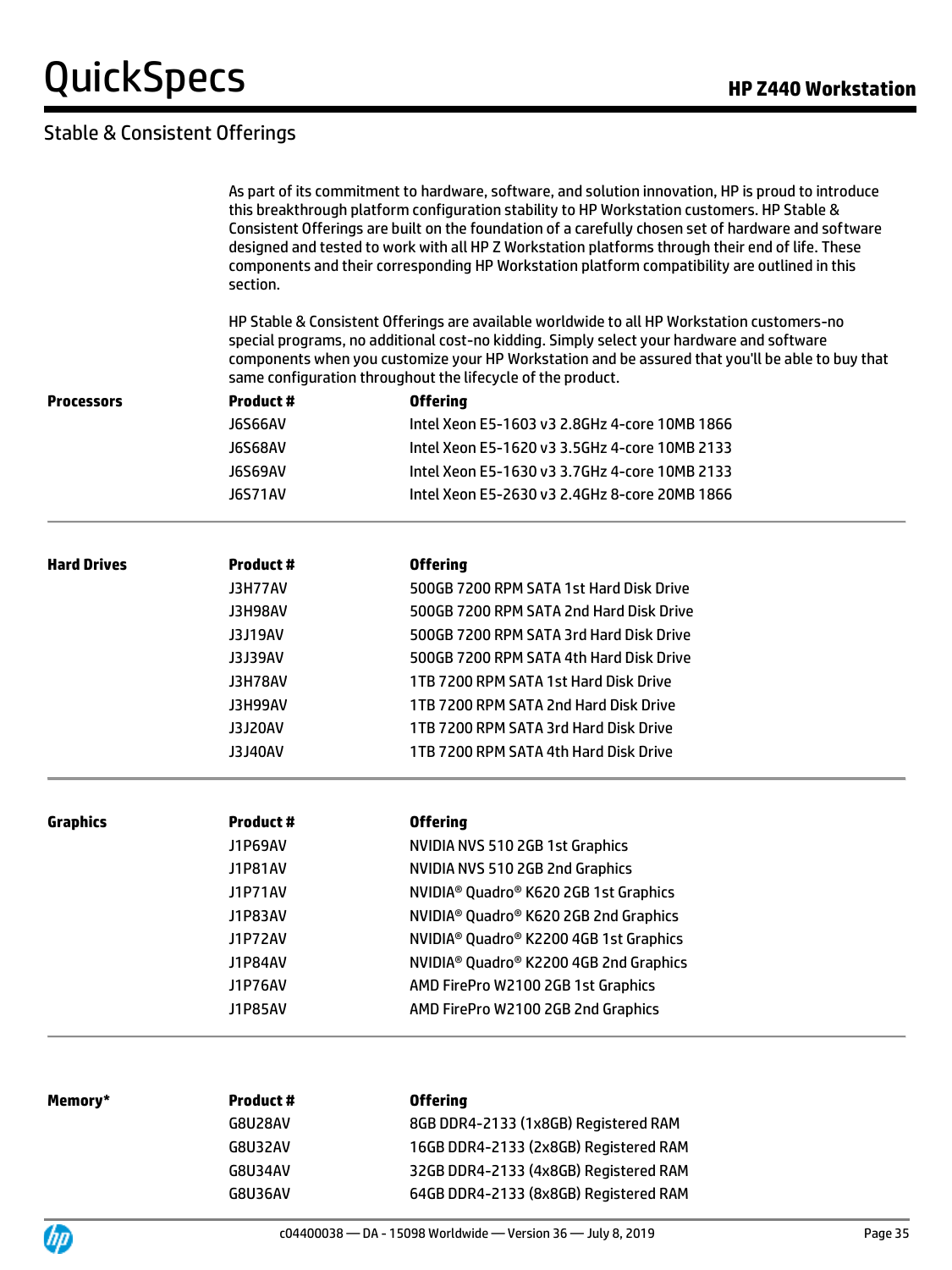#### Stable & Consistent Offerings

| G8U35AV | 32GB DDR4-2133 (2x16GB) Registered RAM  |
|---------|-----------------------------------------|
| G8U37AV | 64GB DDR4-2133 (4x16GB) Registered RAM  |
| G8U38AV | 128GB DDR4-2133 (8x16GB) Registered RAM |

**\***Factory-configured CTO (xxxxxAV) and aftermarket AMO (xxxxxAA, xxxxxAT) HP memory part numbers designated as "2133" or "2400" will be transitioned to using 2666MHz speed memory components. This does not affect HP part number availability nor does it affect system performance or operation. All hardware configurations currently supporting HP memory part numbers designated as "2133" or "2400" have been tested to work with 2666MHz memory and are fully-supported by HP under standard support terms.

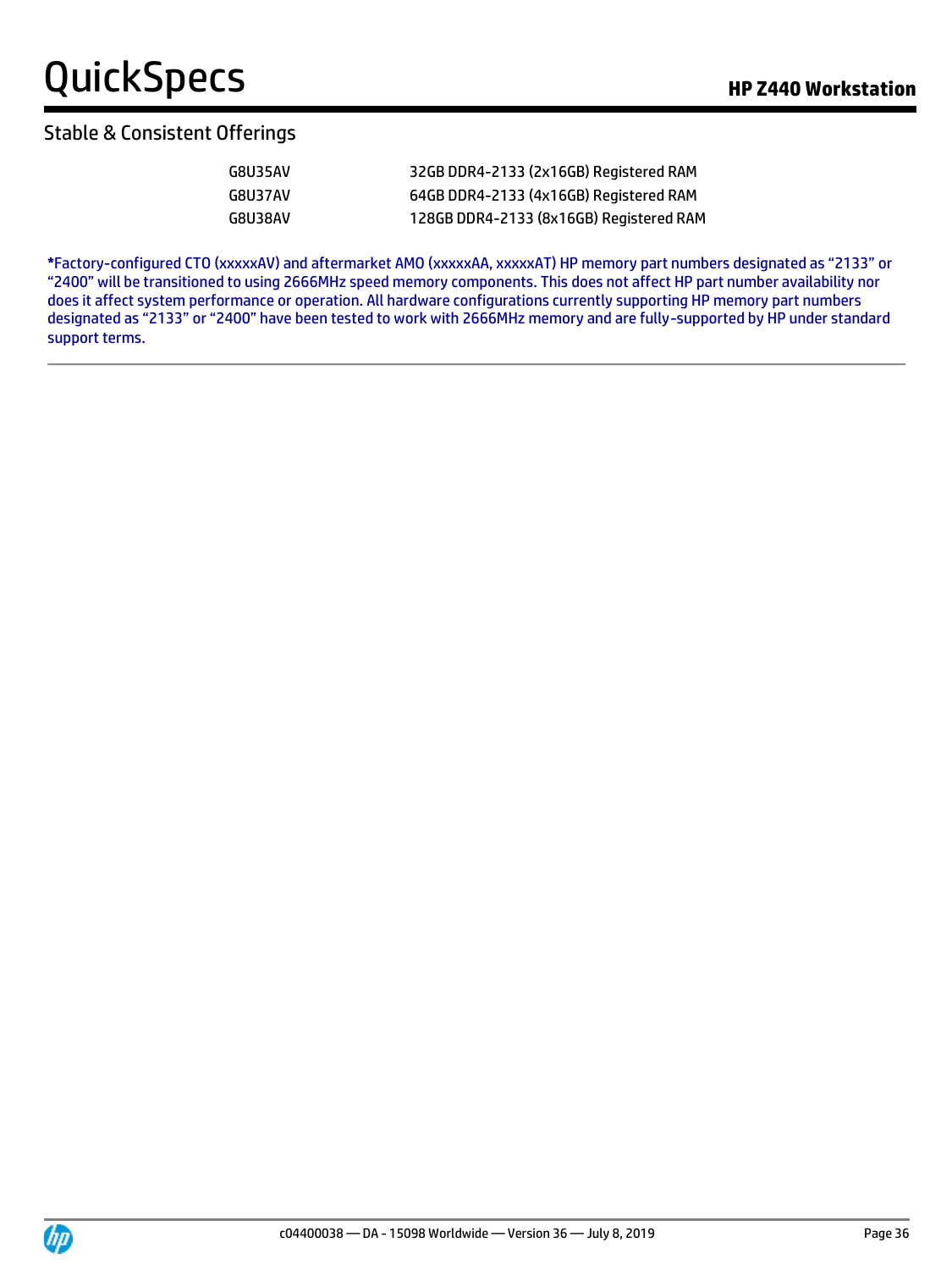# Technical Specifications - Processors

Intel Xeon E5-1680 v3 3.2 2133 8C CPU Intel Xeon E5-1660 v3 3.0 2133 8C CPU Intel Xeon E5-1650 v3 3.5 2133 6C CPU Intel Xeon E5-1630 v3 3.7 2133 4C CPU Intel Xeon E5-1620 v3 3.5 2133 4C CPU Intel Xeon E5-1607 v3 3.1 1866 4C CPU Intel Xeon E5-1603 v3 2.8 1866 4C CPU

Intel Xeon E5-2630 v3 2.4 1866 8C CPU Intel Xeon E5-2637 v4 3.5 2400 4C CPU Intel Xeon E5-2623 v4 2.6 2133 4C CPU

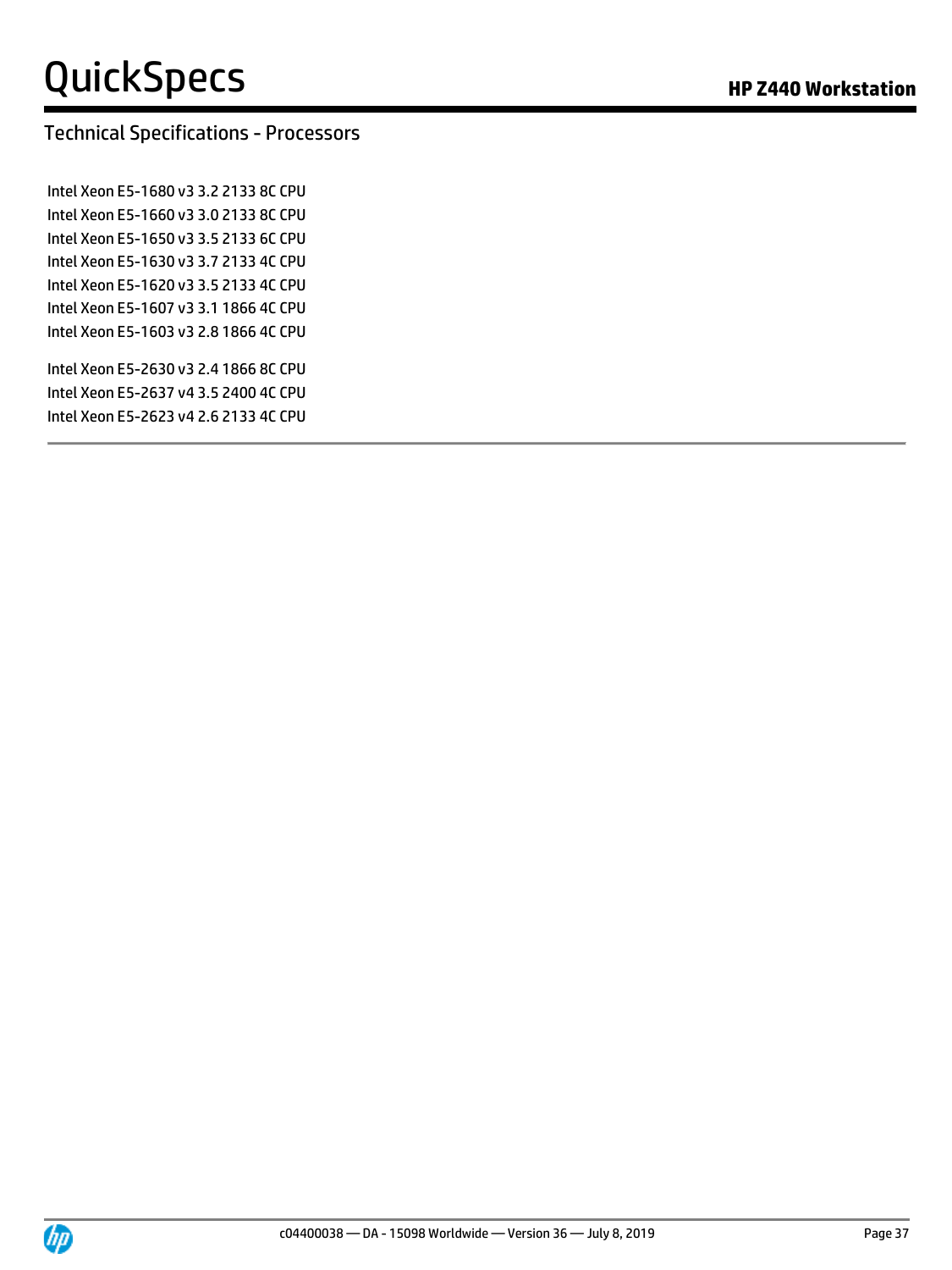#### **STORAGE/HARD DRIVES**

| <b>HP SAS (Serial Attached</b><br><b>SCSI) Hard Drives for HP</b><br>Workstations | <b>HP 600GB SAS 10K SFF</b><br><b>HDD</b> | Capacity                                                                                    | 600GB                             |                   |
|-----------------------------------------------------------------------------------|-------------------------------------------|---------------------------------------------------------------------------------------------|-----------------------------------|-------------------|
|                                                                                   |                                           | <b>Height</b>                                                                               | 5.9 in; 15 cm                     |                   |
|                                                                                   |                                           | <b>Width</b>                                                                                | <b>Media Diameter</b>             | 2.5 in; 6.36 cm   |
|                                                                                   |                                           | <b>Interface</b>                                                                            | 12Gb/s SAS                        |                   |
|                                                                                   |                                           | <b>Synchronous Transfer</b><br><b>Rate (Maximum)</b>                                        | up to 1200 MB/s (SAS single port) |                   |
|                                                                                   |                                           | Cache                                                                                       | <b>128MB</b>                      |                   |
|                                                                                   |                                           | <b>Seek Time</b> (typical reads,<br>includes controller<br>overhead, including<br>settling) | Average                           | 2.0 <sub>ms</sub> |
|                                                                                   |                                           | <b>Rotational Speed</b>                                                                     | 15K rpm                           |                   |
|                                                                                   |                                           | <b>Operating Temperature</b>                                                                | 41° to 131° F (5° to 55° C)       |                   |
|                                                                                   | <b>HP 300GB SAS 10K SFF</b>               | Capacity                                                                                    | 300GB                             |                   |
|                                                                                   | <b>HDD</b>                                | <b>Height</b>                                                                               | 5.9 in; 15 cm                     |                   |
|                                                                                   |                                           | <b>Width</b>                                                                                | <b>Media Diameter</b>             | 2.5 in; 6.36 cm   |
|                                                                                   |                                           | <b>Interface</b>                                                                            | 12Gb/s SAS                        |                   |
|                                                                                   |                                           | <b>Synchronous Transfer</b><br><b>Rate (Maximum)</b>                                        | up to 1200 MB/s (SAS single port) |                   |
|                                                                                   |                                           | Cache                                                                                       | 128MB                             |                   |
|                                                                                   |                                           | <b>Seek Time</b> (typical reads,<br>includes controller<br>overhead, including<br>settling) | <b>Average</b>                    | 2.0 <sub>ms</sub> |
|                                                                                   |                                           | <b>Rotational Speed</b>                                                                     | 15K rpm                           |                   |
|                                                                                   |                                           | <b>Operating Temperature</b>                                                                | 41° to 131° F (5° to 55° C)       |                   |
|                                                                                   | <b>HP 300GB SAS 10K SFF</b><br>HDD        | <b>Capacity</b>                                                                             | 300GB                             |                   |
|                                                                                   |                                           | <b>Height</b>                                                                               | 0.6 in; 1.53 cm                   |                   |
|                                                                                   |                                           | <b>Width</b>                                                                                | <b>Media Diameter</b>             | 2.5 in; 6.36 cm   |
|                                                                                   |                                           |                                                                                             | <b>Physical Size</b>              | 2.75 in; 6.99 cm  |
|                                                                                   |                                           | <b>Interface</b>                                                                            | SAS 6Gb/s                         |                   |
|                                                                                   |                                           | <b>Synchronous Transfer</b><br><b>Rate (Maximum)</b>                                        | Up to 600MB/s                     |                   |
|                                                                                   |                                           | <b>Buffer</b>                                                                               | 64MB                              |                   |
|                                                                                   |                                           | Cache                                                                                       | multi-segmentable cache buffer    |                   |
|                                                                                   |                                           | <b>Seek Time</b> (typical reads,                                                            | <b>Single Track</b>               | $0.4$ ms (max)    |
|                                                                                   |                                           | includes controller<br>overhead, including                                                  | <b>Average</b>                    | 3.6 <sub>ms</sub> |
|                                                                                   |                                           | settling)                                                                                   | <b>Full Stroke</b>                | 7.3 <sub>ms</sub> |
|                                                                                   |                                           | <b>Rotational Speed</b>                                                                     | 10,000 rpm                        |                   |
|                                                                                   |                                           | <b>Logical Blocks</b>                                                                       | 585,937,500                       |                   |
|                                                                                   |                                           | <b>Operating Temperature</b>                                                                | 41° to 131° F (5° to 55° C)       |                   |

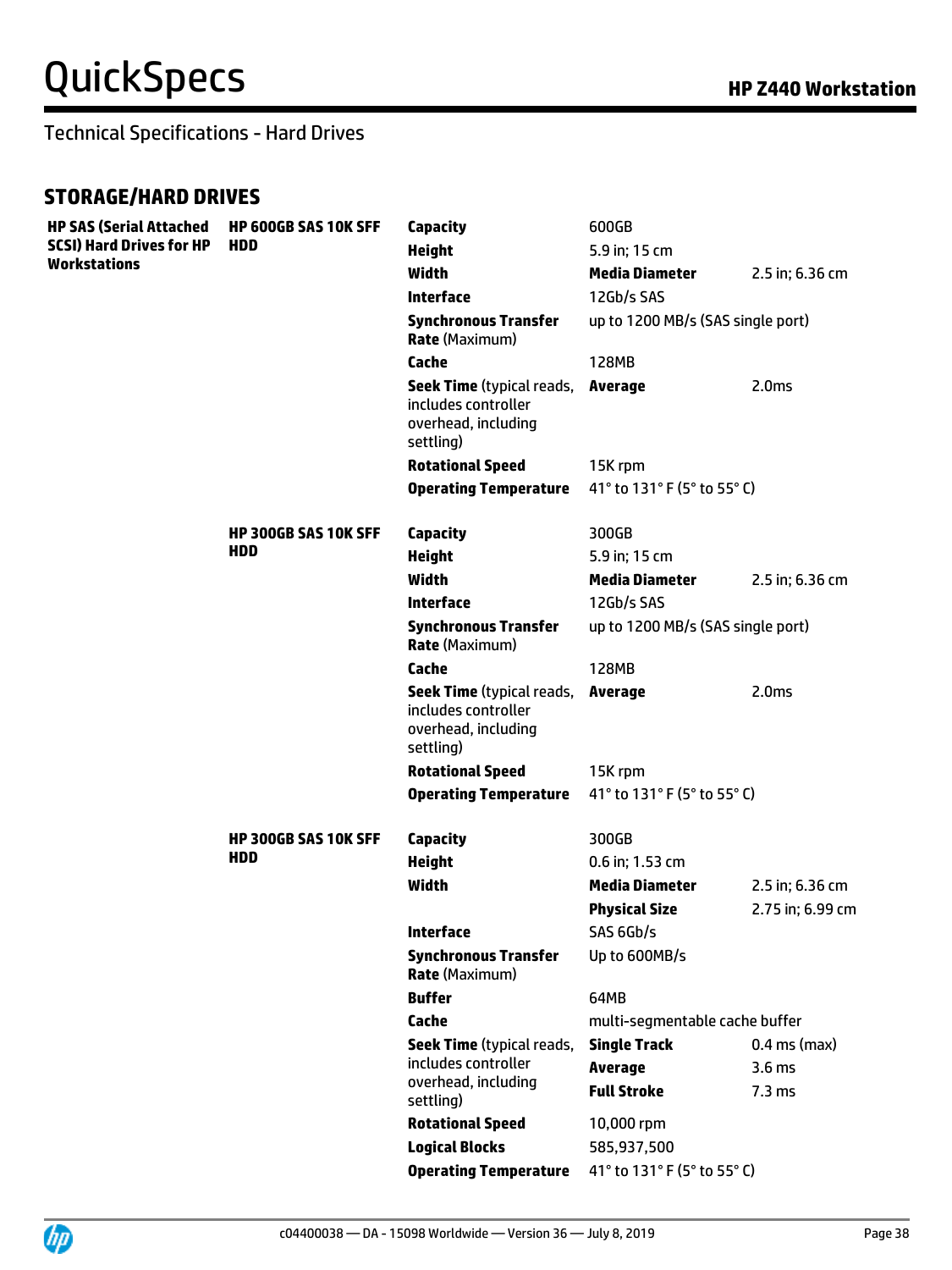| <b>HP 600GB SAS 10K SFF</b> | <b>Capacity</b>                                      | 600GB                          |                   |
|-----------------------------|------------------------------------------------------|--------------------------------|-------------------|
| <b>HDD</b>                  | <b>Height</b>                                        | 0.6 in; 1.53 cm                |                   |
|                             | <b>Width</b>                                         | <b>Media Diameter</b>          | 2.5 in; 6.36 cm   |
|                             |                                                      | <b>Physical Size</b>           | 2.75 in; 6.99 cm  |
|                             | <b>Interface</b>                                     | SAS 6Gb/s                      |                   |
|                             | <b>Synchronous Transfer</b><br><b>Rate (Maximum)</b> | Up to 600MB/s                  |                   |
|                             | <b>Buffer</b>                                        | 64MB                           |                   |
|                             | Cache                                                | multi-segmentable cache buffer |                   |
|                             | <b>Seek Time</b> (typical reads,                     | <b>Single Track</b>            | $0.4$ ms (max)    |
|                             | includes controller                                  | <b>Average</b>                 | 3.6 <sub>ms</sub> |
|                             | overhead, including<br>settling)                     | <b>Full Stroke</b>             | 7.3 <sub>ms</sub> |
|                             | <b>Rotational Speed</b>                              | 10,000 rpm                     |                   |
|                             | <b>Logical Blocks</b>                                | 1,172,123,568                  |                   |
|                             | <b>Operating Temperature</b>                         | 41° to 131° F (5° to 55° C)    |                   |
| <b>HP 1.2TB SAS 10K SFF</b> | <b>Capacity</b>                                      | 1.2TB                          |                   |
| <b>HDD</b>                  | <b>Height</b>                                        | 0.6 in; 1.53 cm                |                   |
|                             | <b>Width</b>                                         | <b>Media Diameter</b>          | 2.5 in; 6.36 cm   |
|                             |                                                      | <b>Physical Size</b>           | 2.75 in; 6.99 cm  |
|                             | <b>Interface</b>                                     | SAS 6Gb/s                      |                   |
|                             | <b>Synchronous Transfer</b><br><b>Rate (Maximum)</b> | Up to 600MB/s                  |                   |
|                             | <b>Buffer</b>                                        | 64MB                           |                   |
|                             | <b>Seek Time (typical</b>                            | <b>Single Track</b>            | $0.18ms$ (max)    |
|                             | reads, includes                                      | <b>Average</b>                 | 3.5 <sub>ms</sub> |
|                             | controller overhead,<br>including settling)          | <b>Full Stroke</b>             | 7.17ms            |
|                             |                                                      |                                |                   |
|                             | <b>Rotational Speed</b>                              | 10,000 rpm                     |                   |
|                             | <b>Logical Blocks</b>                                | 2,344,225,968                  |                   |

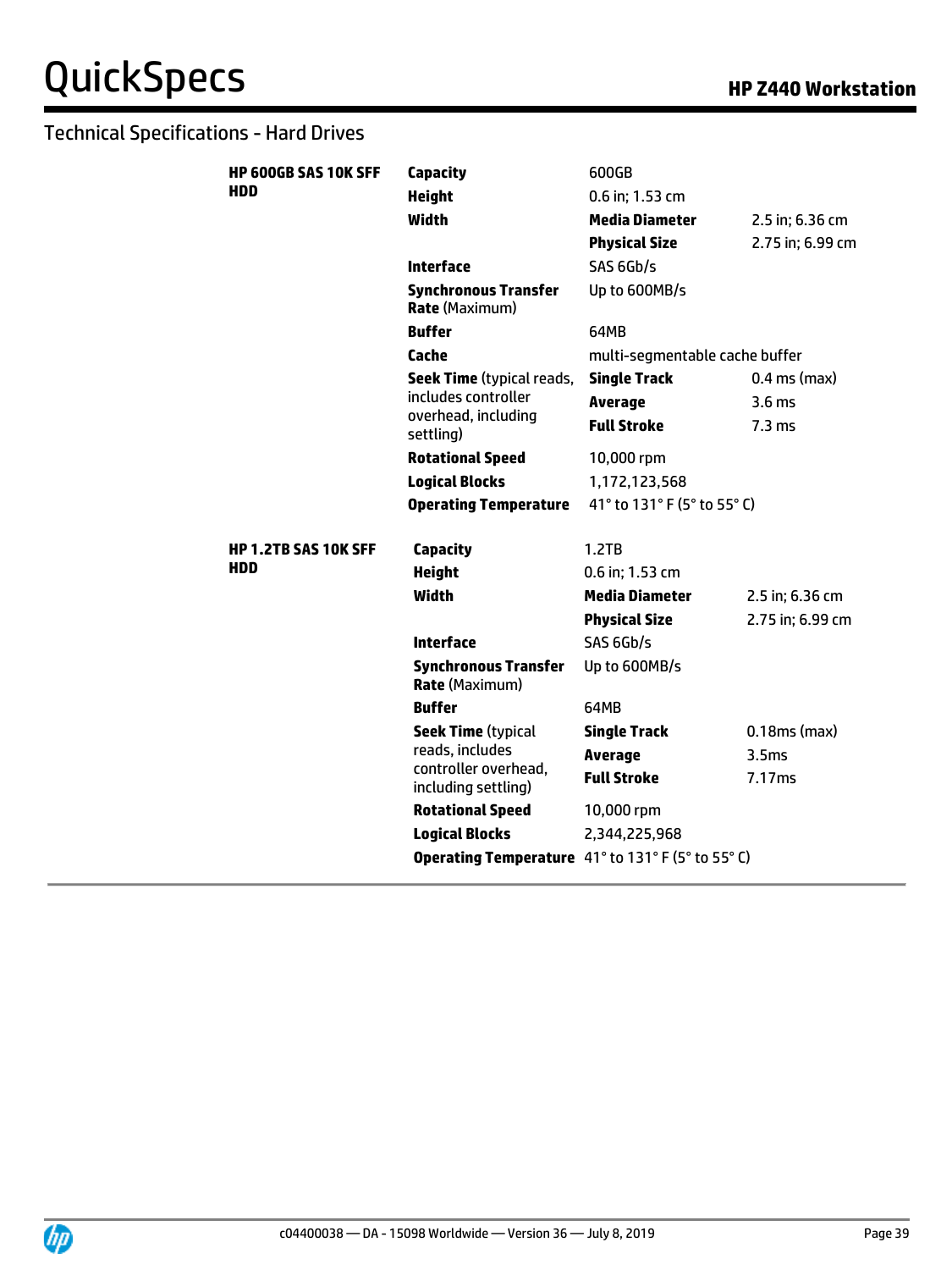| <b>SATA (Serial ATA) Hard</b><br><b>Drives for HP</b> | 500GB SATA 7200 rpm<br>6Gb/s 3.5" HDD | Capacity                                                | 500GB                                |                           |
|-------------------------------------------------------|---------------------------------------|---------------------------------------------------------|--------------------------------------|---------------------------|
|                                                       |                                       | <b>Height</b>                                           | 1 in; 2.54 cm                        |                           |
| <b>Workstations</b>                                   |                                       | <b>Width</b>                                            | <b>Media Diameter</b>                | 3.5 in; 8.9 cm            |
|                                                       |                                       |                                                         | <b>Physical Size</b>                 | 4 in; 10.17 cm            |
|                                                       |                                       | <b>Interface</b>                                        | Serial ATA (6.0Gb/s), NCQ enabled    |                           |
|                                                       |                                       | <b>Synchronous Transfer</b><br><b>Rate (Maximum)</b>    | Up to 600MB/s                        |                           |
|                                                       |                                       | <b>Buffer</b>                                           | <b>16MB</b>                          |                           |
|                                                       |                                       | <b>Seek Time</b> (typical reads,                        | <b>Single Track</b>                  | 2 <sub>ms</sub>           |
|                                                       |                                       | includes controller<br>overhead, including<br>settling) | <b>Average</b><br><b>Full Stroke</b> | 11 <sub>ms</sub><br>21 ms |
|                                                       |                                       | <b>Rotational Speed</b>                                 | 7,200 rpm                            |                           |
|                                                       |                                       | <b>Logical Blocks</b>                                   | 976,773,168                          |                           |
|                                                       |                                       | <b>Operating Temperature</b>                            | 41° to 131° F (5° to 55° C)          |                           |
|                                                       |                                       |                                                         |                                      |                           |
|                                                       | 1TB SATA 7200 rpm                     | <b>Capacity</b>                                         | 1TB                                  |                           |
|                                                       | 6Gb/s 3.5" HDD                        | <b>Height</b>                                           | 1 in; 2.54 cm                        |                           |
|                                                       |                                       | Width                                                   | <b>Media Diameter</b>                | 3.5 in; 8.9 cm            |
|                                                       |                                       |                                                         | <b>Physical Size</b>                 | 4 in; 10.17 cm            |
|                                                       |                                       | <b>Interface</b>                                        | Serial ATA (6.0Gb/s), NCQ enabled    |                           |
|                                                       |                                       | <b>Synchronous Transfer</b><br><b>Rate (Maximum)</b>    | Up to 600 MB/s                       |                           |
|                                                       |                                       | <b>Buffer</b>                                           | 64MB                                 |                           |
|                                                       |                                       | Cache                                                   | Adaptive                             |                           |
|                                                       |                                       | <b>Seek Time</b> (typical reads,                        | <b>Single Track</b>                  | 2 <sub>ms</sub>           |
|                                                       |                                       | includes controller                                     | <b>Average</b>                       | 11 <sub>ms</sub>          |
|                                                       |                                       | overhead, including<br>settling)                        | <b>Full Stroke</b>                   | 21 ms                     |
|                                                       |                                       | <b>Rotational Speed</b>                                 | 7,200 rpm                            |                           |
|                                                       |                                       | <b>Operating Temperature</b>                            | 41° to 131° F (5° to 55° C)          |                           |
|                                                       | 2.0TB SATA 7200 rpm<br>6Gb/s 3.5" HDD | <b>Capacity</b>                                         | 2.0TB                                |                           |
|                                                       |                                       | <b>Height</b>                                           | 1 in; 2.54 cm                        |                           |
|                                                       |                                       | Width                                                   | <b>Media Diameter</b>                | 3.5 in; 8.9 cm            |
|                                                       |                                       |                                                         | <b>Physical Size</b>                 | 4 in: 10.17 cm            |
|                                                       |                                       | <b>Interface</b>                                        | Serial ATA (6.0 Gb/s), NCQ Enabled   |                           |
|                                                       |                                       | <b>Synchronous Transfer</b><br><b>Rate (Maximum)</b>    | Up to 600 MB/s                       |                           |
|                                                       |                                       | <b>Buffer</b>                                           | 64MB                                 |                           |
|                                                       |                                       | <b>Seek Time</b> (typical reads,<br>includes controller | <b>Single Track</b>                  | 1.0 <sub>ms</sub>         |
|                                                       |                                       | overhead, including                                     | <b>Average</b>                       | 11 <sub>ms</sub>          |
|                                                       |                                       | settling)                                               | <b>Full Stroke</b>                   | 18 <sub>ms</sub>          |
|                                                       |                                       | <b>Rotational Speed</b>                                 | 7,200 rpm                            |                           |
|                                                       |                                       | <b>Logical Blocks</b>                                   | 3,907,029,168                        |                           |
|                                                       |                                       | <b>Operating Temperature</b>                            | 41° to 131° F (5° to 55° C)          |                           |

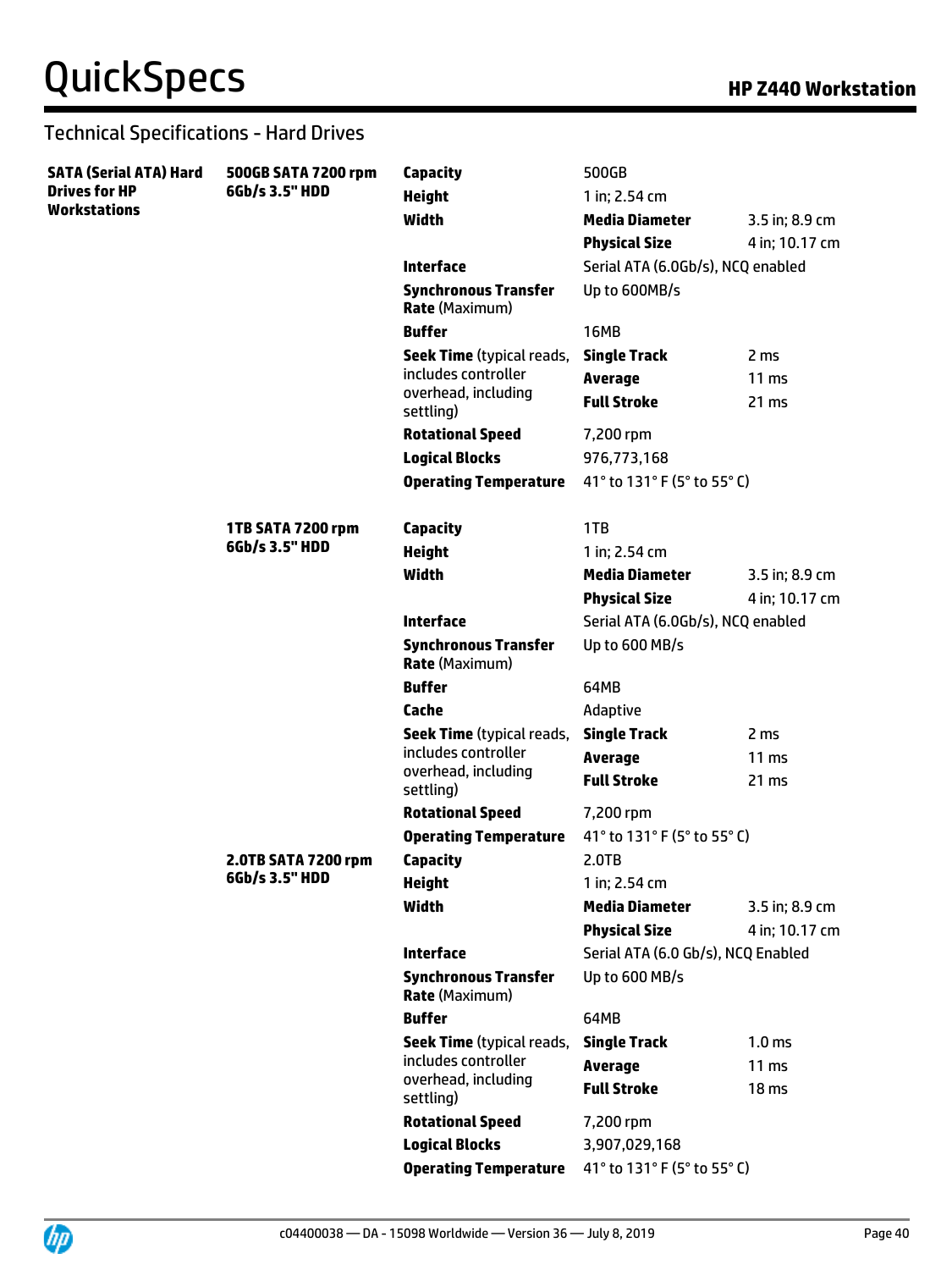| 3.0TB SATA 7200 rpm                  | Capacity                                               | 3.0TB                             |                      |  |
|--------------------------------------|--------------------------------------------------------|-----------------------------------|----------------------|--|
| 6Gb/s 3.5" HDD                       | <b>Height</b>                                          | 1 in; 2.54 cm                     |                      |  |
|                                      | Width                                                  | <b>Media Diameter</b>             | 3.5 in; 8.9 cm       |  |
|                                      |                                                        | <b>Physical Size</b>              | 4.0 in; 10.17 cm     |  |
|                                      | <b>Interface</b>                                       | Serial ATA (6.0Gb/s), NCQ enabled |                      |  |
|                                      | <b>Synchronous Transfer</b><br><b>Rate (Maximum)</b>   | Up to 6.0 Gb/s                    |                      |  |
|                                      | <b>Buffer</b>                                          | 64MB                              |                      |  |
|                                      | <b>Seek Time</b> (typical reads,                       | <b>Single Track</b>               | 0.6 <sub>ms</sub>    |  |
|                                      | includes controller                                    | <b>Average</b>                    | 11 <sub>ms</sub>     |  |
|                                      | overhead, including<br>settling)                       | <b>Full Stroke</b>                | <b>Not Specified</b> |  |
|                                      | <b>Rotational Speed</b>                                | 7,200 rpm                         |                      |  |
|                                      | <b>Operating Temperature</b>                           | 41° to 140° F (5° to 60° C)       |                      |  |
|                                      |                                                        |                                   |                      |  |
| 1TB SATA 7200 rpm                    | <b>Capacity</b>                                        | 1TB                               |                      |  |
| 6Gb/s 3.5" HDD<br>(Enterprise Class) | <b>Protocol</b>                                        | <b>SATA</b>                       |                      |  |
|                                      | <b>Form Factor</b>                                     | 3.5"                              |                      |  |
|                                      | <b>Controller</b>                                      | AHCI                              |                      |  |
|                                      | <b>Reliability (MTBF)</b>                              | 2.0M hours                        |                      |  |
|                                      | <b>Rated Power On Hours</b>                            | 8760/yr                           |                      |  |
|                                      | <b>Annualized Failure Rate</b><br>(based on Rated POH) | < 0.62%                           |                      |  |
|                                      | <b>Rated for 24/7/365</b><br>operation                 | <b>YES</b>                        |                      |  |
|                                      | <b>Physical Size (Height)</b>                          | 1 in; 2.54 cm                     |                      |  |
|                                      | <b>Physical Size (Width)</b>                           | 4 in; 10.17 cm                    |                      |  |
|                                      | <b>Media Diameter</b>                                  | 3.5 in; 8.9 cm                    |                      |  |
|                                      | <b>Interface</b>                                       | Serial ATA (6Gb/s), NCQ enabled   |                      |  |
|                                      | <b>Synchronous Transfer</b><br><b>Rate (Maximum)</b>   | Up to 600MB/s                     |                      |  |
|                                      | <b>Buffer</b>                                          | <b>128MB</b>                      |                      |  |
|                                      | Seek Time (typical reads,                              | <b>Single Track</b>               | 0.32ms               |  |
|                                      | includes controller                                    | Average                           | 7.45ms               |  |
|                                      | overhead, including<br>settling)                       | <b>Full Stroke</b>                | 14.2ms               |  |
|                                      | <b>Operating Temperature</b>                           | 41° to 140° F (5° to 60° C)       |                      |  |
|                                      | <b>Performance</b>                                     | <b>Sequential Read</b>            | up to 226MB/s        |  |
|                                      |                                                        | <b>Sequential Write</b>           | up to 226MB/s        |  |
|                                      | <b>Enterprise Class Features High Reliability</b>      |                                   |                      |  |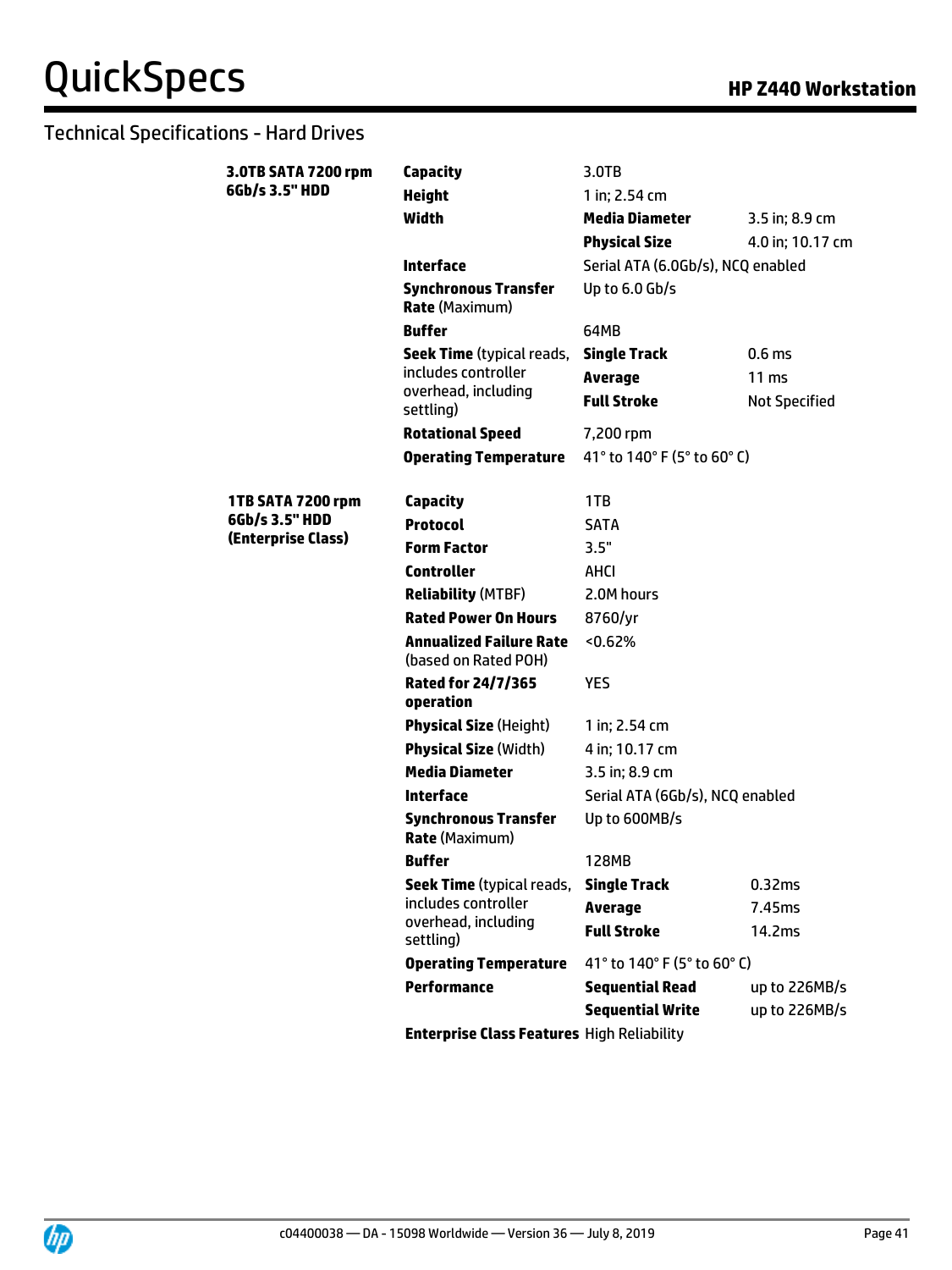**4TB SATA 7200 rpm** 

| 6Gb/s 3.5" HDD<br><b>Height</b><br>0.275 in; 0.7 cm                   |                                 |
|-----------------------------------------------------------------------|---------------------------------|
| (Enterprise Class)<br><b>Width</b><br><b>Media Diameter</b>           | 2.5 in; 6.36 cm                 |
| <b>Physical Size</b>                                                  | 2.75 in; 6.99 cm                |
| <b>Interface</b>                                                      | Serial ATA (6Gb/s), NCQ enabled |
| <b>Synchronous Transfer</b><br>Up to 600MB/s<br><b>Rate (Maximum)</b> |                                 |
| <b>Buffer</b><br><b>128MB</b>                                         |                                 |
| <b>Seek Time</b> (typical reads,<br><b>Single Track</b>               | 0.7ms                           |
| includes controller<br><b>Average</b>                                 | 8.5ms                           |
| overhead, including<br><b>Full Stroke</b><br>settling)                | 15.7ms                          |
| <b>Rotational Speed</b><br>7,200 rpm                                  |                                 |
| 32° to 140° F (0° to 60° C)<br><b>Operating Temperature</b>           |                                 |
|                                                                       |                                 |
| <b>Capacity</b><br>500GB<br><b>500GB SATA 7.2K SED</b>                |                                 |
| <b>SFF HDD</b><br><b>Height</b><br>0.275 in; 0.7 cm                   |                                 |
| <b>Width</b><br><b>Media Diameter</b>                                 | 2.5 in; 6.36 cm                 |
| <b>Physical Size</b>                                                  | 2.75 in; 6.99 cm                |
| <b>Interface</b><br>Serial ATA (6Gb/s)                                |                                 |
| <b>Synchronous Transfer</b><br>Up to 600MB/s<br><b>Rate (Maximum)</b> |                                 |
| <b>Buffer</b><br>32MB                                                 |                                 |
| <b>Seek Time</b> (typical reads,<br><b>Single Track</b>               | 1 <sub>ms</sub>                 |
| includes controller<br><b>Average</b>                                 | 4.2ms                           |
| overhead, including<br><b>Full Stroke</b><br>settling)                | 25ms (typical)                  |
| <b>Rotational Speed</b><br>7,200 rpm                                  |                                 |
| 32° to 140° F (0° to 60° C)<br><b>Operating Temperature</b>           |                                 |
| 1TB SATA 7200 rpm 8GB<br>Capacity<br>1TB                              |                                 |
| 3.5" SSHD (hybrid)<br><b>Height</b><br>1 in; 2.54 cm                  |                                 |
| Width<br><b>Media Diameter</b>                                        | 3.5 in; 8.9 cm                  |
| <b>Physical Size</b>                                                  | 4 in; 10.17 cm                  |
| <b>Interface</b><br>6Gb/s SATA                                        |                                 |
|                                                                       |                                 |
| <b>Synchronous Transfer</b><br>Up to 600MB/s<br><b>Rate (Maximum)</b> |                                 |
| <b>Buffer</b>                                                         | 64MB standard HDD cache buffer  |
| Cache<br>8GB NAND flash                                               |                                 |
| <b>Rotational Speed</b><br>7200 rpm                                   |                                 |

**Capacity** 4TB

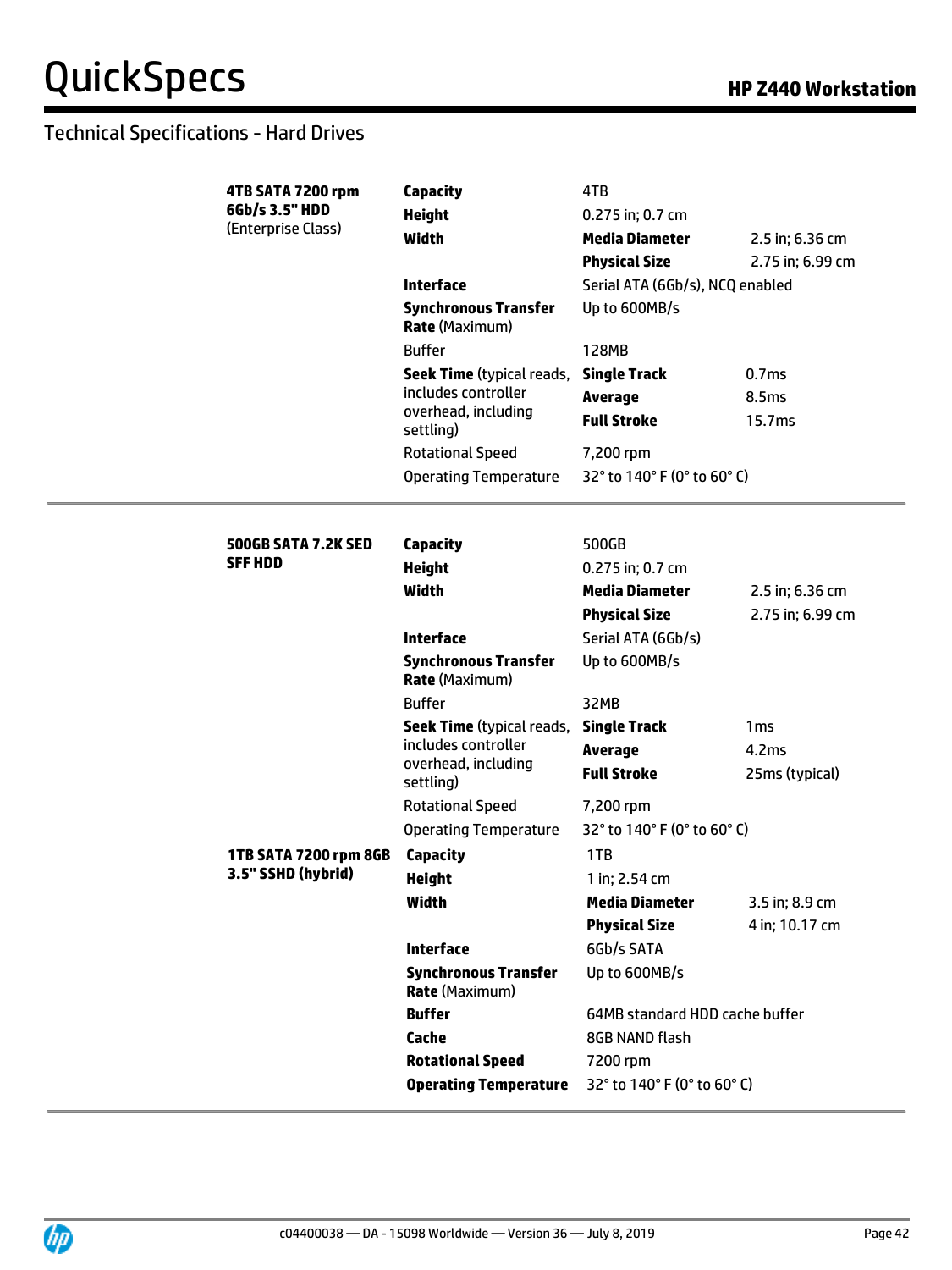| <b>SATA SSDs for HP</b> | <b>HP 128GB SATA 6Gb/s</b> | Capacity                                             | 128GB                           |                 |
|-------------------------|----------------------------|------------------------------------------------------|---------------------------------|-----------------|
| <b>Workstations</b>     | <b>SSD</b>                 | <b>Protocol</b>                                      | <b>SATA</b>                     |                 |
|                         |                            | <b>Form Factor</b>                                   | 2.5"                            |                 |
|                         |                            | <b>Controller</b>                                    | AHCI                            |                 |
|                         |                            | <b>NAND Type</b>                                     | <b>MLC</b>                      |                 |
|                         |                            | <b>Endurance</b>                                     | 100TBW (TB Written)             |                 |
|                         |                            | <b>Reliability (MTTF)</b>                            | 1.5M hours                      |                 |
|                         |                            | <b>Physical Size (Height)</b>                        | 0.28 in; 0.7 cm                 |                 |
|                         |                            | <b>Physical Size (Width)</b>                         | 2.5 in; 6.36 cm                 |                 |
|                         |                            | <b>Interface</b>                                     | SATA 6Gb/s                      |                 |
|                         |                            | <b>Synchronous Transfer</b><br><b>Rate (Maximum)</b> | Up to 550MB/s (Sequential Read) |                 |
|                         |                            | <b>Operating Temperature</b>                         | 32° to 158° F (0° to 70° C)     |                 |
|                         |                            | <b>Performance</b>                                   | <b>Sequential Read</b>          | 560 MB/s        |
|                         |                            |                                                      | <b>Sequential Write</b>         | 400 MB/s        |
|                         |                            |                                                      | <b>Random Read</b>              | <b>90K IOPS</b> |
|                         |                            |                                                      | <b>Random Write</b>             | <b>88K10PS</b>  |
|                         | HP 256GB SATA 6Gb/s        | Capacity                                             | 256GB                           |                 |
|                         | <b>SSD</b>                 | <b>Protocol</b>                                      | <b>SATA</b>                     |                 |
|                         |                            | <b>Form Factor</b>                                   | 2.5"                            |                 |
|                         |                            | <b>Controller</b>                                    | AHCI                            |                 |
|                         |                            | <b>NAND Type</b>                                     | <b>MLC</b>                      |                 |
|                         |                            | <b>Endurance</b>                                     | 200TBW (TB Written)             |                 |
|                         |                            | <b>Reliability (MTTF)</b>                            | 1.5M hours                      |                 |
|                         |                            | <b>Physical Size (Height)</b>                        | 0.28 in; 0.7 cm                 |                 |
|                         |                            | <b>Physical Size (Width)</b>                         | 2.5 in; 6.36 cm                 |                 |
|                         |                            | <b>Interface</b>                                     | SATA 6Gb/s                      |                 |
|                         |                            | <b>Synchronous Transfer</b><br><b>Rate (Maximum)</b> | Up to 600MB/s                   |                 |
|                         |                            | <b>Operating Temperature</b>                         | 32° to 158° F (0° to 70° C)     |                 |
|                         |                            | <b>Performance</b>                                   | <b>Sequential Read</b>          | 560MB/s (max)   |
|                         |                            |                                                      | <b>Sequential Write</b>         | 510MB/s (max)   |
|                         |                            |                                                      | <b>Random Read</b>              | 100K IOPS (max) |
|                         |                            |                                                      | <b>Random Write</b>             | 88K IOPS (max)  |
|                         | <b>HP 256GB SATA 6Gb/s</b> | <b>Capacity</b>                                      | 256GB                           |                 |
|                         | <b>SED Opal 2 SSD</b>      | <b>Protocol</b>                                      | <b>SATA</b>                     |                 |
|                         |                            | <b>Form Factor</b>                                   | 2.5"                            |                 |
|                         |                            | <b>Controller</b>                                    | AHCI                            |                 |
|                         |                            | <b>NAND Type</b>                                     | <b>MLC</b>                      |                 |
|                         |                            | <b>Endurance</b>                                     | 200TBW (TB Written)             |                 |
|                         |                            | <b>Reliability (MTTF)</b>                            | 1.5M hours                      |                 |
|                         |                            | <b>Physical Size (Height)</b>                        | 0.28 in; 0.7 cm                 |                 |
|                         |                            | <b>Physical Size (Width)</b>                         | 2.5 in; 6.36 cm                 |                 |
|                         |                            | <b>Interface</b>                                     | 6Gb/s SATA                      |                 |
|                         |                            |                                                      |                                 |                 |

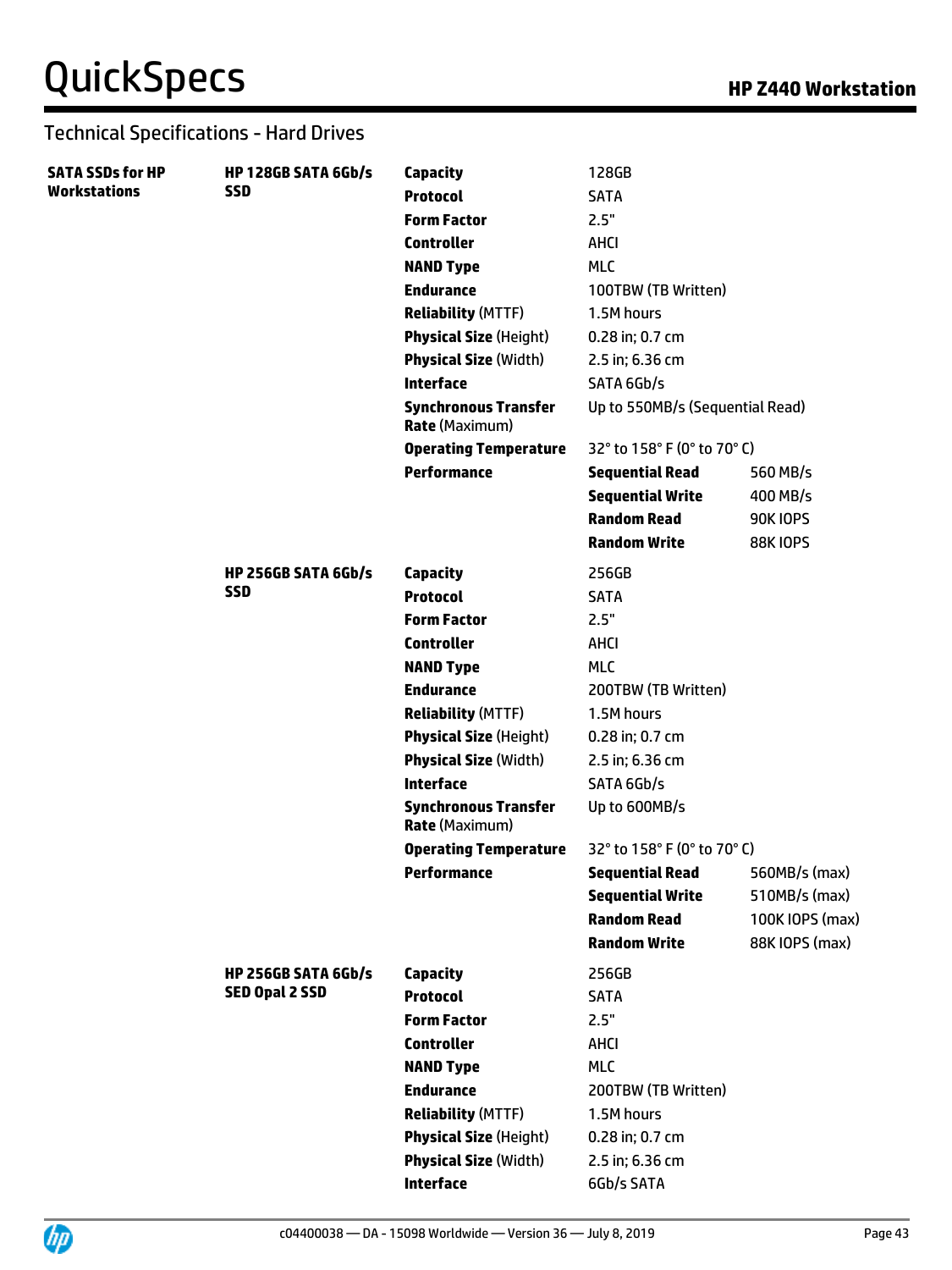|                              | <b>Synchronous Transfer</b><br>Rate (Maximum)        | Up to 550MB/s (Sequential Read) |                  |
|------------------------------|------------------------------------------------------|---------------------------------|------------------|
|                              | <b>Operating Temperature</b>                         | 32° to 158° F (0° to 70° C)     |                  |
|                              | <b>Performance</b>                                   | <b>Sequential Read</b>          | 560MB/s          |
|                              |                                                      | <b>Sequential Write</b>         | 510 MB/s         |
|                              |                                                      | <b>Random Read</b>              | <b>100K IOPS</b> |
|                              |                                                      | <b>Random Write</b>             | <b>88K10PS</b>   |
|                              | <b>Self-Encrypting Drive</b><br><b>Support</b>       | OPAL <sub>2</sub>               |                  |
| <b>HP 512GB SATA 6Gb/s</b>   | Capacity                                             | 512GB                           |                  |
| SSD                          | <b>Protocol</b>                                      | <b>SATA</b>                     |                  |
|                              | <b>Form Factor</b>                                   | 2.5"                            |                  |
|                              | <b>Controller</b>                                    | AHCI                            |                  |
|                              | <b>NAND Type</b>                                     | <b>MLC</b>                      |                  |
|                              | <b>Endurance</b>                                     | 300TBW (TB Written)             |                  |
|                              | <b>Reliability (MTTF)</b>                            | 1.5M hours                      |                  |
|                              | <b>Physical Size (Height)</b>                        | 0.28 in; 0.7 cm                 |                  |
|                              | <b>Physical Size (Width)</b>                         | 2.5 in; 6.36 cm                 |                  |
|                              | <b>Interface</b>                                     | SATA 6Gb/s                      |                  |
|                              | <b>Synchronous Transfer</b><br>Rate (Maximum)        | Up to 550MB/s (Sequential Read) |                  |
|                              | <b>Operating Temperature</b>                         | 32° to 158° F (0° to 70° C)     |                  |
|                              | <b>Performance</b>                                   | <b>Sequential Read</b>          | 560 MB/s         |
|                              |                                                      | <b>Sequential Write</b>         | 510 MB/s         |
|                              |                                                      | <b>Random Read</b>              | <b>100K IOPS</b> |
|                              |                                                      | <b>Random Write</b>             | <b>88K10PS</b>   |
| <b>HP 512GB SATA SED SSD</b> | Capacity                                             | 512GB                           |                  |
|                              | <b>Protocol</b>                                      | <b>SATA</b>                     |                  |
|                              | <b>Form Factor</b>                                   | 2.5"                            |                  |
|                              | <b>Controller</b>                                    | <b>AHCI</b>                     |                  |
|                              | <b>NAND Type</b>                                     | <b>MLC</b>                      |                  |
|                              | <b>Endurance</b>                                     | 300TBW (TB Written)             |                  |
|                              | <b>Reliability (MTTF)</b>                            | 1.5M hours                      |                  |
|                              | <b>Physical Size (Height)</b>                        | 0.28 in; 0.7 cm                 |                  |
|                              | <b>Physical Size (Width)</b>                         | 2.5 in; 6.36 cm                 |                  |
|                              | <b>Interface</b>                                     | SATA 6Gb/s                      |                  |
|                              | <b>Synchronous Transfer</b><br><b>Rate (Maximum)</b> | Up to 600MB/s                   |                  |
|                              | <b>Operating Temperature</b>                         | 32° to 158° F (0° to 70° C)     |                  |
|                              | <b>Performance</b>                                   | <b>Sequential Read</b>          | 560 MB/s         |
|                              |                                                      | <b>Sequential Write</b>         | 510 MB/s         |
|                              |                                                      | <b>Random Read</b>              | <b>100KIOPS</b>  |
|                              |                                                      | <b>Random Write</b>             | <b>88K IOPS</b>  |
|                              | <b>Self-Encrypting Drive</b><br><b>Support</b>       | OPAL 1 and 2                    |                  |

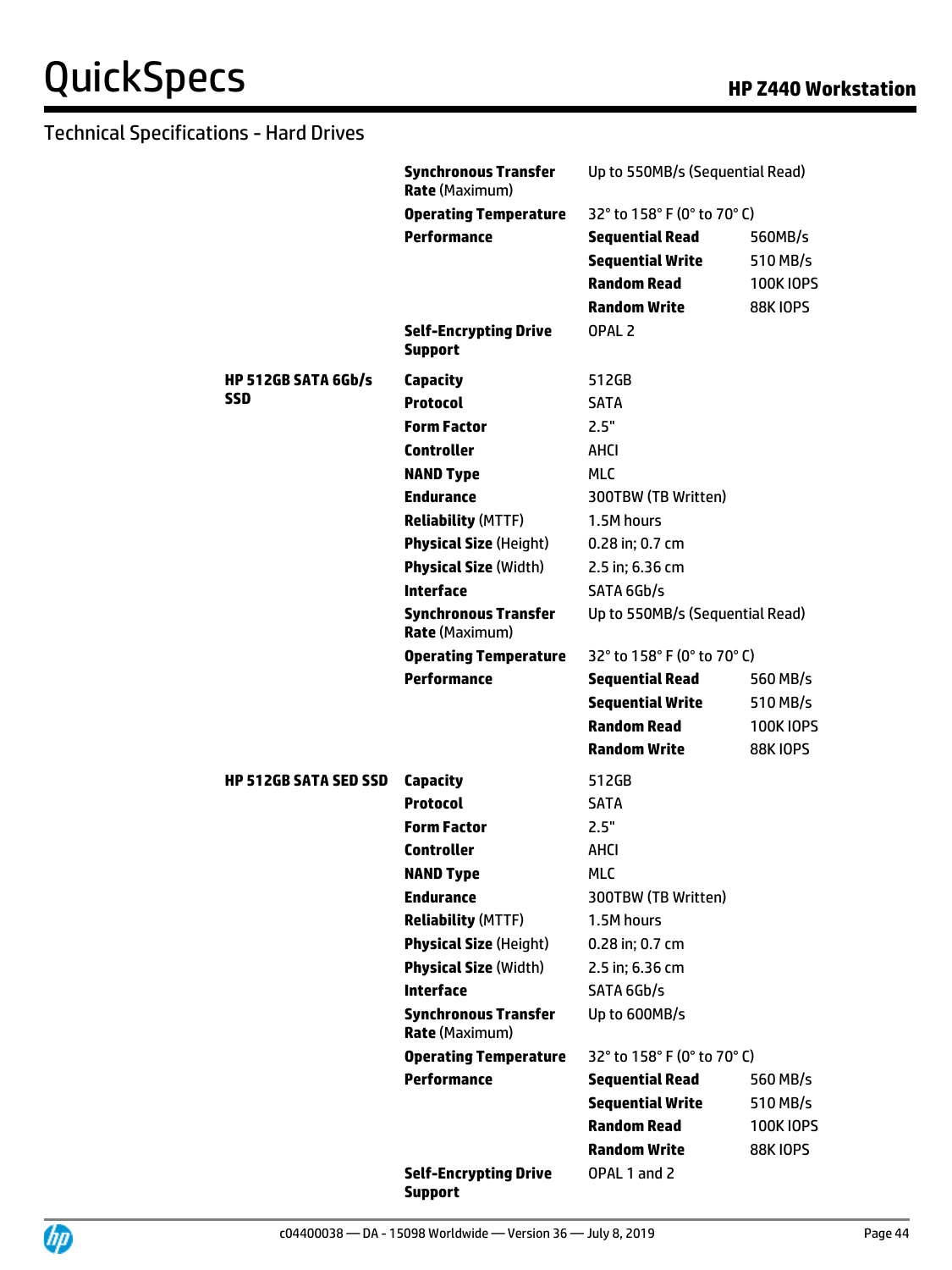| Capacity                                             | 1TB                     |                                                                                                                                                         |
|------------------------------------------------------|-------------------------|---------------------------------------------------------------------------------------------------------------------------------------------------------|
| <b>Protocol</b>                                      | <b>SATA</b>             |                                                                                                                                                         |
| <b>Form Factor</b>                                   | 2.5"                    |                                                                                                                                                         |
| <b>Controller</b>                                    | AHCI                    |                                                                                                                                                         |
| <b>NAND Type</b>                                     | <b>MLC</b>              |                                                                                                                                                         |
| <b>Endurance</b>                                     | 400TBW (TB Written)     |                                                                                                                                                         |
| <b>Reliability (MTTF)</b>                            | 1.5M hours              |                                                                                                                                                         |
| <b>Physical Size (Height)</b>                        | 0.28 in; 0.7 cm         |                                                                                                                                                         |
| <b>Physical Size (Width)</b>                         | 2.5 in; 6.36 cm         |                                                                                                                                                         |
| <b>Interface</b>                                     | SATA 6Gb/s              |                                                                                                                                                         |
| <b>Synchronous Transfer</b><br><b>Rate (Maximum)</b> |                         |                                                                                                                                                         |
| <b>Operating Temperature</b>                         |                         |                                                                                                                                                         |
| <b>Performance</b>                                   | <b>Sequential Read</b>  | 560 MB/s                                                                                                                                                |
|                                                      | <b>Sequential Write</b> | 510 MB/s                                                                                                                                                |
|                                                      | <b>Random Read</b>      | <b>100KIOPS</b>                                                                                                                                         |
|                                                      | <b>Random Write</b>     | <b>88K10PS</b>                                                                                                                                          |
| Capacity                                             | 2TB                     |                                                                                                                                                         |
| <b>Protocol</b>                                      | <b>SATA</b>             |                                                                                                                                                         |
| <b>Form Factor</b>                                   | 2.5"                    |                                                                                                                                                         |
| <b>Controller</b>                                    | AHCI                    |                                                                                                                                                         |
| <b>NAND Type</b>                                     | 3D TLC                  |                                                                                                                                                         |
| <b>Endurance</b>                                     | 400TBW (TB Written)     |                                                                                                                                                         |
| <b>Reliability (MTTF)</b>                            | 1.5M hours              |                                                                                                                                                         |
| <b>Physical Size (Height)</b>                        | 0.28 in; 0.7 cm         |                                                                                                                                                         |
| <b>Physical Size (Width)</b>                         | 2.5 in; 6.36 cm         |                                                                                                                                                         |
| <b>Interface</b>                                     | SATA 6Gb/s              |                                                                                                                                                         |
| <b>Synchronous Transfer</b><br><b>Rate</b> (Maximum) |                         |                                                                                                                                                         |
| <b>Operating Temperature</b>                         |                         |                                                                                                                                                         |
| Performance                                          | <b>Sequential Read</b>  | 530 MB/s                                                                                                                                                |
|                                                      | <b>Sequential Write</b> | 500 MB/s                                                                                                                                                |
|                                                      | <b>Random Read</b>      | <b>92K10PS</b>                                                                                                                                          |
|                                                      |                         | <b>83K10PS</b>                                                                                                                                          |
| Capacity                                             | 240GB                   |                                                                                                                                                         |
| <b>Protocol</b>                                      | <b>SATA</b>             |                                                                                                                                                         |
|                                                      |                         |                                                                                                                                                         |
| <b>Form Factor</b>                                   | 2.5"                    |                                                                                                                                                         |
| <b>Controller</b>                                    | AHCI                    |                                                                                                                                                         |
| <b>NAND Type</b>                                     | <b>MLC</b>              |                                                                                                                                                         |
| <b>Endurance</b>                                     | 920TBW (TB Written)     |                                                                                                                                                         |
| <b>Reliability (MTTF)</b>                            | 2.0M hours              |                                                                                                                                                         |
| <b>Physical Size (Height)</b>                        | 0.28 in; 0.7 cm         |                                                                                                                                                         |
| <b>Physical Size (Width)</b>                         | 2.5 in; 6.36 cm         |                                                                                                                                                         |
|                                                      |                         | Up to 550MB/s (Sequential Read)<br>32° to 158° F (0° to 70° C)<br>Up to 550MB/s (Sequential Read)<br>32° to 158° F (0° to 70° C)<br><b>Random Write</b> |

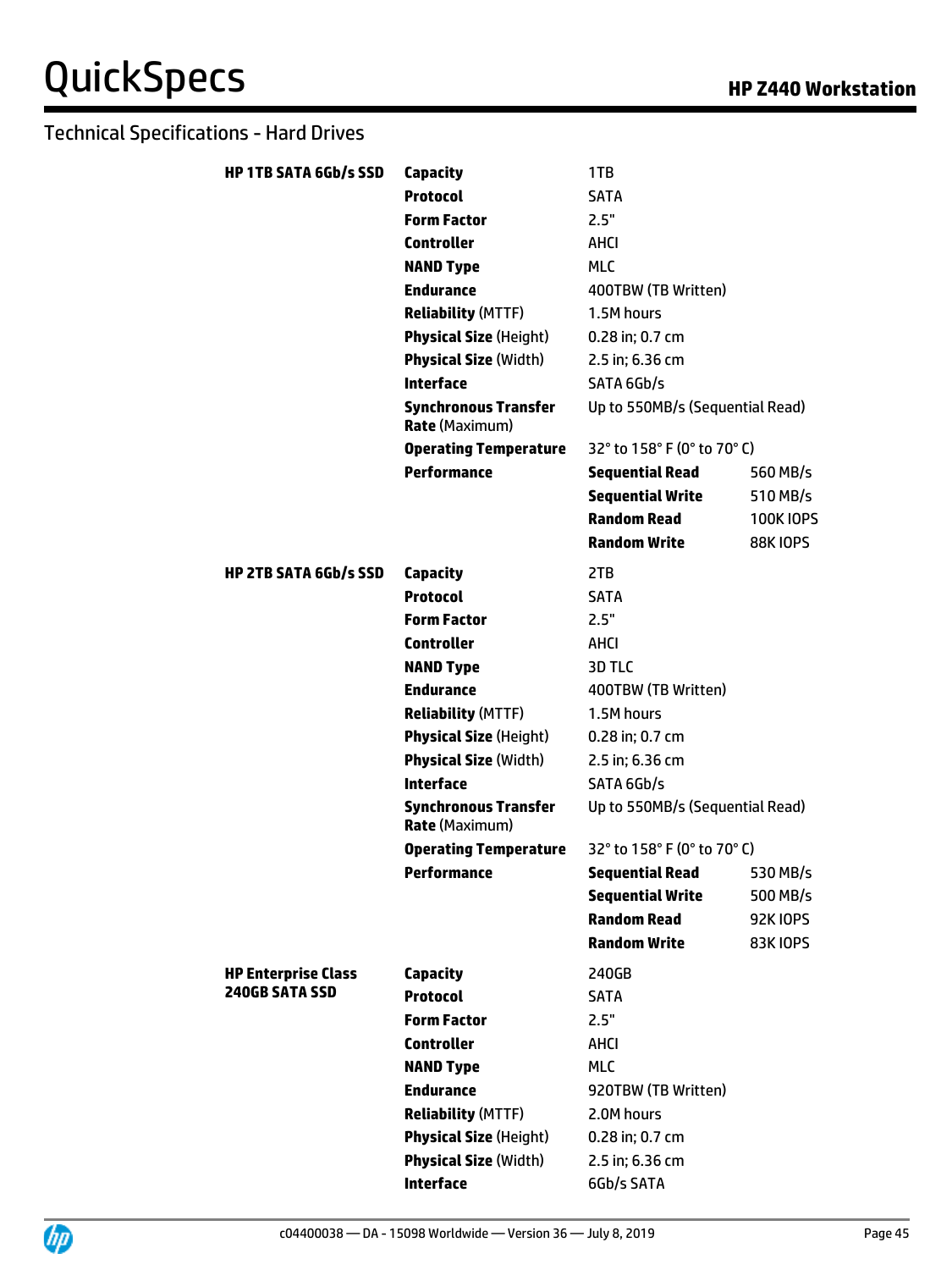|                         |                               | <b>Synchronous Transfer</b><br><b>Rate (Maximum)</b> | Up to 600MB/s                                                     |                  |
|-------------------------|-------------------------------|------------------------------------------------------|-------------------------------------------------------------------|------------------|
|                         |                               | <b>Operating Temperature</b>                         | 32° to 158° F (0° to 70° C)                                       |                  |
|                         |                               | <b>Performance</b>                                   | <b>Sequential Read</b>                                            | 420 MB/s         |
|                         |                               |                                                      | <b>Sequential Write</b>                                           | 290 MB/s         |
|                         |                               |                                                      | <b>Random Read</b>                                                | <b>63K IOPS</b>  |
|                         |                               |                                                      | <b>Random Write</b>                                               | <b>18K IOPS</b>  |
|                         |                               | <b>Enterprise Class Features</b> High Endurance NAND | <b>Power Loss Protection</b><br><b>End-to-End Data Protection</b> |                  |
|                         | <b>HP Enterprise Class</b>    | Capacity                                             | 480GB                                                             |                  |
|                         | <b>480GB SATA SSD</b>         | <b>Protocol</b>                                      | <b>SATA</b>                                                       |                  |
|                         |                               | <b>Form Factor</b>                                   | 2.5"                                                              |                  |
|                         |                               | <b>Controller</b>                                    | <b>AHCI</b>                                                       |                  |
|                         |                               | <b>NAND Type</b>                                     | <b>MLC</b>                                                        |                  |
|                         |                               | <b>Endurance</b>                                     | 1850TBW (TB Written)                                              |                  |
|                         |                               | <b>Reliability (MTTF)</b>                            | 2.0M hours                                                        |                  |
|                         |                               | <b>Physical Size (Height)</b>                        | 0.28 in; 0.7 cm                                                   |                  |
|                         |                               | <b>Physical Size (Width)</b>                         | 2.5 in; 6.36 cm                                                   |                  |
|                         |                               | Interface                                            | 6Gb/s SATA                                                        |                  |
|                         |                               | <b>Synchronous Transfer</b><br><b>Rate (Maximum)</b> | Up to 600MB/s                                                     |                  |
|                         |                               | <b>Operating Temperature</b>                         | 32° to 158° F (0° to 70° C)                                       |                  |
|                         |                               | <b>Performance</b>                                   | <b>Sequential Read</b>                                            | 420 MB/s         |
|                         |                               |                                                      | <b>Sequential Write</b>                                           | 380 MB/s         |
|                         |                               |                                                      | <b>Random Read</b>                                                | <b>63K IOPS</b>  |
|                         |                               |                                                      | <b>Random Write</b>                                               | <b>23K10PS</b>   |
|                         |                               | <b>Enterprise Class Features</b> High Endurance NAND | <b>Power Loss Protection</b><br><b>End-to-End Data Protection</b> |                  |
| <b>PCIe SSDs for HP</b> | <b>HP Z Turbo Drive 256GB</b> | Capacity                                             | 256GB                                                             |                  |
| <b>Workstations</b>     | <b>SSD</b>                    | <b>Protocol</b>                                      | PCIe                                                              |                  |
|                         |                               | <b>Form Factor</b>                                   | Half-height, half-length                                          |                  |
|                         |                               | <b>Controller</b>                                    | <b>AHCI</b>                                                       |                  |
|                         |                               | <b>NAND Type</b>                                     | <b>MLC</b>                                                        |                  |
|                         |                               | <b>Endurance</b>                                     | 146TB                                                             |                  |
|                         |                               | <b>Interface</b>                                     | PCI Express 2.0 x4 electrical x4 physical                         |                  |
|                         |                               | <b>Operating Temperature</b>                         | 32° to 158° F (0° to 70° C)                                       |                  |
|                         |                               | <b>Performance</b>                                   | <b>Sequential Read</b>                                            | 1080 MB/s        |
|                         |                               |                                                      | <b>Sequential Write</b>                                           | 800 MB/s         |
|                         |                               |                                                      | <b>Random Read</b>                                                | <b>120K IOPS</b> |
|                         |                               |                                                      | <b>Random Write</b>                                               | <b>60K IOPS</b>  |
|                         |                               | Capacity                                             | 512GB                                                             |                  |

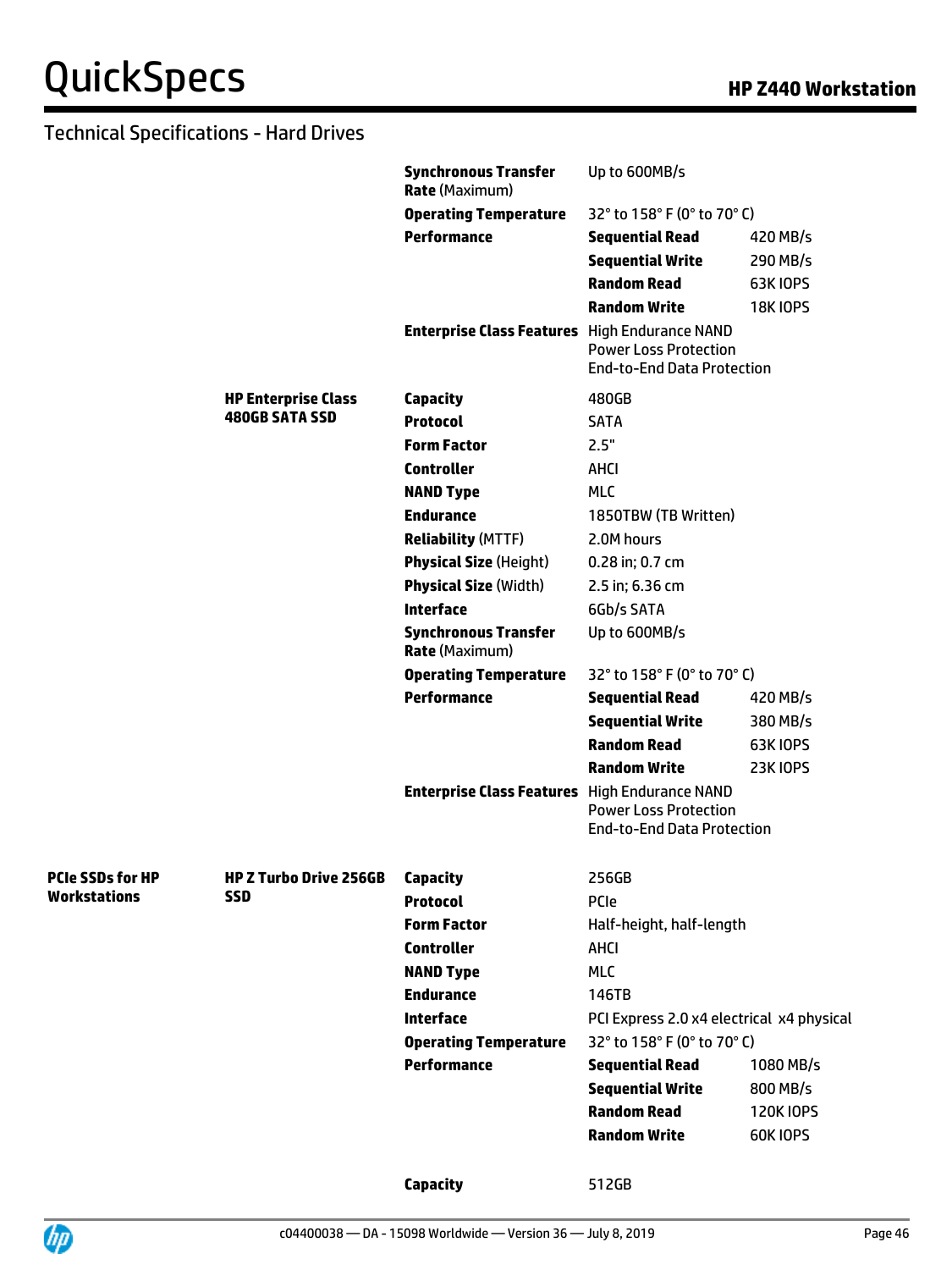| <b>HP Z Turbo Drive 512GB</b>  | <b>Protocol</b>              | <b>PCIe</b>                               |                  |  |
|--------------------------------|------------------------------|-------------------------------------------|------------------|--|
| SSD                            | <b>Form Factor</b>           | Half-height, half-length                  |                  |  |
|                                | <b>Controller</b>            | <b>AHCI</b>                               |                  |  |
|                                | <b>NAND Type</b>             | <b>MLC</b>                                |                  |  |
|                                | <b>Endurance</b>             | 292TB                                     |                  |  |
|                                | <b>Interface</b>             | PCI Express 2.0 x4 electrical x4 physical |                  |  |
|                                | <b>Operating Temperature</b> | 32° to 158° F (0° to 70° C)               |                  |  |
|                                | <b>Performance</b>           | <b>Sequential Read</b>                    | 1170 MB/s        |  |
|                                |                              | <b>Sequential Write</b>                   | 950 MB/s         |  |
|                                |                              | <b>Random Read</b>                        | <b>122K IOPS</b> |  |
|                                |                              | Random Write                              | <b>72K10PS</b>   |  |
|                                |                              |                                           |                  |  |
| <b>HP Z Turbo Drive G2</b>     | Capacity                     | 256GB                                     |                  |  |
| <b>256GB SSD</b>               | <b>Protocol</b>              | PCIe                                      |                  |  |
|                                | <b>Form Factor</b>           | Half-height, half-length                  |                  |  |
|                                | <b>Controller</b>            | <b>NVMe</b>                               |                  |  |
|                                | <b>NAND Type</b>             | <b>MLC</b>                                |                  |  |
|                                | <b>Endurance</b>             | 146TB                                     |                  |  |
|                                | <b>Reliability (MTBF)</b>    | 1.5M hours                                |                  |  |
|                                | <b>Interface</b>             | PCI Express 3.0 x4 electrical x4 physical |                  |  |
|                                | <b>Operating Temperature</b> | 32° to 158° F (0° to 70° C)               |                  |  |
|                                | <b>Performance</b>           | <b>Sequential Read</b>                    | 2150 MB/s        |  |
|                                |                              | <b>Sequential Write</b>                   | 1260 MB/s        |  |
|                                |                              | <b>Random Read</b>                        | 300K IOPS        |  |
|                                |                              | <b>Random Write</b>                       | <b>100K IOPS</b> |  |
|                                |                              |                                           |                  |  |
| <b>HP Z Turbo Drive G2</b>     | Capacity                     | 512GB                                     |                  |  |
| <b>512GB SSD</b>               | <b>Protocol</b>              | <b>PCIe</b>                               |                  |  |
|                                | <b>Form Factor</b>           | Half-height, half-length                  |                  |  |
|                                | <b>Controller</b>            | <b>NVMe</b>                               |                  |  |
|                                | <b>NAND Type</b>             | <b>MLC</b>                                |                  |  |
|                                | <b>Endurance</b>             | 292TB                                     |                  |  |
|                                | <b>Reliability (MTBF)</b>    | 1.5M hours                                |                  |  |
|                                | <b>Interface</b>             | PCI Express 3.0 x4 electrical x4 physical |                  |  |
|                                | <b>Operating Temperature</b> | 32° to 158° F (0° to 70° C)               |                  |  |
|                                | <b>Performance</b>           | <b>Sequential Read</b>                    | 2150 MB/s        |  |
|                                |                              | <b>Sequential Write</b>                   | 1550 MB/s        |  |
|                                |                              | <b>Random Read</b>                        | 300K IOPS        |  |
|                                |                              | <b>Random Write</b>                       | <b>100KIOPS</b>  |  |
|                                |                              |                                           |                  |  |
| <b>HP Z Turbo Drive G2 1TB</b> | Capacity                     | 1TB                                       |                  |  |
| <b>SSD</b>                     | <b>Protocol</b>              | <b>PCIe</b>                               |                  |  |
|                                | <b>Form Factor</b>           | Half-height, half-length                  |                  |  |
|                                |                              |                                           |                  |  |

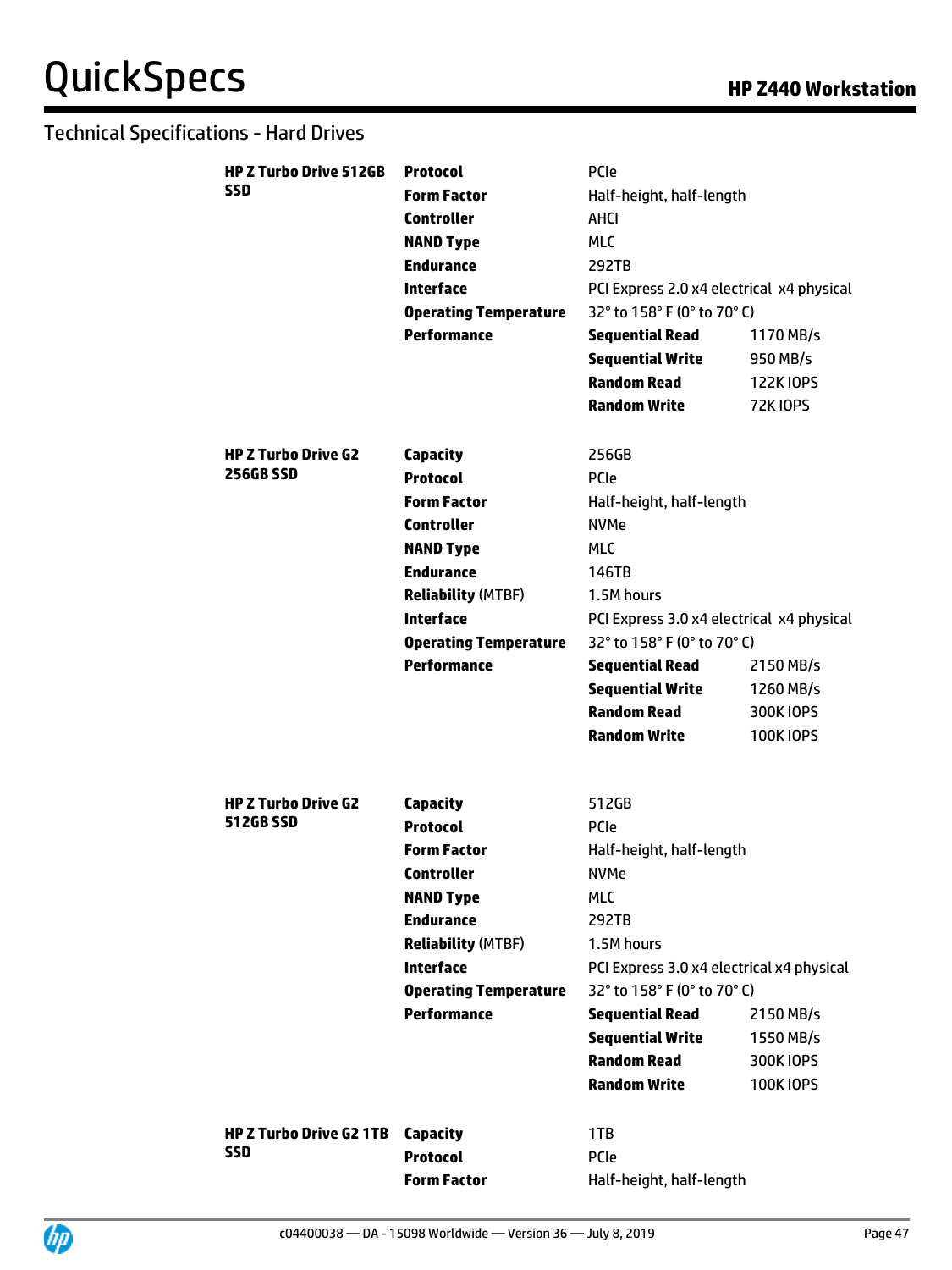| Controller                | <b>NVMe</b>                               |                  |  |
|---------------------------|-------------------------------------------|------------------|--|
| <b>NAND Type</b>          | <b>MLC</b>                                |                  |  |
| Endurance                 | 600TB                                     |                  |  |
| <b>Reliability</b> (MTTF) | 1.5M hours                                |                  |  |
| Interface                 | PCI Express 3.0 x4 electrical x4 physical |                  |  |
| Operating Temperature     | 32° to 158° F (0° to 70° C)               |                  |  |
| Performance               | <b>Sequential Read</b>                    | 2500 MB/s        |  |
|                           | <b>Sequential Write</b>                   | 1550 MB/s        |  |
|                           | <b>Random Read</b>                        | <b>210K IOPS</b> |  |

**Random Write** 130K IOPS

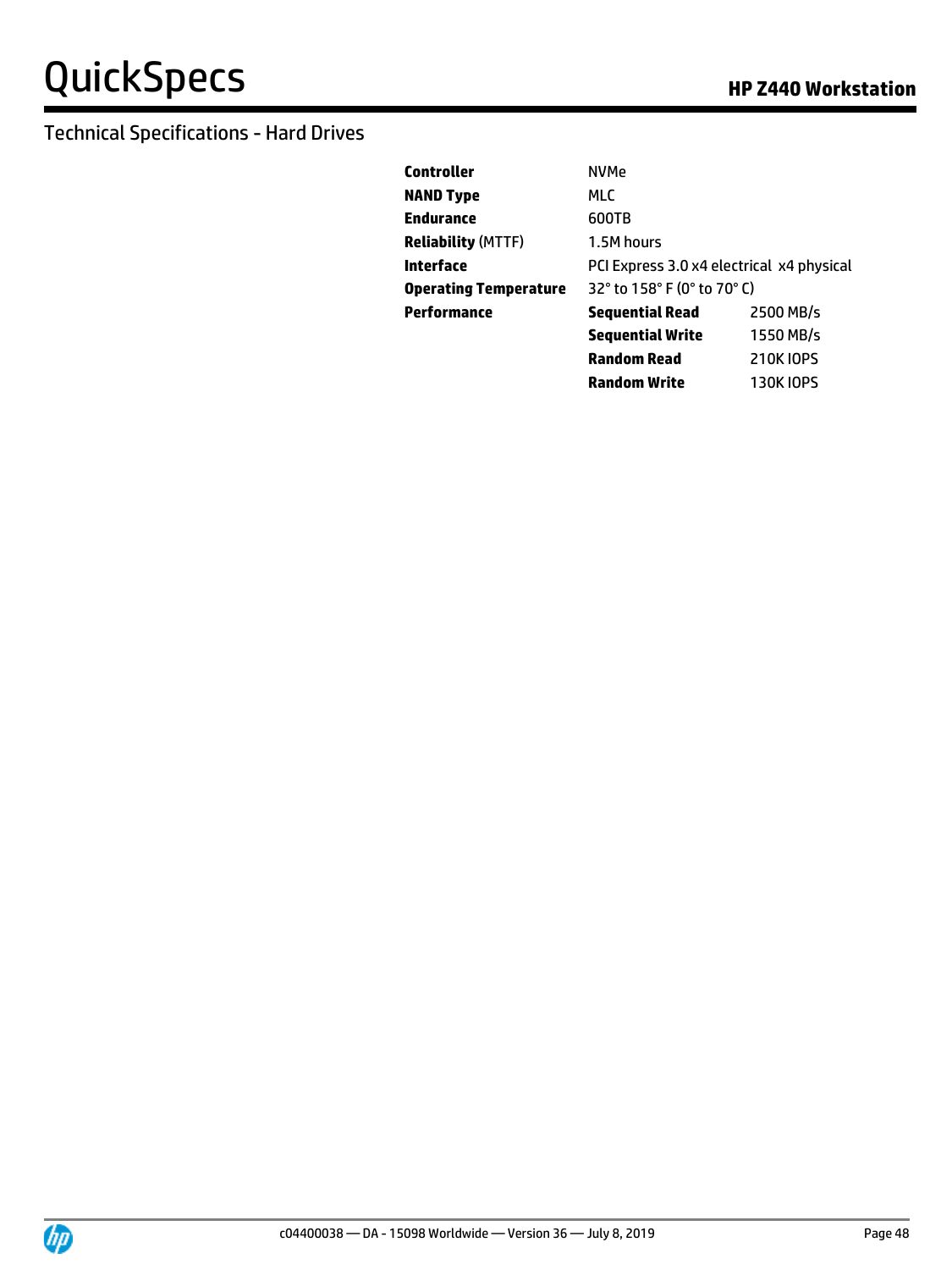| <b>HP Z Turbo Drive Quad</b> | Capacity                                       | 512GB                                     |                  |  |
|------------------------------|------------------------------------------------|-------------------------------------------|------------------|--|
| Pro 2x256GB PCIe SSD         | <b>Protocol</b>                                | PCIe                                      |                  |  |
|                              | <b>Form Factor</b>                             | PCIe Card, Full Height PCIe Slot          |                  |  |
|                              | <b>Controller</b>                              | <b>NVMe</b>                               |                  |  |
|                              | <b>NAND Type</b>                               | <b>MLC</b>                                |                  |  |
|                              | <b>Endurance</b>                               | 146TB                                     |                  |  |
|                              | <b>Reliability (MTBF)</b>                      | 1.5M hours                                |                  |  |
|                              | <b>Interface</b>                               | PCIe Gen3 x4 architecture                 |                  |  |
|                              | <b>Operating Temperature</b>                   | 32° to 158° F (0° to 70° C)               |                  |  |
|                              | <b>Performance</b>                             | <b>Sequential Read</b>                    | 2150 MB/s        |  |
|                              |                                                | <b>Sequential Write</b>                   | 1260 MB/s        |  |
|                              |                                                | <b>Random Read</b>                        | 300K IOPS        |  |
|                              |                                                | <b>Random Write</b>                       | <b>100KIOPS</b>  |  |
| <b>HP Z Turbo Drive Quad</b> | Capacity                                       | 1TB                                       |                  |  |
| Pro 2x512GB PCIe SSD         | <b>Protocol</b>                                | <b>PCIe</b>                               |                  |  |
|                              | <b>Form Factor</b>                             | PCIe Card, Full Height PCIe Slot          |                  |  |
|                              | <b>Controller</b>                              | <b>NVMe</b>                               |                  |  |
|                              | <b>NAND Type</b>                               | <b>MLC</b>                                |                  |  |
|                              | <b>Endurance</b>                               | 292TB                                     |                  |  |
|                              | <b>Reliability (MTBF)</b>                      | 1.5M hours                                |                  |  |
|                              | <b>Interface</b>                               | PCIe Gen3 x4 architecture                 |                  |  |
|                              | <b>Operating Temperature</b>                   | 32° to 158° F (0° to 70° C)               |                  |  |
|                              | <b>Performance</b>                             | <b>Sequential Read</b>                    | 2150 MB/s        |  |
|                              |                                                | <b>Sequential Write</b>                   | 1550 MB/s        |  |
|                              |                                                | <b>Random Read</b>                        | 300K IOPS        |  |
|                              |                                                | <b>Random Write</b>                       | <b>100K IOPS</b> |  |
| <b>HP Z Turbo Drive G2</b>   | Capacity                                       | 256GB                                     |                  |  |
| 256GB SED SSD                | <b>Protocol</b>                                | <b>PCIe</b>                               |                  |  |
|                              | <b>Form Factor</b>                             | Half-height, half-length                  |                  |  |
|                              | <b>Controller</b>                              | <b>NVMe</b>                               |                  |  |
|                              | <b>NAND Type</b>                               | <b>MLC</b>                                |                  |  |
|                              | <b>Endurance</b>                               | 150TBW (TB Written)                       |                  |  |
|                              | <b>Reliability (MTBF)</b>                      | 1.5M hours                                |                  |  |
|                              | <b>Interface</b>                               | PCI Express 3.0 x4 electrical x4 physical |                  |  |
|                              | <b>Operating Temperature</b>                   | 32° to 158° F (0° to 70° C)               |                  |  |
|                              | <b>Performance</b>                             | <b>Sequential Read</b>                    | 3100 MB/s        |  |
|                              |                                                | <b>Sequential Write</b>                   | 1400 MB/s        |  |
|                              |                                                | <b>Random Read</b>                        | 330K IOPS        |  |
|                              |                                                | <b>Random Write</b>                       | <b>280K IOPS</b> |  |
|                              | <b>Self-Encrypting Drive</b><br><b>Support</b> | OPAL <sub>2</sub>                         |                  |  |
|                              |                                                |                                           |                  |  |

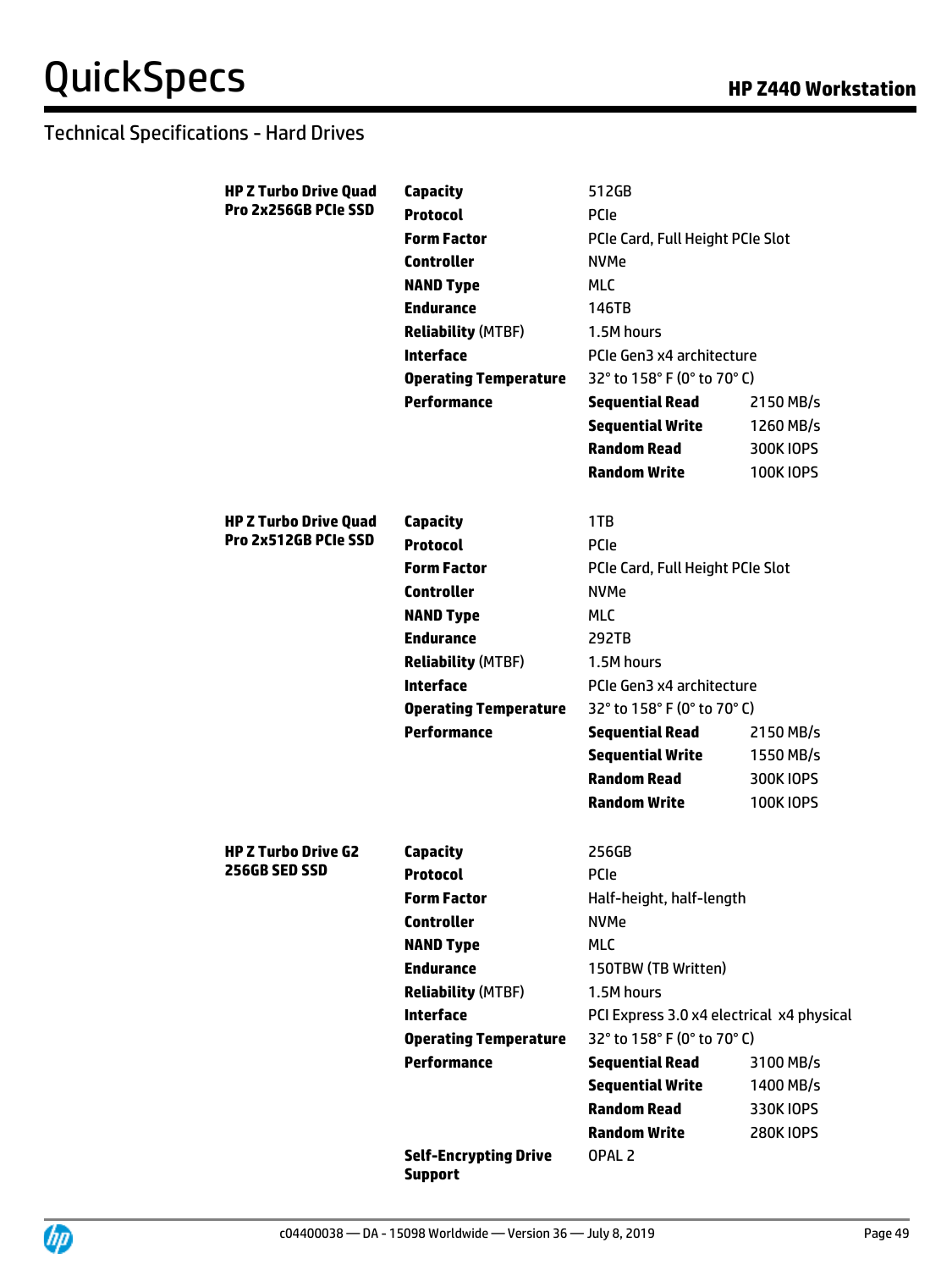| <b>HP Z Turbo Drive G2</b>                | Capacity                                       | 512GB                                     |                  |
|-------------------------------------------|------------------------------------------------|-------------------------------------------|------------------|
| <b>512GB SED SSD</b>                      | <b>Protocol</b>                                | PCIe                                      |                  |
|                                           | <b>Form Factor</b>                             | Half-height, half-length                  |                  |
|                                           | <b>Controller</b>                              | <b>NVMe</b>                               |                  |
|                                           | <b>NAND Type</b>                               | <b>MLC</b>                                |                  |
|                                           | <b>Endurance</b>                               | 300TBW (TB Written)                       |                  |
|                                           | <b>Reliability (MTBF)</b>                      | 1.5M hours                                |                  |
|                                           | <b>Interface</b>                               | PCI Express 3.0 x4 electrical x4 physical |                  |
|                                           | <b>Operating Temperature</b>                   | 32° to 158° F (0° to 70° C)               |                  |
|                                           | <b>Performance</b>                             | <b>Sequential Read</b>                    | 3200 MB/s        |
|                                           |                                                | <b>Sequential Write</b>                   | 1700 MB/s        |
|                                           |                                                | <b>Random Read</b>                        | 330K IOPS        |
|                                           |                                                | <b>Random Write</b>                       | 300K IOPS        |
|                                           | <b>Self-Encrypting Drive</b><br><b>Support</b> | OPAL <sub>2</sub>                         |                  |
| <b>HP Z Turbo Drive Quad Pro Capacity</b> |                                                | 512GB                                     |                  |
| 2x256GB PCIe SSD                          | <b>Protocol</b>                                | <b>PCIe</b>                               |                  |
|                                           | <b>Form Factor</b>                             | PCIe Card, Full Height PCIe Slot          |                  |
|                                           | <b>Controller</b>                              | <b>NVMe</b>                               |                  |
|                                           | <b>NAND Type</b>                               | <b>MLC</b>                                |                  |
|                                           | <b>Endurance</b>                               | 146TB                                     |                  |
|                                           | <b>Reliability (MTBF)</b>                      | 1.5M hours                                |                  |
|                                           | <b>Interface</b>                               | PCIe Gen3 x4 architecture                 |                  |
|                                           | <b>Operating Temperature</b>                   | 32° to 158° F (0° to 70° C)               |                  |
|                                           | <b>Performance</b>                             | <b>Sequential Read</b>                    | 2150 MB/s        |
|                                           |                                                | <b>Sequential Write</b>                   | 1260 MB/s        |
|                                           |                                                | <b>Random Read</b>                        | 300K IOPS        |
|                                           |                                                | <b>Random Write</b>                       | <b>100K IOPS</b> |
| <b>HP Z Turbo Drive Quad Pro Capacity</b> |                                                | 1TB                                       |                  |
| 2x512GB PCIe SSD                          | <b>Protocol</b>                                | PCIe                                      |                  |
|                                           | <b>Form Factor</b>                             | PCIe Card, Full Height PCIe Slot          |                  |
|                                           | <b>Controller</b>                              | <b>NVMe</b>                               |                  |
|                                           | <b>NAND Type</b>                               | <b>MLC</b>                                |                  |
|                                           | <b>Endurance</b>                               | 292TB                                     |                  |
|                                           | <b>Reliability (MTBF)</b>                      | 1.5M hours                                |                  |
|                                           | <b>Interface</b>                               | PCIe Gen3 x4 architecture                 |                  |
|                                           | <b>Operating Temperature</b>                   | 32° to 158° F (0° to 70° C)               |                  |
|                                           | <b>Performance</b>                             | <b>Sequential Read</b>                    | 2150 MB/s        |
|                                           |                                                | <b>Sequential Write</b>                   | 1550 MB/s        |
|                                           |                                                | <b>Random Read</b>                        | 300K IOPS        |
|                                           |                                                | <b>Random Write</b>                       | <b>100K IOPS</b> |
| <b>HP Z Turbo Drive Quad Pro Capacity</b> |                                                | 2TB                                       |                  |
| 2x1TB PCIe SSD                            | <b>Protocol</b>                                | <b>PCIe</b>                               |                  |
|                                           |                                                |                                           |                  |

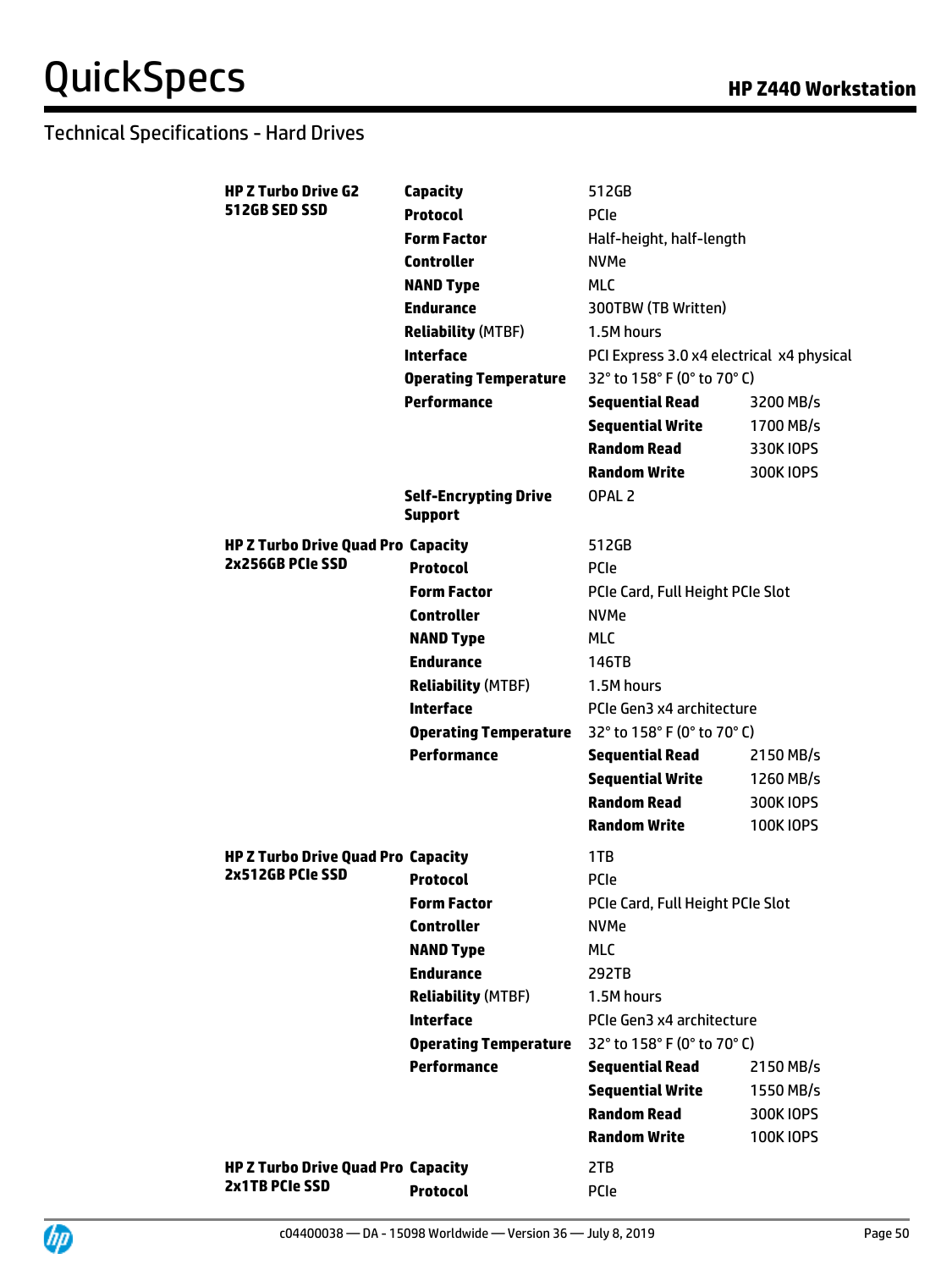|                                           | <b>Form Factor</b>           | PCIe Card, Full Height PCIe Slot          |                                    |
|-------------------------------------------|------------------------------|-------------------------------------------|------------------------------------|
|                                           | <b>Controller</b>            | <b>NVMe</b>                               |                                    |
|                                           | <b>NAND Type</b>             | <b>MLC</b>                                |                                    |
|                                           | <b>Endurance</b>             | 600TB                                     |                                    |
|                                           | <b>Interface</b>             | PCI Express 3.0 x4 electrical x4 physical |                                    |
|                                           | <b>Operating Temperature</b> | 32° to 158° F (0° to 70° C)               |                                    |
|                                           | <b>Performance</b>           | <b>Sequential Read</b>                    | 3200 MB/s                          |
|                                           |                              | <b>Sequential Write</b>                   | 1800 MB/s                          |
|                                           |                              | <b>Random Read</b>                        | 430K IOPS                          |
|                                           |                              | <b>Random Write</b>                       | 320K IOPS                          |
|                                           |                              |                                           |                                    |
| HP Z Turbo Drive G2<br>256GB TLC SSD      | Capacity                     | 256GB                                     |                                    |
|                                           | <b>Protocol</b>              | <b>PCIe</b>                               |                                    |
|                                           | <b>Form Factor</b>           | M.2 in Half-height, half-length card      |                                    |
|                                           | <b>Controller</b>            | <b>NVMe</b>                               |                                    |
|                                           | <b>NAND Type</b>             | 3D TLC                                    |                                    |
|                                           | <b>Endurance</b>             | 75TBW (TB Written)                        |                                    |
|                                           | <b>Reliability (MTBF)</b>    | 1.5M hours                                |                                    |
|                                           | <b>Interface</b>             | PCI Express 3.0 x4 electrical x4 physical |                                    |
|                                           | <b>Operating Temperature</b> | 32° to 158° F (0° to 70° C)               |                                    |
|                                           | <b>Performance</b>           | <b>Sequential Read</b>                    | 2800 MB/s                          |
|                                           |                              | <b>Sequential Write</b>                   | 320 MB/s (1100 MB/s)<br>max/Turbo) |
|                                           |                              | <b>Random Read</b>                        | <b>250KIOPS</b>                    |
|                                           |                              | <b>Random Write</b>                       | <b>180K IOPS</b>                   |
| HP Z Turbo Drive G2                       | Capacity                     | 512GB                                     |                                    |
| 512GB TLC SSD                             | <b>Protocol</b>              | <b>PCIe</b>                               |                                    |
|                                           | <b>Form Factor</b>           | M.2 in Half-height, half-length card      |                                    |
|                                           | <b>Controller</b>            | <b>NVMe</b>                               |                                    |
|                                           | <b>NAND Type</b>             | 3D TLC                                    |                                    |
|                                           | <b>Endurance</b>             | 150TBW (TB Written)                       |                                    |
|                                           | <b>Reliability (MTBF)</b>    | 1.5M hours                                |                                    |
|                                           | <b>Interface</b>             | PCI Express 3.0 x4 electrical x4 physical |                                    |
|                                           | <b>Operating Temperature</b> | 32° to 158° F (0° to 70° C)               |                                    |
|                                           | <b>Performance</b>           | <b>Sequential Read</b>                    | 2800 MB/s                          |
|                                           |                              | <b>Sequential Write</b>                   | 660 MB/s (1600 MB/s                |
|                                           |                              |                                           | max/Turbo)                         |
|                                           |                              | <b>Random Read</b>                        | <b>260K IOPS</b>                   |
|                                           |                              | <b>Random Write</b>                       | <b>260KIOPS</b>                    |
|                                           |                              |                                           |                                    |
| <b>HP Z Turbo Drive G2 1TB</b><br>TLC SSD | Capacity                     | 1TB                                       |                                    |
|                                           | <b>Protocol</b>              | <b>PCIe</b>                               |                                    |
|                                           | <b>Form Factor</b>           | M.2 in Half-height, half-length card      |                                    |
|                                           | <b>Controller</b>            | <b>NVMe</b>                               |                                    |
|                                           | <b>NAND Type</b>             | 3D TLC                                    |                                    |
|                                           | <b>Endurance</b>             | 300TBW (TB Written)                       |                                    |
|                                           |                              |                                           |                                    |

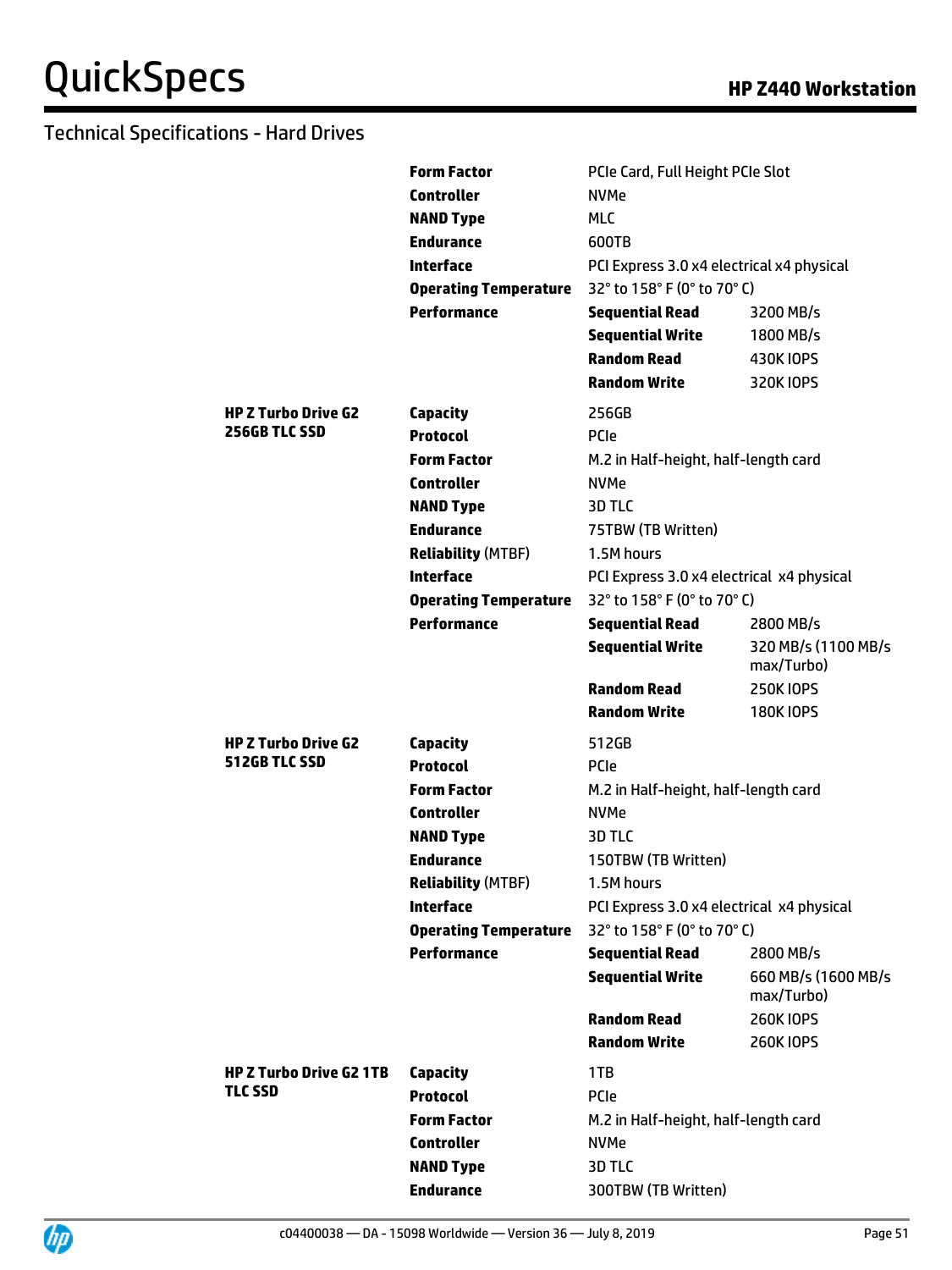|                                             | <b>Reliability (MTBF)</b>    | 1.5M hours                                        |                                                |
|---------------------------------------------|------------------------------|---------------------------------------------------|------------------------------------------------|
|                                             | <b>Interface</b>             | PCI Express 3.0 x4 electrical x4 physical         |                                                |
|                                             | <b>Operating Temperature</b> | 32° to 158° F (0° to 70° C)                       |                                                |
|                                             | <b>Performance</b>           | <b>Sequential Read</b>                            | 3000 MB/s                                      |
|                                             |                              | <b>Sequential Write</b>                           | 1150 MB/s (1700 MB/s<br>max/Turbo)             |
|                                             |                              | <b>Random Read</b>                                | 360K IOPS                                      |
|                                             |                              | <b>Random Write</b>                               | 330K IOPS                                      |
| <b>HP Z Turbo Drive G2</b>                  | <b>Capacity</b>              | 256GB                                             |                                                |
| 256GB TLC SSD                               | <b>Protocol</b>              | <b>PCIe</b>                                       |                                                |
|                                             | <b>Form Factor</b>           | M.2 in Half-height, half-length card              |                                                |
|                                             | <b>Controller</b>            | <b>NVMe</b>                                       |                                                |
|                                             | <b>NAND Type</b>             | 3D TLC                                            |                                                |
|                                             | <b>Endurance</b>             | 75TBW (TB Written)                                |                                                |
|                                             | <b>Reliability (MTBF)</b>    | 1.5M hours                                        |                                                |
|                                             | <b>Interface</b>             | PCI Express 3.0 x4 electrical x4 physical         |                                                |
|                                             | <b>Operating Temperature</b> | 32° to 158° F (0° to 70° C)                       |                                                |
|                                             | <b>Performance</b>           | <b>Sequential Read</b>                            | 2800 MB/s                                      |
|                                             |                              | <b>Sequential Write</b>                           | 320 MB/s (1100 MB/s<br>max/Turbo)              |
|                                             |                              | <b>Random Read</b>                                | <b>250K IOPS</b>                               |
|                                             |                              | <b>Random Write</b>                               | <b>180K IOPS</b>                               |
|                                             |                              |                                                   |                                                |
| <b>HP Z Turbo Drive G2</b><br>512GB TLC SSD | Capacity                     | 512GB                                             |                                                |
|                                             | <b>Protocol</b>              | <b>PCIe</b>                                       |                                                |
|                                             | <b>Form Factor</b>           | M.2 in Half-height, half-length card              |                                                |
|                                             | <b>Controller</b>            | <b>NVMe</b>                                       |                                                |
|                                             | <b>NAND Type</b>             | 3D TLC                                            |                                                |
|                                             | <b>Endurance</b>             | 150TBW (TB Written)                               |                                                |
|                                             | <b>Reliability (MTBF)</b>    | 1.5M hours                                        |                                                |
|                                             | <b>Interface</b>             | PCI Express 3.0 x4 electrical x4 physical         |                                                |
|                                             | <b>Operating Temperature</b> | 32° to 158° F (0° to 70° C)                       |                                                |
|                                             | <b>Performance</b>           | <b>Sequential Read</b><br><b>Sequential Write</b> | 2800 MB/s<br>660 MB/s (1600 MB/s<br>max/Turbo) |
|                                             |                              | <b>Random Read</b>                                | <b>260K IOPS</b>                               |
|                                             |                              | <b>Random Write</b>                               | <b>260KIOPS</b>                                |
|                                             |                              |                                                   |                                                |
|                                             |                              |                                                   |                                                |
| <b>HP Z Turbo Drive G2 1TB</b>              | <b>Capacity</b>              | 1TB                                               |                                                |
| <b>SSD</b>                                  | <b>Protocol</b>              | PCIe                                              |                                                |
|                                             | <b>Form Factor</b>           | M.2 in Half-height, half-length card              |                                                |
|                                             | <b>Controller</b>            | <b>NVMe</b>                                       |                                                |
|                                             | <b>NAND Type</b>             | <b>3D TLC</b>                                     |                                                |

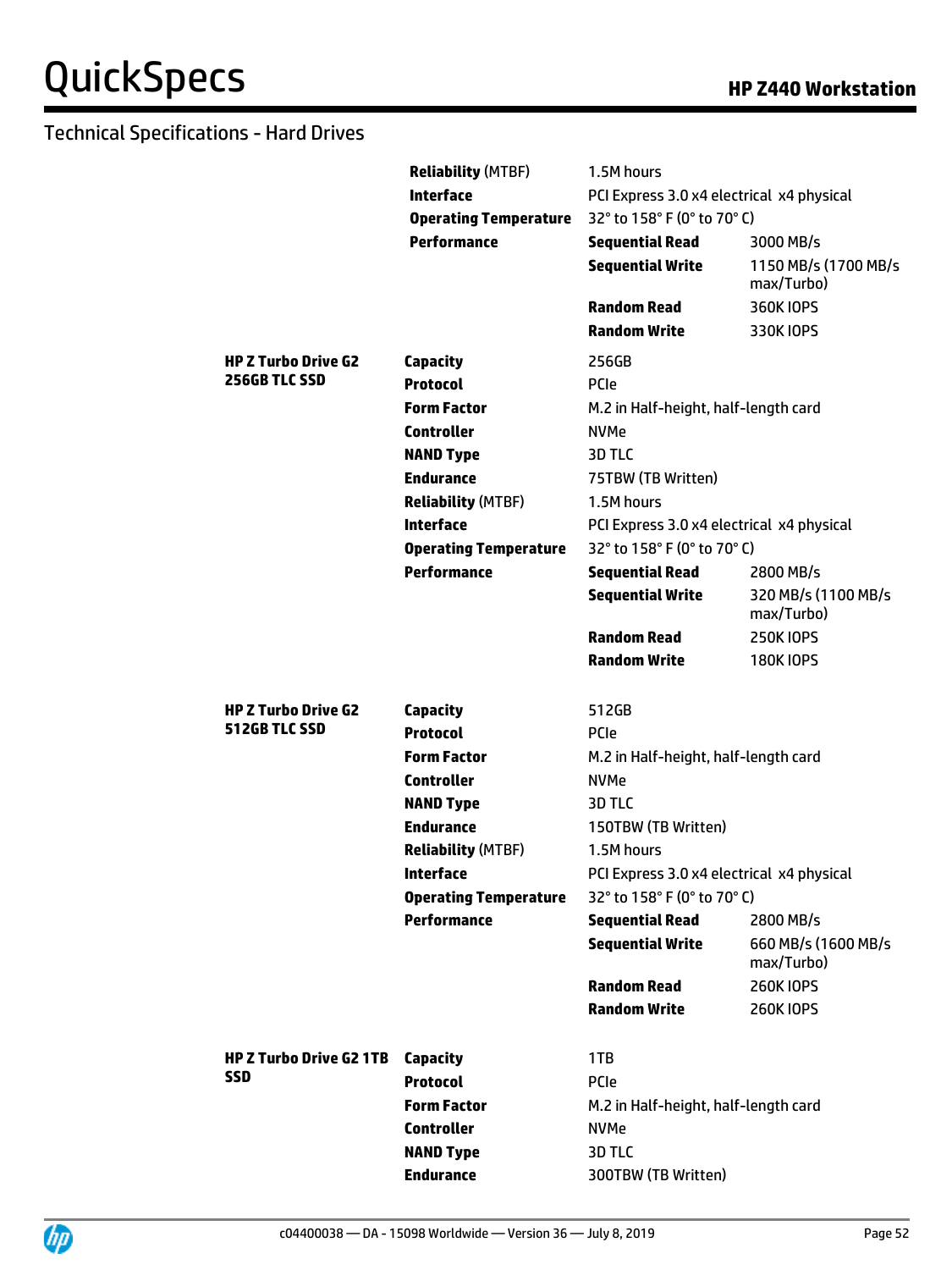|                              |                                                      | <b>Reliability (MTTF)</b>                      | 1.5M hours                                |                                    |
|------------------------------|------------------------------------------------------|------------------------------------------------|-------------------------------------------|------------------------------------|
|                              |                                                      | <b>Interface</b>                               | PCI Express 3.0 x4 electrical x4 physical |                                    |
|                              |                                                      | <b>Operating Temperature</b>                   | 32° to 158° F (0° to 70° C)               |                                    |
|                              |                                                      | <b>Performance</b>                             | <b>Sequential Read</b>                    | 3000 MB/s                          |
|                              |                                                      |                                                | <b>Sequential Write</b>                   | 1150 MB/s (1700 MB/s<br>max/Turbo) |
|                              |                                                      |                                                | <b>Random Read</b>                        | <b>360K IOPS</b>                   |
|                              |                                                      |                                                | <b>Random Write</b>                       | 330K IOPS                          |
|                              | <b>HP Z Turbo Drive G2</b>                           | Capacity                                       | 256GB                                     |                                    |
|                              | 256GB SED SSD                                        | <b>Protocol</b>                                | PCIe                                      |                                    |
|                              |                                                      | <b>Form Factor</b>                             | M.2 in Half-height, half-length card      |                                    |
|                              |                                                      | <b>Controller</b>                              | <b>NVMe</b>                               |                                    |
|                              |                                                      | <b>NAND Type</b>                               | 3D MLC                                    |                                    |
|                              |                                                      | <b>Endurance</b>                               | 150TBW (TB Written)                       |                                    |
|                              |                                                      | <b>Reliability (MTBF)</b>                      | 1.5M hours                                |                                    |
|                              |                                                      | <b>Interface</b>                               | PCI Express 3.0 x4 electrical x4 physical |                                    |
|                              |                                                      | <b>Operating Temperature</b>                   | 32° to 158° F (0° to 70° C)               |                                    |
|                              |                                                      | <b>Performance</b>                             | <b>Sequential Read</b>                    | 3100 MB/s                          |
|                              |                                                      |                                                | <b>Sequential Write</b>                   | 1400 MB/s                          |
|                              |                                                      |                                                | <b>Random Read</b>                        | 330K IOPS                          |
|                              |                                                      |                                                | <b>Random Write</b>                       | <b>280K IOPS</b>                   |
|                              |                                                      | <b>Self-Encrypting Drive</b><br><b>Support</b> | OPAL <sub>2</sub>                         |                                    |
|                              | <b>HP Z Turbo Drive G2</b>                           | <b>Capacity</b>                                | 512GB                                     |                                    |
|                              | 512GB SED SSD                                        | <b>Protocol</b>                                | <b>PCIe</b>                               |                                    |
|                              |                                                      | <b>Form Factor</b>                             | M.2 in Half-height, half-length card      |                                    |
|                              |                                                      | <b>Controller</b>                              | <b>NVMe</b>                               |                                    |
|                              |                                                      | <b>NAND Type</b>                               | 3D MLC                                    |                                    |
|                              |                                                      | <b>Endurance</b>                               | 300TBW (TB Written)                       |                                    |
|                              |                                                      | <b>Reliability (MTBF)</b>                      | 1.5M hours                                |                                    |
|                              |                                                      | Interface                                      | PCI Express 3.0 x4 electrical x4 physical |                                    |
|                              |                                                      | <b>Operating Temperature</b>                   | 32° to 158° F (0° to 70° C)               |                                    |
|                              |                                                      | <b>Performance</b>                             | <b>Sequential Read</b>                    | 3200 MB/s                          |
|                              |                                                      |                                                | <b>Sequential Write</b>                   | 1700 MB/s                          |
|                              |                                                      |                                                | <b>Random Read</b>                        | 330K IOPS                          |
|                              |                                                      |                                                | <b>Random Write</b>                       | 300K IOPS                          |
|                              |                                                      | <b>Self-Encrypting Drive</b><br><b>Support</b> | OPAL <sub>2</sub>                         |                                    |
| <b>HP Z Turbo Drive Quad</b> | <b>HP Z Turbo Drive Quad</b>                         | <b>Capacity</b>                                | 2x256GB (two M.2 PCIe NVMe modules)       |                                    |
| <b>Pro</b>                   | Pro 2x256GB PCIe SSD                                 | <b>Interface</b>                               | PCI Express Gen3 x16                      |                                    |
|                              |                                                      | <b>Operating Temperature</b>                   | 32° to 158° F (0° to 70° C)               |                                    |
|                              | <b>HP Z Turbo Drive Quad</b><br>Pro 2x512GB PCIe SSD | <b>Capacity</b>                                | 2x512GB (two M.2 PCIe NVMe modules)       |                                    |
|                              |                                                      | <b>Interface</b>                               | PCI Express Gen3 x16                      |                                    |
|                              |                                                      | <b>Operating Temperature</b>                   | 32° to 158° F (0° to 70° C)               |                                    |

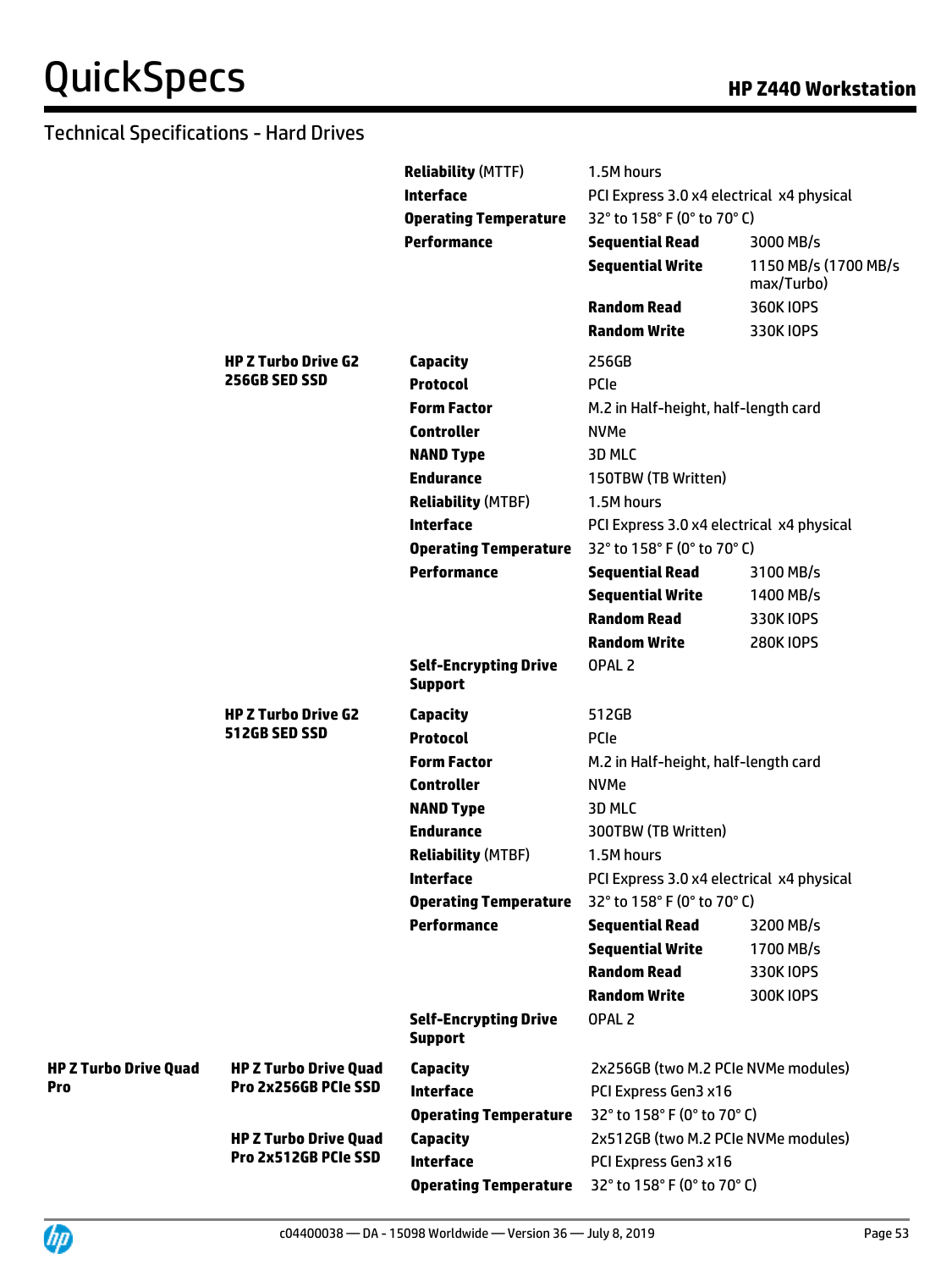|            | <b>HP Z Turbo Drive Quad</b><br><b>Pro 2x1TB PCIe SSD</b>     | <b>Capacity</b>              | 2x1TB (two M.2 PCIe NVMe modules)         |                  |
|------------|---------------------------------------------------------------|------------------------------|-------------------------------------------|------------------|
|            |                                                               | <b>Interface</b>             | PCI Express Gen3 x16                      |                  |
|            |                                                               | <b>Operating Temperature</b> | 32° to 158° F (0° to 70° C)               |                  |
|            | <b>HP Z Turbo Drive Quad</b>                                  | Capacity                     | 256GB (one M.2 PCIe NVMe module)          |                  |
|            | Pro 256GB SSD module                                          | <b>Interface</b>             | PCI Express 3.0 x4 electrical x4 physical |                  |
|            |                                                               | <b>Operating Temperature</b> | 32° to 158° F (0° to 70° C)               |                  |
|            | <b>HP Z Turbo Drive Quad</b>                                  | <b>Capacity</b>              | 512GB (one M.2 PCIe NVMe module)          |                  |
|            | Pro 512GB SSD module                                          | <b>Interface</b>             | PCI Express 3.0 x4 electrical x4 physical |                  |
|            |                                                               | <b>Operating Temperature</b> | 32° to 158° F (0° to 70° C)               |                  |
|            | <b>HP Z Turbo Drive Quad</b>                                  | <b>Capacity</b>              | 1TB (one M.2 PCIe NVMe module)            |                  |
|            | <b>Pro 1TB SSD module</b>                                     | <b>Interface</b>             | PCI Express 3.0 x4 electrical x4 physical |                  |
|            |                                                               | <b>Operating Temperature</b> | 32° to 158° F (0° to 70° C)               |                  |
|            | Intel 750 Series AIC PCIe Intel 750 Series AIC 400GB Capacity |                              | 400GB                                     |                  |
| <b>SSD</b> | <b>PCIe SSD</b>                                               | <b>Protocol</b>              | PCIe                                      |                  |
|            |                                                               | <b>Form Factor</b>           | PCIe Card, Half Height                    |                  |
|            |                                                               | <b>Controller</b>            | <b>NVMe</b>                               |                  |
|            |                                                               | <b>NAND Type</b>             | <b>MLC</b>                                |                  |
|            |                                                               | <b>Endurance</b>             | 127TBW (TB Written)                       |                  |
|            |                                                               | <b>Reliability (MTBF)</b>    | 1.2M hours                                |                  |
|            |                                                               | <b>Operating Temperature</b> | 32° to 131° F (0° to 55° C)               |                  |
|            |                                                               | <b>Performance</b>           | <b>Sequential Read</b>                    | 2200 MB/s        |
|            |                                                               |                              | <b>Sequential Write</b>                   | 900 MB/s         |
|            |                                                               |                              | <b>Random Read</b>                        | 430K IOPS        |
|            |                                                               |                              | <b>Random Write</b>                       | <b>230K IOPS</b> |
|            | Intel 750 Series AIC 800GB Capacity                           |                              | 800GB                                     |                  |
|            | <b>PCIe SSD</b>                                               | <b>Protocol</b>              | PCIe                                      |                  |
|            |                                                               | <b>Form Factor</b>           | PCIe Card, Half Height                    |                  |
|            |                                                               | <b>Controller</b>            | <b>NVMe</b>                               |                  |
|            |                                                               | <b>NAND Type</b>             | <b>MLC</b>                                |                  |
|            |                                                               | <b>Endurance</b>             | 127TBW (TB Written)                       |                  |
|            |                                                               | <b>Reliability (MTBF)</b>    | 1.2M hours                                |                  |
|            |                                                               | <b>Operating Temperature</b> | 32° to 131° F (0° to 55° C)               |                  |
|            |                                                               | <b>Performance</b>           | <b>Sequential Read</b>                    | 2100 MB/s        |
|            |                                                               |                              | <b>Sequential Write</b>                   | 800 MB/s         |
|            |                                                               |                              | <b>Random Read</b>                        | <b>420K IOPS</b> |
|            |                                                               |                              | <b>Random Write</b>                       | 210K IOPS        |
|            | Intel 750 Series AIC 1.2TB Capacity                           |                              | 1.2TB                                     |                  |
|            | <b>PCIe SSD</b>                                               | <b>Protocol</b>              | PCIe                                      |                  |
|            |                                                               | <b>Form Factor</b>           | PCIe Card, Half Height                    |                  |
|            |                                                               | <b>Controller</b>            | <b>NVMe</b>                               |                  |
|            |                                                               | <b>NAND Type</b>             | <b>MLC</b>                                |                  |
|            |                                                               | <b>Endurance</b>             | 127TBW (TB Written)                       |                  |
|            |                                                               |                              |                                           |                  |

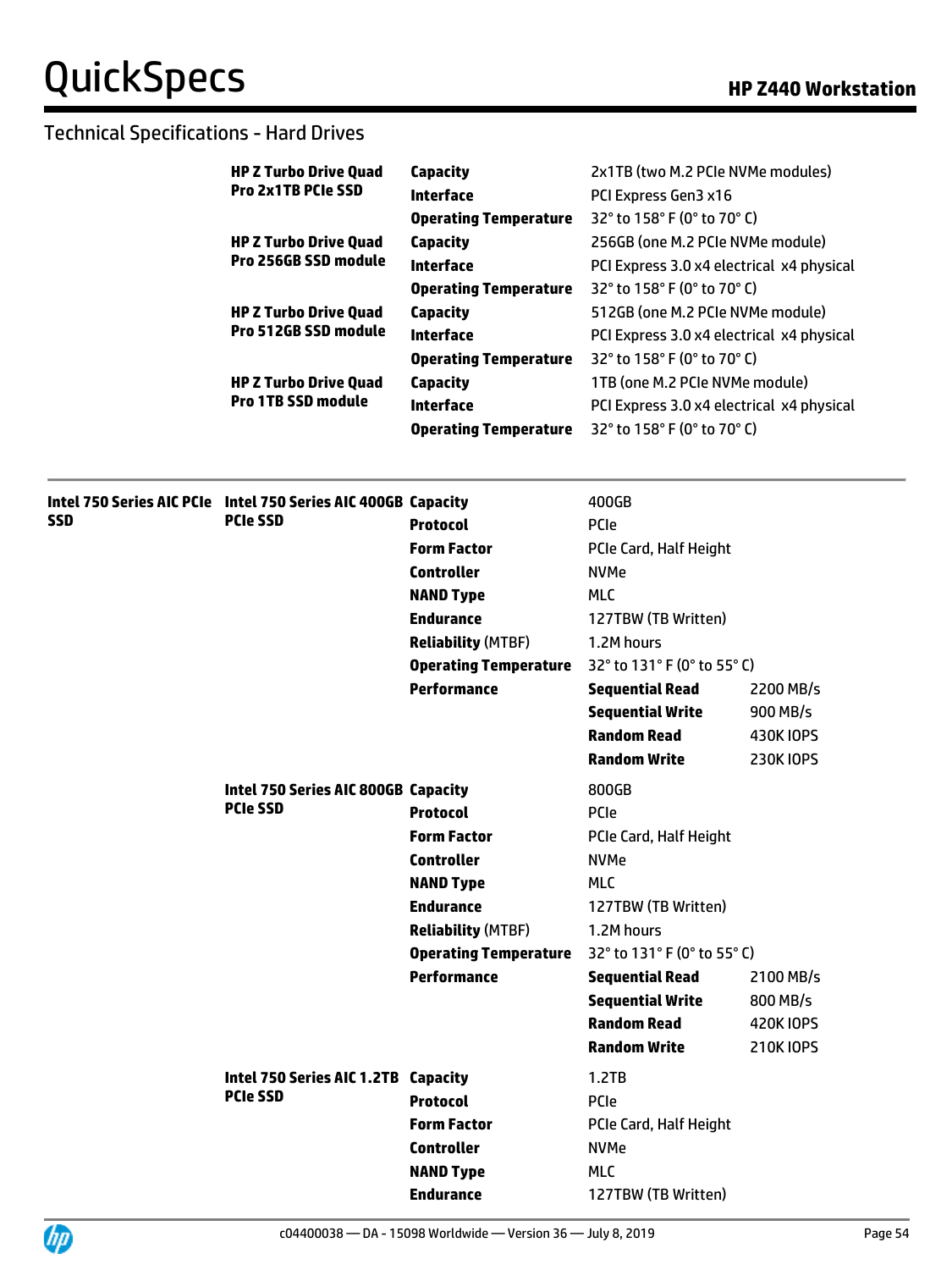| <b>Reliability</b> (MTBF) | 1.2M hours              |                  |
|---------------------------|-------------------------|------------------|
| Operating Temperature     | 1.2TB                   |                  |
| Performance               | <b>Sequential Read</b>  | 2500 MB/s        |
|                           | <b>Sequential Write</b> | 1200 MB/s        |
|                           | <b>Random Read</b>      | <b>460K IOPS</b> |
|                           | <b>Random Write</b>     | <b>290KIOPS</b>  |

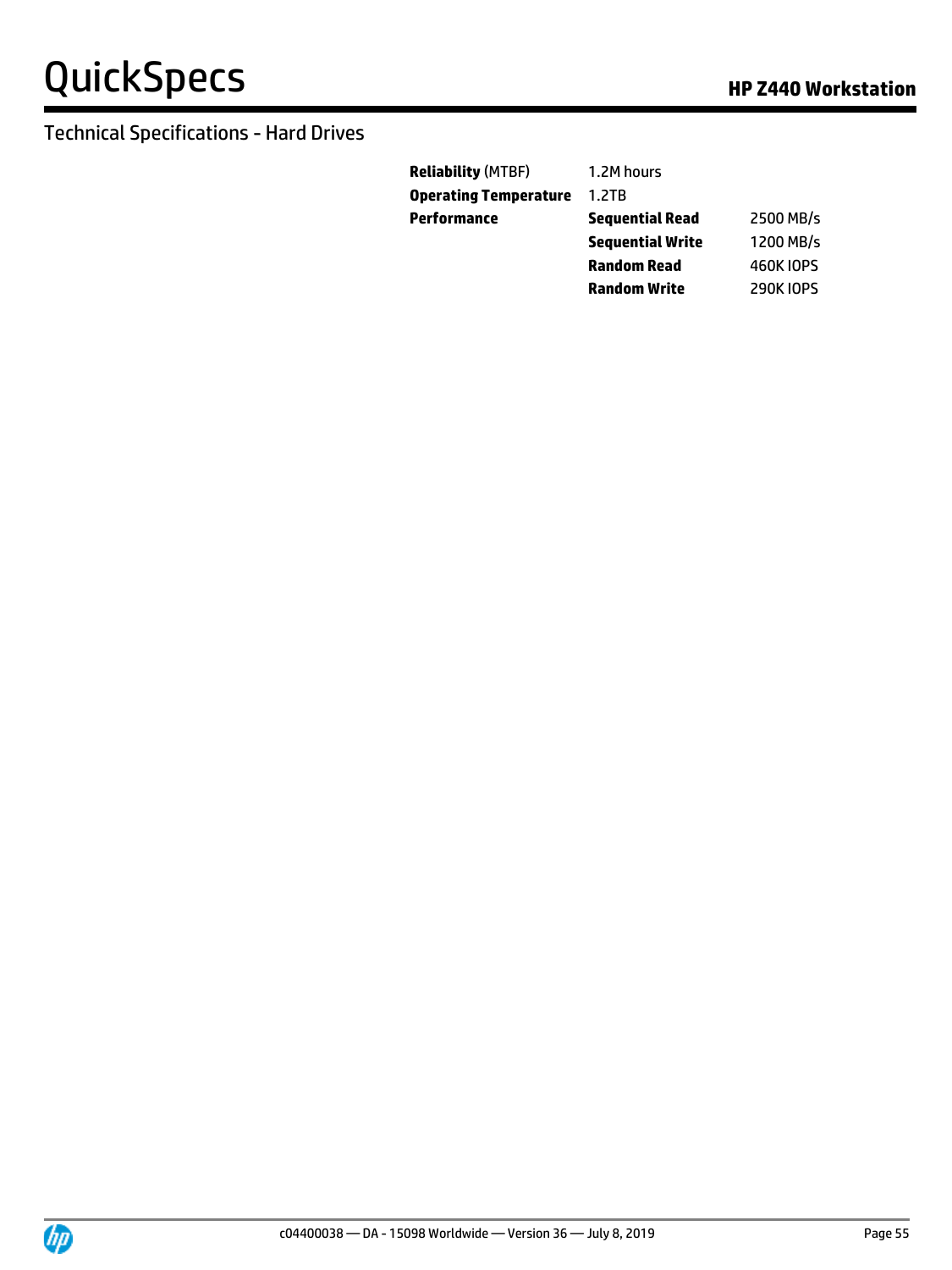# Technical Specifications - Hard Drive Controllers

#### **HARD DRIVE CONTROLLERS**

| LSI 9217-4i4e 8-port SAS PCI Bus |                                        | 8 lanes, PCI Express 3.0                                              |                   |
|----------------------------------|----------------------------------------|-----------------------------------------------------------------------|-------------------|
| 6Gb/s RAID Card                  | <b>RAID Levels</b>                     | Offers Integrated RAID (0, 1, 1E and 10)                              |                   |
|                                  | <b>PCI Data Burst Transfer</b><br>Rate | Half Duplex x8, PCIe, 8000 MB/s                                       |                   |
|                                  | <b>SAS Bandwidth</b>                   | <b>Half Duplex</b>                                                    | 600 MB/s per lane |
|                                  | <b>PCI Card Type</b>                   | 3.3V Add-in Card                                                      |                   |
|                                  | <b>PCI Voltage</b>                     | $12V \pm 10%$                                                         |                   |
|                                  | <b>PCI Power</b>                       | 9.8W typical, Airflow min 200 LFM                                     |                   |
|                                  | <b>Bracket</b>                         | Full height and low profile                                           |                   |
|                                  | <b>Certification Level</b>             | PCI Express 3.0 compliant                                             |                   |
|                                  | <b>SAS Processor</b>                   | LSI SAS2308/ Fusion MPT 2.0                                           |                   |
|                                  | <b>Internal Connectors</b>             | One x4 internal mini-SAS (SFF8087)                                    |                   |
|                                  | <b>External Connectors</b>             | One x4 external mini-SAS (SFF8088)                                    |                   |
|                                  | Devices                                | Maximum Number of SCSI 256 Non-RAID SAS/SATA devices                  |                   |
|                                  | <b>LED Indicators</b>                  | N/A                                                                   |                   |
| LSI 9270-8i SAS 6Gb/s            | <b>PCI Bus</b>                         | x8 lane PCIe 3.0 compliant                                            |                   |
| <b>ROC RAID Card and iBBU9</b>   | <b>RAID Levels</b>                     | RAID 0, 1, 5, and 6                                                   |                   |
| <b>Battery Backup Unit</b>       | <b>PCI Data Burst Transfer</b><br>Rate | RAID spans 10, 50 and 60                                              |                   |
|                                  | <b>PCI Card Type</b>                   | Low profile, single PCIe slot design with full height bracket.        |                   |
|                                  | <b>PCI Voltage</b>                     | +3.3V Add-in Card                                                     |                   |
|                                  | <b>PCI Power</b>                       | $+3.3V, +12V$                                                         |                   |
|                                  | <b>Bracket</b>                         | PCI-Express 3.0                                                       |                   |
|                                  | <b>Certification Level</b>             | Eight 6Gb/s and 3Gb/s compatible SAS/SATA ports                       |                   |
|                                  |                                        |                                                                       |                   |
|                                  | <b>SAS Processor</b>                   | LSISAS2208 Dual-Core RAID on Chip (ROC)                               |                   |
|                                  | <b>Internal Connectors</b>             | Two SAS SFF8087 x4 (Mini-SAS)                                         |                   |
|                                  | <b>External Connectors</b>             | None                                                                  |                   |
|                                  | <b>Devices</b>                         | Maximum Number of SCSI Up to 128 SAS and/or SATA hard drives and SSDs |                   |

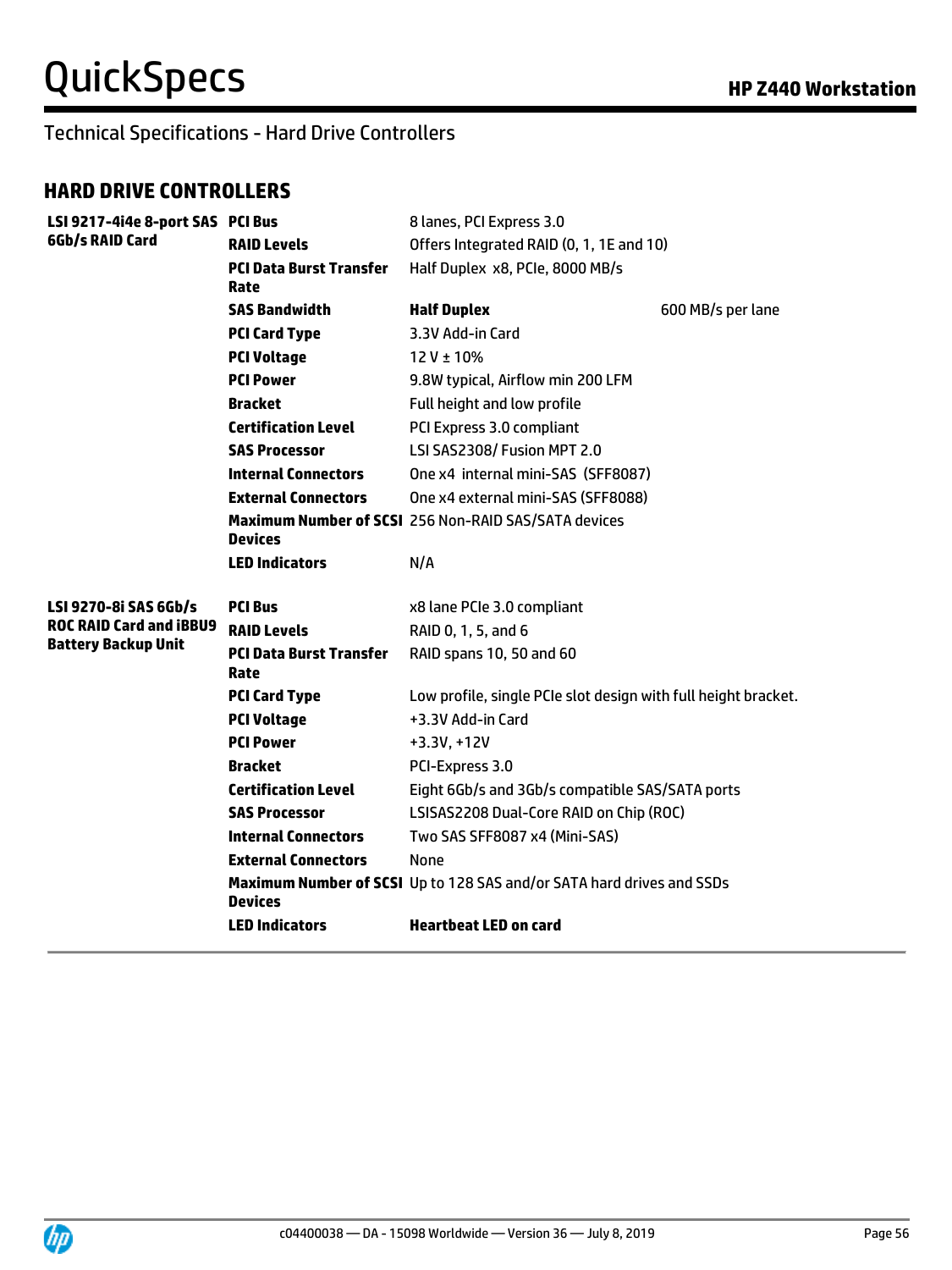# $QuickSpecs$  **HP Z440** Workstation

#### Technical Specifications - Graphics

#### **GRAPHICS**

| <b>NVIDIA NVS 310 1GB</b><br><b>Graphics</b> | <b>Form Factor</b>            | Low Profile:<br>2.713 inches in height × 6.150 inches in length<br>Weight: ~142 grams                                                                                                                                                                                                                                                                                |
|----------------------------------------------|-------------------------------|----------------------------------------------------------------------------------------------------------------------------------------------------------------------------------------------------------------------------------------------------------------------------------------------------------------------------------------------------------------------|
|                                              | <b>Graphics Controller</b>    | NVIDIA NVS 310<br>GPU: GF119-825                                                                                                                                                                                                                                                                                                                                     |
|                                              | <b>Bus Type</b>               | PCI Express x16, 2.0 compliant                                                                                                                                                                                                                                                                                                                                       |
|                                              | <b>Memory</b>                 | Size: 1GBB DDR3<br>Clock: 875Mhz<br>Memory Bandwidth: 14GB/                                                                                                                                                                                                                                                                                                          |
|                                              | <b>Connectors</b>             | 2x DisplayPort 1.2                                                                                                                                                                                                                                                                                                                                                   |
|                                              | <b>Maximum Resolution</b>     | Up to 2560 x 1600 (digital display) per display.                                                                                                                                                                                                                                                                                                                     |
|                                              | <b>Image Quality Features</b> | The following video formats are supported:<br>- MPEG2<br>- MPEG4 Part 2 Advanced Simple Profile<br>- H.264 SVC codec support<br>- Support for 3D Blu Ray<br>$-VC1$<br>- DivX version 3.11 and later<br>- MVC                                                                                                                                                         |
|                                              |                               | A full range of video resolutions are supported including 1080p, 1080i,<br>720p, 480p and 480i. The NVS 310 GPU provides hardware acceleration for<br>the computationally intensive parts of video processing, as well as provides<br>improved video playback speeds via faster decode and transcode.                                                                |
|                                              | <b>Display Output</b>         | Up to 2 displays in the following configurations:                                                                                                                                                                                                                                                                                                                    |
|                                              |                               | DisplayPort output:                                                                                                                                                                                                                                                                                                                                                  |
|                                              |                               | Drives two DisplayPort enabled digital display at resolutions up to<br>2560 × 1600 at 60 Hz with reduced blanking, when connected<br>natively using the 2 DisplayPort connectors on the NVS 310<br>graphics card<br>Supports 2 monitors up to resolution of 1920 × 1200 at 60 Hz with<br>reduced blanking using DisplayPort 1.2 multi stream topology<br>technology. |
|                                              |                               | DVI-D output:<br>Drives two digital display at resolutions up to 1920 x 1200 at 60<br>Hz with reduced blanking using DisplayPort to DVI-D single-link<br>cable adaptors<br>Drives two digital display at resolutions up to 2560 x 1600 at 60 Hz<br>$\bullet$<br>with reduced blanking using DisplayPort to DVI-D dual-link cable<br>adaptors                         |
|                                              |                               | <b>HDMI</b> output:<br>NVS 310 is capable of driving two high definition (HD) panels up to<br>$\bullet$<br>resolutions of 1920 × 1080P at 60 Hz using DisplayPort to HDMI<br>cable adaptors                                                                                                                                                                          |

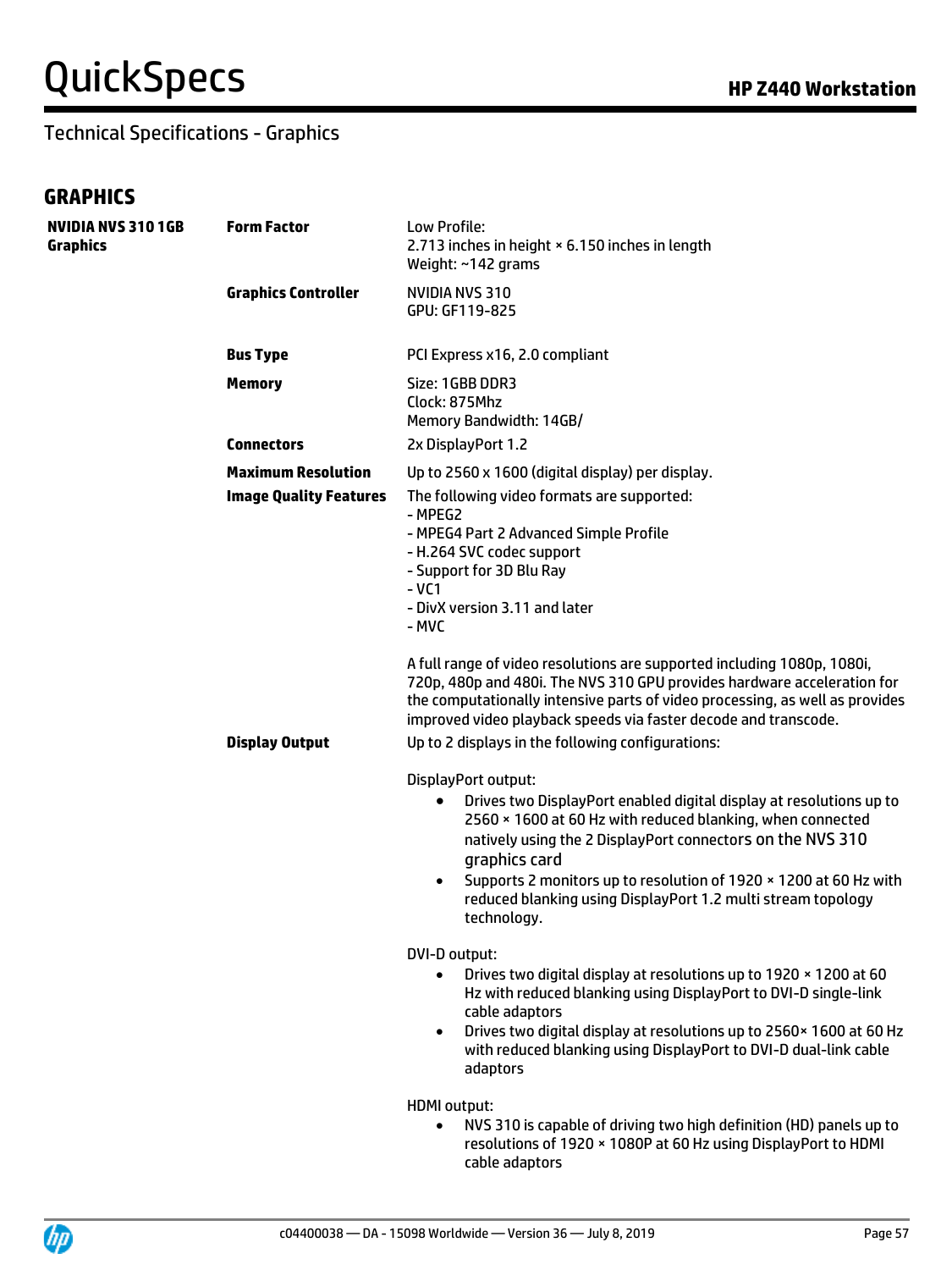|                                              |                                                 | VGA display output:<br>Drives two analog display at resolutions up to 1920 x 1200 at 60<br>$\bullet$<br>Hz using DisplayPort to VGA cable adaptors                                                                                                                                                                                                                                                                                                                                                    |  |  |
|----------------------------------------------|-------------------------------------------------|-------------------------------------------------------------------------------------------------------------------------------------------------------------------------------------------------------------------------------------------------------------------------------------------------------------------------------------------------------------------------------------------------------------------------------------------------------------------------------------------------------|--|--|
|                                              | <b>Shading Architecture</b>                     | Shader Model 5.0                                                                                                                                                                                                                                                                                                                                                                                                                                                                                      |  |  |
|                                              | <b>Supported Graphics APIs</b> DX11, OpenGL 4.1 |                                                                                                                                                                                                                                                                                                                                                                                                                                                                                                       |  |  |
|                                              | <b>Available Graphics</b><br><b>Drivers</b>     | Windows 8.1<br>Windows 8<br>Genuine Windows 7 Professional (64-bit and 32-bit)<br>Red Hat Enterprise Linux(RHEL)<br>SUSE Linux Enterprise Desktop 11 (64-bit and 32-bit)                                                                                                                                                                                                                                                                                                                              |  |  |
|                                              |                                                 | HP qualified drivers may be preloaded or the latest HP qualified drivers are<br>available from the HP support Web site:<br>http://welcome.hp.com/country/us/en/support.html                                                                                                                                                                                                                                                                                                                           |  |  |
|                                              |                                                 | SUSE Linux Enterprise drivers may also be obtained from:<br>ftp://download.nvidia.com/novell or http://www.nvidia.com                                                                                                                                                                                                                                                                                                                                                                                 |  |  |
|                                              | <b>Notes</b>                                    | The thermal solution used on this card is an active fan heatsink.<br>1.<br>2. Factory configured NVS 310 graphics card have no cable adpaters<br>included. Adapters must be ordered separately.<br>3. Option kit NVS 310 includes 2 DP to DVI-D cable adapters.<br>4. Configurations of three NVS 310 graphics cards in HP Z440<br>Workstation require the HP Z440 Fan and Front Card Guide Kit,<br>configurable from the factory (CTO PN: G8T99AV) or as an<br>Aftermarket Option (AMO PN: J9P80AA). |  |  |
| <b>NVIDIA NVS 3151 GB</b><br><b>Graphics</b> | <b>Form Factor</b>                              | Low Profile:<br>2.713 inches in height × 5.7 inches in length<br>Weight: ~142 grams                                                                                                                                                                                                                                                                                                                                                                                                                   |  |  |
|                                              | <b>Graphics Controller</b>                      | NVIDIA NVS 315 (using GF119-825 GPU)<br>Number of Cores: 48 CUDA cores<br>Max. Power: 19.3W<br><b>Cooling Solution: Active fan heatsink</b>                                                                                                                                                                                                                                                                                                                                                           |  |  |
|                                              | <b>Bus Type</b>                                 | PCI Express x16, 2.0 compliant                                                                                                                                                                                                                                                                                                                                                                                                                                                                        |  |  |
|                                              | <b>Memory</b>                                   | Size: 1GB DDR3<br>Clock: 875Mhz<br>Memory Bandwidth: 14GB/s                                                                                                                                                                                                                                                                                                                                                                                                                                           |  |  |
|                                              | <b>Connectors</b>                               | DMS-59 output<br>Cables included:<br>- For CTO: DMS-59 to DVI cable<br>- For AMO: DMS-59 to DVI cable and DMS-59 to VGA cable                                                                                                                                                                                                                                                                                                                                                                         |  |  |
|                                              | <b>Maximum Resolution</b>                       | Maximum number of displays supported: 2                                                                                                                                                                                                                                                                                                                                                                                                                                                               |  |  |
|                                              |                                                 | <b>Maximum Resolution Support:</b><br>- DMS-59 to VGA: 2048 x 1536 @ 85Hz<br>- DMS-59 to DVI: 1980 x 1200 @ 60Hz<br>- DMS-59 to DP: 2560 x 1600 @ 60Hz                                                                                                                                                                                                                                                                                                                                                |  |  |

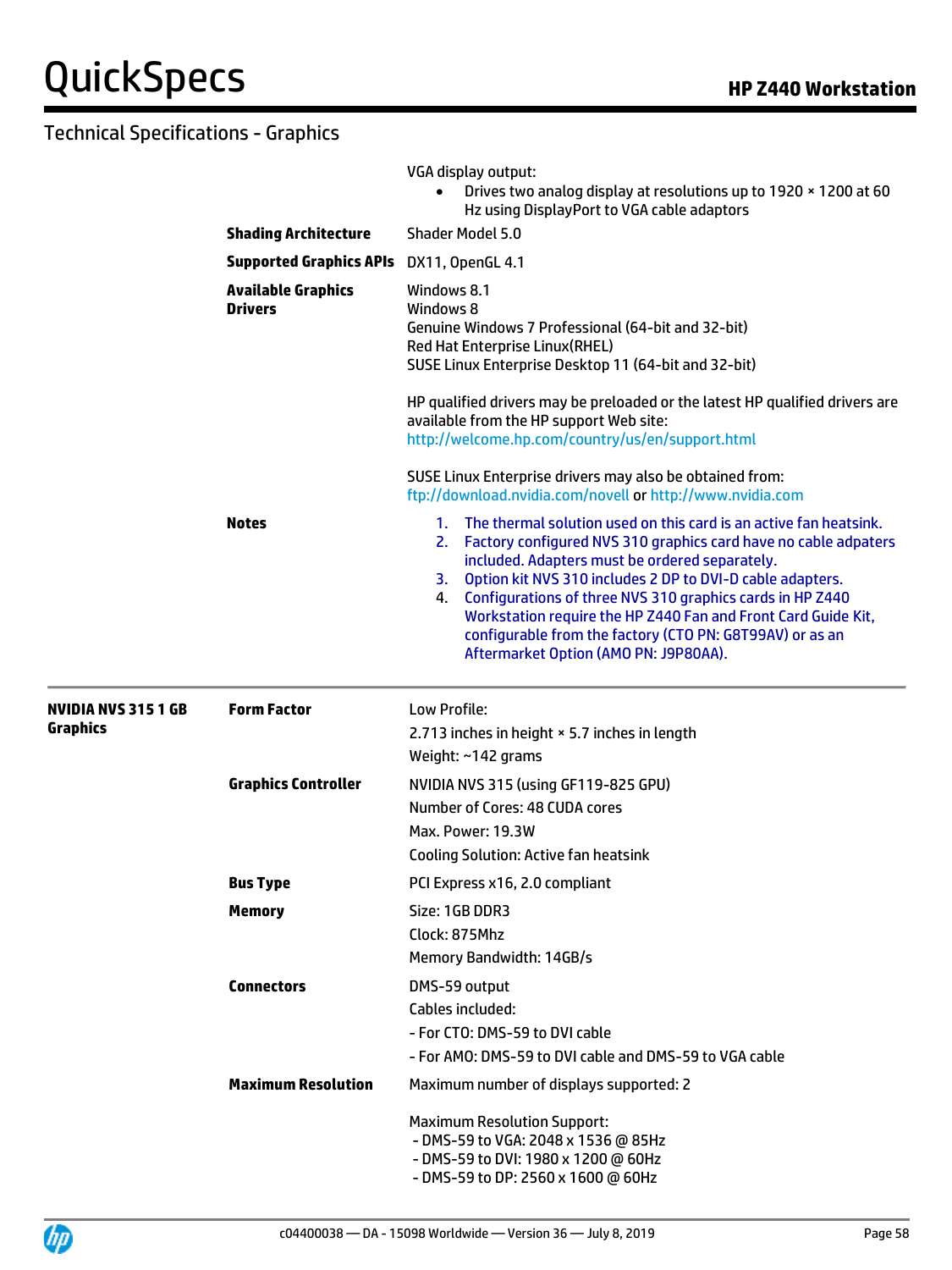| <b>Image Quality Features</b>            | See Display Output section.                                                                                                                                                                                                                                                                           |
|------------------------------------------|-------------------------------------------------------------------------------------------------------------------------------------------------------------------------------------------------------------------------------------------------------------------------------------------------------|
|                                          | The following video formats are supported:<br>- MPEG2                                                                                                                                                                                                                                                 |
|                                          | - MPEG4 Part 2 Advanced Simple Profile<br>- H.264 SVC codec support                                                                                                                                                                                                                                   |
|                                          | - Support for 3D Blu Ray                                                                                                                                                                                                                                                                              |
|                                          | $-VC1$<br>- DivX version 3.11 or later                                                                                                                                                                                                                                                                |
|                                          |                                                                                                                                                                                                                                                                                                       |
|                                          | A full range of video resolutions are supported including 1080p, 1080i,<br>720p, 480p and 480i. The NVS 315 GPU provides hardware acceleration for<br>the computationally intensive parts of video processing, as well as<br>provides improved video playback speeds via faster decode and transcode. |
| <b>Display Output</b>                    | Up to 2 displays using one of the following DMS-59 cables:                                                                                                                                                                                                                                            |
|                                          | - DMS-59 to DVI                                                                                                                                                                                                                                                                                       |
|                                          | - DMS-59 to VGA<br>- DMS-59 to DP                                                                                                                                                                                                                                                                     |
|                                          |                                                                                                                                                                                                                                                                                                       |
|                                          | DisplayPort output:<br>Drives two DisplayPort enabled digital displays at resolutions up<br>$\bullet$                                                                                                                                                                                                 |
|                                          | to 2560 × 1600 at 60 Hz with reduced blanking, when connected                                                                                                                                                                                                                                         |
|                                          | via the DMS-59 to DP adapter.                                                                                                                                                                                                                                                                         |
|                                          | DVI-D output:                                                                                                                                                                                                                                                                                         |
|                                          | Drives two digital display at resolutions up to 1920 x 1200 at 60<br>Hz with reduced blanking using DMS-59 to DVI-D single-link cable<br>adaptor                                                                                                                                                      |
|                                          | VGA display output:                                                                                                                                                                                                                                                                                   |
|                                          | Drives two analog displays at resolutions up to 2048 x 1536 at 85<br>$\bullet$<br>Hz using DMS-59 to VGA cable adaptor.                                                                                                                                                                               |
| <b>Shading Architecture</b>              | Shader Model 5.0                                                                                                                                                                                                                                                                                      |
| Supported Graphics APIs DX11, OpenGL 4.3 |                                                                                                                                                                                                                                                                                                       |
| <b>Available Graphics</b>                | Windows 8                                                                                                                                                                                                                                                                                             |
| <b>Drivers</b>                           | Microsoft Windows 7 Professional (64-bit and 32-bit)<br>Microsoft Windows XP Professional (64-bit and 32-bit)                                                                                                                                                                                         |
|                                          | Red Hat Enterprise Linux(RHEL)                                                                                                                                                                                                                                                                        |
|                                          | SUSE Linux Enterprise Desktop 11 (64-bit and 32-bit)                                                                                                                                                                                                                                                  |
|                                          | HP qualified drivers may be preloaded or the latest HP qualified drivers are                                                                                                                                                                                                                          |
|                                          | available from the HP support Web site:<br>http://welcome.hp.com/country/us/en/support.html                                                                                                                                                                                                           |
|                                          |                                                                                                                                                                                                                                                                                                       |
|                                          | SUSE Linux Enterprise drivers may also be obtained from:                                                                                                                                                                                                                                              |
|                                          | ftp://download.nvidia.com/novell or http://www.nvidia.com                                                                                                                                                                                                                                             |
| <b>Notes</b>                             | 1. The thermal solution used on this card is an active fan heatsink.                                                                                                                                                                                                                                  |
|                                          |                                                                                                                                                                                                                                                                                                       |

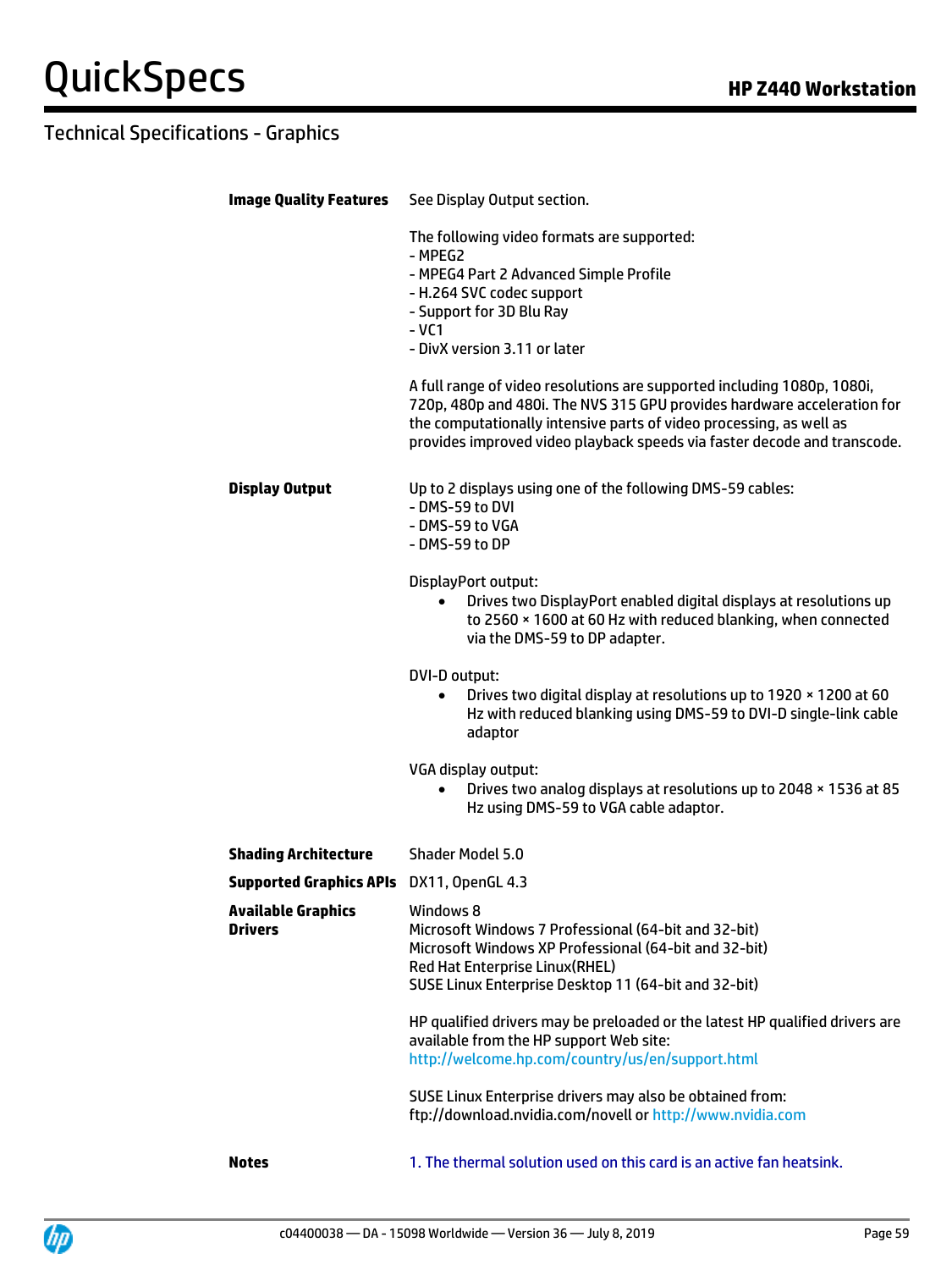2. Factory configured NVS 310 graphics card have no cable adapters included. Adapters must be ordered separately. 3. Option kit graphics card includes DMS-59 to DVI and DMS-59 to VGA cables (one each).

| <b>NVIDIA NVS 510 2GB</b> | <b>Form Factor</b>            | Low Profile, 2.713 inches × 6.3 inches, single slot                                                                                                                                                                                                                                                             |
|---------------------------|-------------------------------|-----------------------------------------------------------------------------------------------------------------------------------------------------------------------------------------------------------------------------------------------------------------------------------------------------------------|
| <b>Graphics</b>           | <b>Graphics Controller</b>    | <b>NVS 510 GPU</b>                                                                                                                                                                                                                                                                                              |
|                           |                               | Core Clock: 797 MHz                                                                                                                                                                                                                                                                                             |
|                           |                               | Memory Clock: 891 MHz<br><b>CUDA Cores: 192</b>                                                                                                                                                                                                                                                                 |
|                           | <b>Bus Type</b>               | PCI Express x16, Generation 2.0                                                                                                                                                                                                                                                                                 |
|                           | <b>Memory</b>                 | 2GB DDR3                                                                                                                                                                                                                                                                                                        |
|                           | <b>Connectors</b>             | Four mini-DisplayPort.                                                                                                                                                                                                                                                                                          |
|                           |                               | Four mini-DisplayPort-to-DisplayPort adapters included.<br>(DisplayPort to DVI-D, DisplayPort to VGA, DisplayPort to HDMI, and<br>DisplayPort to Dual-Link DVI adapters available as separate accessories)                                                                                                      |
|                           | <b>Maximum Resolution</b>     | Mini-DisplayPort connectors support ultra-high-resolution panels (up to<br>3840 x 2160 @ 60Hz)                                                                                                                                                                                                                  |
|                           |                               | Note: This card supports up to four displays. For Windows XP, only 2 active<br>displays are supported.                                                                                                                                                                                                          |
|                           | <b>Image Quality Features</b> | 10-bit internal display processing, including hardware support for 10-bit<br>scan-out                                                                                                                                                                                                                           |
|                           | <b>Display Output</b>         | DisplayPort with Multi-Stream Technology (MST) and High Bit Rate 2<br>(HBR2) support.                                                                                                                                                                                                                           |
|                           |                               | <b>Digital Display Support</b>                                                                                                                                                                                                                                                                                  |
|                           |                               | <b>DisplayPort Output</b>                                                                                                                                                                                                                                                                                       |
|                           |                               | Drives four DisplayPort enabled digital display at resolutions up to<br>٠<br>3840 × 2160 at 60 Hz with reduced blanking, when connected<br>natively using the 4 DisplayPort connectors on the NVS 510<br>graphics card.                                                                                         |
|                           |                               | DisplayPort Multi-Stream Topology (MST) Technology: Supports<br>$\bullet$<br>various combinations of display resolutions and number of<br>displays when using DisplayPort multi stream topology<br>technology - up to a maximum of 4 monitors at a resolution of<br>1920 × 1200 at 60 Hz with reduced blanking. |
|                           |                               | <b>DVI-D Output</b>                                                                                                                                                                                                                                                                                             |
|                           |                               | Drives four digital displays at resolutions up to 1920 x 1200 at 60<br>$\bullet$<br>Hz with reduced blanking using DisplayPort to DVI-D single-link<br>cable adaptors.                                                                                                                                          |
|                           |                               | Drives four digital displays at resolutions up to 2560 x 1600 at 60<br>$\bullet$<br>Hz with reduced blanking using DisplayPort to DVI-D dual-link<br>cable adaptors.                                                                                                                                            |
|                           |                               | <b>HDMI Output</b>                                                                                                                                                                                                                                                                                              |
|                           |                               | The NVS 510 graphics board is capable of driving four high<br>$\bullet$<br>definition (HD) panels up to resolutions of 1920 × 1080P at 60 Hz                                                                                                                                                                    |

using DisplayPort to HDMI cable adaptors.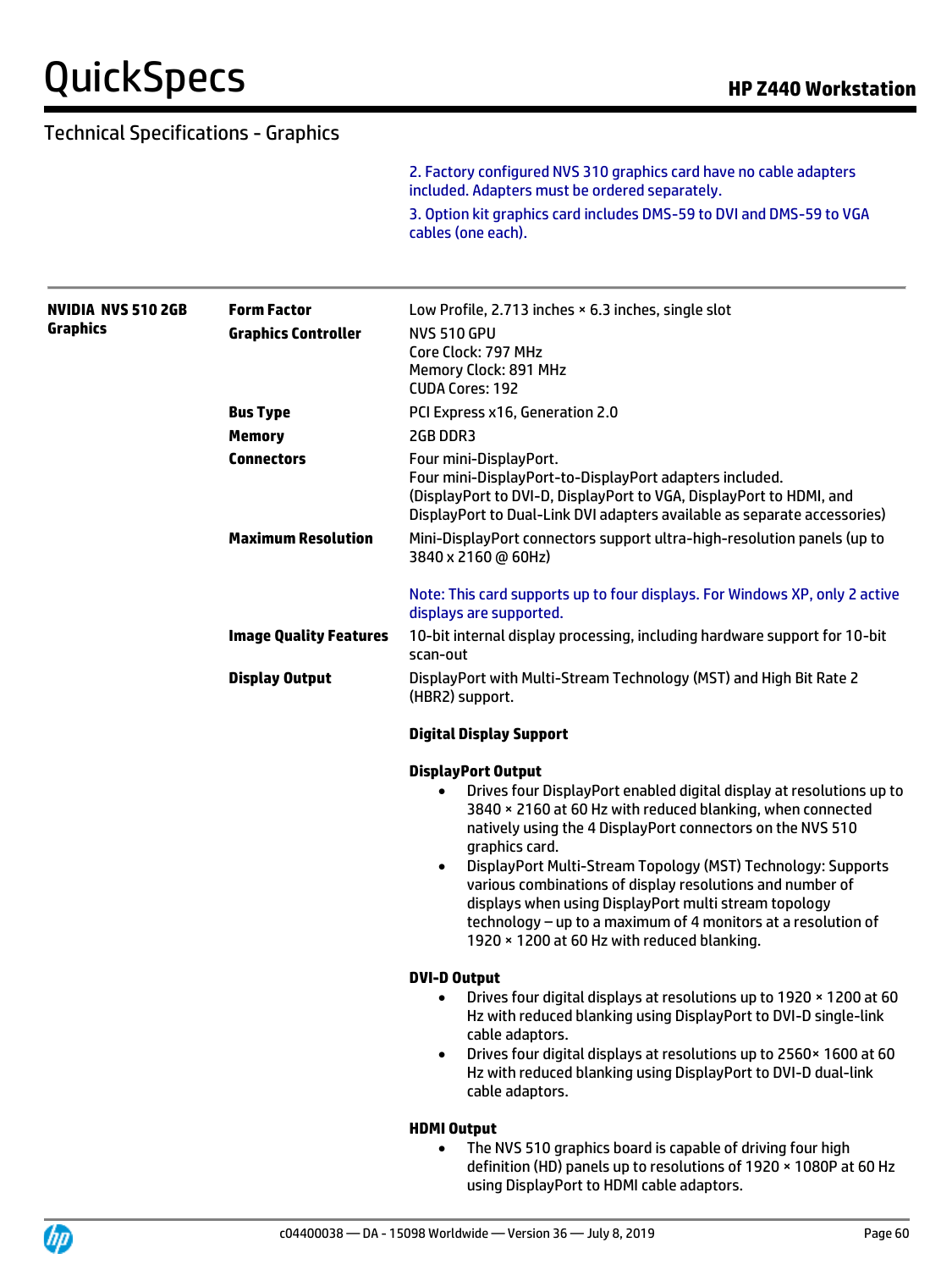|                                                                          |                                             | <b>Analog Display Support</b>                                                                                                                                                                                               |  |  |
|--------------------------------------------------------------------------|---------------------------------------------|-----------------------------------------------------------------------------------------------------------------------------------------------------------------------------------------------------------------------------|--|--|
|                                                                          |                                             | <b>VGA display output</b><br>Drives four analog displays at resolutions up to 1920 x 1200 at 60<br>$\bullet$<br>Hz using DisplayPort to VGA cable adaptors.                                                                 |  |  |
|                                                                          |                                             | <b>Supported Graphics APIs</b> Full Microsoft DirectX 11, Shader Model 5.0 support<br>Full OpenGL 4.3 support                                                                                                               |  |  |
|                                                                          | <b>Available Graphics</b><br><b>Drivers</b> | Genuine Windows 7 Professional (64-bit and 32-bit)<br>Microsoft Windows XP Professional (64-bit and 32-bit)<br>Red Hat Enterprise Linux(RHEL) 6 Desktop/Workstation<br>SUSE Linux Enterprise Desktop 11 (64-bit and 32-bit) |  |  |
|                                                                          |                                             | HP qualified drivers may be preloaded or available from the HP support<br>Web site:<br>http://welcome.hp.com/country/us/en/support.html                                                                                     |  |  |
|                                                                          | <b>Notes</b>                                | Heatsink cooler design is active.                                                                                                                                                                                           |  |  |
| <b>NVIDIA<sup>®</sup> Quadro<sup>®</sup> K620</b><br><b>2GB Graphics</b> | <b>Form Factor</b>                          | 2.713" H x 6.3" L<br>Single Slot, Low Profile<br><b>Full Height Profile bracket installed</b><br>Low Profile bracket included<br>Weight: 133 grams                                                                          |  |  |
|                                                                          | <b>Graphics Controller</b>                  | NVIDIA <sup>®</sup> Quadro® K620 Graphics Card<br>GM107 GPU<br>384 CUDA cores<br>Max Power: 45 Watts                                                                                                                        |  |  |
|                                                                          | <b>Bus Type</b>                             | PCI Express 2.0 x16                                                                                                                                                                                                         |  |  |
|                                                                          | <b>Memory</b>                               | 2 GB GDDR3, 900 MHz<br>128-bit memory I/O path<br>29 GB/s memory bandwidth                                                                                                                                                  |  |  |
|                                                                          | <b>Connectors</b>                           | 1 DL-DVI(I) output, 1 DisplayPort output<br>Factory Configured: No video cable adapter included<br>Option Kit: One DP-to-DVI adapter included with card                                                                     |  |  |
|                                                                          |                                             | Additional DVI-to-VGA, DisplayPort-to-VGA or DisplayPort-to-DVI adapters<br>are available as Factory Configuration or Option Kit accessories.                                                                               |  |  |
|                                                                          | <b>Maximum Resolution</b>                   | DisplayPort 1.2:<br>- up to 4096x2160 x 30 bpp @ 60Hz<br>- supports High Bit Rate 2 (HBR2) and Multi-Stream Transport (MST)                                                                                                 |  |  |
|                                                                          |                                             | Dual Link DVI(I) output:<br>- up to 2560 x 1600 x 32 bpp @ 60Hz                                                                                                                                                             |  |  |
|                                                                          |                                             | Single Link-DVI(I) output:<br>- up to 1920 x 1200 x 32 bpp @ 60Hz                                                                                                                                                           |  |  |
|                                                                          | <b>Image Quality Features</b>               | 10-bit internal display processing pipeline<br>10-bit scan-out support                                                                                                                                                      |  |  |
|                                                                          | <b>Display Output</b>                       | 1 Dual-link DVI-I connector                                                                                                                                                                                                 |  |  |

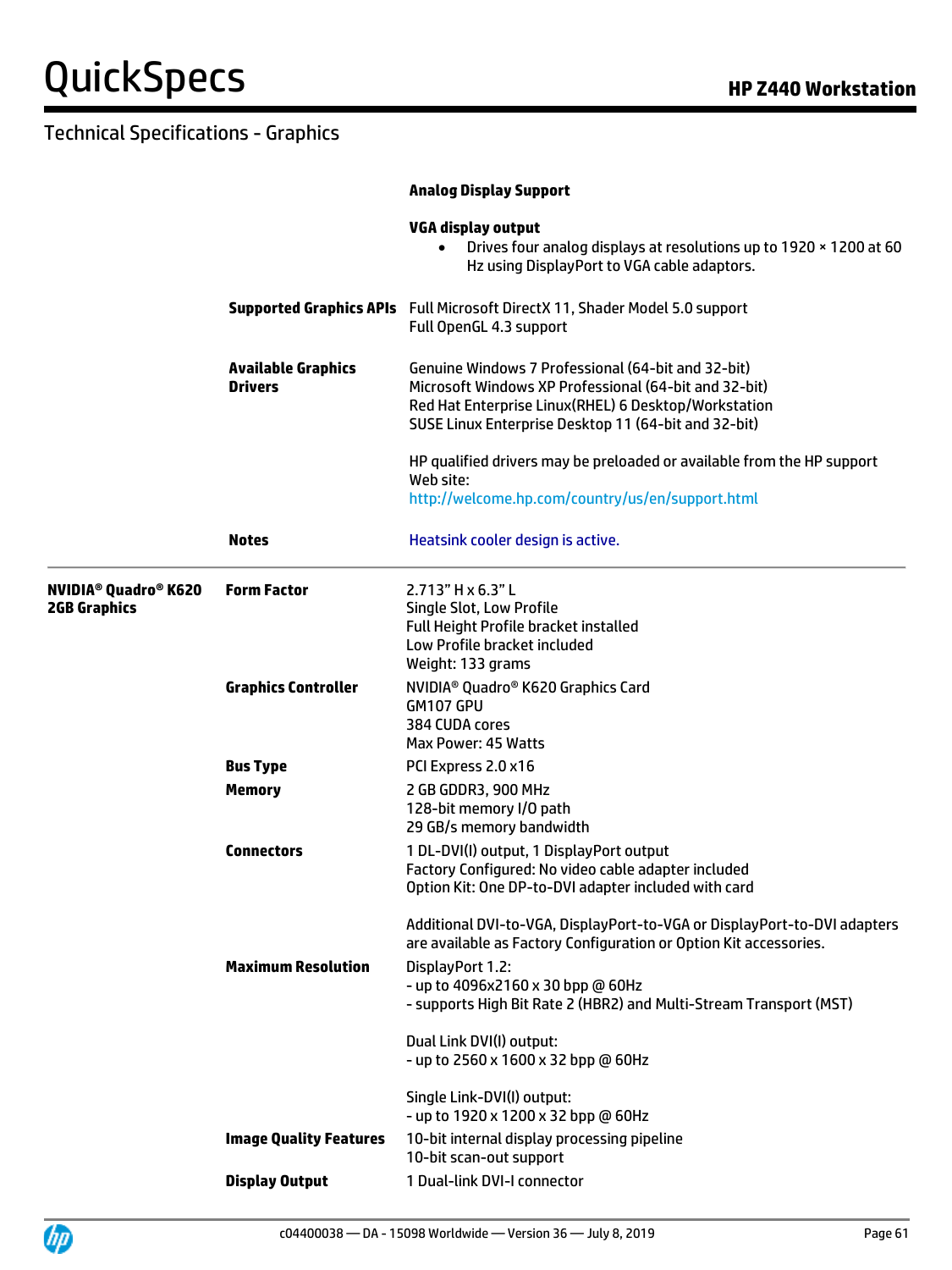|                                                                               |                                                                                                   | 1 Display Port connector                                                                                                                                                                                                                                                           |
|-------------------------------------------------------------------------------|---------------------------------------------------------------------------------------------------|------------------------------------------------------------------------------------------------------------------------------------------------------------------------------------------------------------------------------------------------------------------------------------|
|                                                                               | <b>Shading Architecture</b>                                                                       | Full Microsoft DirectX 11.1 Shader Model 5.0                                                                                                                                                                                                                                       |
| <b>Supported Graphics APIs</b><br><b>Available Graphics</b><br><b>Drivers</b> |                                                                                                   | OpenGL 4.4<br>DirectX 11.1<br>API support includes:<br>CUDA C, CUDA C++, DirectCompute 5.0, OpenCL, Java, Python, and Fortran                                                                                                                                                      |
|                                                                               | <b>Microsoft Windows 8.1</b><br><b>Microsoft Windows 8</b><br><b>Microsoft Windows 7</b><br>Linux |                                                                                                                                                                                                                                                                                    |
|                                                                               |                                                                                                   | HP qualified drivers may be preloaded or available from the HP support<br>Web site:<br>http://welcome.hp.com/country/us/en/support.html                                                                                                                                            |
|                                                                               | <b>Notes</b>                                                                                      | 1. Factory configured Quadro K620 does not include a video cable<br>adapter. Video cable adapters must be ordered separately.<br>Quadro K620 offered as an Option Kit (AMO) includes one DP-to-<br>2.<br>DVI video cable adapter. Additional cables must be ordered<br>separately. |
| <b>NVIDIA<sup>®</sup> Quadro<sup>®</sup> K420</b><br><b>2GB Graphics</b>      | <b>Form Factor</b>                                                                                | Low Profile:<br>2.713 inches $\times$ 6.3 inches<br>Cooling: Active                                                                                                                                                                                                                |
|                                                                               | <b>Graphics Controller</b>                                                                        | NVIDIA <sup>®</sup> Quadro <sup>®</sup> K420<br>GPU: GK107 with 192 CUDA cores<br>Power: 41W                                                                                                                                                                                       |
|                                                                               | <b>Bus Type</b>                                                                                   | PCI Express x16, 2.0 compliant                                                                                                                                                                                                                                                     |
|                                                                               | <b>Memory</b>                                                                                     | Size: 2GB DDR3<br>Clock: 891MHz<br>Memory Bandwidth: 29GB/s<br>Memory Width: 128 bit                                                                                                                                                                                               |
|                                                                               | <b>Connectors</b>                                                                                 | One dual-link DVI-I connector<br>One DisplayPort connector                                                                                                                                                                                                                         |
|                                                                               |                                                                                                   | Factory Configured: No video cable adapter included<br>After market option kit: One DP-to-DVI adapter included with card                                                                                                                                                           |
|                                                                               |                                                                                                   | Additional DisplayPort-to-VGA or DisplayPort-to-DVI adapters are<br>available as Factory Configuration or Option Kit accessories.                                                                                                                                                  |
|                                                                               | <b>Maximum Resolution</b>                                                                         | VGA (via adapter cable):<br>- 2048 × 1536 × 32 bpp at 85 Hz                                                                                                                                                                                                                        |
|                                                                               |                                                                                                   | Dual-link DVI<br>$-2560 \times 1600 \times 32$ bpp at 60 Hz (reduced blanking)                                                                                                                                                                                                     |
|                                                                               |                                                                                                   | Single-link DVI<br>$-1920 \times 1200 \times 32$ bpp at 60 Hz (reduced blanking)                                                                                                                                                                                                   |
|                                                                               |                                                                                                   | DisplayPort 1.2<br>$-3840 \times 2160 \times 30$ bpp at 60 Hz                                                                                                                                                                                                                      |

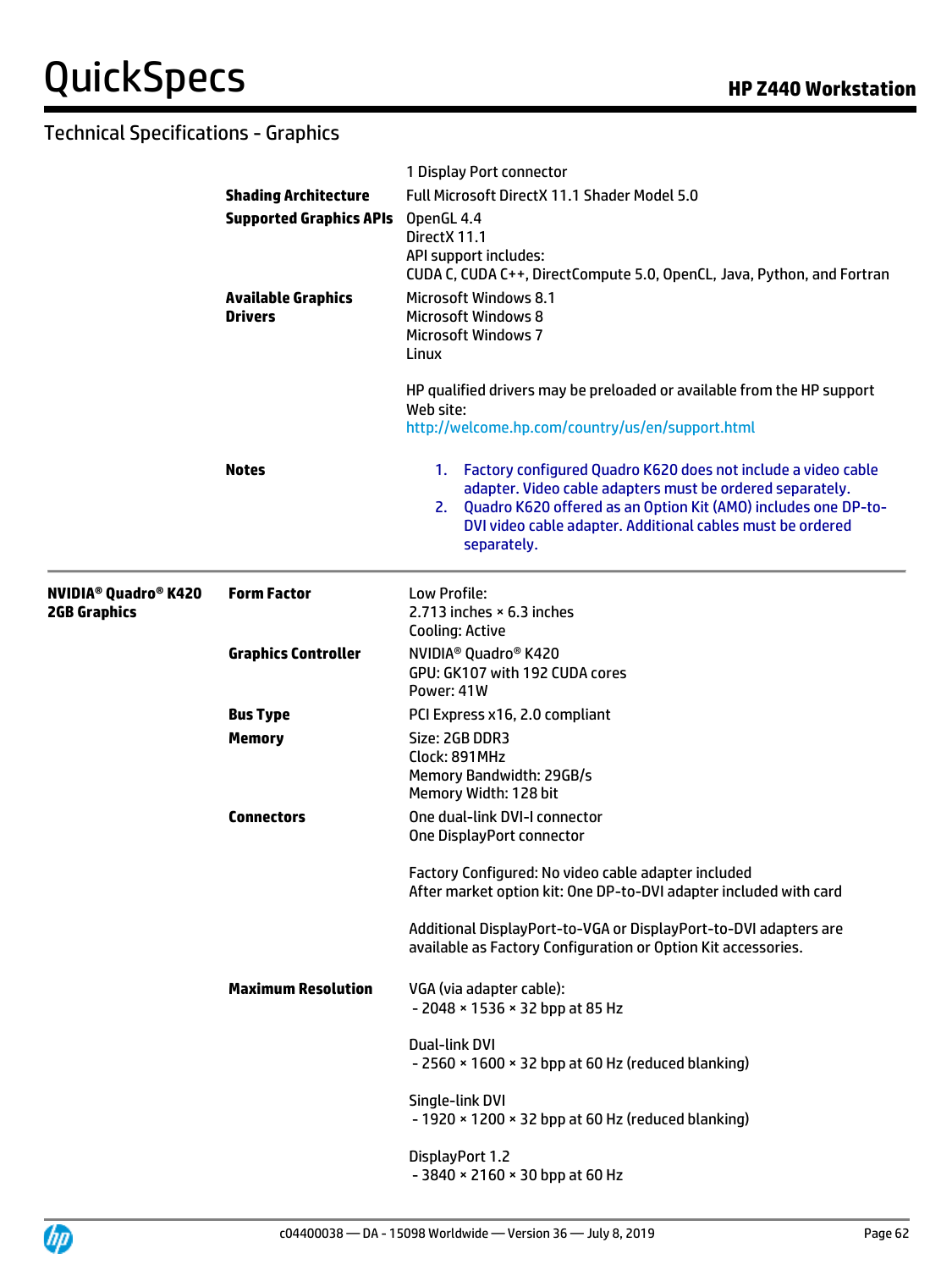| <b>Technical Specifications - Graphics</b>                               |                                                                                                                     |                                                                                                                                                                                                                                                                                    |  |  |
|--------------------------------------------------------------------------|---------------------------------------------------------------------------------------------------------------------|------------------------------------------------------------------------------------------------------------------------------------------------------------------------------------------------------------------------------------------------------------------------------------|--|--|
|                                                                          | <b>Image Quality Features</b>                                                                                       | 12-bit internal display pipeline (hardware support for 12-bit scanout on<br>supported panels, applications and connection)                                                                                                                                                         |  |  |
|                                                                          | Stereoscopic 3D display support including NVIDIA® 3D Vision™ technology,<br>3D DLP, Interleaved, and passive stereo |                                                                                                                                                                                                                                                                                    |  |  |
|                                                                          | <b>Display Output</b>                                                                                               | Maximum number of displays:<br>- 2 direct attached monitors<br>-4 using DP 1.2a with MST and HBR2 enabled monitors                                                                                                                                                                 |  |  |
|                                                                          |                                                                                                                     | Maximum number of DisplayPort displays possible (may require MST<br>and/or HBR2):<br>$-41920x1200$<br>$-22560x1600$<br>$-13840x2160$                                                                                                                                               |  |  |
|                                                                          |                                                                                                                     | Maximum number of monitors across all available Quadro K420 outputs is<br>4.                                                                                                                                                                                                       |  |  |
|                                                                          | <b>Shading Architecture</b>                                                                                         | Shader Model 5.0                                                                                                                                                                                                                                                                   |  |  |
| Supported Graphics APIs DX11, OpenGL 4.4                                 | Programming support for CUDA C, CUDA C++, DirectCompute 5.0, OpenCL,<br>Python, and Fortran                         |                                                                                                                                                                                                                                                                                    |  |  |
|                                                                          | <b>Available Graphics</b><br><b>Drivers</b>                                                                         | <b>Microsoft Windows 8.1</b><br><b>Microsoft Windows 8</b><br><b>Microsoft Windows 7</b><br>Linux - Full OpenGL implementation, complete with NVIDIA and ARB<br>extensions                                                                                                         |  |  |
|                                                                          | <b>Notes</b>                                                                                                        | 1. Factory configured Quadro K420 does not include any video<br>adapters. Adapters must be ordered separately.<br>2. Option kit Quadro K420 includes one DP to DVI-D adapter.<br>Full Height Profile bracket installed. Low Profile bracket included<br>3.<br>in after market kit. |  |  |
| <b>NVIDIA<sup>®</sup> Quadro<sup>®</sup> P400</b><br><b>2GB Graphics</b> | <b>Form Factor</b>                                                                                                  | Dimensions: 2.713" H x 5.7" L<br>Single Slot, Low Profile<br>Cooling: Active<br>Weight: 129 grams                                                                                                                                                                                  |  |  |
|                                                                          | <b>Graphics Controller</b>                                                                                          | NVIDIA <sup>®</sup> Quadro® P400 Graphics Card<br>GP107-825 GPU<br>256 CUDA cores<br>Max Power: 30 Watts                                                                                                                                                                           |  |  |
|                                                                          | <b>Bus Type</b>                                                                                                     | PCI Express 3.0 x16                                                                                                                                                                                                                                                                |  |  |
|                                                                          | <b>Memory</b>                                                                                                       | Size: 2 GB GDDR5, 2000 MHz<br>Memory Interface: 64-bit<br>Memory Bandwidth: 32 GB/s                                                                                                                                                                                                |  |  |



**Connectors** 3mDP Outputs\*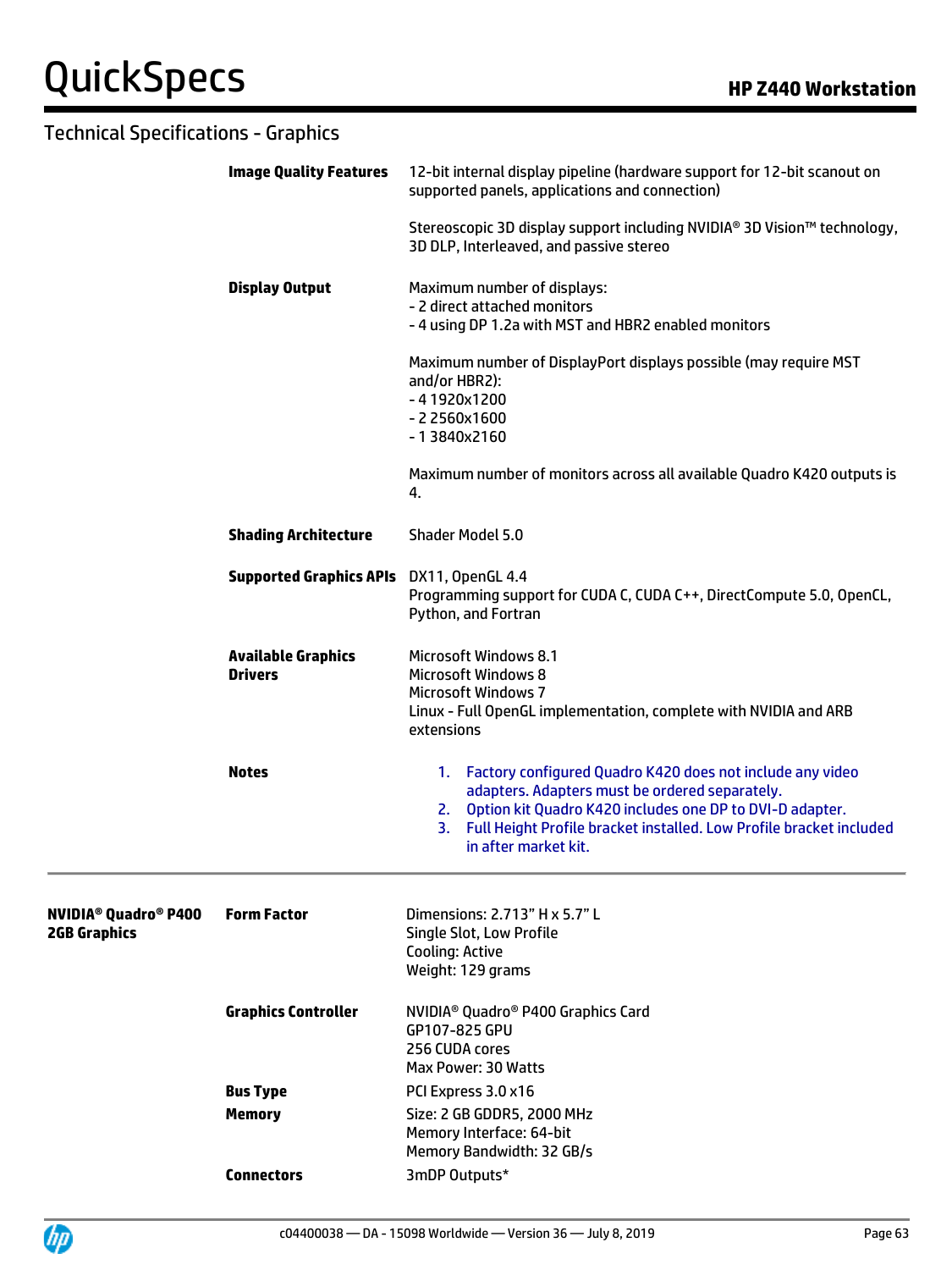|                                                                          | <b>Maximum Resolution</b>                   | DisplayPort 1.4:<br>- up to 3x 5120 x 2880 x 24 bpp @ 60Hz<br>- supports Multi-Stream Transport (MST)                                                                                                                                                                                                                                                                                                                                                                                                                                                            |
|--------------------------------------------------------------------------|---------------------------------------------|------------------------------------------------------------------------------------------------------------------------------------------------------------------------------------------------------------------------------------------------------------------------------------------------------------------------------------------------------------------------------------------------------------------------------------------------------------------------------------------------------------------------------------------------------------------|
|                                                                          | <b>Image Quality Features</b>               | 10-bit internal display processing pipeline<br>10-bit scan-out support                                                                                                                                                                                                                                                                                                                                                                                                                                                                                           |
|                                                                          | <b>Display Output</b>                       | 3 mDP Connectors                                                                                                                                                                                                                                                                                                                                                                                                                                                                                                                                                 |
|                                                                          | <b>Shading Architecture</b>                 | Full Microsoft DirectX 12 Shader Model 5.1                                                                                                                                                                                                                                                                                                                                                                                                                                                                                                                       |
|                                                                          | <b>Supported Graphics APIs</b>              | OpenGL 4.5<br>DirectX 12<br>Vulkan 1.0<br>API support includes:<br>CUDA C, CUDA C++, DirectCompute, OpenCL                                                                                                                                                                                                                                                                                                                                                                                                                                                       |
|                                                                          | <b>Available Graphics</b><br><b>Drivers</b> | <b>Microsoft Windows 10</b><br><b>Microsoft Windows 8.1</b><br><b>Microsoft Windows 7</b><br>Linux                                                                                                                                                                                                                                                                                                                                                                                                                                                               |
|                                                                          |                                             | HP qualified drivers may be preloaded or available from the HP support<br>Web site:<br>http://welcome.hp.com/country/us/en/support.html                                                                                                                                                                                                                                                                                                                                                                                                                          |
|                                                                          | <b>Notes</b>                                | *P400, P600 and P1000 only have mini-DisplayPort (mDP) video ports.<br>Note 1: Two mDP-to-DP adapters will ship with each P400, P600 or P1000<br>configured in HP Z Workstations Compatibles.<br>Note 2: AMO kits for P400, P600, P1000 and Adapters will ship in July 2017.<br>Two mDP-to-DP Adapters are included in the P400, P600 and<br>P1000 AMO kits.<br>If mDP-to-DP Adapters are needed, Adapters can be ordered<br>$\bullet$<br>separately:<br>2KW86A6 - HP (Bulk 4) miniDP-to-DP Adapter Cables<br>2KW87A6 - HP (Bulk 12) miniDP-to-DP Adapter Cables |
| <b>NVIDIA<sup>®</sup> Quadro<sup>®</sup> P600</b><br><b>2GB Graphics</b> | <b>Form Factor</b>                          | Dimensions: 2.713" H x 5.7" L<br>Single Slot, Low Profile<br><b>Cooling: Active</b><br>Weight: 129 grams                                                                                                                                                                                                                                                                                                                                                                                                                                                         |
|                                                                          | <b>Graphics Controller</b>                  | NVIDIA <sup>®</sup> Quadro® P600 Graphics Card<br>GP107-850 GPU<br>384 CUDA cores<br>Max Power: 40 Watts                                                                                                                                                                                                                                                                                                                                                                                                                                                         |
|                                                                          | <b>Bus Type</b>                             | PCI Express 3.0 x16                                                                                                                                                                                                                                                                                                                                                                                                                                                                                                                                              |
|                                                                          | <b>Memory</b>                               | Size: 2 GB GDDR5, 2000 MHz<br>Memory Interface: 128-bit<br>Memory Bandwidth: 64 GB/s                                                                                                                                                                                                                                                                                                                                                                                                                                                                             |
|                                                                          | <b>Connectors</b>                           | 4mDP Outputs*                                                                                                                                                                                                                                                                                                                                                                                                                                                                                                                                                    |
|                                                                          | <b>Maximum Resolution</b>                   | DisplayPort 1.4:<br>- up to 4x 5120 x 2880 x 24 bpp @ 60Hz<br>- supports Multi-Stream Transport (MST)                                                                                                                                                                                                                                                                                                                                                                                                                                                            |
|                                                                          | <b>Image Quality Features</b>               | 10-bit internal display processing pipeline<br>10-bit scan-out support                                                                                                                                                                                                                                                                                                                                                                                                                                                                                           |

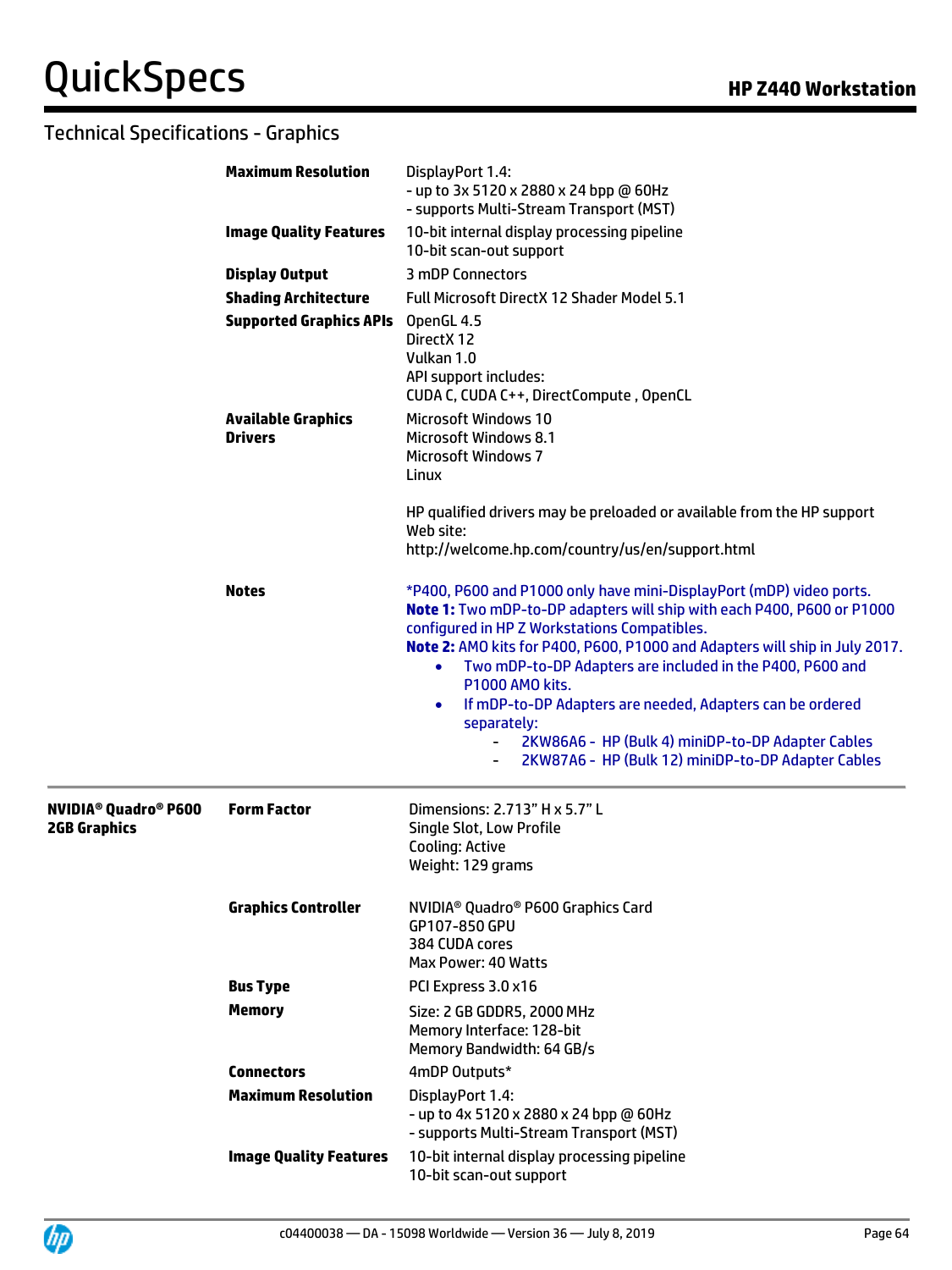|                                                                           | <b>Display Output</b>                       | 4 mDP Connectors                                                                                                                                                                                                                                                                                                                                          |
|---------------------------------------------------------------------------|---------------------------------------------|-----------------------------------------------------------------------------------------------------------------------------------------------------------------------------------------------------------------------------------------------------------------------------------------------------------------------------------------------------------|
|                                                                           | <b>Shading Architecture</b>                 | Full Microsoft DirectX 12 Shader Model 5.1                                                                                                                                                                                                                                                                                                                |
|                                                                           | <b>Supported Graphics APIs</b>              | OpenGL 4.5<br>DirectX 12<br>Vulkan 1.0<br>API support includes:<br>CUDA C, CUDA C++, DirectCompute, OpenCL                                                                                                                                                                                                                                                |
|                                                                           | <b>Available Graphics</b><br><b>Drivers</b> | <b>Microsoft Windows 10</b><br><b>Microsoft Windows 8.1</b><br><b>Microsoft Windows 7</b><br>Linux                                                                                                                                                                                                                                                        |
|                                                                           |                                             | HP qualified drivers may be preloaded or available from the HP support<br>Web site:<br>http://welcome.hp.com/country/us/en/support.html                                                                                                                                                                                                                   |
|                                                                           | <b>Notes</b>                                | *P400, P600 and P1000 only have mini-DisplayPort (mDP) video ports.<br>Note 1: Two mDP-to-DP adapters will ship with each P400, P600 or P1000<br>configured in HP Z Workstations Compatibles.<br>Note 2: AMO kits for P400, P600, P1000 and Adapters will ship in July<br>2017.<br>Two mDP-to-DP Adapters are included in the P400, P600 and<br>$\bullet$ |
|                                                                           |                                             | P1000 AMO kits.<br>If mDP-to-DP Adapters are needed, Adapters can be ordered<br>$\bullet$                                                                                                                                                                                                                                                                 |
|                                                                           |                                             | separately:                                                                                                                                                                                                                                                                                                                                               |
|                                                                           |                                             | 2KW86A6 - HP (Bulk 4) miniDP-to-DP Adapter Cables<br>$\sim$<br>2KW87A6 - HP (Bulk 12) miniDP-to-DP Adapter Cables                                                                                                                                                                                                                                         |
| <b>NVIDIA<sup>®</sup> Quadro<sup>®</sup> K1200</b><br><b>4GB Graphics</b> | <b>Form Factor</b>                          | Dimensions: 2.71" H x 6.875" L<br>Single Slot, Low Profile<br><b>Cooling: Active</b><br>Weight: ~175 grams                                                                                                                                                                                                                                                |
|                                                                           | <b>Graphics Controller</b>                  | NVIDIA <sup>®</sup> Quadro® K1200 Graphics Card<br>GPU: GM107 with 512 CUDA cores<br>Power: 46 Watts                                                                                                                                                                                                                                                      |
|                                                                           |                                             |                                                                                                                                                                                                                                                                                                                                                           |
|                                                                           | <b>Bus Type</b>                             | PCI Express 2.0 x16                                                                                                                                                                                                                                                                                                                                       |
|                                                                           | <b>Memory</b>                               | Size: 4GB GDDR5<br>Memory Bandwidth: 80 GB/s<br>Memory Width: 128-bit                                                                                                                                                                                                                                                                                     |
|                                                                           | <b>Connectors</b>                           | 4 mini-DisplayPort 1.2a                                                                                                                                                                                                                                                                                                                                   |
|                                                                           |                                             | Factory Configured Option: 4 mini-DP-to-DP adapters included with card<br>Option Kit: 4 mini-DP-to-DP adapters included with card                                                                                                                                                                                                                         |
|                                                                           |                                             | Additional DisplayPort-to-VGA or DisplayPort-to-DVI adapters are<br>available as accessories                                                                                                                                                                                                                                                              |
|                                                                           | <b>Maximum Resolution</b>                   | DisplayPort:                                                                                                                                                                                                                                                                                                                                              |

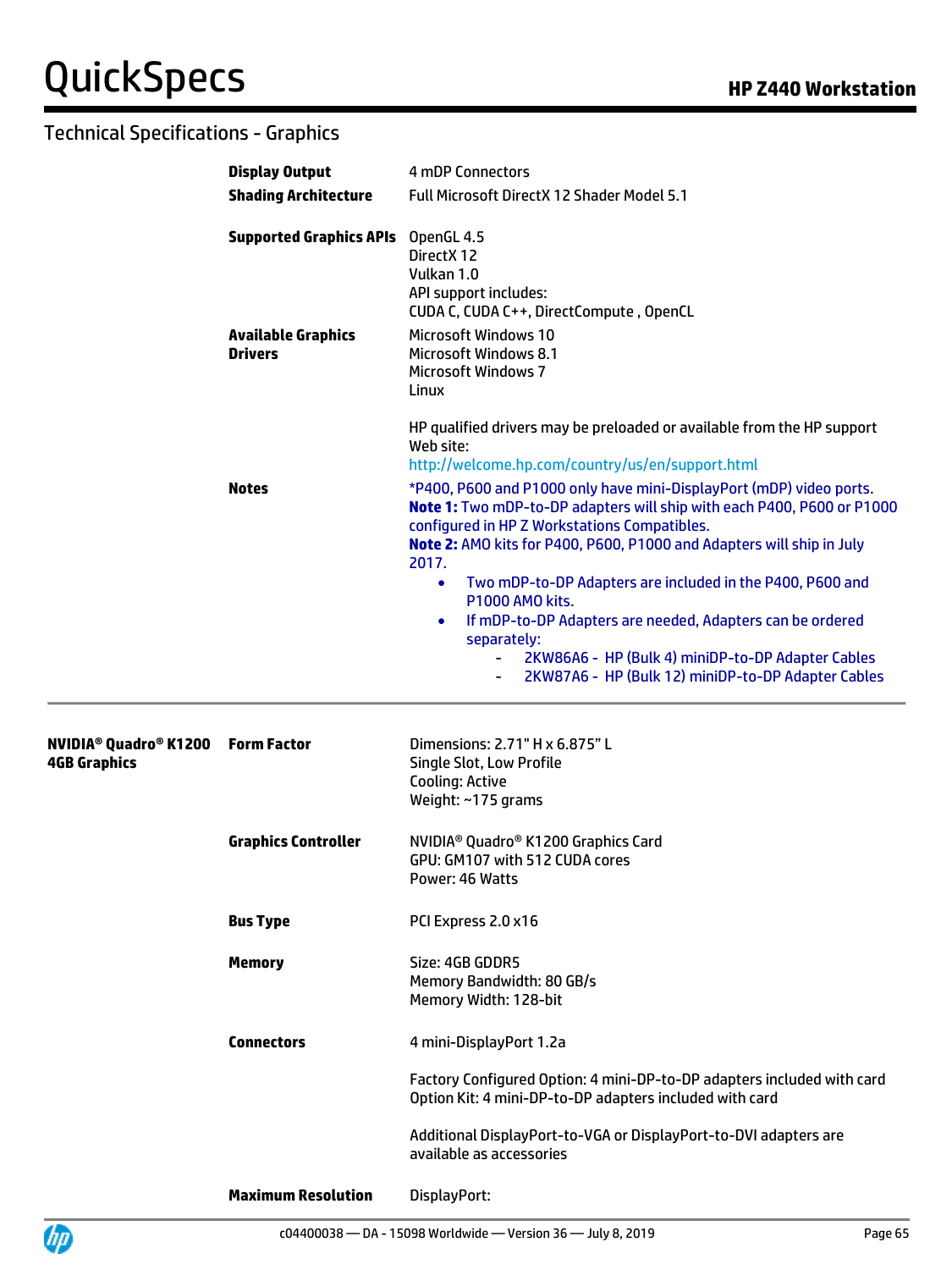| - up to 4096 x 2160 x 30 bpp @ 60Hz<br>- supports High Bit Rate 2 (HBR2) and Multi-Stream Transport (MST)                                                                                                                                                                                                                                                                                                                                                                                                        |  |  |
|------------------------------------------------------------------------------------------------------------------------------------------------------------------------------------------------------------------------------------------------------------------------------------------------------------------------------------------------------------------------------------------------------------------------------------------------------------------------------------------------------------------|--|--|
| DL-DVI(I) output:<br>- up to 2560 x 1600 x 32 bpp @ 60Hz                                                                                                                                                                                                                                                                                                                                                                                                                                                         |  |  |
| Single Link-DVI(I) output:<br>- up to 1920 x 1200 x 32 bpp @ 60Hz                                                                                                                                                                                                                                                                                                                                                                                                                                                |  |  |
| VGA (via adapter cable):<br>$-2048 \times 1536 \times 32$ bpp at 85 Hz                                                                                                                                                                                                                                                                                                                                                                                                                                           |  |  |
| 12-bit internal display pipeline (hardware support for 12-bit scanout on<br>supported panels, applications and connection)                                                                                                                                                                                                                                                                                                                                                                                       |  |  |
| Maximum number of displays<br>- 4 direct attached monitors                                                                                                                                                                                                                                                                                                                                                                                                                                                       |  |  |
| Maximum number of DisplayPort displays possible:<br>$-41920x1200$<br>$-42560x1600$<br>$-44096x2160$                                                                                                                                                                                                                                                                                                                                                                                                              |  |  |
| Maximum number of monitors across all available Quadro K1200 outputs<br>is 4.                                                                                                                                                                                                                                                                                                                                                                                                                                    |  |  |
| Shader Model 5.0                                                                                                                                                                                                                                                                                                                                                                                                                                                                                                 |  |  |
| <b>Supported Graphics APIs</b><br>OpenGL 4.4<br>DirectX 11.1                                                                                                                                                                                                                                                                                                                                                                                                                                                     |  |  |
| API support includes:<br>CUDA C, CUDA C++, DirectCompute 5.0, OpenCL, Java, Python, and Fortran                                                                                                                                                                                                                                                                                                                                                                                                                  |  |  |
| <b>Microsoft Windows 8.1</b><br><b>Microsoft Windows 8</b><br><b>Microsoft Windows 7</b><br>Linux - Full OpenGL implementation, complete with NVIDIA and ARB<br>extensions                                                                                                                                                                                                                                                                                                                                       |  |  |
| HP qualified drivers may be preloaded or available from the HP support<br>Web site:<br>http://welcome.hp.com/country/us/en/support.html                                                                                                                                                                                                                                                                                                                                                                          |  |  |
| Quadro K1200 offered as Factory Configured Option includes 4<br>1.<br>miniDP to DP video cable adapters. Other video cable adapters<br>must be ordered separately.<br>Quadro K1200 offered as an Option Kit includes 4 mini-DP to DP<br>2.<br>adapters. Additional cables must be ordered separately.<br>A total maximum of 4 active monitors are supported across all<br>3.<br>display output types. This may be accomplished by using daisy<br>chained DisplayPort 1.2 displays (displays must support MST and |  |  |
|                                                                                                                                                                                                                                                                                                                                                                                                                                                                                                                  |  |  |

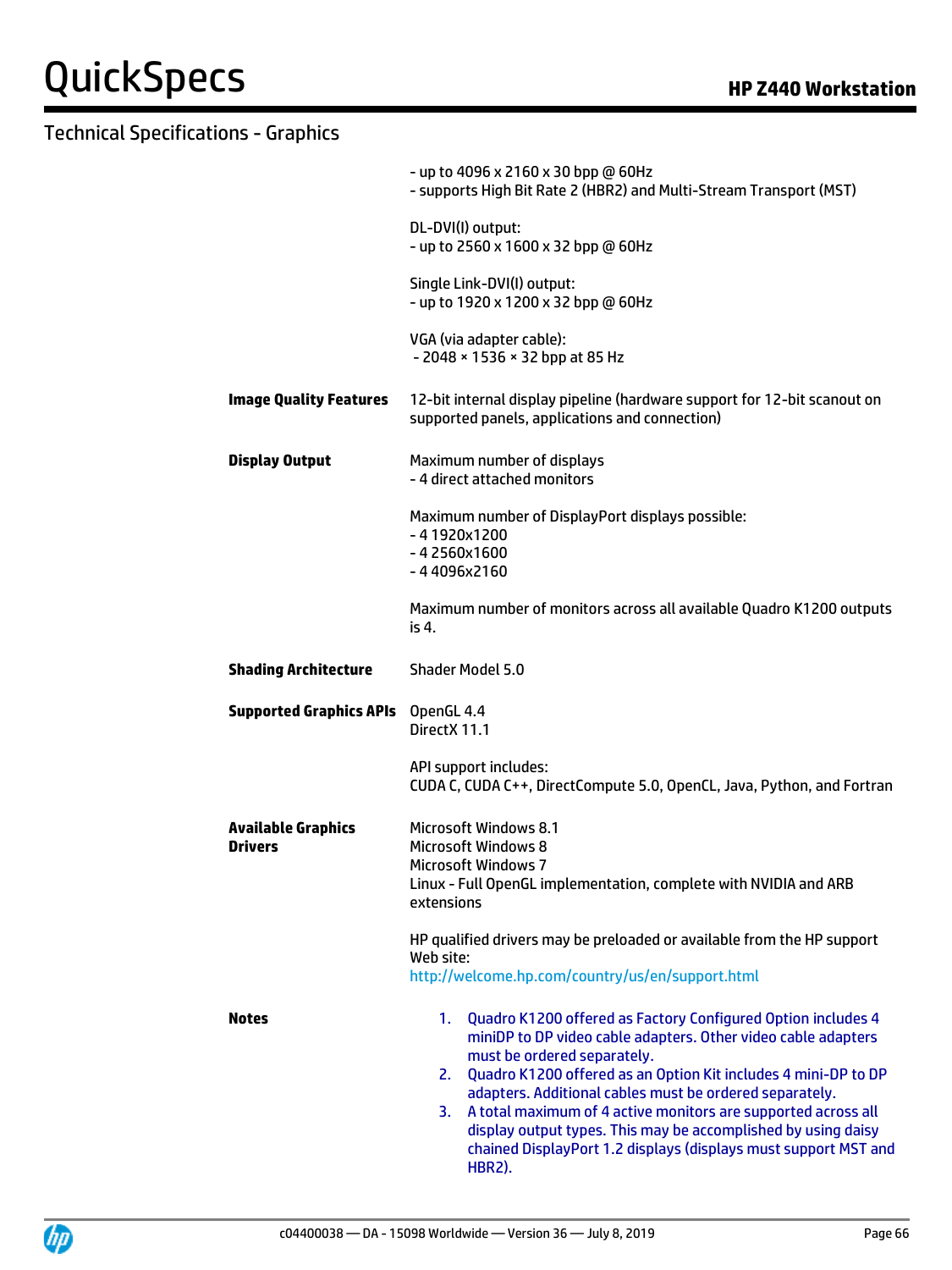| 4 GB Graphics |                                | 4.38" H x 7.97" L<br>Single Slot, Full Height                                                                                                                                                                                                                                                                                                                                                                    |
|---------------|--------------------------------|------------------------------------------------------------------------------------------------------------------------------------------------------------------------------------------------------------------------------------------------------------------------------------------------------------------------------------------------------------------------------------------------------------------|
|               | Weight:                        | 240 grams                                                                                                                                                                                                                                                                                                                                                                                                        |
|               | <b>Graphics Controller</b>     | NVIDIA <sup>®</sup> Quadro® K2200 Graphics Card<br>GM107 GPU<br>640 CUDA cores<br>Max Power: 67.7 Watts                                                                                                                                                                                                                                                                                                          |
|               | <b>Bus Type</b>                | PCI Express 2.0 x16                                                                                                                                                                                                                                                                                                                                                                                              |
|               | <b>Memory</b>                  | 4 GB GDDR5, 2500 Mhz<br>128-bit memory I/O path<br>80 GB/s memory bandwidth                                                                                                                                                                                                                                                                                                                                      |
|               | <b>Connectors</b>              | 1 DL-DVI(I) output, 2 DisplayPort outputs<br>Factory Configured Option: No video cable adapter included<br>Option Kit: One DP-to-DVI adapter included with card                                                                                                                                                                                                                                                  |
|               |                                | Additional DVI-to-VGA, DisplayPort-to-VGA or DisplayPort-to-DVI adapters<br>are available as accessories                                                                                                                                                                                                                                                                                                         |
|               | <b>Maximum Resolution</b>      | DisplayPort:<br>- up to 4096 x 2160 x 30 bpp @ 60Hz<br>- supports High Bit Rate 2 (HBR2) and Multi-Stream Transport (MST)                                                                                                                                                                                                                                                                                        |
|               |                                | DL-DVI(I) output:<br>- up to 2560 x 1600 x 32 bpp @ 60Hz                                                                                                                                                                                                                                                                                                                                                         |
|               | <b>Image Quality Features</b>  | 10-bit internal display processing pipeline<br>10-bit scan-out support                                                                                                                                                                                                                                                                                                                                           |
|               | <b>Display Output</b>          | VGA:<br>requires use of DVI-to-VGA and/or DP-to-VGA video cable<br>$\bullet$<br>adapters<br>400 MHz integrated RAMDAC<br>$\bullet$<br>Max resolution: 2048 x 1536 x 32 bpp @ 85 Hz<br>$\bullet$                                                                                                                                                                                                                  |
|               |                                | DL-DVI(I):                                                                                                                                                                                                                                                                                                                                                                                                       |
|               |                                | Max resolution: 2560 x 1600 x 32 bpp @ 60 Hz<br>$\bullet$                                                                                                                                                                                                                                                                                                                                                        |
|               |                                | $SL-DVI(I)$ :<br>Max resolution: 1920 x 1200 x 32 bpp @ 60 Hz<br>$\bullet$                                                                                                                                                                                                                                                                                                                                       |
|               |                                | DisplayPort:<br>Supports HBR2 and MST<br>$\bullet$<br>Max resolution: 4096 x 2160 x 30 bpp @ 60 Hz (only one monitor<br>$\bullet$<br>can be connected to a Quadro K2200 DisplayPort connector at this<br>resolution)<br>Max number of DisplayPort daisy-chained monitors or hub<br>$\bullet$<br>connected monitors from a single Quadro K2200 DisplayPort<br>connector: 4 with maximum resolution of 1920 x 1200 |
|               |                                | Maximum number of monitors across all available Quadro K2200 outputs<br>is 4.                                                                                                                                                                                                                                                                                                                                    |
|               | <b>Shading Architecture</b>    | Full Microsoft DirectX 11.1 Shader Model 5.0                                                                                                                                                                                                                                                                                                                                                                     |
|               | <b>Supported Graphics APIs</b> | OpenGL 4.4<br>DirectX 11.1                                                                                                                                                                                                                                                                                                                                                                                       |

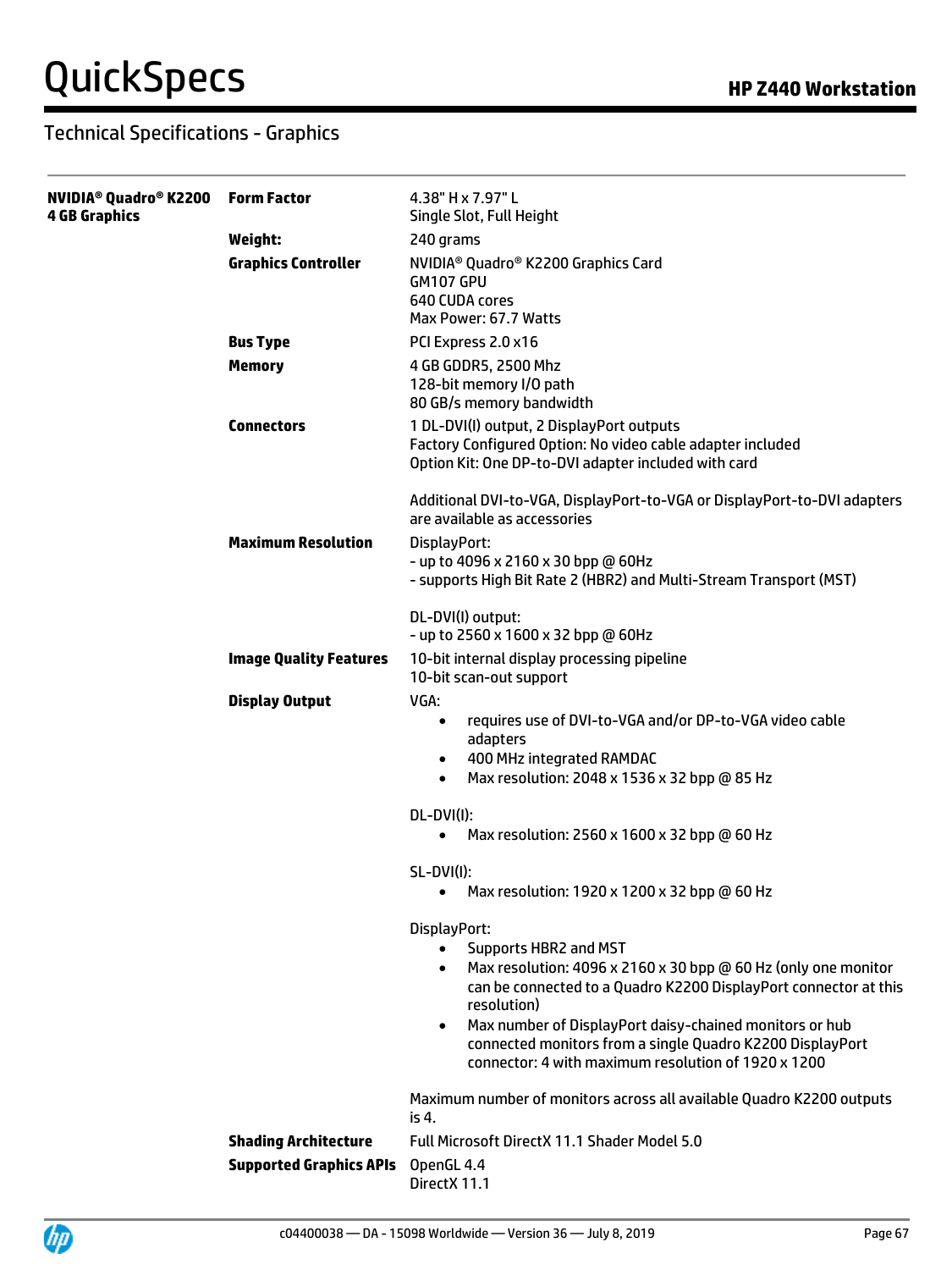|                                                                                       | <b>Available Graphics</b><br><b>Drivers</b><br><b>Notes</b> | API support includes:<br>CUDA C, CUDA C++, DirectCompute 5.0, OpenCL, Java, Python, and Fortran<br><b>Microsoft Windows 8.1</b><br><b>Microsoft Windows 8</b><br><b>Microsoft Windows 7</b><br>Linux<br>HP qualified drivers may be preloaded or available from the HP support<br>Web site:                                                                                                                                                                                                                         |  |
|---------------------------------------------------------------------------------------|-------------------------------------------------------------|---------------------------------------------------------------------------------------------------------------------------------------------------------------------------------------------------------------------------------------------------------------------------------------------------------------------------------------------------------------------------------------------------------------------------------------------------------------------------------------------------------------------|--|
|                                                                                       |                                                             | http://welcome.hp.com/country/us/en/support.html<br>1. Quadro K2200 offered as Factory Configured Option does not<br>include a video cable adapter. Video cable adapters must be                                                                                                                                                                                                                                                                                                                                    |  |
|                                                                                       |                                                             | ordered separately.<br>2. Quadro K2200 offered as an Option Kit includes one DP-to-DVI<br>video cable adapter. Additional cables must be ordered<br>separately.<br>3. A total maximum of 4 active monitors are supported across all<br>display output types. This may be accomplished by using daisy<br>chained DisplayPort 1.2 displays or a DisplayPort 1.2 hub device.<br>A DisplayPort hub device may be used to connect multiple<br>4.<br>DisplayPort monitors to a single Quadro K2200 DisplayPort<br>output. |  |
| <b>NVIDIA<sup>®</sup> Quadro<sup>®</sup> M2000 Form Factor</b><br><b>4GB Graphics</b> |                                                             | Dimensions: 4.376" H x 6.6" L<br>Single Slot, Full Height<br>Cooling: Active<br>Weight: 239 grams                                                                                                                                                                                                                                                                                                                                                                                                                   |  |
|                                                                                       | <b>Graphics Controller</b>                                  | NVIDIA <sup>®</sup> Quadro <sup>®</sup> M2000 Graphics Card<br>GPU: GM206 with 768 CUDA cores<br>Power: 75 Watts                                                                                                                                                                                                                                                                                                                                                                                                    |  |
|                                                                                       | <b>Bus Type</b>                                             | PCI Express 3.0 x16                                                                                                                                                                                                                                                                                                                                                                                                                                                                                                 |  |
|                                                                                       | <b>Memory</b>                                               | Size: 4GB GDDR5<br>Memory Bandwidth: 105.7 GB/s<br>Memory Width: 128-bit                                                                                                                                                                                                                                                                                                                                                                                                                                            |  |
|                                                                                       | <b>Connectors</b>                                           | 4x DisplayPort 1.2a                                                                                                                                                                                                                                                                                                                                                                                                                                                                                                 |  |
|                                                                                       |                                                             | Factory Configured Option: No video cable adapter included<br>After Market Option: No video cable adapter included                                                                                                                                                                                                                                                                                                                                                                                                  |  |
|                                                                                       |                                                             | Additional DisplayPort-to-VGA, DisplayPort-to-HDMI, or DisplayPort-to-<br>DVI adapters are available as accessories                                                                                                                                                                                                                                                                                                                                                                                                 |  |
|                                                                                       | <b>Maximum Resolution</b>                                   | DisplayPort:<br>- up to 4096 x 2160 x 30 bpp @ 60Hz<br>- up to 2560 x 1600 x 30 bpp @ 120 Hz<br>- supports High Bit Rate 2 (HBR2) and Multi-Stream Transport (MST)                                                                                                                                                                                                                                                                                                                                                  |  |

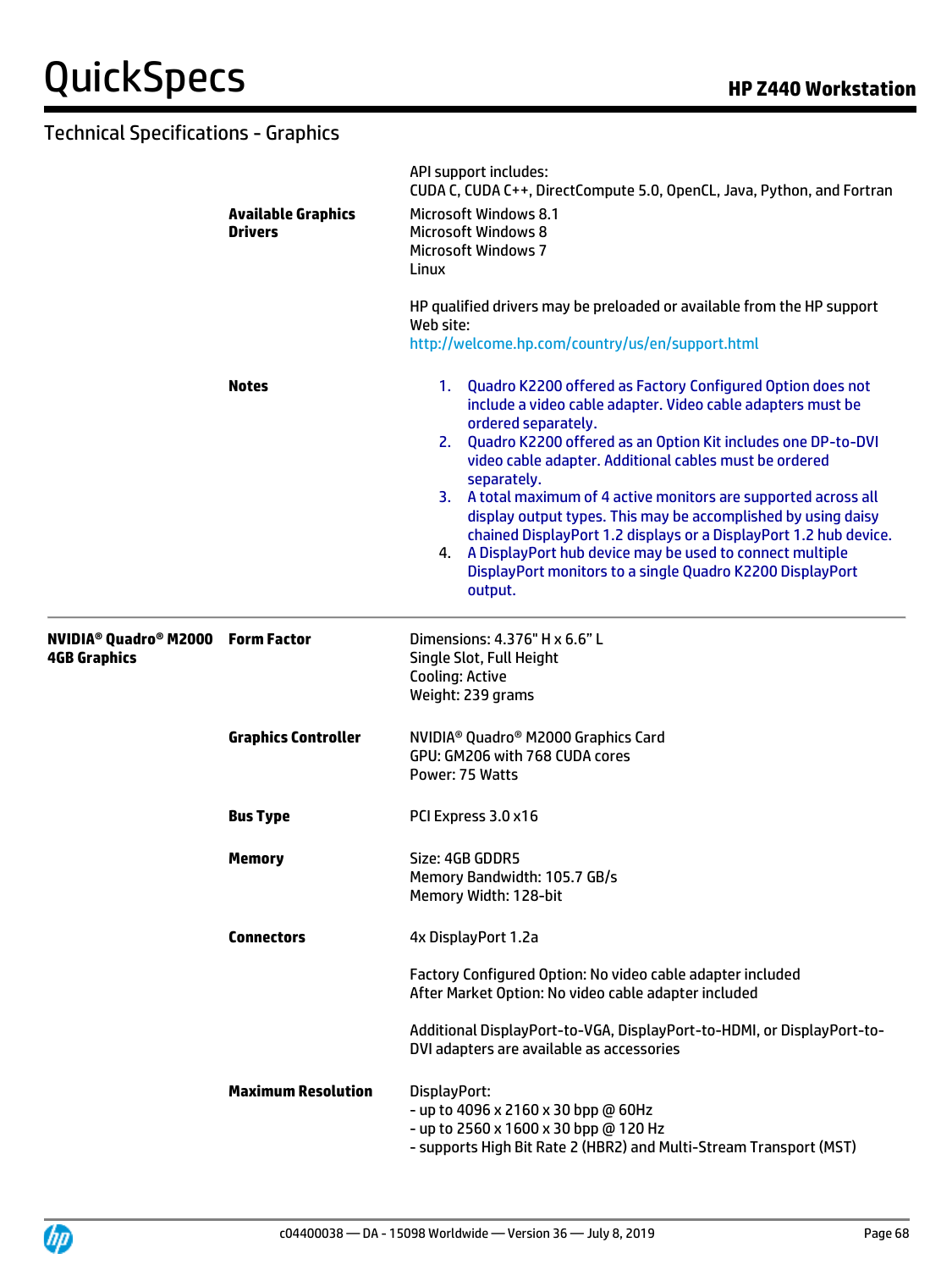|                                                                |                                             | Using two DP outputs, the M2000 can drive one dual DP input display with<br>5120 x 2880 x 30 bpp @ 60Hz resolution.                                                                                                                                                                         |
|----------------------------------------------------------------|---------------------------------------------|---------------------------------------------------------------------------------------------------------------------------------------------------------------------------------------------------------------------------------------------------------------------------------------------|
|                                                                | <b>Image Quality Features</b>               | 12-bit internal display pipeline (hardware support for 12-bit scanout on<br>supported panels, applications and connection)                                                                                                                                                                  |
|                                                                |                                             | Stereoscopic 3D display support including NVIDIA® 3D Vision™ technology,<br>3D DLP, Interleaved, and passive stereo                                                                                                                                                                         |
|                                                                | <b>Display Output</b>                       | Maximum number of displays<br>- 4 direct attached monitors                                                                                                                                                                                                                                  |
|                                                                |                                             | Maximum number of monitors across all available Quadro M2000 outputs<br>is 4.                                                                                                                                                                                                               |
|                                                                | <b>Shading Architecture</b>                 | Shader Model 5.0                                                                                                                                                                                                                                                                            |
|                                                                | <b>Supported Graphics APIs</b> OpenGL 4.5   | DirectX 12                                                                                                                                                                                                                                                                                  |
|                                                                |                                             | API support includes:<br>CUDA C, CUDA C++, DirectCompute 5.0, and OpenCL software                                                                                                                                                                                                           |
|                                                                | <b>Available Graphics</b><br><b>Drivers</b> | <b>Microsoft Windows 10</b><br><b>Microsoft Windows 7</b><br>Linux - Full OpenGL implementation, complete with NVIDIA and ARB<br>extensions                                                                                                                                                 |
|                                                                |                                             | HP qualified drivers may be preloaded or available from the HP support<br>Web site:<br>http://welcome.hp.com/country/us/en/support.html                                                                                                                                                     |
|                                                                | <b>Notes</b>                                | 1. Quadro M2000 offered as Factory Configured Option does not<br>include a video cable adapter. Video cable adapters must be<br>ordered separately.<br>2. Quadro M2000 offered as an After Market Option does not include<br>video cables. Video cable adapters must be ordered separately. |
| <b>NVIDIA<sup>®</sup> Quadro® P1000</b><br><b>4GB Graphics</b> | <b>Form Factor</b>                          | Dimensions: 2.713" H x 5.7" L<br>Single Slot, Low Profile<br>Cooling: Active<br>Weight: 129 grams                                                                                                                                                                                           |
|                                                                | <b>Graphics Controller</b>                  | NVIDIA <sup>®</sup> Quadro® P1000 Graphics Card<br>GP107-860 GPU<br>640 CUDA cores<br>Max Power: 47 Watts                                                                                                                                                                                   |
|                                                                | <b>Bus Type</b>                             | PCI Express 3.0 x16                                                                                                                                                                                                                                                                         |
|                                                                | <b>Memory</b>                               | Size: 4 GB GDDR5, 2500 MHz<br>Memory Interface: 128-bit memory interface<br>Memory Bandwidth: 80 GB/s memory bandwidth                                                                                                                                                                      |
|                                                                | <b>Connectors</b>                           | 4mDP Outputs*                                                                                                                                                                                                                                                                               |
|                                                                | <b>Maximum Resolution</b>                   | DisplayPort 1.4:                                                                                                                                                                                                                                                                            |

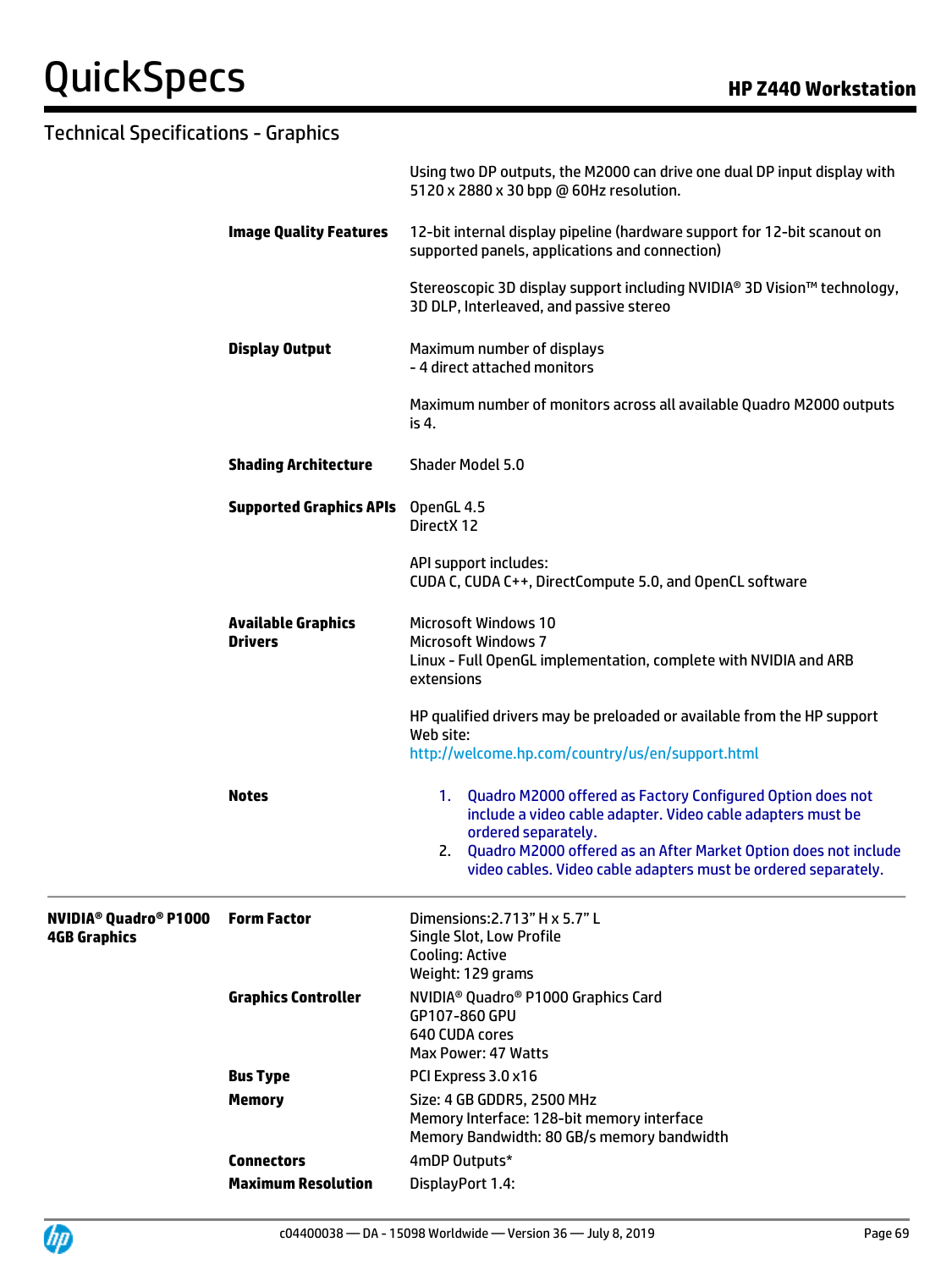|                                                   |                                             | - up to 4x 5120 x 2880 x 24 bpp @ 60Hz<br>- supports Multi-Stream Transport (MST)                                                                                                                                                                                                                                                                         |
|---------------------------------------------------|---------------------------------------------|-----------------------------------------------------------------------------------------------------------------------------------------------------------------------------------------------------------------------------------------------------------------------------------------------------------------------------------------------------------|
|                                                   | <b>Image Quality Features</b>               | 10-bit internal display processing pipeline<br>10-bit scan-out support                                                                                                                                                                                                                                                                                    |
|                                                   | <b>Display Output</b>                       | 4 mDP Connectors                                                                                                                                                                                                                                                                                                                                          |
|                                                   | <b>Shading Architecture</b>                 | <b>Full Microsoft DirectX 12 Shader Model 5.1</b>                                                                                                                                                                                                                                                                                                         |
|                                                   | <b>Supported Graphics APIs</b>              | OpenGL 4.5<br>DirectX 12<br>Vulkan 1.0<br>API support includes:<br>CUDA C, CUDA C++, DirectCompute, OpenCL                                                                                                                                                                                                                                                |
|                                                   | <b>Available Graphics</b><br><b>Drivers</b> | <b>Microsoft Windows 10</b><br><b>Microsoft Windows 8.1</b><br><b>Microsoft Windows 7</b><br>Linux                                                                                                                                                                                                                                                        |
|                                                   |                                             | HP qualified drivers may be preloaded or available from the HP support<br>Web site:<br>http://welcome.hp.com/country/us/en/support.html                                                                                                                                                                                                                   |
|                                                   | <b>Notes</b>                                | *P400, P600 and P1000 only have mini-DisplayPort (mDP) video ports.<br>Note 1: Two mDP-to-DP adapters will ship with each P400, P600 or P1000<br>configured in HP Z Workstations Compatibles.<br>Note 2: AMO kits for P400, P600, P1000 and Adapters will ship in July<br>2017.<br>Two mDP-to-DP Adapters are included in the P400, P600 and<br>$\bullet$ |
|                                                   |                                             | P1000 AMO kits.<br>If mDP-to-DP Adapters are needed, Adapters can be ordered<br>٠<br>separately:                                                                                                                                                                                                                                                          |
|                                                   |                                             | 2KW86A6 - HP (Bulk 4) miniDP-to-DP Adapter Cables<br>2KW87A6 - HP (Bulk 12) miniDP-to-DP Adapter Cables                                                                                                                                                                                                                                                   |
| <b>NVIDIA Quadro P2000</b><br><b>5GB Graphics</b> | <b>Form Factor</b>                          | Dimensions: 4.4"Hx7.9"L<br><b>Single Slot</b><br><b>Cooling: Active</b><br>Weight: 260 grams                                                                                                                                                                                                                                                              |
|                                                   | <b>Graphics Controller</b>                  | NVIDIA Quadro P2000 Graphics Card<br>Power: 75 Watts                                                                                                                                                                                                                                                                                                      |
|                                                   | <b>Bus Type</b>                             | PCI Express 3.0 x16                                                                                                                                                                                                                                                                                                                                       |
|                                                   | <b>Memory</b>                               | Size: 5GB GDDR5<br>Memory Bandwidth: 140 GB/s<br>Memory Width: 160-bit                                                                                                                                                                                                                                                                                    |
|                                                   | <b>Connectors</b>                           | 4x DisplayPort 1.4                                                                                                                                                                                                                                                                                                                                        |
|                                                   |                                             | Factory Configured Option: No adapter included with card<br>After Market Option: No video cable adapter included                                                                                                                                                                                                                                          |

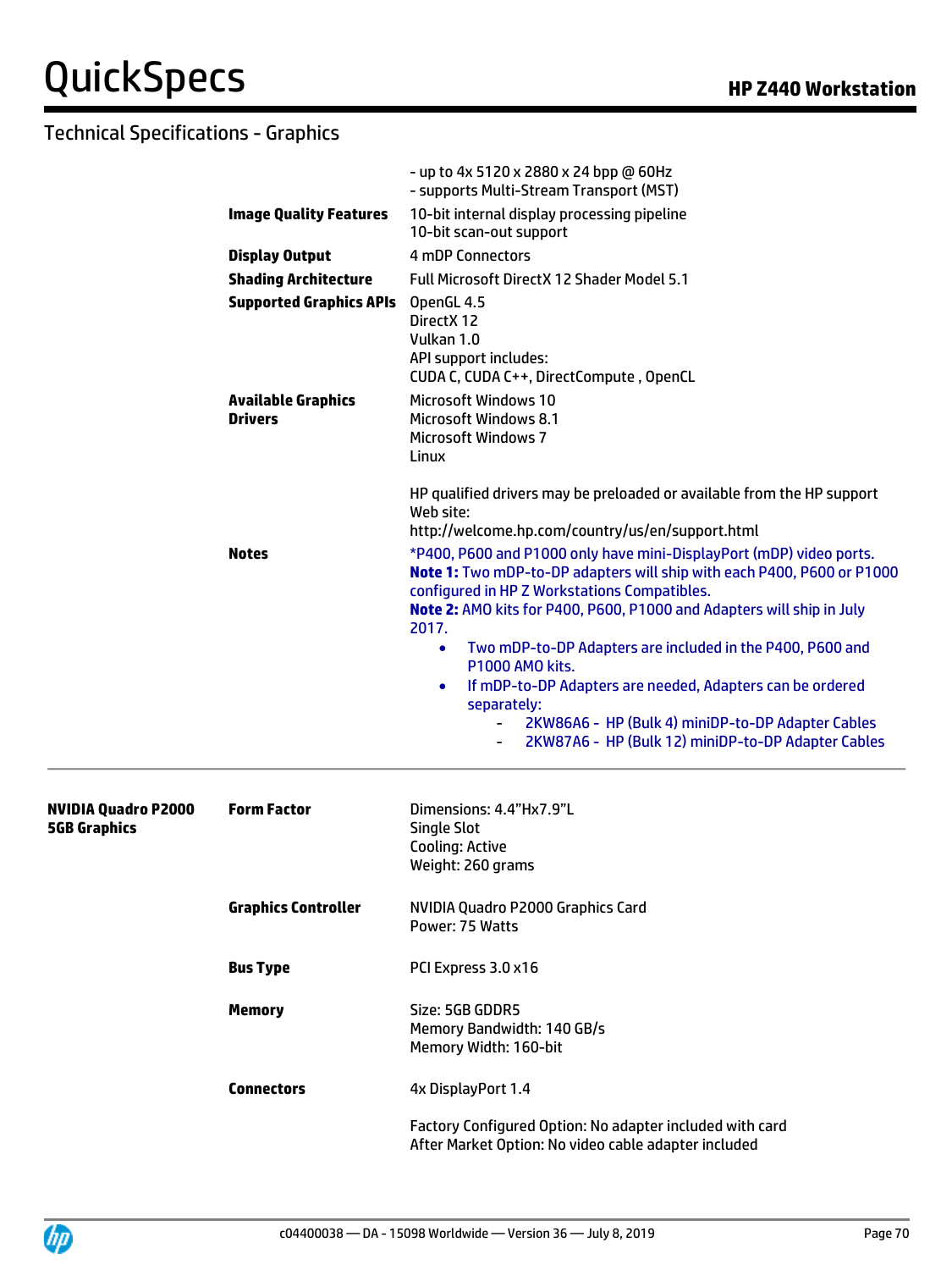|                                      | Additional DVI to VGA, DisplayPort™ to VGA, DisplayPort™ to DVI, and<br>DisplayPort™ to Dual-Link DVI adapters available as accessories.                                                                                                                                                       |  |  |
|--------------------------------------|------------------------------------------------------------------------------------------------------------------------------------------------------------------------------------------------------------------------------------------------------------------------------------------------|--|--|
| <b>Maximum Resolution</b>            | DisplayPort:<br>- up to 5120 x 2880 x 24 bpp @ 60Hz<br>- supports High Bit Rate 2 (HBR2) and Multi-Stream Transport (MST) DP 1.3<br>& 1.4 ready.                                                                                                                                               |  |  |
|                                      | DL-DVI(I) output:<br>- up to 2560 x 1600 x 32 bpp @ 60 Hz                                                                                                                                                                                                                                      |  |  |
|                                      | Single Link-DVI(I) output:<br>- up to 1920 x 1200 x 32 bpp @ 60Hz                                                                                                                                                                                                                              |  |  |
|                                      | HDMI 2.0 (requires DP to HDMI adapter):<br>5120 x 2880 x 24 bpp @ 60Hz                                                                                                                                                                                                                         |  |  |
| <b>Image Quality Features</b>        | 12-bit internal display pipeline (hardware support for 12-bit scanout on<br>supported panels, applications and connection)                                                                                                                                                                     |  |  |
|                                      | Stereoscopic 3D display support including NVIDIA® 3D Vision™ technology,<br>NVIDIA <sup>®</sup> Mosaic and nView.                                                                                                                                                                              |  |  |
| <b>Display Output</b>                | Maximum number of displays<br>- 4 direct attached monitors                                                                                                                                                                                                                                     |  |  |
|                                      | Maximum number of monitors across all available Quadro P2000 outputs<br>is 4.                                                                                                                                                                                                                  |  |  |
| <b>Shading Architecture</b>          | <b>Shader Model 5.1</b>                                                                                                                                                                                                                                                                        |  |  |
| <b>Supported Graphics APIs</b>       | OpenGL® 4.5<br>DirectX <sup>®</sup> 12                                                                                                                                                                                                                                                         |  |  |
|                                      | API support includes:<br>CUDA C, CUDA C++, DirectCompute 5.0, OpenCL, Java, Python, and Fortran<br>software                                                                                                                                                                                    |  |  |
| <b>Available Graphics</b><br>Drivers | <b>Microsoft Windows 10</b><br>Microsoft Windows 7 Professional 64bit<br>Linux - Full OpenGL implementation, complete with NVIDIA and ARB<br>extensions                                                                                                                                        |  |  |
|                                      | HP qualified drivers may be preloaded or available from the HP support<br>Web site:<br>http://welcome.hp.com/country/us/en/support.html                                                                                                                                                        |  |  |
| <b>Notes</b>                         | Quadro P2000 offered as Factory Configured Option does not<br>1.<br>include a video cable adapter. Video cable adapters must be<br>ordered separately.<br>2. Quadro P2000 offered as an After Market Option does not include<br>video cables. Video cable adapters must be ordered separately. |  |  |

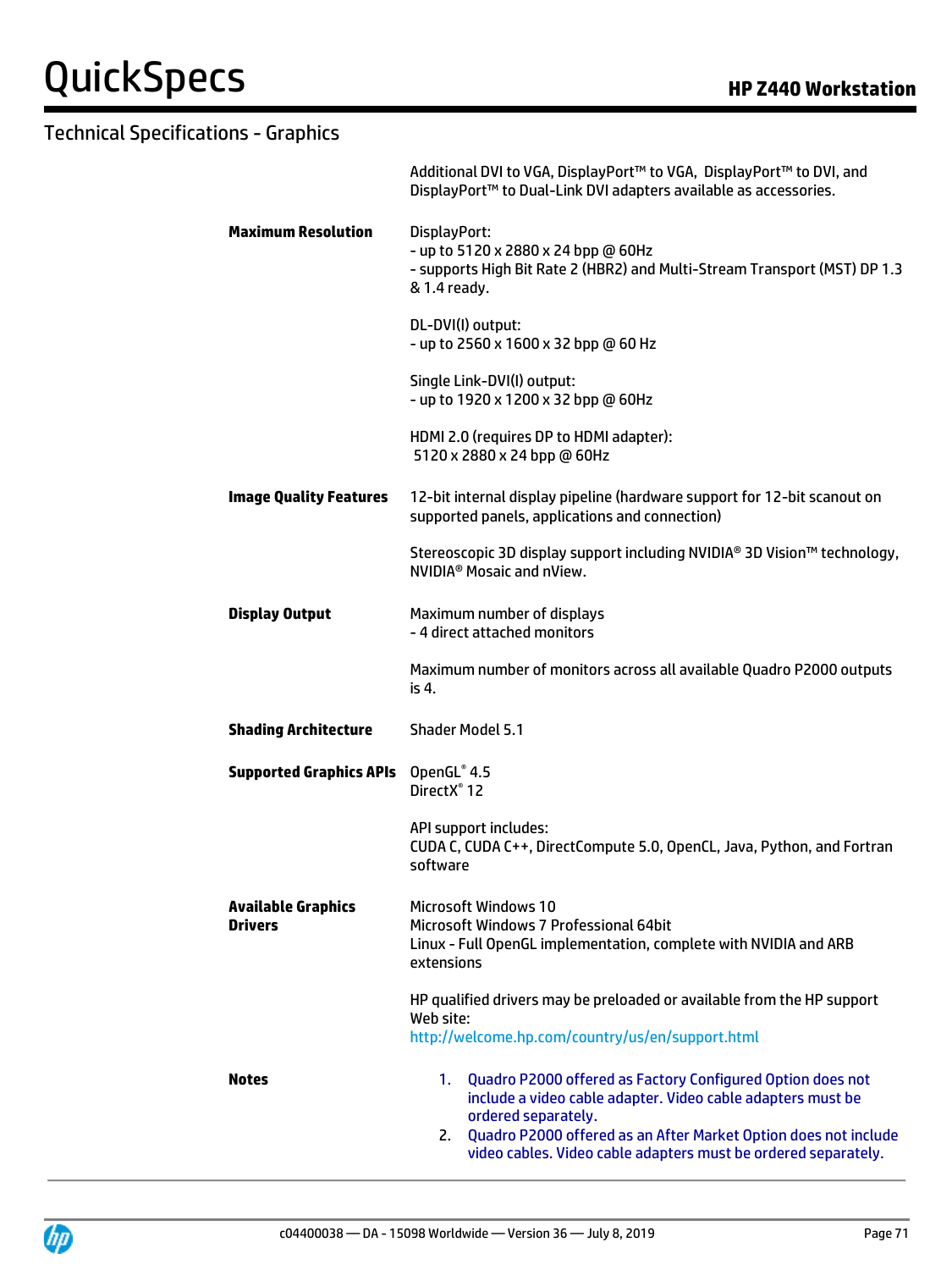# $QuickSpecs$  **HP Z440** Workstation

| Radeon™ Pro WX 4100 | <b>Form Factor</b>                          | Low-Profile Single Slot (6.6" Length)                                                                                                                                                                                                                                                                            |
|---------------------|---------------------------------------------|------------------------------------------------------------------------------------------------------------------------------------------------------------------------------------------------------------------------------------------------------------------------------------------------------------------|
| <b>4GB Graphics</b> | <b>Graphics Controller</b>                  | Polaris 11 Baffin GL XT<br>GPU: 1024 Stream Processors organized into 16 Compute Units<br>Power: 50 Watts<br><b>Cooling: Active</b>                                                                                                                                                                              |
|                     | <b>Memory</b>                               | 4GB GDDR5 memory<br>Memory Bandwidth: 6 Gbps / 96 GB/s<br>Memory Width: 128 bit                                                                                                                                                                                                                                  |
|                     | <b>Connectors</b>                           | 4x Mini DisplayPort 1.4 - HDR ready connectors with HBR3 and MST<br>support.                                                                                                                                                                                                                                     |
|                     |                                             | Factory Configured: Four mDP-to-DP cable adapters included<br>After market option kit: Four mDP-to-DP cable adapters included                                                                                                                                                                                    |
|                     |                                             | Additional DisplayPort-to-VGA or DisplayPort-to-DVI adapters are<br>available as Factory Configuration or Option Kit accessories.                                                                                                                                                                                |
|                     | <b>Maximum Resolution</b>                   | 5K support @ 60Hz<br>1x single-cable 5K monitor, or 2x dual-cable 5K monitors<br>4x 4K support @ 60Hz                                                                                                                                                                                                            |
|                     | <b>Image Quality Features</b>               | Advanced support for 8-bit and 10-bit per RGB color component. High<br>bandwidth scaler for high quality up and downscaling                                                                                                                                                                                      |
|                     | <b>Display Output</b>                       | 4 full physical DP1.3 HBR3 / DP1.4 HDR outputs<br>FreeSync support                                                                                                                                                                                                                                               |
|                     | <b>GPU Architecture</b>                     | <b>GCN 4th Generation</b>                                                                                                                                                                                                                                                                                        |
|                     | <b>Supported Graphics APIs</b>              | DirectX <sup>®</sup> 12<br>OpenGL® 4.5<br>OpenCL™ 2.0<br>Vulkan <sup>™</sup> 1.0                                                                                                                                                                                                                                 |
|                     | <b>Available Graphics</b><br><b>Drivers</b> | Windows 10 64-bit<br>Windows <sup>®</sup> 7 64-bit<br>Linux 64-bit (selected Enterprise distributions)                                                                                                                                                                                                           |
|                     |                                             | HP qualified drivers may be preloaded or available from the HP support<br>Web site:<br>http://welcome.hp.com/country/us/en/support.html                                                                                                                                                                          |
|                     | <b>Notes</b>                                | 1. HDR content requires that the system be configured with a<br>fully HDR-ready content chain, including: graphics card,<br>monitor/TV, graphics driver and application. Video content<br>must be graded in HDR and viewed with an HDR-ready player.<br>Windowed mode content requires operating system support. |
|                     |                                             | 2. AMD PowerTune and AMD ZeroCore Power are technologies<br>offered by certain FirePro™ and Radeon™ Pro products, which<br>are designed to intelligently manage GPU power consumption<br>in response to certain GPU load conditions.                                                                             |
|                     |                                             | As of September 2016, certified for DisplayPort™ 1.4 HBR3<br>3.<br>and ready for DisplayPort™ 1.4 HDR based on independent<br>verification by DisplayPort <sup>™</sup> testing authority. HDR content<br>requires that the system be configured with a fully HDR-                                                |

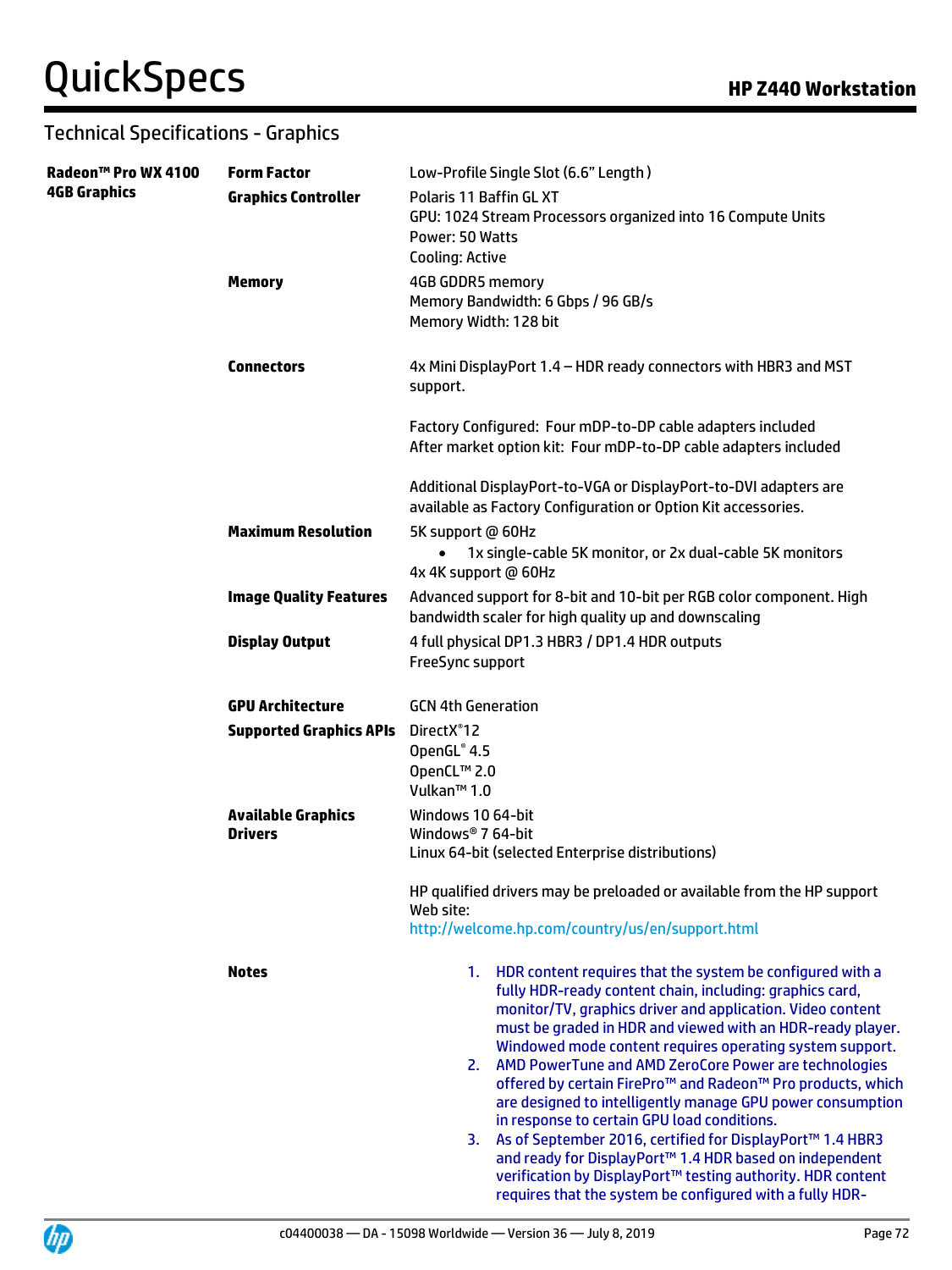#### Technical Specifications - Graphics

ready content chain, including: graphics card, monitor/TV, graphics driver and application. Video content must be graded in HDR and viewed with an HDR-ready player. Windowed mode content requires operating system support.

| AMD FirePro W2100 2GB<br>Graphics | <b>Form Factor</b>             | Low Profile, half length (full-height bracket included)                                                                           |
|-----------------------------------|--------------------------------|-----------------------------------------------------------------------------------------------------------------------------------|
|                                   | <b>Graphics Controller</b>     | AMD FirePro™ W2100 professional graphics                                                                                          |
|                                   |                                | Power: <50W                                                                                                                       |
|                                   |                                | Cooling: Active                                                                                                                   |
|                                   | <b>Bus Type</b>                | PCI Express® x8, Generation 3.0                                                                                                   |
|                                   | <b>Memory</b>                  | 2GB DDR3 memory                                                                                                                   |
|                                   |                                | Memory Bandwidth: 14.4 GB/s                                                                                                       |
|                                   | <b>Connectors</b>              | 2x Display Port 1.2 connectors                                                                                                    |
|                                   |                                | Factory Configured: No video cable adapter included                                                                               |
|                                   |                                | Option Kit: One DP-to-DVI adapter included with card                                                                              |
|                                   |                                | Additional DisplayPort-to-VGA or DisplayPort-to-DVI adapters are<br>available as Factory Configuration or Option Kit accessories. |
|                                   | <b>Maximum Resolution</b>      | DisplayPort 1.2:                                                                                                                  |
|                                   |                                | up to 4096x2160 x 30 bpp @ 60Hz                                                                                                   |
|                                   |                                | Dual Link DVI(I) (requires adapter cable):                                                                                        |
|                                   |                                | up to 2560 x 1600 x 32 bpp @ 60Hz<br>$\bullet$                                                                                    |
|                                   |                                | Single Link-DVI(I)(requires adapter):                                                                                             |
|                                   |                                | up to 1920 x 1200 x 32 bpp @ 60Hz<br>$\bullet$                                                                                    |
|                                   |                                | VGA(requires adapter):                                                                                                            |
|                                   |                                | up to 1920 x 1200 x 32 bpp @ 60Hz<br>$\bullet$                                                                                    |
|                                   | <b>Display Output</b>          | 2 x DisplayPort <sup>®</sup> 1.2                                                                                                  |
|                                   | <b>Shading Architecture</b>    | Shader Model 5.0                                                                                                                  |
|                                   | <b>Supported Graphics APIs</b> | OpenCL™ 1.2, DirectX® 11 and OpenGL 4.4                                                                                           |
|                                   | <b>Available Graphics</b>      | Windows 8.1 (64-bit and 32-bit)                                                                                                   |
|                                   | <b>Drivers</b>                 | Windows 7 (64-bit and 32-bit)                                                                                                     |
|                                   |                                | Red Hat Enterprise Linux (RHEL)                                                                                                   |
|                                   |                                | SUSE Linux Enterprise Desktop 11(64-bit and 32-bit)                                                                               |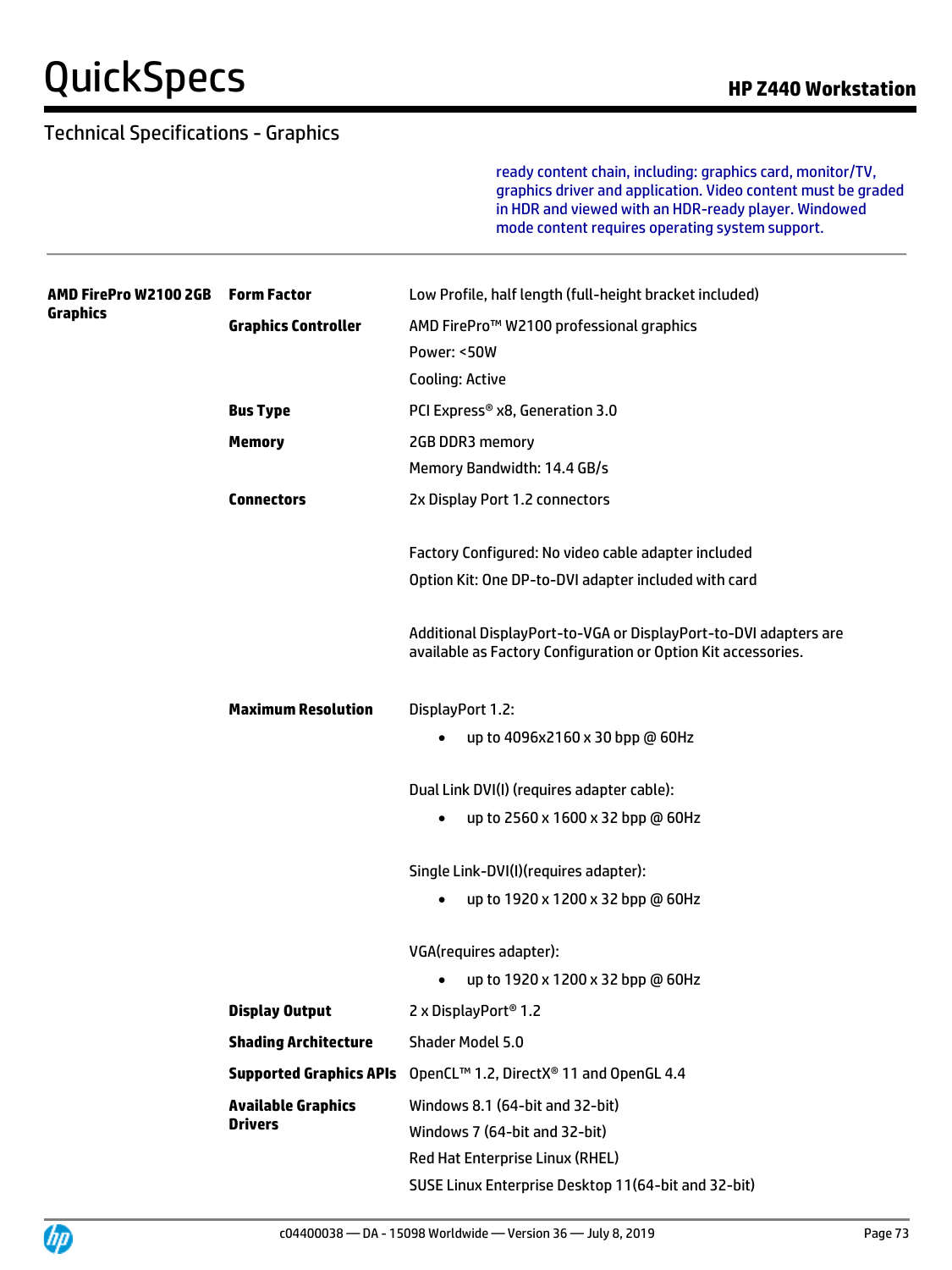| <b>Technical Specifications - Graphics</b> |                               |                                                                                                                                                                                                                                                                                                                                                                                                            |
|--------------------------------------------|-------------------------------|------------------------------------------------------------------------------------------------------------------------------------------------------------------------------------------------------------------------------------------------------------------------------------------------------------------------------------------------------------------------------------------------------------|
|                                            |                               | Ubuntu<br>HP qualified drivers may be preloaded or available from the HP support                                                                                                                                                                                                                                                                                                                           |
|                                            |                               | Web site:<br>http://welcome.hp.com/country/us/en/support.html                                                                                                                                                                                                                                                                                                                                              |
|                                            | <b>Notes</b>                  | Depending on the card model, native DisplayPort™ connectors and/or<br>certified DisplayPort™ active or passive adapters to convert your monitor's<br>native input to your card's DisplayPort™ or Mini-DisplayPort™ connector(s)<br>may be required. See www.amd.com/firepro for details                                                                                                                    |
| AMD FirePro W4300 4GB<br><b>Graphics</b>   | <b>Form Factor</b>            | Low Profile, single slot (6.6" x 3.118")<br>Full Height, single slot (6.6" x 4.725")                                                                                                                                                                                                                                                                                                                       |
|                                            | <b>Graphics Controller</b>    | AMD FirePro W4300 graphics<br><b>GPU Frequency: 930Mhz</b><br>Memory Clock Speed: 1500Mhz<br>GPU: 768 Stream Processors organized into 12 Compute Units<br>Power: <50 Watts<br>Cooling: Active                                                                                                                                                                                                             |
|                                            | <b>Bus Type</b>               | PCI Express® x16, Generation 3.0                                                                                                                                                                                                                                                                                                                                                                           |
|                                            | <b>Memory</b>                 | <b>4GB GDDR5 memory</b><br>Memory Bandwidth: up to 96 GB/s<br>Memory Width: 128 bit                                                                                                                                                                                                                                                                                                                        |
|                                            | <b>Connectors</b>             | 4x Mini Display Port 1.2 connectors with HBR2 and MST support.                                                                                                                                                                                                                                                                                                                                             |
|                                            |                               | Factory Configured: No video cable adapter included<br>After market option kit: No video cable adapter included                                                                                                                                                                                                                                                                                            |
|                                            |                               | Additional DisplayPort-to-VGA, DisplayPort-to-HDMI, or DisplayPort-to-<br>DVI adapters are available as Factory Configuration or Option Kit<br>accessories.                                                                                                                                                                                                                                                |
|                                            | <b>Maximum Resolution</b>     | DisplayPort:<br>-4096x2160 @24bpp (3 x 4K @ 60Hz, 4 x 4K @ 30Hz)                                                                                                                                                                                                                                                                                                                                           |
|                                            | <b>Image Quality Features</b> | Advanced support for 8-bit, 10-bit, and 16-bit per RGB color component.<br>High bandwidth scaler for high quality up and downscaling<br>Incorporated Adaptive-Sync enables FreeSync™ technology from AMD that<br>allows<br>GPU control of display refresh rates for tear-free and jitter-free image<br>quality<br>when rotating models or viewing video content. (Requires FreeSync<br>compliant displays) |
|                                            | <b>Display Output</b>         | Max number of monitors supported using DisplayPort 1.2a:<br>4 direct attached monitors<br>$\bullet$<br>6 using DP 1.2a with MST and HBR2 enabled monitors<br>$\bullet$                                                                                                                                                                                                                                     |
|                                            |                               | Monitor chaining from a single DisplayPort (subject to a max of 6 total<br>monitors across all outputs, requires use of DisplayPort enabled monitors<br>supporting MST and HBR2):<br>one 4096x2160 display<br>$\bullet$                                                                                                                                                                                    |

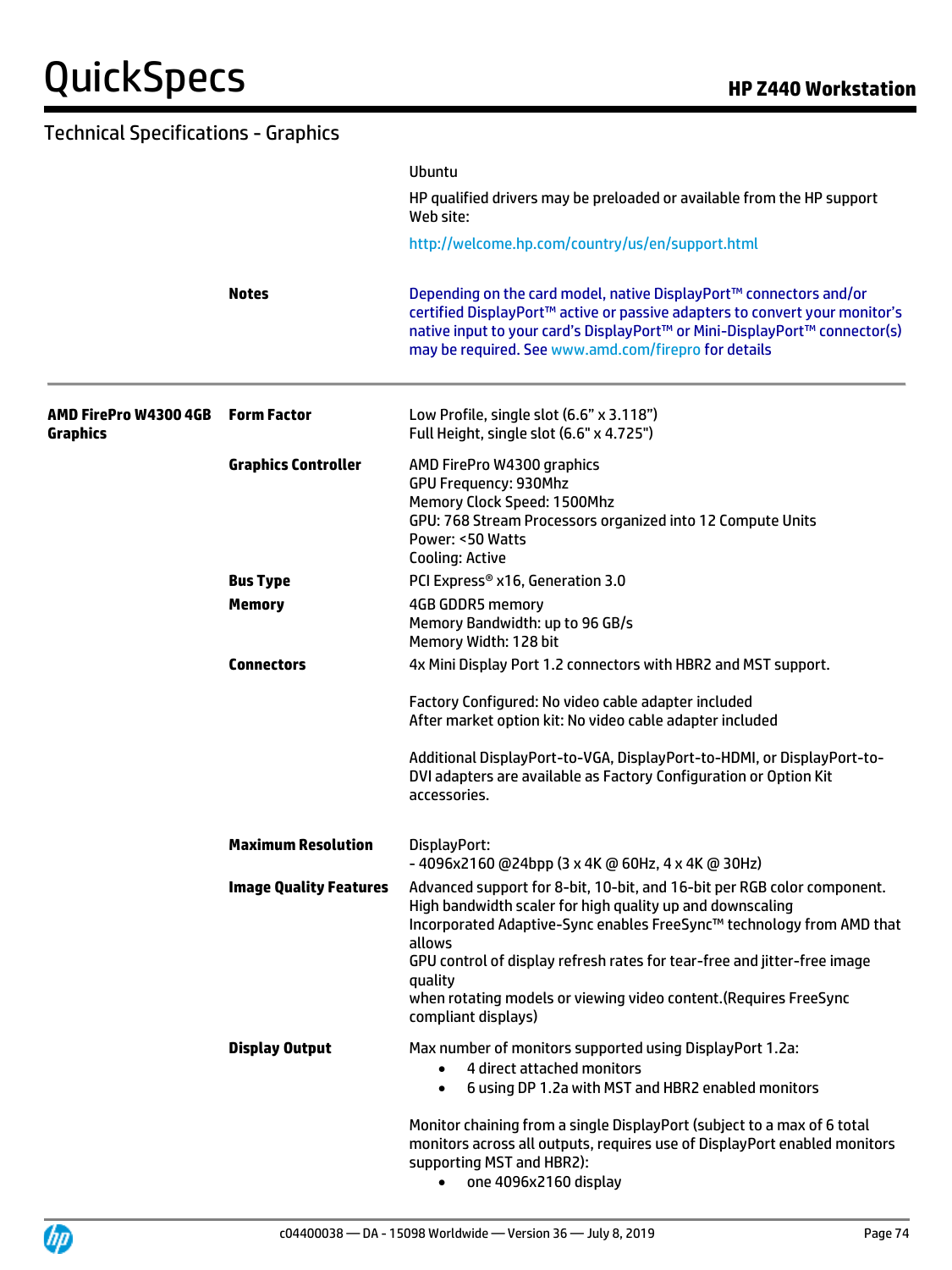|                       | <b>Shading Architecture</b>                 | two 2560x1600 displays<br>$\bullet$<br>four 1920x1200 displays<br>Shader Model 5.0                                                                                                                                                                                                                                                                                                                                                                                                                                                                                                                                                                                                                                                                                                                                          |
|-----------------------|---------------------------------------------|-----------------------------------------------------------------------------------------------------------------------------------------------------------------------------------------------------------------------------------------------------------------------------------------------------------------------------------------------------------------------------------------------------------------------------------------------------------------------------------------------------------------------------------------------------------------------------------------------------------------------------------------------------------------------------------------------------------------------------------------------------------------------------------------------------------------------------|
|                       |                                             |                                                                                                                                                                                                                                                                                                                                                                                                                                                                                                                                                                                                                                                                                                                                                                                                                             |
|                       | <b>Supported Graphics APIs</b>              | OpenGL 4.4<br>OpenCL 2.0<br>DirectX 12.0                                                                                                                                                                                                                                                                                                                                                                                                                                                                                                                                                                                                                                                                                                                                                                                    |
|                       | <b>Available Graphics</b><br><b>Drivers</b> | Windows 10 (64-bit and 32-bit)<br>Windows <sup>®</sup> 7 (64-bit and 32-bit)<br>Linux                                                                                                                                                                                                                                                                                                                                                                                                                                                                                                                                                                                                                                                                                                                                       |
|                       |                                             | HP qualified drivers may be preloaded or available from the HP support<br>Web site:<br>http://welcome.hp.com/country/us/en/support.html                                                                                                                                                                                                                                                                                                                                                                                                                                                                                                                                                                                                                                                                                     |
|                       | <b>Notes</b>                                | 1. AMD Eyefinity technology supports up to six DisplayPort™<br>monitors on an enabled graphics card. Supported display quantity,<br>type and resolution vary by model and board design; confirm<br>specifications with manufacturer before purchase. To enable more<br>than two displays, or multiple displays from a single output,<br>additional hardware such as DisplayPort-ready monitors or<br>DisplayPort 1.2 MST-enabled hubs may be required. A maximum<br>of two active adapters is recommended for consumer systems.<br>See www.amd.com/eyefinityfaq for full details.<br>2. Configurations of two FirePro W4300 graphics cards in HP Z440<br>Workstation require the HP Z440 Fan and Front Card Guide Kit,<br>configurable from the factory (CTO PN: G8T99AV) or as an<br>Aftermarket Option (AMO PN: J9P80AA). |
| AMD FirePro W5100 4GB | <b>Form Factor</b>                          | Full height, single slot (6.75" X 4.376")                                                                                                                                                                                                                                                                                                                                                                                                                                                                                                                                                                                                                                                                                                                                                                                   |
| <b>Graphics</b>       | <b>Graphics Controller</b>                  | AMD FirePro W5100 graphics<br><b>GPU Frequency: 930Mhz</b><br>GPU: 768 Stream Processors organized into 12 Compute Units<br>Power: <75 Watts<br><b>Cooling: Active</b>                                                                                                                                                                                                                                                                                                                                                                                                                                                                                                                                                                                                                                                      |
|                       | <b>Bus Type</b>                             | PCI Express® x16, Generation 3.0                                                                                                                                                                                                                                                                                                                                                                                                                                                                                                                                                                                                                                                                                                                                                                                            |
|                       | <b>Memory</b>                               | 4GB GDDR5 memory<br>Memory Bandwidth: up to 96 GB/s<br>Memory Width: 128 bit                                                                                                                                                                                                                                                                                                                                                                                                                                                                                                                                                                                                                                                                                                                                                |
|                       | <b>Connectors</b>                           | 4x Display Port 1.2 connectors with HBR2 and MST support.                                                                                                                                                                                                                                                                                                                                                                                                                                                                                                                                                                                                                                                                                                                                                                   |
|                       |                                             | Factory Configured: No video cable adapter included<br>After market option kit: No video cable adapter included                                                                                                                                                                                                                                                                                                                                                                                                                                                                                                                                                                                                                                                                                                             |
|                       | <b>Maximum Resolution</b>                   | Additional DisplayPort-to-VGA or DisplayPort-to-DVI adapters are<br>available as Factory Configuration or Option Kit accessories.<br>DisplayPort:<br>-4096x2160 @24bpp 60Hz                                                                                                                                                                                                                                                                                                                                                                                                                                                                                                                                                                                                                                                 |

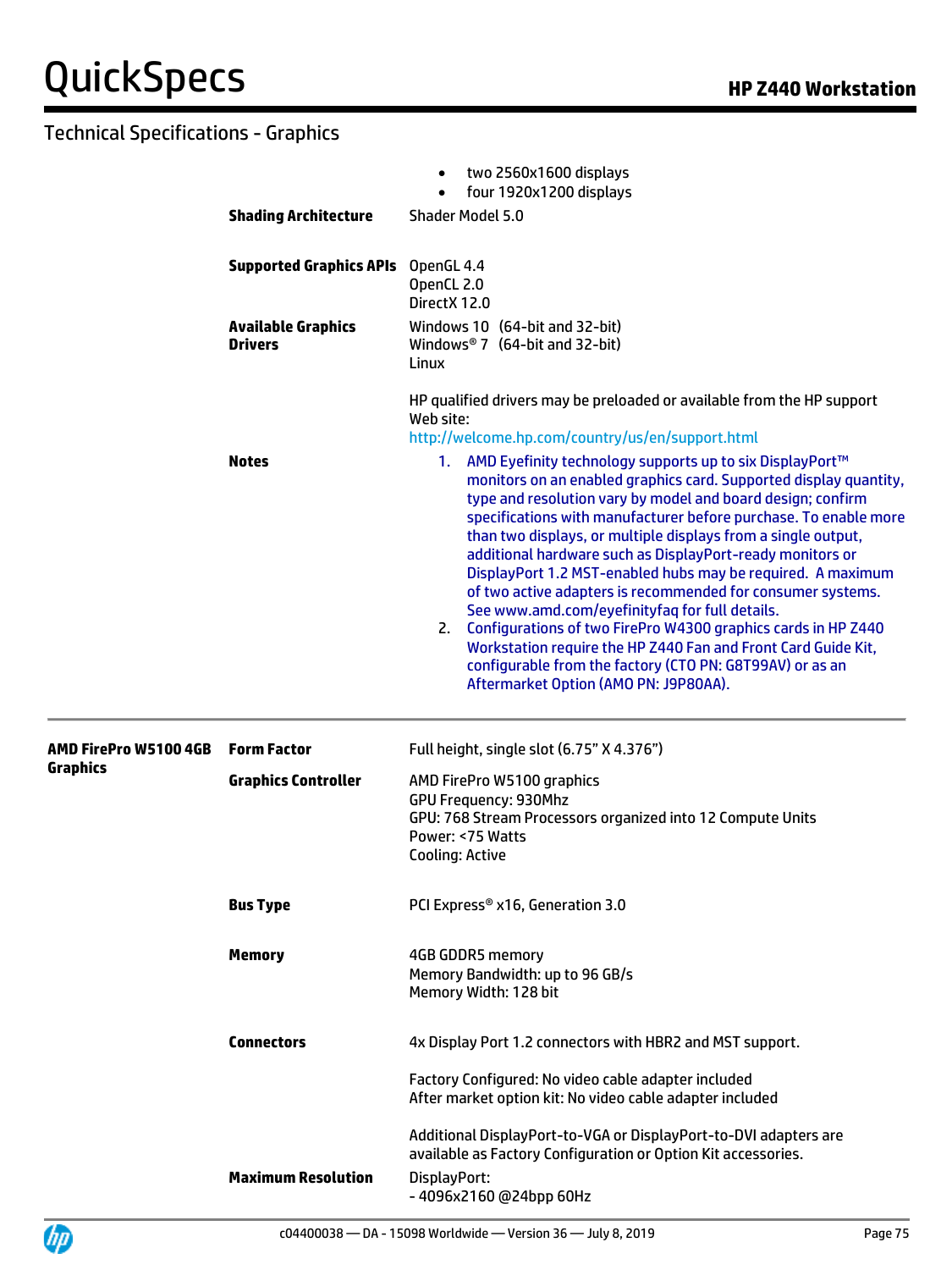|                                       | <b>Graphics Controller</b>                  | NVIDIA <sup>®</sup> Quadro <sup>®</sup> M4000                                                                                                                                                                                                                                                                                                                                                                                                                                                                                                                                  |
|---------------------------------------|---------------------------------------------|--------------------------------------------------------------------------------------------------------------------------------------------------------------------------------------------------------------------------------------------------------------------------------------------------------------------------------------------------------------------------------------------------------------------------------------------------------------------------------------------------------------------------------------------------------------------------------|
| NVIDIA® Quadro® M4000<br>8GB Graphics | <b>Form Factor</b>                          | Dimensions: 4.4" H x 9.5" L<br>Single Slot, Full Height<br>Cooling: Active<br>Weight: 475 grams (without extender)                                                                                                                                                                                                                                                                                                                                                                                                                                                             |
|                                       | <b>Form Factor</b>                          | Full height, single slot (6.75" X 4.376")                                                                                                                                                                                                                                                                                                                                                                                                                                                                                                                                      |
|                                       | <b>Notes</b>                                | 1. AMD Eyefinity technology supports up to six DisplayPort™ monitors on<br>an enabled graphics card. Supported display quantity, type and resolution<br>vary by model and board design; confirm specifications with manufacturer<br>before purchase. To enable more than two displays, or multiple displays<br>from a single output, additional hardware such as DisplayPort-ready<br>monitors or DisplayPort 1.2 MST-enabled hubs may be required. A<br>maximum of two active adapters is recommended for consumer systems.<br>See www.amd.com/eyefinityfaq for full details. |
|                                       |                                             | HP qualified drivers may be preloaded or available from the HP support<br>Web site:<br>http://welcome.hp.com/country/us/en/support.html                                                                                                                                                                                                                                                                                                                                                                                                                                        |
|                                       | <b>Available Graphics</b><br><b>Drivers</b> | Windows 8.1 / 8 (64-bit and 32-bit)<br>Windows <sup>®</sup> 7 (64-bit and 32-bit)<br>Linux                                                                                                                                                                                                                                                                                                                                                                                                                                                                                     |
|                                       | <b>Supported Graphics APIs</b> OpenGL 4.4   | OpenCL 1.2 and 2.0<br>Direct X 11.2 / 12<br><b>AMD Mantle</b>                                                                                                                                                                                                                                                                                                                                                                                                                                                                                                                  |
|                                       | <b>Shading Architecture</b>                 | Shader Model 5.0                                                                                                                                                                                                                                                                                                                                                                                                                                                                                                                                                               |
|                                       |                                             | Monitor chaining from a single DisplayPort (subject to a max of 6 total<br>monitors across all outputs, requires use of DisplayPort enabled monitors<br>supporting MST and HBR2):<br>- one 4096x2160 display<br>- two 2560x1600 displays<br>- four 1920x1200 displays                                                                                                                                                                                                                                                                                                          |
|                                       | <b>Display Output</b>                       | Max number of monitors supported using DisplayPort 1.2a:<br>- 4 direct attached monitors<br>- 6 using DP 1.2a with MST and HBR2 enabled monitors                                                                                                                                                                                                                                                                                                                                                                                                                               |
|                                       | <b>Image Quality Features</b>               | VGA:<br>- 1920x1200 (requires DP to VGA adapter)<br>Advanced support for 8-bit, 10-bit, and 16-bit per RGB color component.<br>High bandwidth scaler for high quality up and downscaling                                                                                                                                                                                                                                                                                                                                                                                       |
|                                       |                                             | Single Link DVI:<br>- 1920x1200 (requires DP to DVI adapter)                                                                                                                                                                                                                                                                                                                                                                                                                                                                                                                   |
|                                       |                                             | Dual Link DVI:<br>- 2560x1600 (requires DP to DL-DVI adapter)                                                                                                                                                                                                                                                                                                                                                                                                                                                                                                                  |

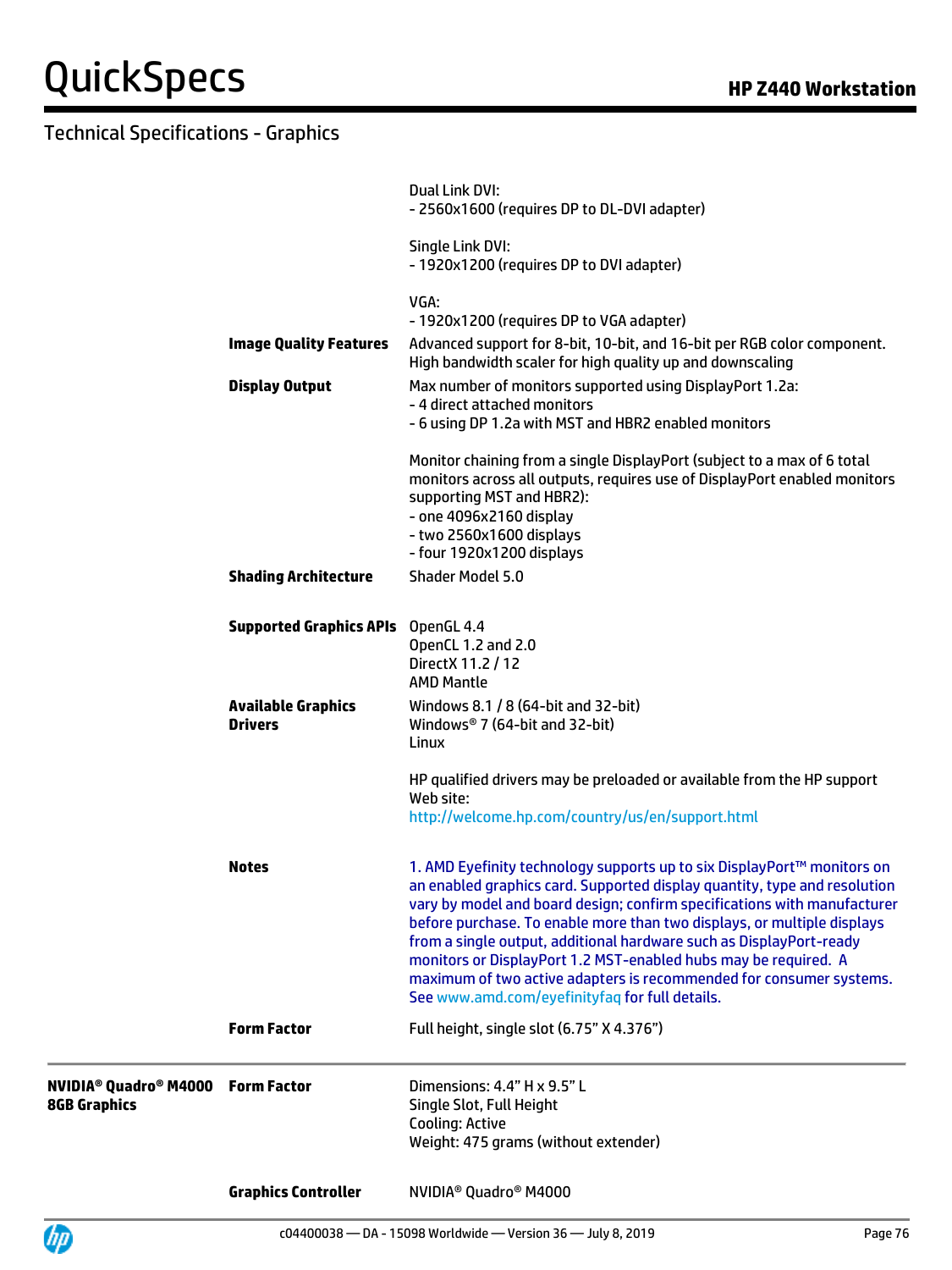|                               | GPU: GM204 with 1664 CUDA cores<br>Power: 120 Watts                                                                                                                                                       |
|-------------------------------|-----------------------------------------------------------------------------------------------------------------------------------------------------------------------------------------------------------|
| <b>Bus Type</b>               | PCI Express 3.0 x16                                                                                                                                                                                       |
| <b>Memory</b>                 | Size: 8GB GDDR5<br>Memory Bandwidth: 192 GB/s<br>Memory Width: 256-bit                                                                                                                                    |
| <b>Connectors</b>             | 4 DisplayPort 1.2a<br>Factory configured Option: No video cable adapter included<br>After market option kit: No video cable adapter included                                                              |
|                               | Additional DisplayPort-to-VGA or DisplayPort-to-DVI adapters are<br>available as accessories                                                                                                              |
| <b>Maximum Resolution</b>     | DisplayPort:<br>- single DisplayPort up to 4096 x 2160 x 30 bpp @ 60Hz<br>- supports High Bit Rate 2 (HBR2) and Multi-Stream Transport (MST)                                                              |
|                               | DL-DVI(I) output:<br>- up to 2560 x 1600 x 32 bpp @ 60Hz                                                                                                                                                  |
|                               | Single Link-DVI(I) output:<br>- up to 1920 x 1200 x 32 bpp @ 60Hz                                                                                                                                         |
|                               | VGA (via adapter cable):<br>- 2048 × 1536 × 32 bpp at 85 Hz                                                                                                                                               |
| <b>Image Quality Features</b> | 12-bit internal display pipeline (hardware support for 12-bit scanout on<br>supported panels, applications and connection)                                                                                |
|                               | NVIDIA <sup>®</sup> 3D Vision™ technology, 3D DLP, Interleaved, and other 3D stereo<br>format support                                                                                                     |
|                               | Full OpenGL quad buffered stereo support                                                                                                                                                                  |
|                               | Support for large-scale, ultra-high resolution visualization using the<br>NVIDIA <sup>®</sup> SVS platform which includes NVIDIA® Mosaic, NVIDIA® Sync and<br>NVIDIA <sup>®</sup> Warp/Blend technologies |
| <b>Display Output</b>         | Maximum number of displays<br>- 4 direct attached monitors<br>- 4 using DP 1.2a with MST and HBR2 enabled monitors                                                                                        |
|                               | Maximum number of DisplayPort displays possible:<br>$-41920x1200$<br>$-42560x1600$<br>$-44096x2160$                                                                                                       |
|                               | - 2 5120x2880 (requires dual DP input capable 5k displays)                                                                                                                                                |
|                               | Maximum number of monitors across all available Quadro M4000 outputs<br>is 4.                                                                                                                             |

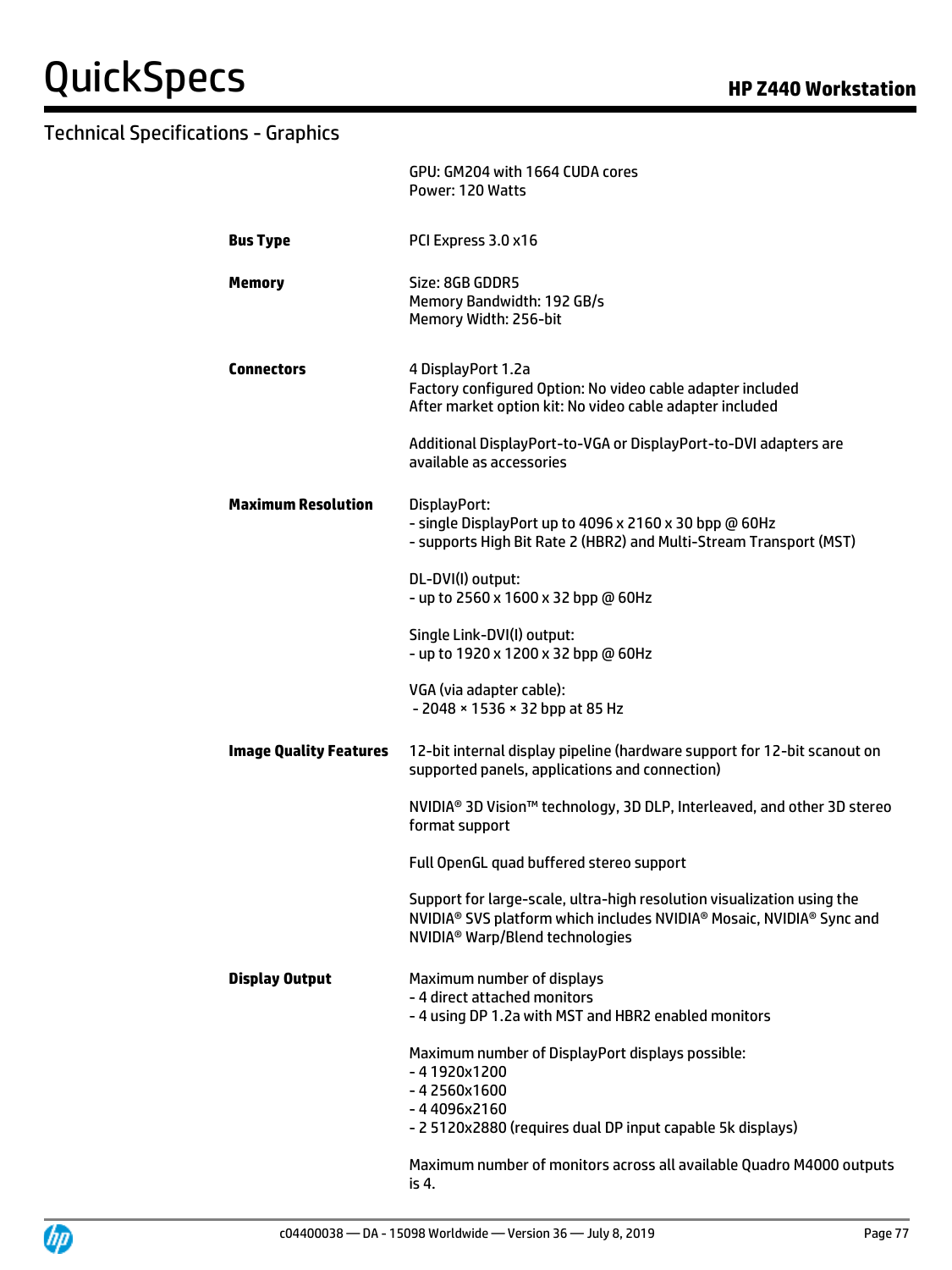|                                                                                       | <b>Shading Architecture</b>                 | Shader Model 5.0                                                                                                                                                                                                                        |
|---------------------------------------------------------------------------------------|---------------------------------------------|-----------------------------------------------------------------------------------------------------------------------------------------------------------------------------------------------------------------------------------------|
|                                                                                       | <b>Supported Graphics APIs</b> OpenGL 4.5   | DirectX 12                                                                                                                                                                                                                              |
|                                                                                       |                                             | API support includes:<br>CUDA C, CUDA C++, DirectCompute 5.0, OpenCL, Java, Python, and Fortran                                                                                                                                         |
|                                                                                       | <b>Available Graphics</b><br><b>Drivers</b> | <b>Microsoft Windows 10</b><br><b>Microsoft Windows 8.1</b><br><b>Microsoft Windows 8</b><br><b>Microsoft Windows 7</b><br>Linux - Full OpenGL implementation, complete with NVIDIA and ARB<br>extensions                               |
|                                                                                       |                                             | HP qualified drivers may be preloaded or available from the HP support<br>Web site:<br>http://welcome.hp.com/country/us/en/support.html                                                                                                 |
|                                                                                       | <b>Notes</b>                                | 1. Configurations using the Quadro M4000 graphics card in HP Z440<br>Workstation require the HP Z440 Fan and Front Card Guide Kit,<br>configurable from the factory (CTO PN: G8T99AV) or as an Aftermarket<br>Option (AMO PN: J9P80AA). |
| <b>NVIDIA<sup>®</sup> Quadro<sup>®</sup> M5000 Form Factor</b><br><b>8GB Graphics</b> |                                             | Dimensions: 4.4" H x 10.5" L<br>Dual Slot, Full Height<br>Cooling: Active<br>Weight: 525 grams (without extender)                                                                                                                       |
|                                                                                       | <b>Graphics Controller</b>                  | NVIDIA <sup>®</sup> Quadro <sup>®</sup> M5000<br>GPU: GM204 with 2048 CUDA cores<br>Power: 150 Watts                                                                                                                                    |
|                                                                                       | <b>Bus Type</b>                             | PCI Express 3.0 x16                                                                                                                                                                                                                     |
|                                                                                       | <b>Memory</b>                               | Size: 8GB GDDR5 ECC capable<br>Memory bandwidth: 211GB/s<br>Memory Width: 256-bit                                                                                                                                                       |
|                                                                                       | <b>Connectors</b>                           | 1 Dual Link DVI-I<br>4 DisplayPort 1.2a                                                                                                                                                                                                 |
|                                                                                       |                                             | Factory configured option: No adapter included with card.<br>After market option kit: No adaptor included with card.                                                                                                                    |
|                                                                                       |                                             | Additional DVI to VGA, DisplayPort to VGA, DisplayPort to DVI, and<br>DisplayPort to Dual-Link DVI adapters available as accessories                                                                                                    |
|                                                                                       | <b>Maximum Resolution</b>                   | DisplayPort:                                                                                                                                                                                                                            |

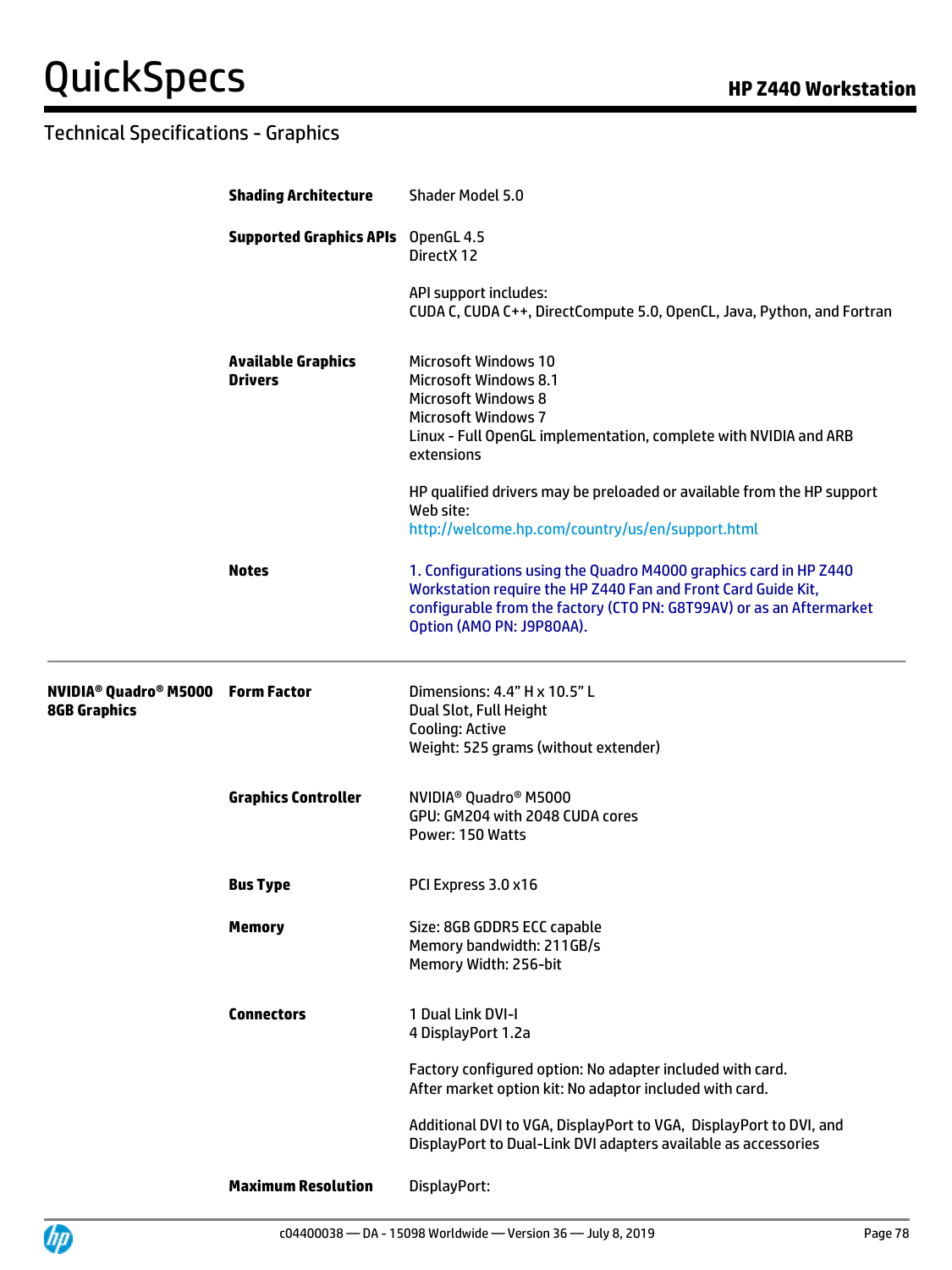|                                                               | - up to four 4096 x 2160 x 30 bpp @ 60Hz displays<br>- up to two 5120 x 2880 @ 60Hz displays<br>- supports High Bit Rate 2 (HBR2) and Multi-Stream Transport (MST)                                                                 |
|---------------------------------------------------------------|------------------------------------------------------------------------------------------------------------------------------------------------------------------------------------------------------------------------------------|
|                                                               | DL-DVI(I) output:<br>- up to 2560 x 1600 x 32 bpp @ 60Hz                                                                                                                                                                           |
|                                                               | Single Link-DVI(I) output:<br>- up to 1920 x 1200 x 32 bpp @ 60Hz                                                                                                                                                                  |
|                                                               | VGA (via adapter cable):<br>- 2048 × 1536 × 32 bpp at 85 Hz                                                                                                                                                                        |
| <b>Image Quality Features</b>                                 | 12-bit internal display pipeline (hardware support for 12-bit scanout on<br>supported panels, applications and connection)                                                                                                         |
|                                                               | NVIDIA <sup>®</sup> 3D Vision™ technology, 3D DLP, Interleaved, and other 3D stereo<br>format support.                                                                                                                             |
|                                                               | Full OpenGL quad buffered stereo support.                                                                                                                                                                                          |
|                                                               | Support for large-scale, ultra-high resolution visualization using the<br>NVIDIA <sup>®</sup> SVS platform which includes NVIDIA <sup>®</sup> Mosaic, NVIDIA <sup>®</sup> Sync and<br>NVIDIA <sup>®</sup> Warp/Blend technologies. |
| <b>Display Output</b>                                         | Maximum number of displays<br>- 4 direct attached monitors<br>- 4 using DP 1.2a with MST and HBR2 enabled monitors                                                                                                                 |
|                                                               | Maximum number of DisplayPort displays possible (may require MST<br>and/or HBR2):<br>$-41920x1200$<br>$-42560x1600$<br>$-44096x2160$<br>- 2 5120x2880 (requires dual DP input 5k displays)                                         |
|                                                               | Maximum number of monitors across all available Quadro M5000 outputs<br>is 4.                                                                                                                                                      |
| <b>Shading Architecture</b><br><b>Supported Graphics APIs</b> | <b>Shader Model 5.0</b><br>OpenGL 4.5<br>DirectX 12                                                                                                                                                                                |
|                                                               | API support for NVIDIA's CUDA™ C, CUDA C++, DirectCompute 5.0, OpenCL,<br>Java, Python, Fortran                                                                                                                                    |
| <b>Available Graphics</b><br><b>Drivers</b>                   | <b>Microsoft Windows 10</b><br>Microsoft Windows 8.1<br><b>Microsoft Windows 8</b><br><b>Microsoft Windows 7</b><br>Linux - Full OpenGL implementation, complete with NVIDIA and ARB<br>extensions                                 |

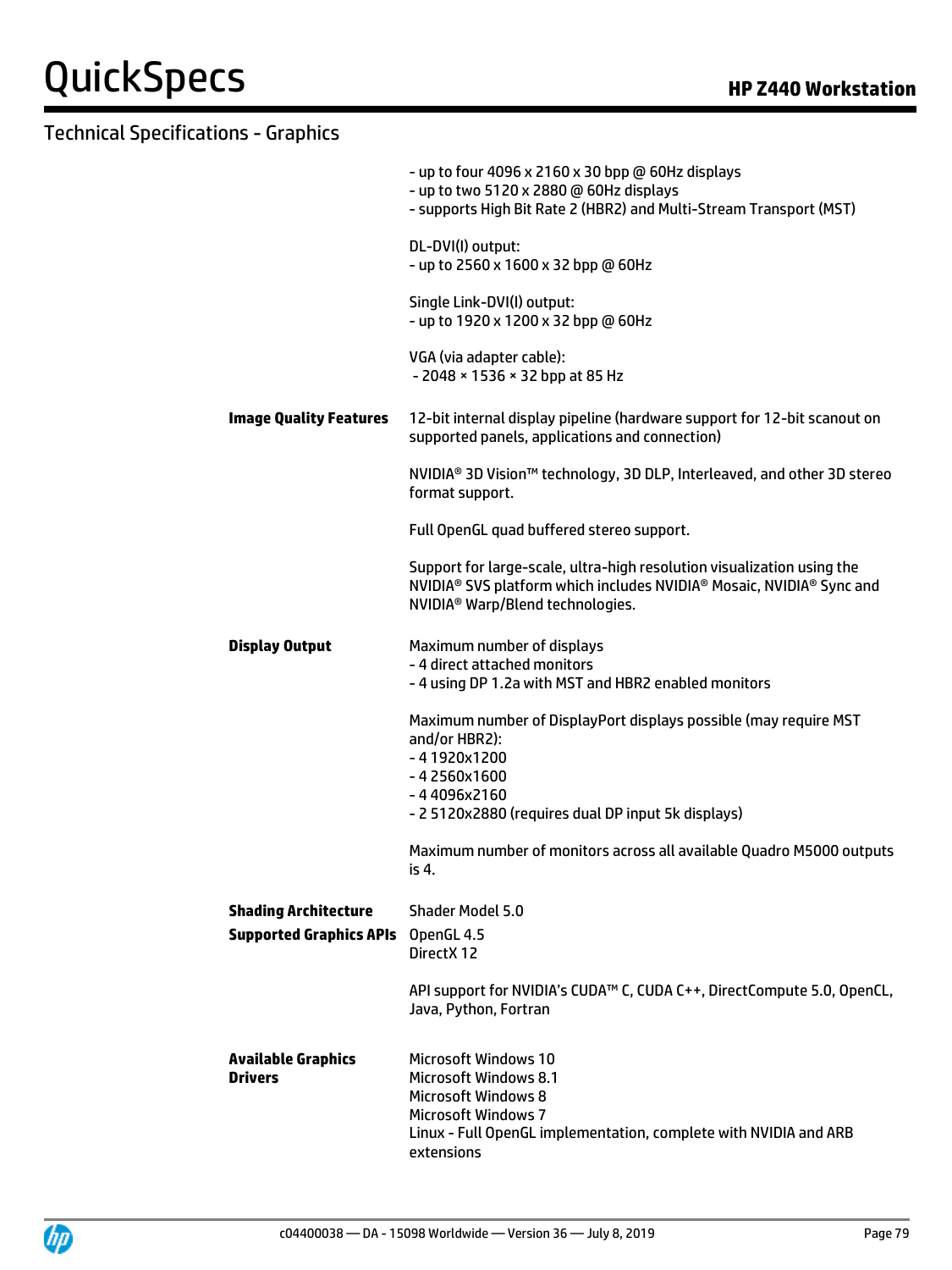| <b>Technical Specifications - Graphics</b>                                |                                  |                                                                                                                                                                                                                                                                                                                                                                                                                                                                                                                                                                                            |
|---------------------------------------------------------------------------|----------------------------------|--------------------------------------------------------------------------------------------------------------------------------------------------------------------------------------------------------------------------------------------------------------------------------------------------------------------------------------------------------------------------------------------------------------------------------------------------------------------------------------------------------------------------------------------------------------------------------------------|
|                                                                           |                                  | HP qualified drivers may be preloaded or available from the HP support<br>Web site:<br>http://welcome.hp.com/country/us/en/support.html                                                                                                                                                                                                                                                                                                                                                                                                                                                    |
|                                                                           | <b>Notes</b>                     | 1. Factory configured Quadro M5000 does not include a video cable<br>adapter. Video cable adapters must be ordered separately.<br>2. A total maximum of 4 active monitors are supported across all display<br>output types. This may be accomplished by using daisy chained<br>DisplayPort 1.2 displays (displays must support MST and HBR2).<br>3. Configurations of a single Quadro M5000 graphics card in HP Z440<br>Workstation require the HP Z440 Fan and Front Card Guide Kit,<br>configurable from the factory (CTO PN: G8T99AV) or as an Aftermarket<br>Option (AMO PN: J9P80AA). |
| <b>NVIDIA<sup>®</sup> Quadro<sup>®</sup> P4000</b><br><b>8GB Graphics</b> | <b>Form Factor</b>               | Dimensions: 4.4"H x 9.5"L<br>Single-slot, full-height<br>Weight: 475 grams (without extender)                                                                                                                                                                                                                                                                                                                                                                                                                                                                                              |
|                                                                           | <b>Graphics Controller</b>       | NVIDIA <sup>®</sup> Quadro® P4000 Graphics Card<br>GPU: GP104 with 1792 CUDA cores<br>Power: 120 Watts                                                                                                                                                                                                                                                                                                                                                                                                                                                                                     |
|                                                                           | <b>Bus Type</b><br><b>Memory</b> | PCI Express 3.0 x16<br>Size: 8GB GDDR5<br>Memory Bandwidth: 243 GB/s<br>Memory Width: 256-bit                                                                                                                                                                                                                                                                                                                                                                                                                                                                                              |
|                                                                           | <b>Connectors</b>                | 4 x DisplayPort 1.4<br>3-pin mini-DIN connector via optional bracket<br>1 x 6-pin auxiliary power connector<br>4-pin header for stereo signal<br>SYNC connector for Quadro® Sync II<br>2 x SLI connectors                                                                                                                                                                                                                                                                                                                                                                                  |
|                                                                           |                                  | Factory Configured Option: No video cable adapter included<br>After Market Option: No video cable adapter included                                                                                                                                                                                                                                                                                                                                                                                                                                                                         |
|                                                                           |                                  | Additional DisplayPort-to-VGA, DisplayPort-to-HDMI, or DisplayPort-to-<br>DVI adapters are available as accessories                                                                                                                                                                                                                                                                                                                                                                                                                                                                        |
|                                                                           | <b>Maximum Resolution</b>        | Dual-link internal TMDS (DVI 1.0):<br>- up to 2560 x 1600 x 32 bpp @ 60 Hz                                                                                                                                                                                                                                                                                                                                                                                                                                                                                                                 |
|                                                                           |                                  | Single-link internal TMDS (DVI 1.0):<br>- up to 1920 x 1200 x 32 bpp @ 60 Hz                                                                                                                                                                                                                                                                                                                                                                                                                                                                                                               |
|                                                                           |                                  | HDMI™ 2.0b (requires DP to HDMI adapter):<br>- up to 5120 x 2880 x 24 bpp @ 60Hz                                                                                                                                                                                                                                                                                                                                                                                                                                                                                                           |
|                                                                           |                                  | DisplayPort:<br>- up to 4096 x 2160 x 30 bpp @ 60Hz<br>- up to 2560 x 1600 x 30 bpp @ 120 Hz<br>- supports High Bit Rate 2 (HBR2) and Multi-Stream Transport (MST)                                                                                                                                                                                                                                                                                                                                                                                                                         |

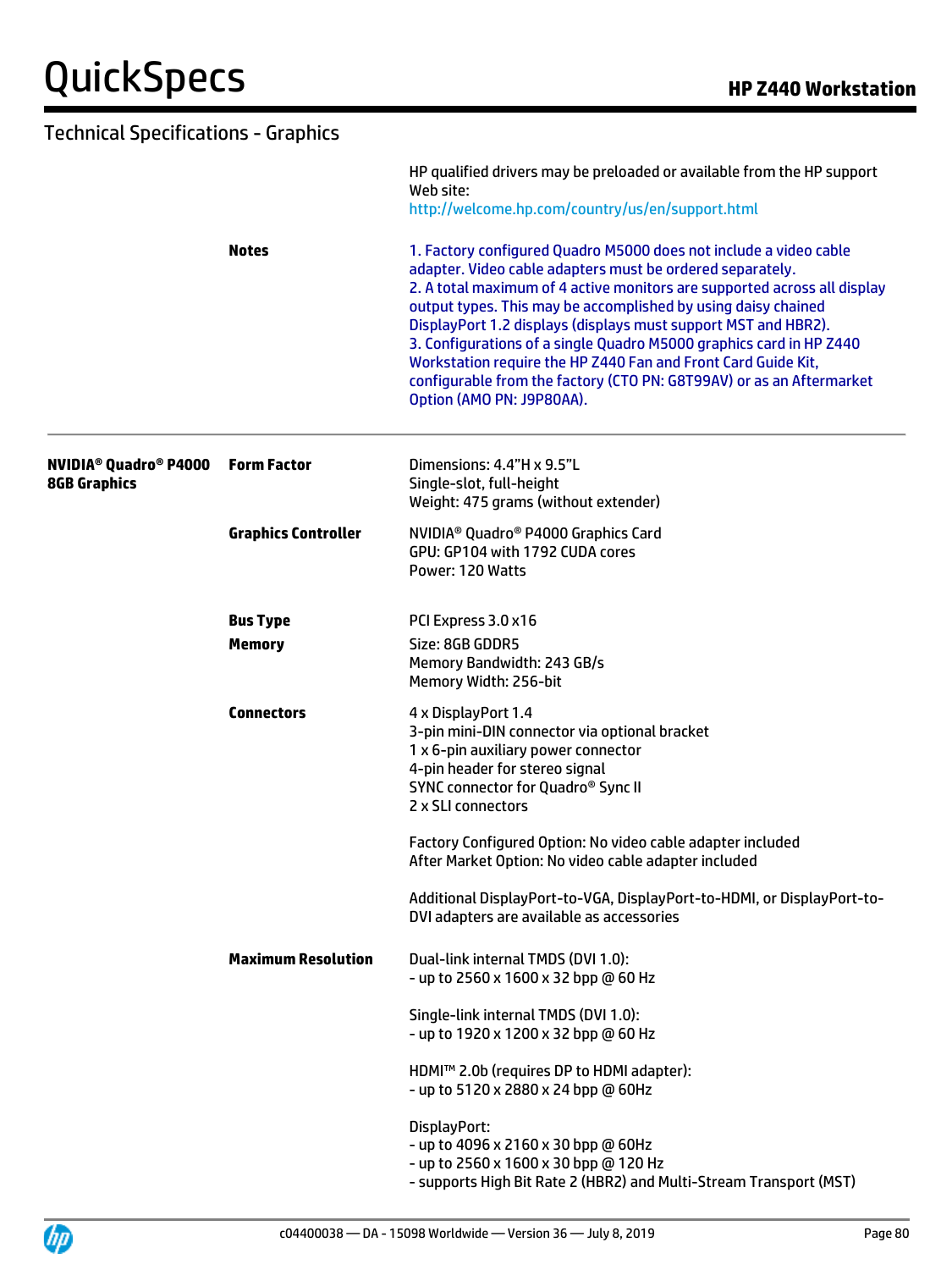|                                                                            |                                             | Using two DP outputs, the P4000 can drive one dual DP input display with<br>5120 x 2880 x 30 bpp @ 60Hz resolution.                                                                                                                                                                                                                                |
|----------------------------------------------------------------------------|---------------------------------------------|----------------------------------------------------------------------------------------------------------------------------------------------------------------------------------------------------------------------------------------------------------------------------------------------------------------------------------------------------|
|                                                                            | <b>Image Quality Features</b>               | Advanced support for 8-bit, 10-bit, and 12-bit per RGB color<br>component.<br>HDCP 2.2 support over DisplayPort, DVI, and HDMI connectors<br>NVIDIA 3D Vision™ and other 3D stereo technologies<br><b>NVIDIA Mosaic and nView</b>                                                                                                                  |
|                                                                            | <b>Display Output</b>                       | Maximum number of displays<br>- 4 direct attached monitors                                                                                                                                                                                                                                                                                         |
|                                                                            |                                             | Maximum number of monitors across all available Quadro P4000 outputs<br>is 4.                                                                                                                                                                                                                                                                      |
|                                                                            | <b>Shading Architecture</b>                 | <b>Shader Model 5.1</b>                                                                                                                                                                                                                                                                                                                            |
|                                                                            | <b>Supported Graphics APIs</b>              | OpenGL 4.5                                                                                                                                                                                                                                                                                                                                         |
|                                                                            |                                             | DirectX 12<br>Vulcan 1.0                                                                                                                                                                                                                                                                                                                           |
|                                                                            |                                             | API support includes:<br>CUDA C, CUDA C++, DirectCompute 5.0, OpenCL, Java, Python, and Fortran                                                                                                                                                                                                                                                    |
|                                                                            | <b>Available Graphics</b><br><b>Drivers</b> | <b>Microsoft Windows 10</b><br><b>Microsoft Windows 7</b><br>Linux - Full OpenGL implementation, complete with NVIDIA and ARB<br>extensions                                                                                                                                                                                                        |
|                                                                            |                                             | HP qualified drivers may be preloaded or available from the HP support<br>Web site:                                                                                                                                                                                                                                                                |
|                                                                            | <b>Notes</b>                                | http://welcome.hp.com/country/us/en/support.html<br>Quadro P4000 offered as Factory Configured Option does not<br>1.<br>include a video cable adapter. Video cable adapters must be<br>ordered separately.<br>2. Quadro P4000 offered as an After Market Option does not include<br>video cables. Video cable adapters must be ordered separately. |
| <b>NVIDIA<sup>®</sup> Quadro<sup>®</sup> P5000</b><br><b>16GB Graphics</b> | <b>Form Factor</b>                          | Full-Height Dual Slot (4.4" Height x 10.5" Length)<br>Weight: 815 grams / 1.80 lbs                                                                                                                                                                                                                                                                 |
|                                                                            | <b>Graphics Controller</b>                  | Quadro <sup>™</sup> P5000 graphics<br>GPU: 2560 NVIDIA CUDA <sup>®</sup> Parallel Processing Cores<br>Power: 180 Watts<br><b>Cooling: Active</b>                                                                                                                                                                                                   |
|                                                                            | <b>Memory</b>                               | 16GB GDDR5X memory<br>Memory Bandwidth: Up to 288 GB/s<br>Memory Width: 256 bit<br>ECC Memory (disabled by default)                                                                                                                                                                                                                                |

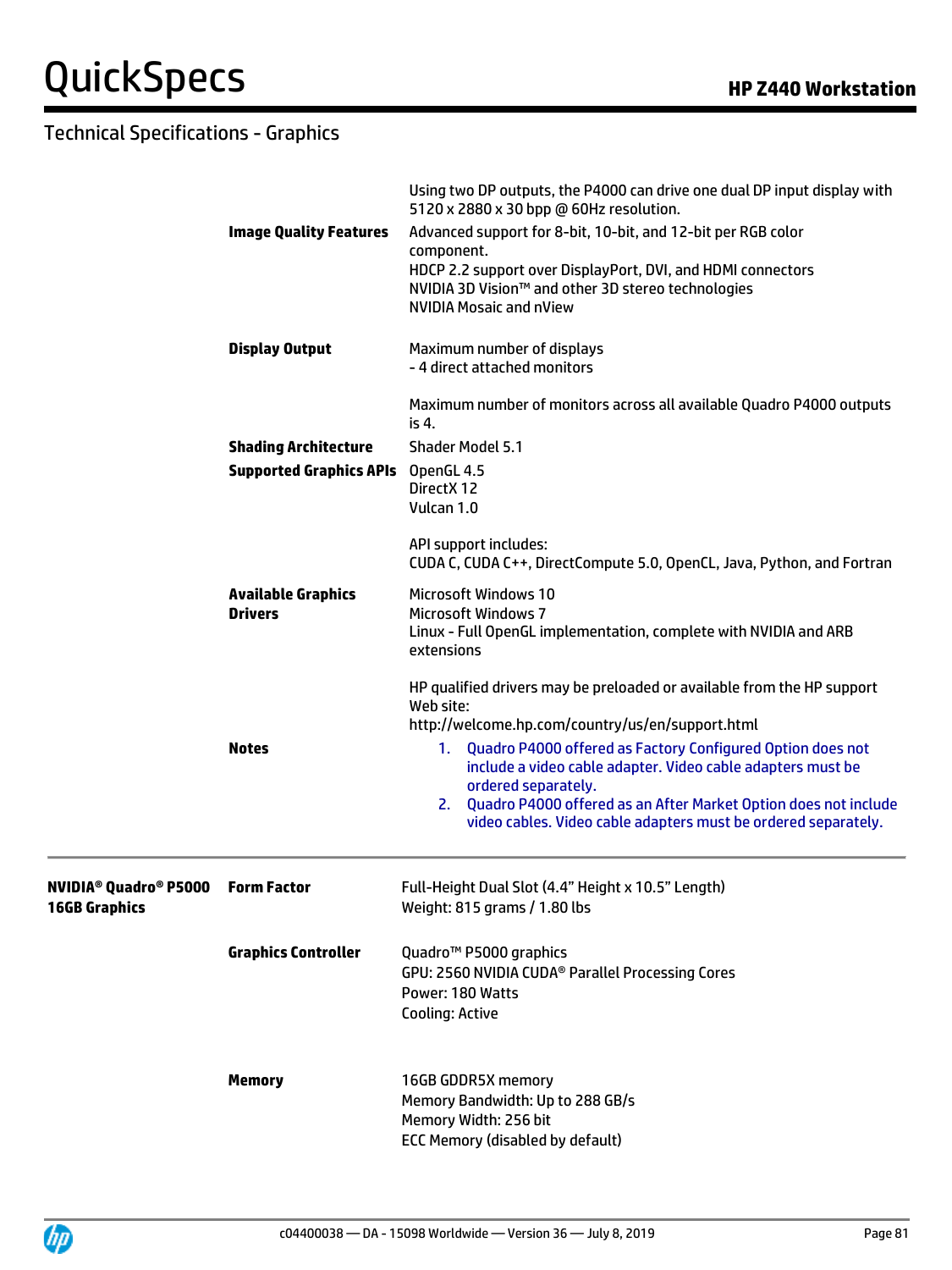| <b>Connectors</b>            | DP (x4) with HDR support<br>DL-DVI(D)<br>3-pin mini-DIN connector                                                                            |
|------------------------------|----------------------------------------------------------------------------------------------------------------------------------------------|
|                              | <b>SLI</b> connector                                                                                                                         |
|                              | Quadro Sync connector (compatible with Quadro II Sync)                                                                                       |
|                              | One 8-pin auxiliary power connector                                                                                                          |
|                              | Factory configured option: No video cable adapter included with card.<br>After market option Kit: No video cable adaptor included with card. |
|                              | DVI to VGA, DisplayPort to VGA, DisplayPort to DVI, and DisplayPort to Dual-<br>Link DVI adapters available as accessories.                  |
| <b>Maximum Resolution</b>    | 5K support @ 60Hz<br>1x single-cable 5K monitor, or 2x dual-cable 5K monitors                                                                |
|                              | Image Quality Features Advanced support for 8-bit, 10-bit, and 12-bit per RGB color                                                          |
|                              | component.<br>HDCP 2.2 support over DisplayPort, DVI, and HDMI connectors                                                                    |
|                              | NVIDIA 3D Vision™ and other 3D stereo technologies                                                                                           |
|                              | NVIDIA Mosaic and nView Desktop Management                                                                                                   |
| Display Outputs <sup>1</sup> | 4x DP1.4 HDR outputs (up to 3840x2160 UHD @ 120Hz refresh, or up to 8K                                                                       |
|                              | at $30Hz$ )<br>1x Dual-link DVI-D output (up to 2560 x 1600 @ 60 Hz and 1920x1200 @                                                          |
|                              | 120 Hz)                                                                                                                                      |
| <b>GPU Architecture</b>      | <b>NVIDIA Pascal™</b>                                                                                                                        |
|                              |                                                                                                                                              |
|                              | Supported Graphics APIs DirectX®12, OpenGL® 4.5, OpenCL™ 1.0, Vulkan™ 1.0                                                                    |
|                              | Developer API support includes: CUDA C, CUDA C++, DirectCompute 5.0,<br>OpenCL, Java, Python, and Fortran                                    |
| <b>Available Graphics</b>    | Windows <sup>®</sup> 10 64-bit                                                                                                               |
| <b>Drivers</b>               | Windows <sup>®</sup> 7 64-bit<br>Linux 64-bit                                                                                                |
|                              | HP qualified drivers may be preloaded or available from the HP support Web                                                                   |
|                              | site:                                                                                                                                        |
|                              | http://welcome.hp.com/country/us/en/support.html                                                                                             |
| <b>Notes</b>                 | 1- Supports up to a total of 4 displays                                                                                                      |
|                              | 2- For HP Z440 Workstations, the 700W power supply option must be<br>used.                                                                   |
|                              | 3- For HP Z840 Workstation configurations, the 1125W power supply                                                                            |

**NVIDIA® Quadro® K4200 4GB Graphics**

**Form Factor** Dimensions: 4.376" H x 9.5" L Single Slot, Full Height Cooling: Active

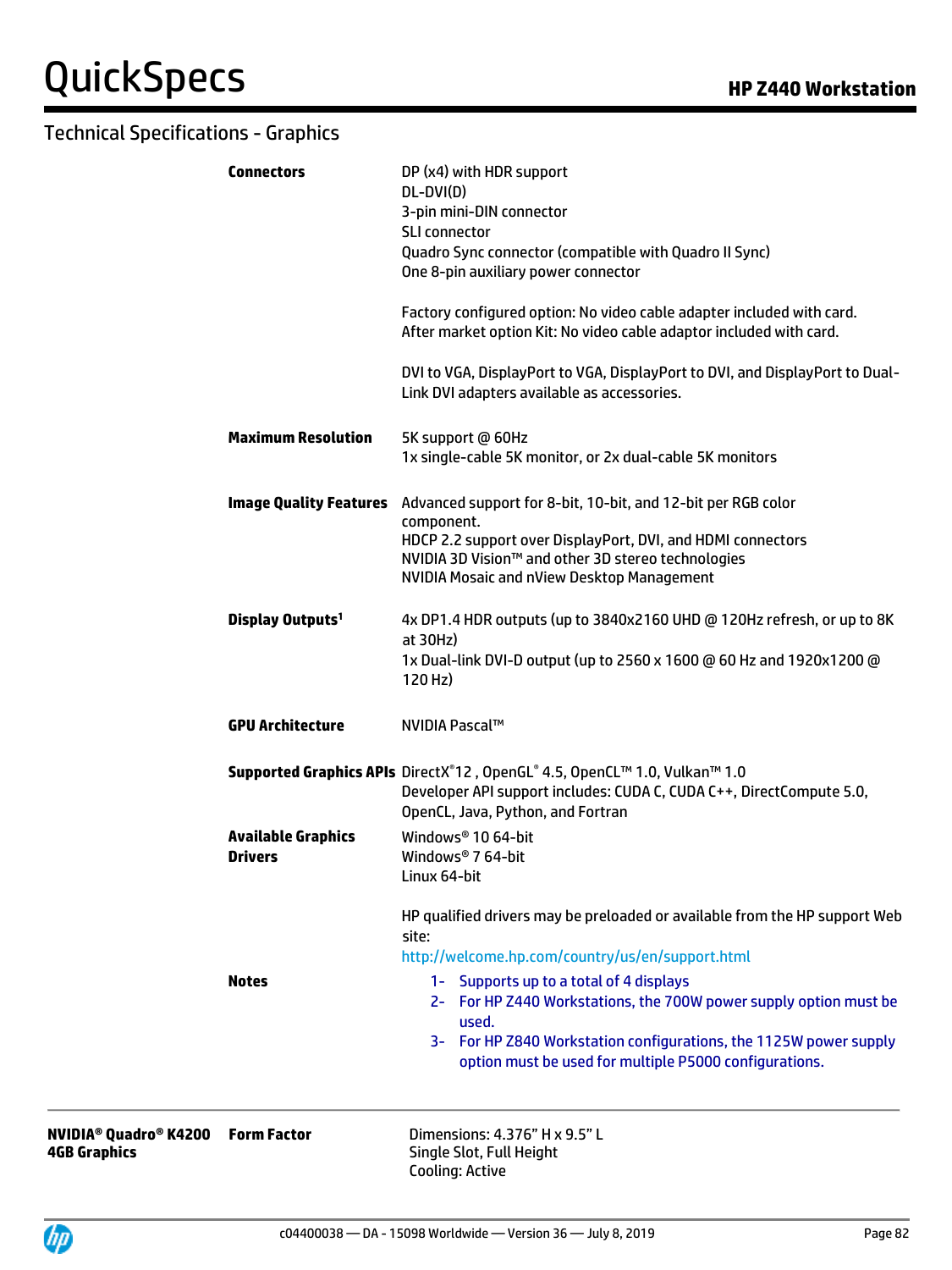| Weight:                       | 461 grams (without extender)                                                                                                                                                                              |
|-------------------------------|-----------------------------------------------------------------------------------------------------------------------------------------------------------------------------------------------------------|
| <b>Graphics Controller</b>    | NVIDIA <sup>®</sup> Quadro <sup>®</sup> K4200<br>GPU: GK104-850 GPU with 1344 CUDA cores<br>Power: 108 Watts                                                                                              |
| <b>Bus Type</b>               | PCI Express 2.0 x16                                                                                                                                                                                       |
| <b>Memory</b>                 | Size: 4GB GDDR5<br>Memory Bandwidth: 173 GB/s<br>Memory Width: 256-bit                                                                                                                                    |
| <b>Connectors</b>             | 1 DL-DVI(I)<br>2 DisplayPort 1.2a                                                                                                                                                                         |
|                               | Factory Configured Option: No video cable adapter included<br>After market option kit: One DP-to-DVI adapter included with card                                                                           |
|                               | Additional DVI-to-VGA, DisplayPort-to-VGA or DisplayPort-to-DVI adapters<br>are available as accessories                                                                                                  |
| <b>Maximum Resolution</b>     | DisplayPort:<br>- up to 3840 x 2160 x 30 bpp @ 60Hz<br>- supports High Bit Rate 2 (HBR2) and Multi-Stream Transport (MST)                                                                                 |
|                               | DL-DVI(I) output:<br>- up to 2560 x 1600 x 32 bpp @ 60Hz                                                                                                                                                  |
|                               | Single Link-DVI(I) output:<br>- up to 1920 x 1200 x 32 bpp @ 60Hz                                                                                                                                         |
|                               | VGA (via adapter cable):<br>- 2048 × 1536 × 32 bpp at 85 Hz                                                                                                                                               |
| <b>Image Quality Features</b> | 10-bit internal display processing (hardware support for 10-bit scanout for<br>both windowed desktop and full screen, only available on Windows with<br>Aero disabled and Linux)                          |
|                               | NVIDIA <sup>®</sup> 3D Vision™ technology, 3D DLP, Interleaved, and other 3D stereo<br>format support                                                                                                     |
|                               | Full OpenGL quad buffered stereo support                                                                                                                                                                  |
|                               | Support for large-scale, ultra-high resolution visualization using the<br>NVIDIA <sup>®</sup> SVS platform which includes NVIDIA® Mosaic, NVIDIA® Sync and<br>NVIDIA <sup>®</sup> Warp/Blend technologies |
| <b>Display Output</b>         | Maximum number of displays<br>- 3 direct attached monitors<br>- 4 using DP 1.2a with MST and HBR2 enabled monitors                                                                                        |
|                               | Maximum number of DisplayPort displays possible (may require MST<br>and/or HBR2):<br>$-41920x1200$                                                                                                        |

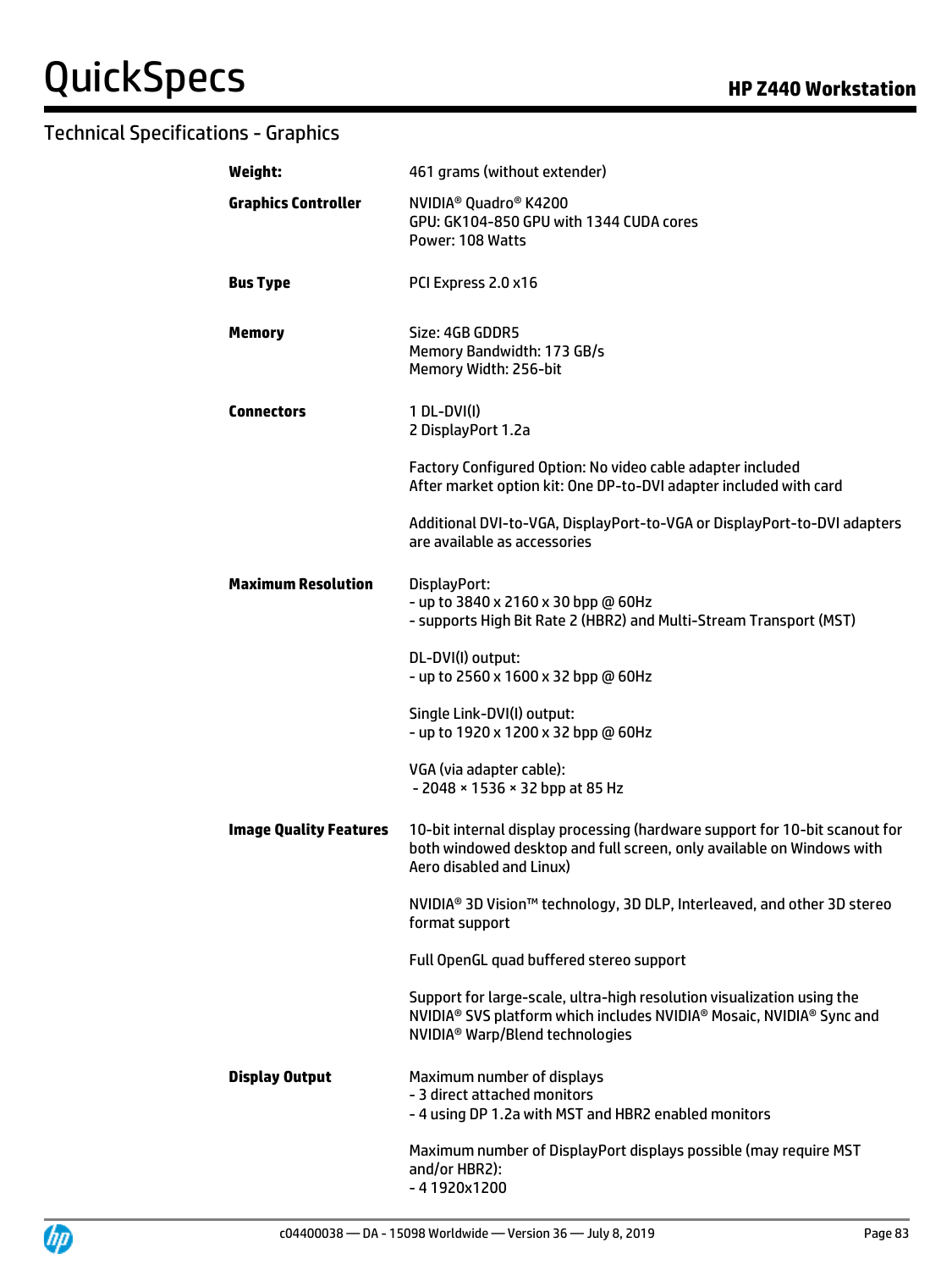|                                             | $-42560x1600$<br>$-23840x2160$                                                                                                                                                                                                                                                                                                                                                                                                                                                                                                                                                                                                                                                                                                      |
|---------------------------------------------|-------------------------------------------------------------------------------------------------------------------------------------------------------------------------------------------------------------------------------------------------------------------------------------------------------------------------------------------------------------------------------------------------------------------------------------------------------------------------------------------------------------------------------------------------------------------------------------------------------------------------------------------------------------------------------------------------------------------------------------|
|                                             | Maximum number of monitors across all available Quadro K4200 outputs<br>is 4.                                                                                                                                                                                                                                                                                                                                                                                                                                                                                                                                                                                                                                                       |
| <b>Shading Architecture</b>                 | Shader Model 5.0                                                                                                                                                                                                                                                                                                                                                                                                                                                                                                                                                                                                                                                                                                                    |
| <b>Supported Graphics APIs</b> OpenGL 4.4   | DirectX 11.1                                                                                                                                                                                                                                                                                                                                                                                                                                                                                                                                                                                                                                                                                                                        |
|                                             | API support includes:<br>CUDA C, CUDA C++, DirectCompute 5.0, OpenCL, Java, Python, and Fortran                                                                                                                                                                                                                                                                                                                                                                                                                                                                                                                                                                                                                                     |
| <b>Available Graphics</b><br><b>Drivers</b> | Microsoft Windows 8.1<br>Microsoft Windows 8<br><b>Microsoft Windows 7</b><br>Linux - Full OpenGL implementation, complete with NVIDIA and ARB<br>extensions                                                                                                                                                                                                                                                                                                                                                                                                                                                                                                                                                                        |
|                                             | HP qualified drivers may be preloaded or available from the HP support<br>Web site:<br>http://welcome.hp.com/country/us/en/support.html                                                                                                                                                                                                                                                                                                                                                                                                                                                                                                                                                                                             |
| <b>Notes</b>                                | 1. Quadro K4200 offered as CTO does not include a video cable adapter.<br>Video cable adapters must be ordered separately.<br>2. Quadro K4200 offered as After Market Kits includes one DP-to-DVI video<br>cable adapter. Additional cables must be ordered separately.<br>3. A total maximum of 4 active monitors are supported across all display<br>output types. This may be accomplished by using daisy chained<br>DisplayPort 1.2 displays (displays must support MST and HBR2).<br>4. Configurations of a single Quadro K4200 graphics card in HP Z440<br>Workstation require the HP Z440 Fan and Front Card Guide Kit,<br>configurable from the factory (CTO PN: G8T99AV) or as an Aftermarket<br>Option (AMO PN: J9P80AA). |

| NVIDIA® Quadro® K5200 Form Factor<br><b>8GB Graphics</b> |                            | 4.376" H x 10.5" L<br>Dual Slot                                                                               |
|----------------------------------------------------------|----------------------------|---------------------------------------------------------------------------------------------------------------|
|                                                          | Weight:                    | ~880 grams                                                                                                    |
|                                                          | <b>Graphics Controller</b> | NVIDIA <sup>®</sup> Quadro <sup>®</sup> K5200<br><b>GK 110 GPU</b><br>2304 CUDA cores<br>Max Power: 150 Watts |
|                                                          | <b>Bus Type</b>            | PCI Express 3.0 x16                                                                                           |
|                                                          | <b>Memory</b>              | 8GB GDDR5<br>256-bit memory I/O path<br>192 GB/s memory bandwidth                                             |

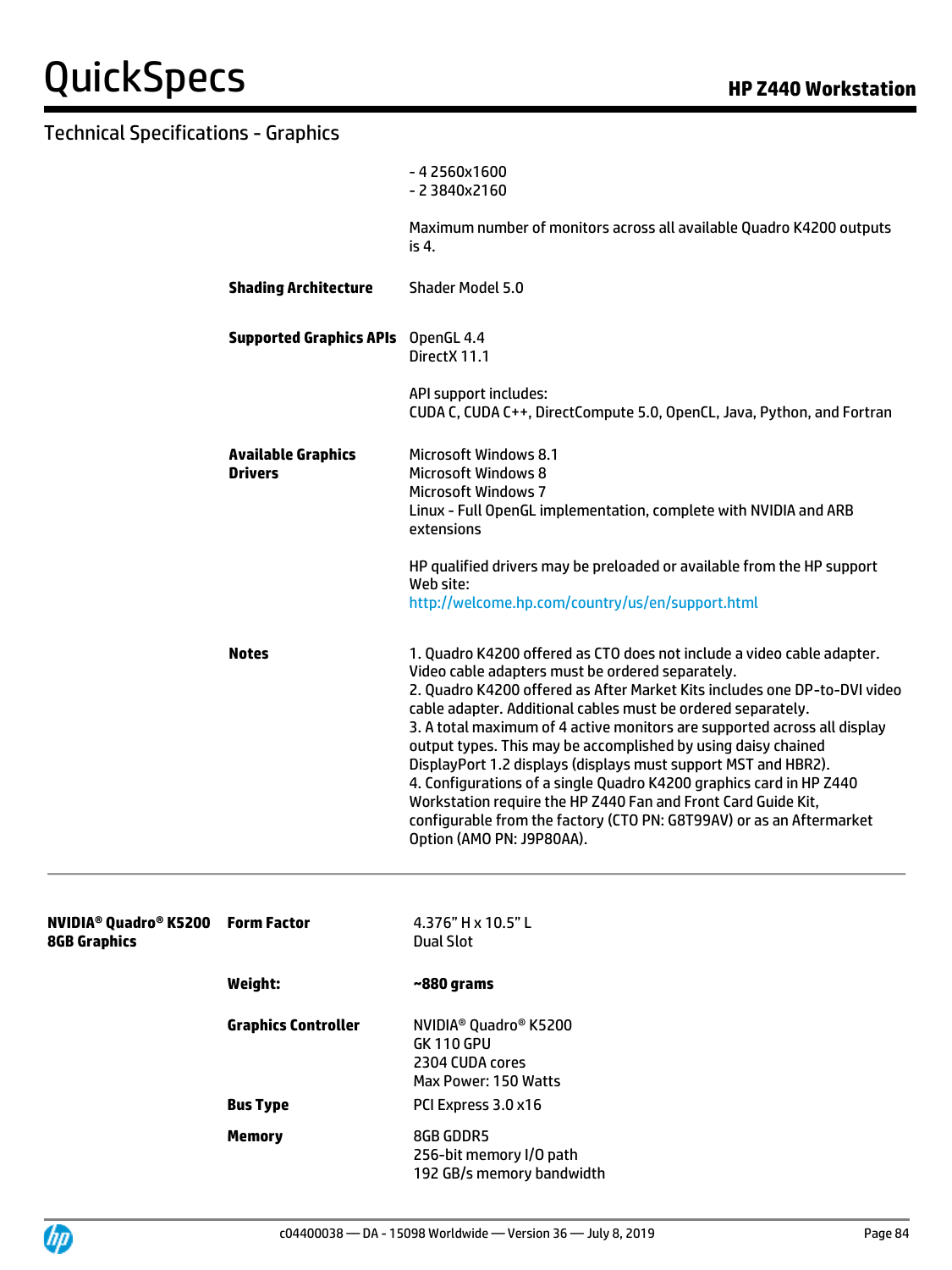| <b>Connectors</b>                           | DVI-I (1), DVI-D (1), DP (2),                                                                                                                                                        |  |
|---------------------------------------------|--------------------------------------------------------------------------------------------------------------------------------------------------------------------------------------|--|
|                                             | Factory configured option: No adapter included with card.<br>Option Kit: No adaptor included with card.                                                                              |  |
|                                             | DVI to VGA, DisplayPort to VGA, DisplayPort to DVI, and DisplayPort to<br>Dual-Link DVI adapters available as accessories.                                                           |  |
| <b>Image Quality Features</b>               | DisplayPort with Multi-Stream Technology (MST) and High Bit<br>$\bullet$<br>Rate 2 (HBR2), HDMI 1.4, and HDCP support                                                                |  |
|                                             | NVIDIA 3D Vision™ technology<br>$\bullet$                                                                                                                                            |  |
| <b>Display Output</b>                       | 400 MHz integrated RAMDAC<br>Maximum resolution over VGA (through DVI to VGA cable): 2048 ×<br>$\bullet$<br>1536 × 32 bpp at 85 Hz                                                   |  |
|                                             | Dual-link internal TMDS (DVI 1.0)<br>Maximum resolution over digital port (single GPU and SLI mode):<br>$\bullet$<br>2560 × 1600 × 32 bpp at 60 Hz (reduced blanking)                |  |
|                                             | Single-link internal TMDS (DVI 1.0)<br>Maximum resolution over digital port (single GPU and SLI<br>$\bullet$<br>mode):1920 $\times$ 1200 $\times$ 32 bpp at 60 Hz (reduced blanking) |  |
|                                             | DisplayPort with MST and HBR2.<br>Maximum resolution: 4096 × 2160 × 30 bpp at 60Hz<br>$\bullet$<br>Maximum resolution:2560 x 1600 x 30bpp at 120Hz<br>$\bullet$                      |  |
|                                             | <b>HDMI</b><br>Maximum resolution: 1920 × 1080 × 32 bpp at 60Hz<br>$\bullet$                                                                                                         |  |
| <b>Shading Architecture</b>                 | Shader Model 5.0                                                                                                                                                                     |  |
| <b>Supported Graphics APIs</b>              | OpenGL 4.4<br>DirectX 11<br>API support for NVIDIA's CUDA ™ C, CUDA C++, DirectCompute 5.0, OpenCL<br>Java, Python, and Fortran                                                      |  |
| <b>Available Graphics Drivers Windows 8</b> | Windows 7 Professional (64-bit and 32-bit)<br>Red Hat Enterprise Linux (RHEL) 6 Desktop/Workstation (64-bit)<br>SUSE Linux Enterprise Desktop 11 SP3(64-bit and 32-bit)              |  |
|                                             | HP qualified drivers may be preloaded or available from the HP support<br>Web site:                                                                                                  |  |
|                                             | http://welcome.hp.com/country/us/en/support.html                                                                                                                                     |  |
| Notes                                       | NVIDIA GRID VGX Pass Through feature supported on NVIDIA®<br>1.<br>Quadro <sup>®</sup> K5200 to enable direct mapping of GPU to Virtual<br>Machine.                                  |  |
|                                             | 2. No display output adapter included.                                                                                                                                               |  |

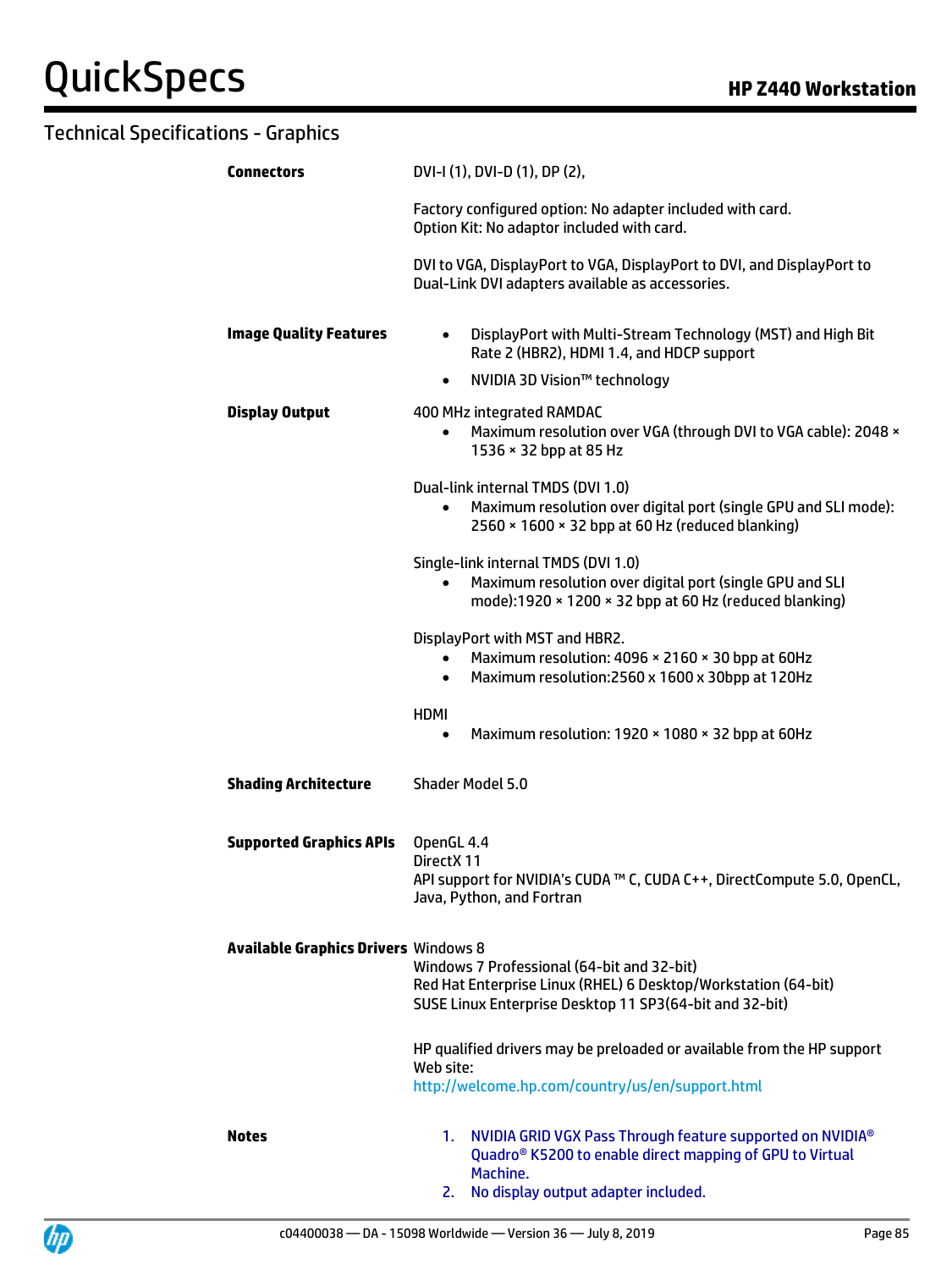| AMD FirePro W7100 8GB<br><b>Graphics</b> | <b>Form Factor</b>            | Full height, single slot (9.5" X 4.376")                                                                                                                                                                                                                              |
|------------------------------------------|-------------------------------|-----------------------------------------------------------------------------------------------------------------------------------------------------------------------------------------------------------------------------------------------------------------------|
|                                          | Weight:                       | AMD FirePro W7100 graphics<br>GPU: 1792 Stream Processors organized into 28 Compute Units<br>Power: <75 Watts<br><b>Cooling: Active</b>                                                                                                                               |
|                                          | <b>Graphics Controller</b>    | PCI Express® x16, Generation 3.0                                                                                                                                                                                                                                      |
|                                          | <b>Bus Type</b>               | 8GB GDDR5 memory<br>Memory Bandwidth: up to 176 GB/s<br>Memory Width: 256 bit                                                                                                                                                                                         |
|                                          | <b>Memory</b>                 | 4x Display Port 1.2a connectors with HBR2 and MST support.                                                                                                                                                                                                            |
|                                          |                               | Factory Configured: No video cable adapter included<br>After market option kit: No video cable adapter included                                                                                                                                                       |
|                                          |                               | Additional DisplayPort-to-VGA or DisplayPort-to-DVI adapters are<br>available as Factory Configuration or Option Kit accessories.                                                                                                                                     |
|                                          | <b>Connectors</b>             | DisplayPort:<br>-4096x2160@24bpp60Hz                                                                                                                                                                                                                                  |
|                                          |                               | Dual Link DVI:<br>- 2560x1600 (requires DP to DL-DVI adapter)                                                                                                                                                                                                         |
|                                          |                               | Single Link DVI:<br>- 1920x1200 (requires DP to DVI adapter)                                                                                                                                                                                                          |
|                                          |                               | VGA:<br>- 1920x1200 (requires DP to VGA adapter)                                                                                                                                                                                                                      |
|                                          | <b>Image Quality Features</b> | Advanced support for 8-bit, 10-bit, and 16-bit per RGB color component.<br>High bandwidth scaler for high quality up and downscaling                                                                                                                                  |
|                                          | <b>Display Output</b>         | Max number of monitors supported using DisplayPort 1.2a:<br>- 4 direct attached monitors<br>- 6 using DP 1.2a with MST and HBR2 enabled monitors                                                                                                                      |
|                                          |                               | Monitor chaining from a single DisplayPort (subject to a max of 6 total<br>monitors across all outputs, requires use of DisplayPort enabled monitors<br>supporting MST and HBR2):<br>- one 4096x2160 display<br>- two 2560x1600 displays<br>- four 1920x1200 displays |

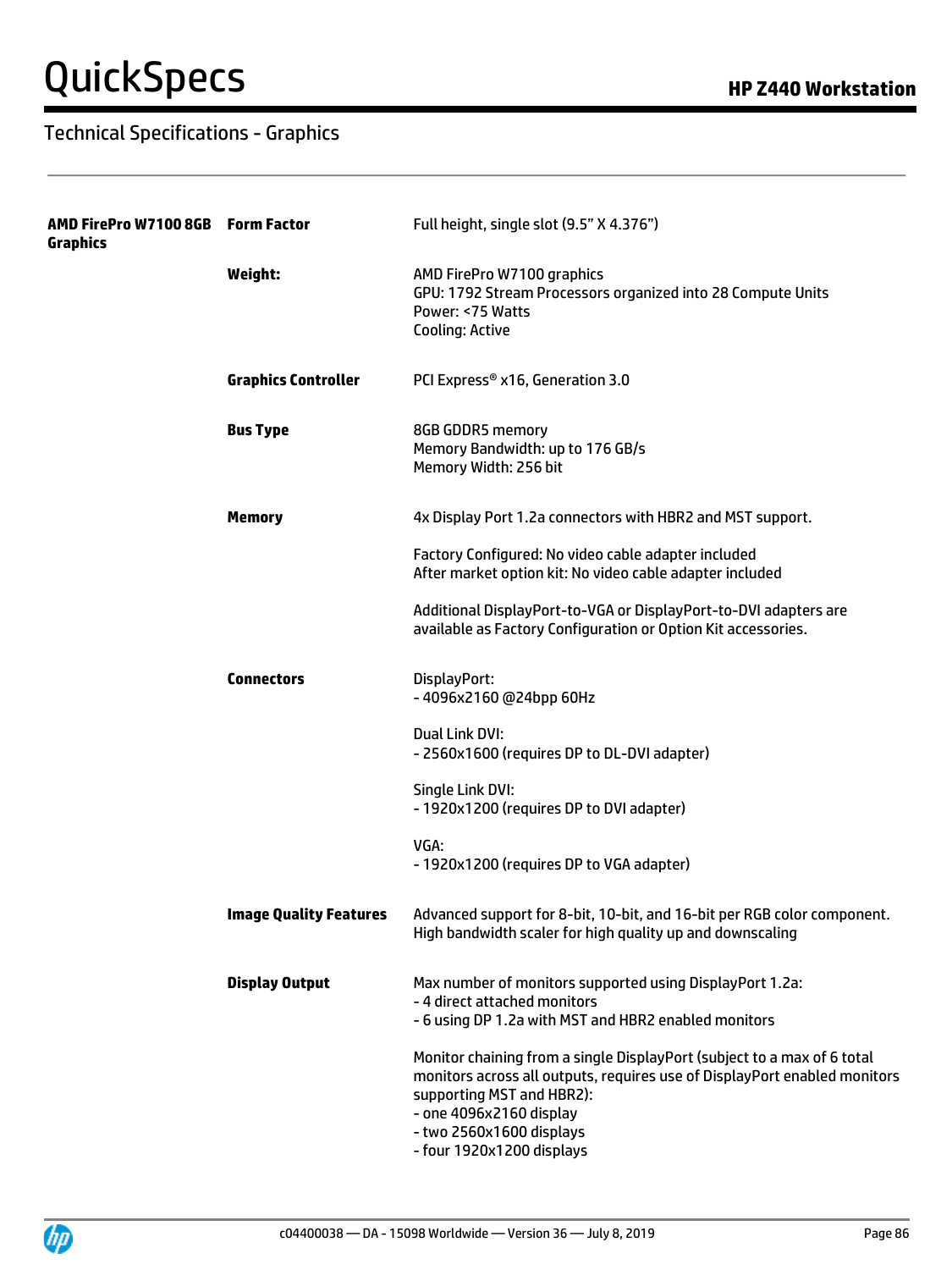| <b>Technical Specifications - Graphics</b> |                                |                                                                                                                                                                                                                                                                                                                                                                                                                                                                                                                                                                                                                                                                                                                                                                                                                |  |
|--------------------------------------------|--------------------------------|----------------------------------------------------------------------------------------------------------------------------------------------------------------------------------------------------------------------------------------------------------------------------------------------------------------------------------------------------------------------------------------------------------------------------------------------------------------------------------------------------------------------------------------------------------------------------------------------------------------------------------------------------------------------------------------------------------------------------------------------------------------------------------------------------------------|--|
|                                            | <b>Shading Architecture</b>    | Shader Model 5.0                                                                                                                                                                                                                                                                                                                                                                                                                                                                                                                                                                                                                                                                                                                                                                                               |  |
|                                            | <b>Supported Graphics APIs</b> | OpenGL 4.4<br>OpenCL 1.2 and 2.0<br>Direct X 11.2 / 12<br><b>AMD Mantle</b>                                                                                                                                                                                                                                                                                                                                                                                                                                                                                                                                                                                                                                                                                                                                    |  |
|                                            |                                | Available Graphics Drivers Windows 8.1 / 8 (64-bit and 32-bit)<br>Windows <sup>®</sup> 7 (64-bit and 32-bit)<br>Linux                                                                                                                                                                                                                                                                                                                                                                                                                                                                                                                                                                                                                                                                                          |  |
|                                            |                                | HP qualified drivers may be preloaded or available from the HP support<br>Web site:<br>http://welcome.hp.com/country/us/en/support.html                                                                                                                                                                                                                                                                                                                                                                                                                                                                                                                                                                                                                                                                        |  |
|                                            | <b>Notes</b>                   | 1. AMD Eyefinity technology supports up to six DisplayPort™ monitors on<br>an enabled graphics card. Supported display quantity, type and resolution<br>vary by model and board design; confirm specifications with manufacturer<br>before purchase. To enable more than two displays, or multiple displays<br>from a single output, additional hardware such as DisplayPort-ready<br>monitors or DisplayPort 1.2 MST-enabled hubs may be required. See<br>www.amd.com/eyefinityfaq for full details.<br>2. OpenGL 4.4 support available with driver 14.301.xxx or later.<br>3. OpenCL 2.0 support planned in driver updates for early 2015.<br>4. For HP Z440 Workstation configurations, the HP Z4 Fan and Front Card<br>Guide Kit, which is available both CTO (G8T99AV) and AMO (J9P80AA), is<br>required. |  |
| Radeon™ Pro WX 7100                        | <b>Form Factor</b>             | Full-Height Single Slot (9.5" Length)                                                                                                                                                                                                                                                                                                                                                                                                                                                                                                                                                                                                                                                                                                                                                                          |  |
| <b>8GB Graphics</b>                        | <b>Graphics Controller</b>     | Radeon™ Pro WX 7100 graphics<br>GPU: 2304 Stream Processors organized into 36 Compute Units<br>Power: 130 Watts<br>Cooling: Active                                                                                                                                                                                                                                                                                                                                                                                                                                                                                                                                                                                                                                                                             |  |
|                                            | <b>Memory</b>                  | 8GB GDDR5 memory<br>Memory Bandwidth: 7 Gbps / 224 GB/s<br>Memory Width: 256 bit                                                                                                                                                                                                                                                                                                                                                                                                                                                                                                                                                                                                                                                                                                                               |  |
|                                            | <b>Connectors</b>              | 4x Display Port 1.4 - HDR ready connectors with HBR3 and MST support.                                                                                                                                                                                                                                                                                                                                                                                                                                                                                                                                                                                                                                                                                                                                          |  |
|                                            |                                | Factory Configured: No video cable adapter included<br>After market option kit: No video cable adapter included                                                                                                                                                                                                                                                                                                                                                                                                                                                                                                                                                                                                                                                                                                |  |
|                                            |                                | Additional DisplayPort-to-VGA or DisplayPort-to-DVI adapters are<br>available as Factory Configuration or Option Kit accessories.                                                                                                                                                                                                                                                                                                                                                                                                                                                                                                                                                                                                                                                                              |  |
|                                            | <b>Maximum Resolution</b>      | 5K support @ 60Hz                                                                                                                                                                                                                                                                                                                                                                                                                                                                                                                                                                                                                                                                                                                                                                                              |  |

• 1x single-cable 5K monitor, or 2x dual-cable 5K monitors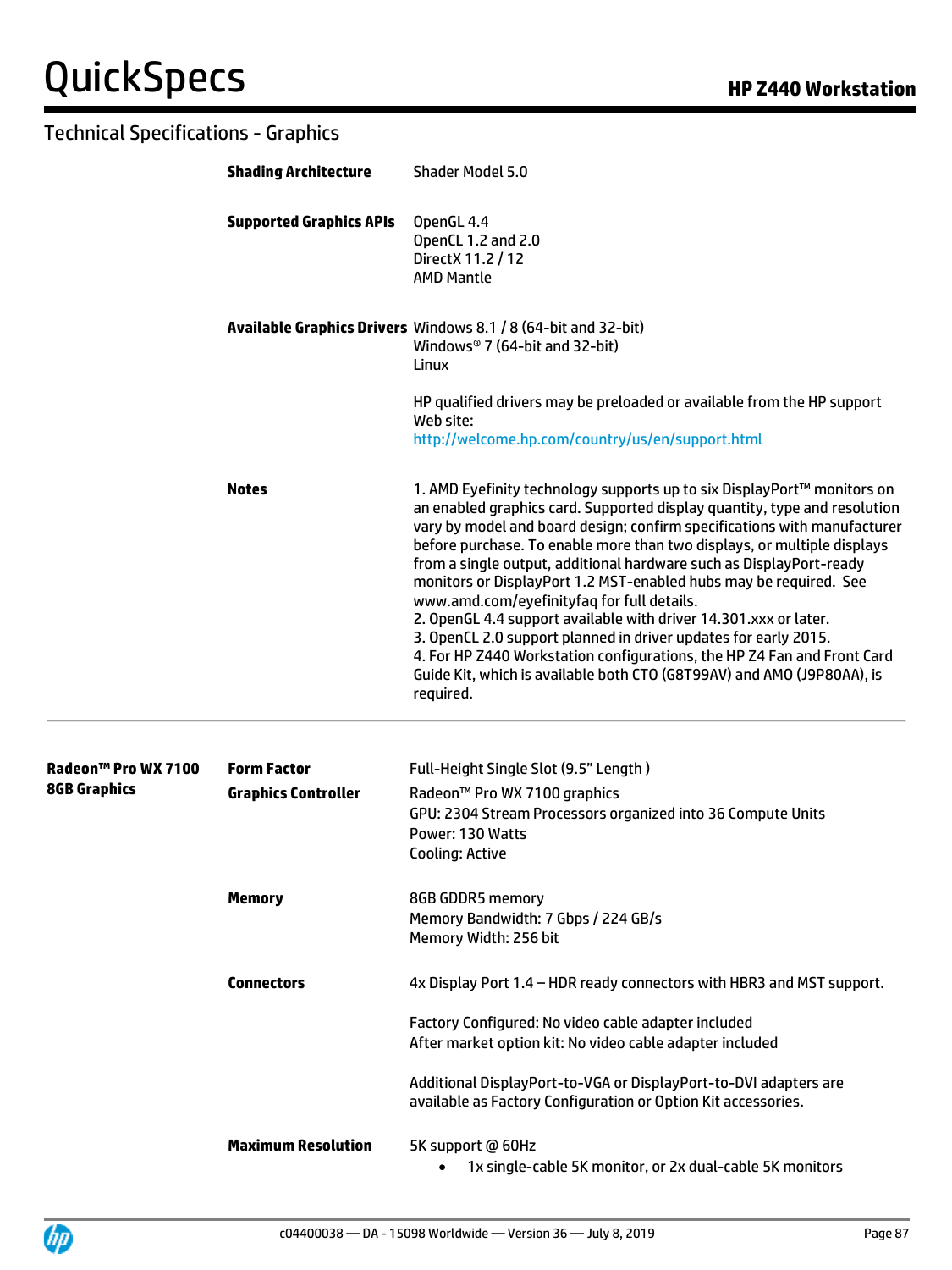| <b>Image Quality Features</b>        | Advanced support for 8-bit, 10-bit, and 16-bit per RGB color<br>component. High bandwidth scaler for high quality up and<br>downscaling                                                                                                                                                                                                                                                                                                                                                                                                                                                                                                                                                                                                                                                                                                                                                                                                                                                                                                                                                                                                                                                                                                                                                                                                                                                                                                                                                                                                                                                         |  |
|--------------------------------------|-------------------------------------------------------------------------------------------------------------------------------------------------------------------------------------------------------------------------------------------------------------------------------------------------------------------------------------------------------------------------------------------------------------------------------------------------------------------------------------------------------------------------------------------------------------------------------------------------------------------------------------------------------------------------------------------------------------------------------------------------------------------------------------------------------------------------------------------------------------------------------------------------------------------------------------------------------------------------------------------------------------------------------------------------------------------------------------------------------------------------------------------------------------------------------------------------------------------------------------------------------------------------------------------------------------------------------------------------------------------------------------------------------------------------------------------------------------------------------------------------------------------------------------------------------------------------------------------------|--|
| <b>Display Output</b>                | 4 full physical DP1.3 HBR3 / DP1.4 HDR outputs<br>FreeSync support                                                                                                                                                                                                                                                                                                                                                                                                                                                                                                                                                                                                                                                                                                                                                                                                                                                                                                                                                                                                                                                                                                                                                                                                                                                                                                                                                                                                                                                                                                                              |  |
| <b>GPU Architecture</b>              | <b>GCN 4th Generation</b>                                                                                                                                                                                                                                                                                                                                                                                                                                                                                                                                                                                                                                                                                                                                                                                                                                                                                                                                                                                                                                                                                                                                                                                                                                                                                                                                                                                                                                                                                                                                                                       |  |
| <b>Supported Graphics APIs</b>       | DirectX <sup>®</sup> 12<br>OpenGL® 4.5<br>OpenCL™ 2.0<br>Vulkan <sup>™</sup> 1.0                                                                                                                                                                                                                                                                                                                                                                                                                                                                                                                                                                                                                                                                                                                                                                                                                                                                                                                                                                                                                                                                                                                                                                                                                                                                                                                                                                                                                                                                                                                |  |
| <b>Available Graphics</b><br>Drivers | Windows 10 64-bit<br>Windows <sup>®</sup> 7 64-bit<br>Linux 64-bit                                                                                                                                                                                                                                                                                                                                                                                                                                                                                                                                                                                                                                                                                                                                                                                                                                                                                                                                                                                                                                                                                                                                                                                                                                                                                                                                                                                                                                                                                                                              |  |
|                                      | HP qualified drivers may be preloaded or available from the HP support<br>Web site:<br>http://welcome.hp.com/country/us/en/support.html                                                                                                                                                                                                                                                                                                                                                                                                                                                                                                                                                                                                                                                                                                                                                                                                                                                                                                                                                                                                                                                                                                                                                                                                                                                                                                                                                                                                                                                         |  |
| <b>Notes</b>                         | 4. HDR content requires that the system be configured with a<br>fully HDR-ready content chain, including: graphics card,<br>monitor/TV, graphics driver and application. Video content<br>must be graded in HDR and viewed with an HDR-ready<br>player. Windowed mode content requires operating system<br>support.<br>5. Radeon VR Ready Creator Products are select Radeon Pro and<br>AMD FirePro <sup>™</sup> GPUs that meet or exceed the Oculus Rift or<br>HTC Vive recommended specifications for video cards/GPUs.<br>Other hardware (including CPU) and system requirements<br>recommended by Oculus Rift or HTC Vive should also be met<br>in order to operate the applicable HMDs as intended. As VR<br>technology, HMDs and other VR hardware and software<br>evolve and/or become available, these criteria may change<br>without notice.<br>6. AMD PowerTune and AMD ZeroCore Power are technologies<br>offered by certain FirePro™ and Radeon™ Pro products, which<br>are designed to intelligently manage GPU power consumption<br>in response to certain GPU load conditions.<br>As of September 2016, certified for DisplayPort™ 1.4 HBR3<br>7.<br>and ready for DisplayPort™ 1.4 HDR based on independent<br>verification by DisplayPort™ testing authority. HDR content<br>requires that the system be configured with a fully HDR-ready<br>content chain, including: graphics card, monitor/TV, graphics<br>driver and application. Video content must be graded in HDR<br>and viewed with an HDR-ready player. Windowed mode<br>content requires operating system support. |  |

**NVIDIA® Quadro® P6000 24GB Graphics**

Full-Height Dual Slot (4.4" Height x 10.5" Length) Weight: 967 grams / 2.14 lbs

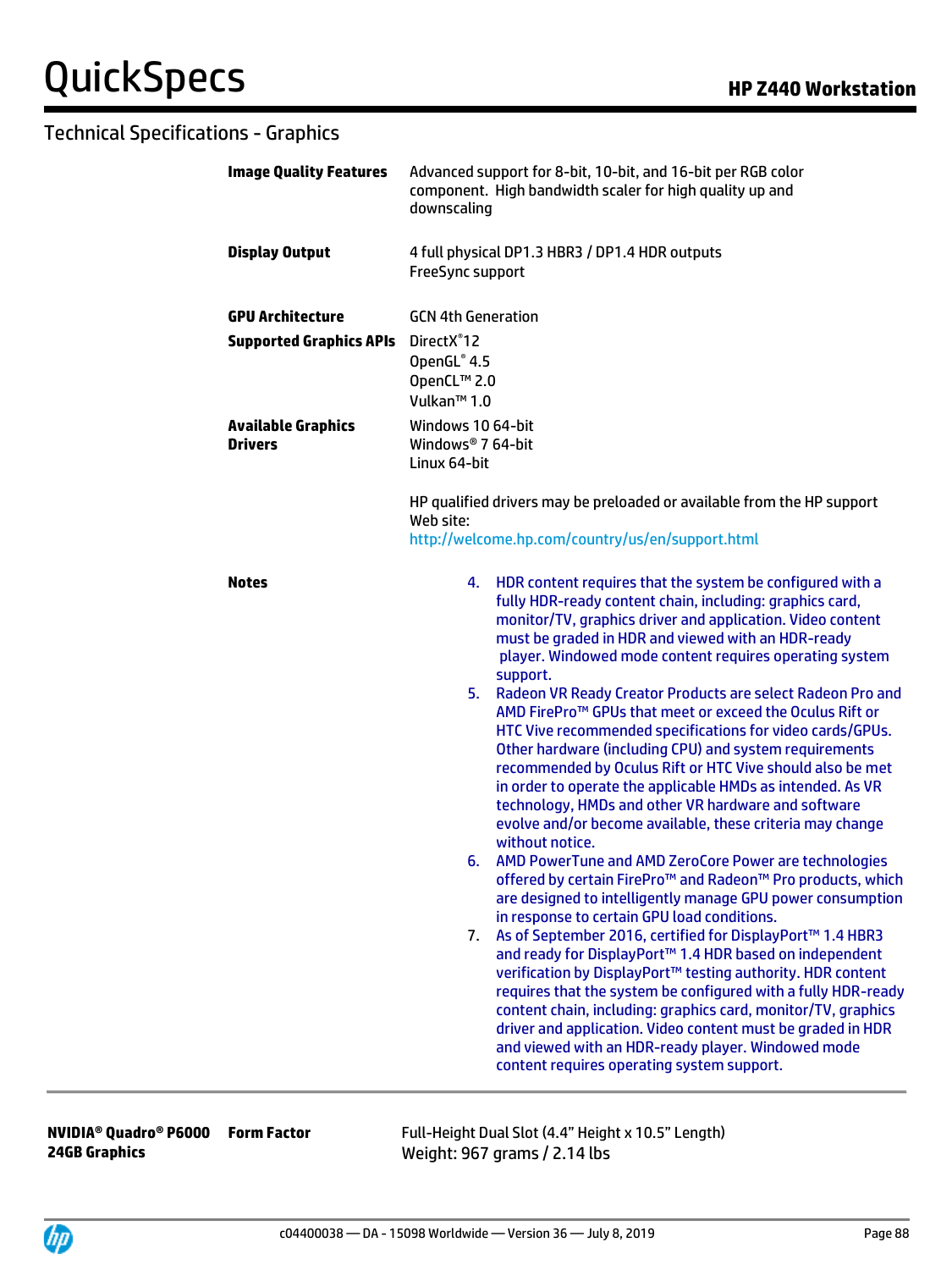| <b>Graphics Controller</b>                  | Quadro <sup>™</sup> P6000 graphics<br>GPU: 3840 NVIDIA CUDA <sup>®</sup> Parallel Processing Cores<br>Power: 250 Watts<br><b>Cooling: Active</b>                                                                                                                                                                                                                                                                                                                          |
|---------------------------------------------|---------------------------------------------------------------------------------------------------------------------------------------------------------------------------------------------------------------------------------------------------------------------------------------------------------------------------------------------------------------------------------------------------------------------------------------------------------------------------|
| <b>Memory</b>                               | 24GB GDDR5X memory<br>Memory Bandwidth: Up to 432 GB/s<br>Memory Width: 384 bit<br><b>ECC Memory (disabled by default)</b>                                                                                                                                                                                                                                                                                                                                                |
| <b>Connectors</b>                           | DP (x4) with HDR support<br>DL-DVI(I)<br>3-pin mini-DIN connector<br><b>SLI connector</b><br>Quadro Sync connector (compatible with Quadro II Sync)<br>One 8-pin auxiliary power connector<br>Factory configured option: No video cable adapter included with card.<br>After market option Kit: No video cable adaptor included with card.<br>DVI to VGA, DisplayPort to VGA, DisplayPort to DVI, and DisplayPort to Dual-<br>Link DVI adapters available as accessories. |
| <b>Maximum Resolution</b>                   | 5K support @ 60Hz<br>1x single-cable 5K monitor, or 2x dual-cable 5K monitors                                                                                                                                                                                                                                                                                                                                                                                             |
| <b>Image Quality Features</b>               | Advanced support for 8-bit, 10-bit, and 12-bit per RGB color<br>component.<br>HDCP 2.2 support over DisplayPort, DVI, and HDMI connectors<br>NVIDIA 3D Vision™ and other 3D stereo technologies<br><b>NVIDIA Mosaic and nView</b>                                                                                                                                                                                                                                         |
| Display Outputs <sup>1</sup>                | 4x DP1.4 HDR outputs (up to 3840x2160 UHD @ 120Hz refresh, or up to 8K<br>$at$ 30Hz)<br>1x Dual-link DVI-D output (up to 2560 x 1600 @ 60 Hz and 1920x1200 @<br>120 Hz)                                                                                                                                                                                                                                                                                                   |
| <b>GPU Architecture</b>                     | NVIDIA Pascal™                                                                                                                                                                                                                                                                                                                                                                                                                                                            |
|                                             | Supported Graphics APIs DirectX®12, OpenGL® 4.5, OpenCL™ 1.0, Vulkan™ 1.0<br>Developer API support includes: CUDA C, CUDA C++, DirectCompute 5.0,<br>OpenCL, Java, Python, and Fortran                                                                                                                                                                                                                                                                                    |
| <b>Available Graphics</b><br><b>Drivers</b> | Windows <sup>®</sup> 10 64-bit<br>Windows <sup>®</sup> 7 64-bit<br>Linux 64-bit                                                                                                                                                                                                                                                                                                                                                                                           |
|                                             | HP qualified drivers may be preloaded or available from the HP support Web<br>site:<br>http://welcome.hp.com/country/us/en/support.html                                                                                                                                                                                                                                                                                                                                   |

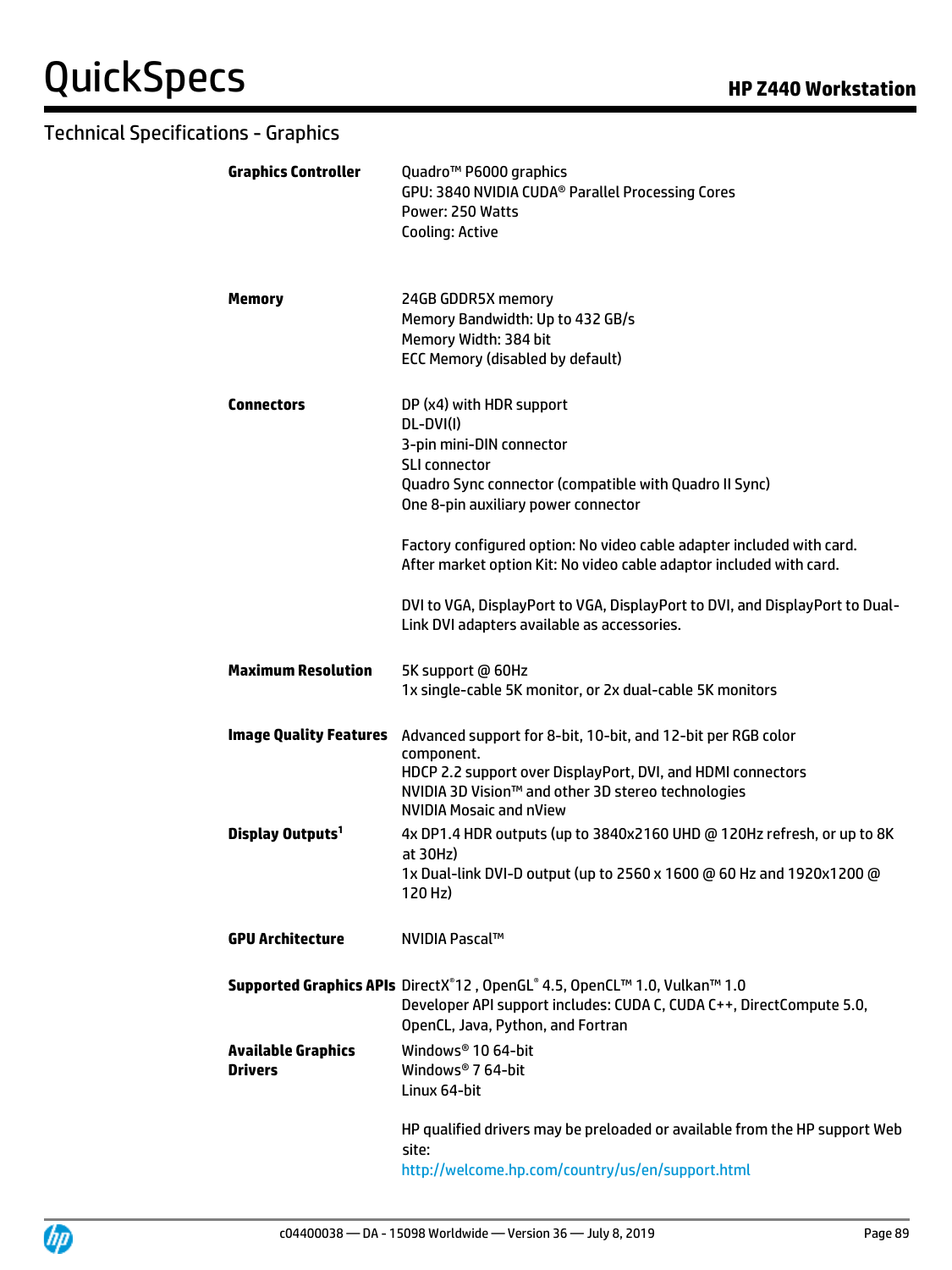# $QuickSpecs$

| Technical Specifications - Graphics                  |                                                |                                                                                                                                                                                                                                                            |
|------------------------------------------------------|------------------------------------------------|------------------------------------------------------------------------------------------------------------------------------------------------------------------------------------------------------------------------------------------------------------|
|                                                      | <b>Notes</b>                                   | Supports up to a total of 4 displays<br>$1 -$<br>2- For HP Z440 Workstations, the 700W power supply option must be<br>used.<br>3- For HP Z840 Workstation configurations, the 1125W power supply<br>option must be used for multiple P5000 configurations. |
| <b>NVIDIA<sup>®</sup> Quadro<sup>®</sup> Sync II</b> | <b>Part number</b>                             | 1WT20AA                                                                                                                                                                                                                                                    |
|                                                      | <b>Dimensions (HxD)</b>                        | 6.0 inches $\times$ 4.2 inches                                                                                                                                                                                                                             |
|                                                      | <b>Devices Supported</b>                       | NVIDIA <sup>®</sup> Quadro <sup>®</sup> P4000<br>NVIDIA <sup>®</sup> Quadro <sup>®</sup> P5000<br>NVIDIA <sup>®</sup> Quadro <sup>®</sup> P6000                                                                                                            |
|                                                      | <b>Bus Type</b>                                | Requires one free mechanical PCIe bus slot. 6-pin PCI or SATA power<br>connector                                                                                                                                                                           |
|                                                      | <b>PCI Form Factor</b>                         | Full Height, half length, single slot                                                                                                                                                                                                                      |
|                                                      | <b>Ports</b>                                   | 2 RJ45 connectors for carrying frame lock signals over CAT5 cables.<br>BNC Connector for external house synchronization.                                                                                                                                   |
|                                                      | <b>Internal Connectors</b>                     | 6 NVIDIA SLI® style edge fingers for connection to compatible GPUs<br>Included with the board are 4 12-Inch Short Sync Cables to connect<br>to GPU's<br>Included with the board are 2 24-Inch Long Sync Cables to connect<br>to GPU's                      |
|                                                      | <b>System Requirements</b>                     | Requires one free mechanical PCIe bus slot. 6-pin PCI or SATA power<br>connector<br>Must be used with NVIDIA Quadro P4000, P5000 or P6000 graphics cards.<br>Requires Quadro driver version R375 or later.                                                 |
|                                                      | Temperature -<br><b>Operating</b>              | 0° to 55° C                                                                                                                                                                                                                                                |
|                                                      | <b>Temperature - Storage</b>                   | -40° to 60° C                                                                                                                                                                                                                                              |
|                                                      | <b>Relative Humidity -</b><br><b>Operating</b> | 10% to 80%                                                                                                                                                                                                                                                 |
|                                                      | <b>Power Requirements</b>                      | Board power dissipation: <15W                                                                                                                                                                                                                              |
|                                                      | <b>Operating Systems</b><br><b>Supported</b>   | Windows 10 64-bit<br>Windows 7 64-bit<br>Linux 64-bit                                                                                                                                                                                                      |
|                                                      | <b>Kit Contents</b>                            | Contains:<br>Quadro Sync II Card<br>$\bullet$<br>4 x 12-Inch Short Sync Cables<br>$\bullet$<br>2 x 24-Inch Long Sync Cables (Two)<br>$\bullet$<br><b>Quick Start Guide</b>                                                                                 |

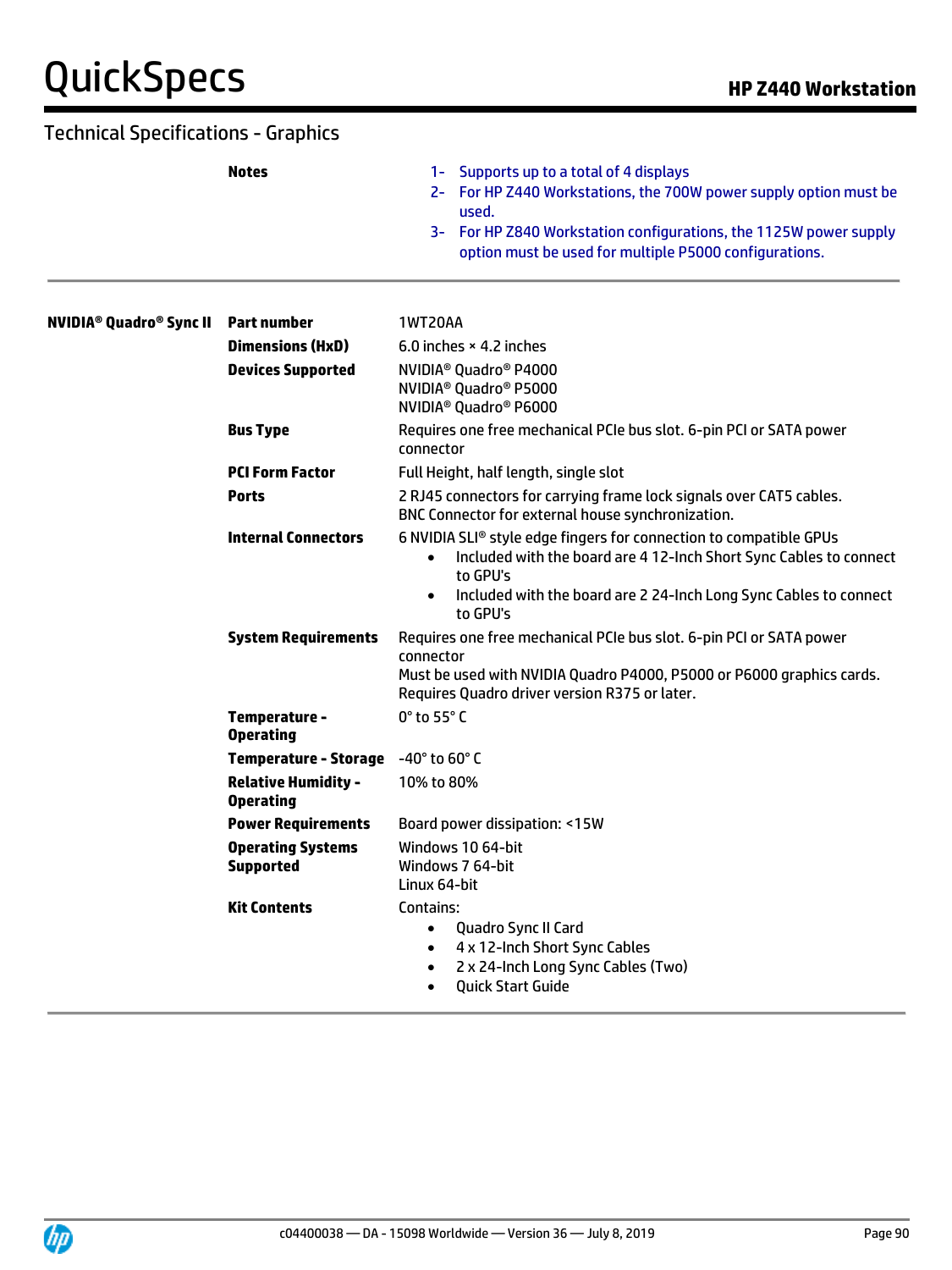**HP 9.5mm Slim DVD** 

### Technical Specifications – Optical and Removable Storage

#### **OPTICAL AND REMOVABLE STORAGE**

| <b>HP 9.5mm Slim DVD</b><br>Writer | <b>Description</b>                           | 9.5mm height, tray-load                                                                                                                                                                                                                                                                                                       |                                                                                                                                                             |
|------------------------------------|----------------------------------------------|-------------------------------------------------------------------------------------------------------------------------------------------------------------------------------------------------------------------------------------------------------------------------------------------------------------------------------|-------------------------------------------------------------------------------------------------------------------------------------------------------------|
|                                    | <b>Mounting Orientation</b>                  | Either horizontal or vertical                                                                                                                                                                                                                                                                                                 |                                                                                                                                                             |
|                                    | <b>Interface Type</b>                        | SATA/ATAPI                                                                                                                                                                                                                                                                                                                    |                                                                                                                                                             |
|                                    | <b>Dimensions (WxHxD)</b>                    | 128 x 9.5 x 127mm                                                                                                                                                                                                                                                                                                             |                                                                                                                                                             |
|                                    | <b>Supported Media Types</b>                 | DVD+R<br>DVD+RW<br>DVD+R DL<br>DVD-R DL<br>DVD-R<br><b>DVD-RW</b><br>$CD-R$<br>CD-RW                                                                                                                                                                                                                                          |                                                                                                                                                             |
|                                    | <b>Disc Capacity</b>                         | DVD-ROM                                                                                                                                                                                                                                                                                                                       | 8.5 GB DL or 4.7 GB standard                                                                                                                                |
|                                    |                                              | <b>Full Stroke DVD</b>                                                                                                                                                                                                                                                                                                        | < 200 ms (seek)                                                                                                                                             |
|                                    |                                              | <b>Full Stroke CD</b>                                                                                                                                                                                                                                                                                                         | < 200 ms (seek)                                                                                                                                             |
|                                    | <b>Maximum Data Transfer</b><br><b>Rates</b> | <b>CD ROM Read</b>                                                                                                                                                                                                                                                                                                            | CD-ROM, CD-R Up to 24X<br>CD-RW Up to 24X                                                                                                                   |
|                                    |                                              | DVD ROM Read                                                                                                                                                                                                                                                                                                                  | DVD+RW Up to 8X<br>DVD-RW Up to 8X<br>DVD+R DL Up to 8X<br>DVD-R DL Up to 8X<br>DVD-ROM Up to 8X<br>DVD-ROM DL Up to 8X<br>DVD+R Up to 8X<br>DVD-R Up to 8X |
|                                    | <b>Power</b>                                 | Source                                                                                                                                                                                                                                                                                                                        | SATA DC power receptacle                                                                                                                                    |
|                                    |                                              | <b>DC Power Requirements</b>                                                                                                                                                                                                                                                                                                  | 5 VDC $\pm$ 5%-100 mV ripple p-p                                                                                                                            |
|                                    |                                              | <b>DC Current</b>                                                                                                                                                                                                                                                                                                             | 5 VDC -< 800 mA typical, <1600 mA<br>maximum                                                                                                                |
|                                    | <b>Operating Environmental Temperature</b>   |                                                                                                                                                                                                                                                                                                                               | 41° to 122° F (5° to 50° C)                                                                                                                                 |
|                                    | (all conditions non-                         | <b>Relative Humidity</b>                                                                                                                                                                                                                                                                                                      | 10% to 80%                                                                                                                                                  |
|                                    | condensing)                                  | Maximum Wet Bulb Temperature                                                                                                                                                                                                                                                                                                  | 84°F (29°C)                                                                                                                                                 |
|                                    | <b>Operating Systems</b><br><b>Supported</b> | Windows 10, Windows 7 Professional 32-bit and 64-bit,<br>Windows Vista Business 64*, Windows Vista Business 32*, Windows Vista<br>Home Basic 32*, Windows 2000, Windows XP Professional or Windows XP<br>Home 32*.<br>Red Hat Enterprise Linux(RHEL) WS4**, 5, 6 Desktop/Workstation<br>SUSE Linux Enterprise Desktop 10 & 11 |                                                                                                                                                             |
|                                    |                                              | operating system.                                                                                                                                                                                                                                                                                                             | * No driver is required for this device. Native support is provided by the                                                                                  |
|                                    | <b>Kit Contents</b>                          | HP SATA DVD Writer drive, installation guide.                                                                                                                                                                                                                                                                                 |                                                                                                                                                             |

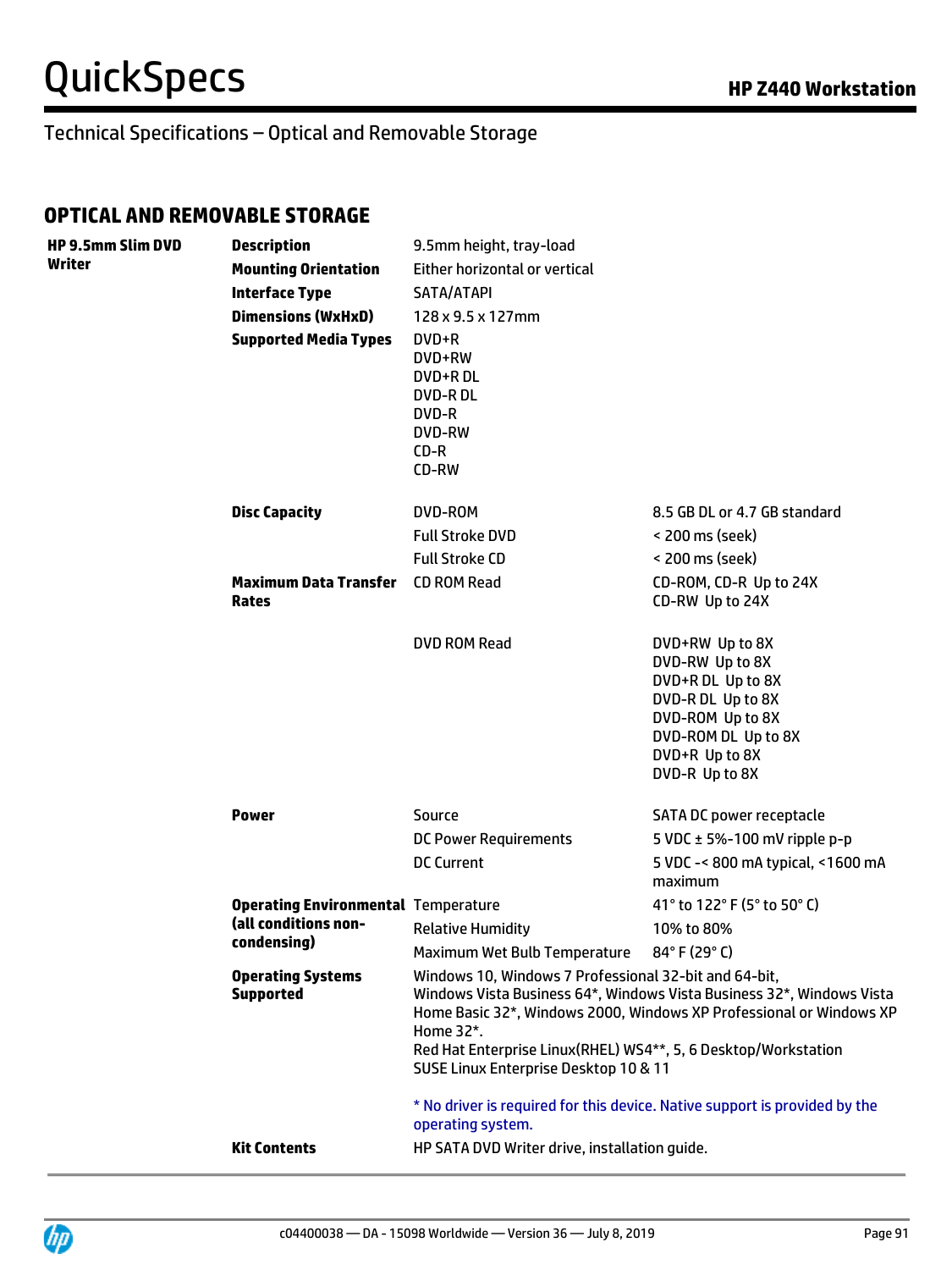| HP 9.5mm Slim DVD-ROM Description<br><b>Drive</b>        | <b>Mounting Orientation</b><br><b>Interface Type</b><br><b>Dimensions (WxHxD)</b><br><b>Disc Capacity</b>         | 9.5mm height, tray-load<br>Either horizontal or vertical<br>SATA / ATAPI<br>128 x 9.5 x 127mm<br>DVD-ROM                                                                                                                             | Single layer: Up to 4.7 GB<br>Double layer: Up to 8.5 GB                                                                                                                                                                |
|----------------------------------------------------------|-------------------------------------------------------------------------------------------------------------------|--------------------------------------------------------------------------------------------------------------------------------------------------------------------------------------------------------------------------------------|-------------------------------------------------------------------------------------------------------------------------------------------------------------------------------------------------------------------------|
|                                                          | <b>Access Times</b>                                                                                               | <b>DVD-ROM Single Layer</b><br>CD-ROM Mode 1<br><b>Full Stroke DVD</b><br><b>Full Stroke CD</b>                                                                                                                                      | < 110 ms (typical)<br>< 110 ms (typical)<br>< 230 ms (typical)<br>< 220 ms (typical)                                                                                                                                    |
|                                                          | <b>Power</b>                                                                                                      | Source<br><b>DC Power Requirements</b><br><b>DC Current</b>                                                                                                                                                                          | SATA DC power receptacle<br>5 VDC $\pm$ 5%-100 mV ripple p-p<br>5 VDC - < 800 m A typical, < 1600 m A<br>maximum                                                                                                        |
|                                                          | <b>Operating Environmental Temperature</b><br>(all conditions non-<br>condensing)                                 | <b>Relative Humidity</b><br>Maximum Wet Bulb Temperature                                                                                                                                                                             | 41° to 122° F (5° to 50° C)<br>10% to 80%<br>84°F (29°C)                                                                                                                                                                |
|                                                          | <b>Operating Systems</b><br><b>Supported</b>                                                                      | and 64-bit,<br>Home 32*.<br>Red Hat Enterprise Linux(RHEL) WS4**, 5, 6 Desktop/Workstation<br>SUSE Linux Enterprise Desktop 10 & 11<br>No driver is required for this device. Native support is provided by the<br>operating system. | Windows 8.1, Windows 8 32-bit and 64-bit, Windows 7 Professional 32-bit<br>Windows Vista Business 64*, Windows Vista Business 32*, Windows Vista<br>Home Basic 32*, Windows 2000, Windows XP Professional or Windows XP |
|                                                          | <b>Kit Contents</b>                                                                                               | 9.5mm Slim DVD-ROM Drive, 5.25" ODD Bay adapter/carrier, slim SATA<br>data/power cable, installation guide                                                                                                                           |                                                                                                                                                                                                                         |
| HP 9.5mm Slim BDXL Blu- Description<br><b>Ray Writer</b> | <b>Mounting Orientation</b><br><b>Interface Type</b><br><b>Dimensions (WxHxD)</b><br><b>Supported Media Types</b> | 9.5mm height, tray-load<br>Either horizontal or vertical<br>SATA/ATAPI<br>128 x 9.5 x 127mm<br>BD-ROM<br>BD-R<br><b>BD-RE</b><br>DVD-RAM<br>DVD+R<br>DVD+RW<br>DVD+R DL<br>DVD-R DL<br>DVD-R<br>DVD-RW<br>$CD-R$<br>CD-RW            |                                                                                                                                                                                                                         |

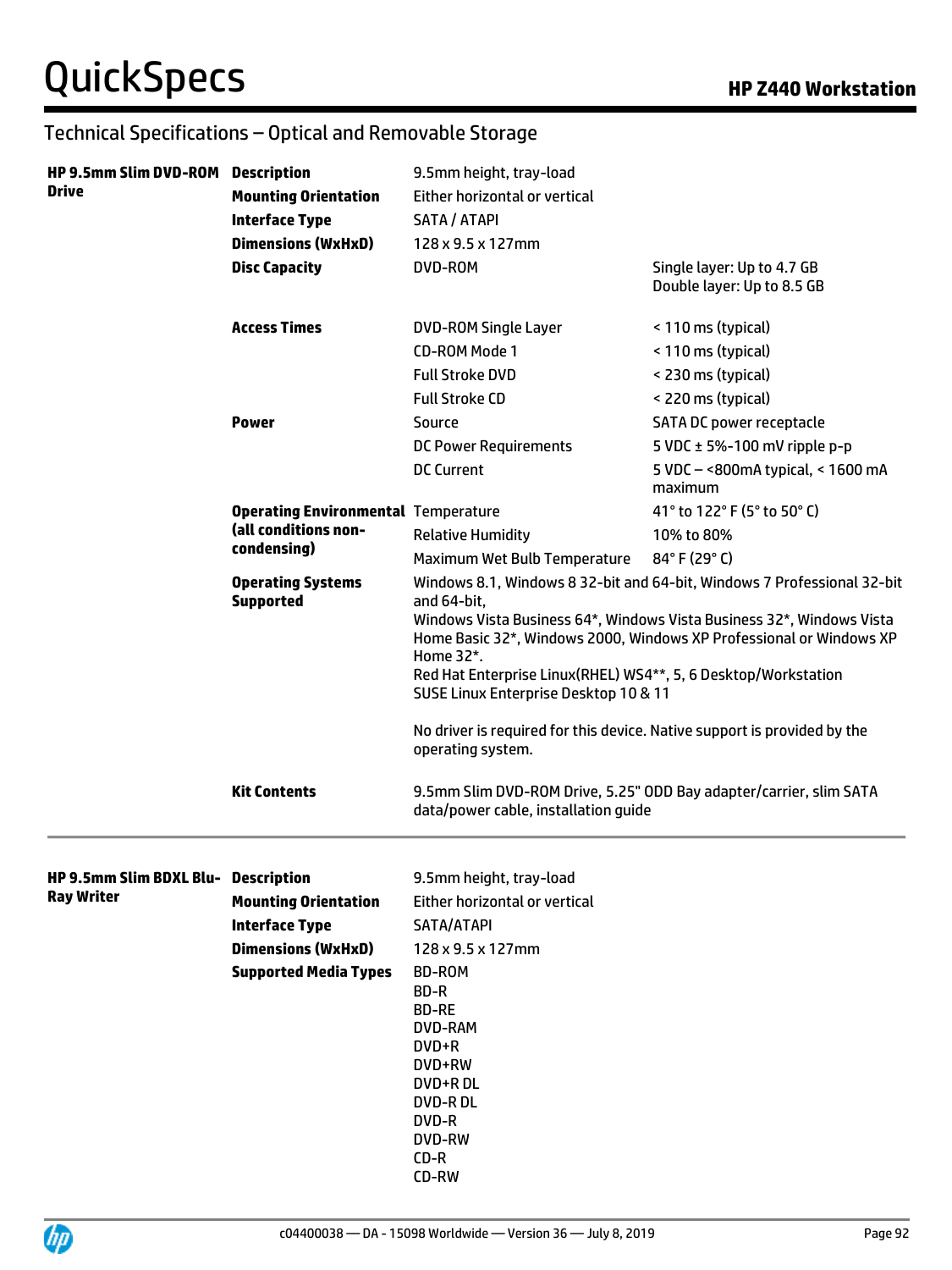| <b>Disc Capacity</b>                                     | DVD-ROM                                                                                                                             | 8.5 GB DL or 4.7 GB standard                                                                                                                                                                                                                                                                     |
|----------------------------------------------------------|-------------------------------------------------------------------------------------------------------------------------------------|--------------------------------------------------------------------------------------------------------------------------------------------------------------------------------------------------------------------------------------------------------------------------------------------------|
|                                                          | Blu-ray                                                                                                                             | 25 GB (single-layer)<br>50 GB (dual-layer)<br>100/128 GB (BDXL)                                                                                                                                                                                                                                  |
|                                                          | <b>Full Stroke DVD</b>                                                                                                              | < 230 ms (seek)                                                                                                                                                                                                                                                                                  |
|                                                          | <b>Full Stroke CD</b>                                                                                                               | < 220 ms (seek)                                                                                                                                                                                                                                                                                  |
|                                                          | Blu-ray                                                                                                                             | < 230 ms (seek) (Full Stroke Blu-ray)                                                                                                                                                                                                                                                            |
|                                                          | <b>Startup Time</b>                                                                                                                 | (Time to drive ready from tray<br>loading)<br>BD-ROM (SL/DL) 25S / 28S<br>BD-R (SL/DL)<br>25S / 28S<br>BD-RE (SL/DL)<br>25S / 28S<br>DVD-ROM (SL/DL) 18S / 18S<br>DVD-R (SL/DL) 25S / 25S<br>DVD-RW<br><b>25S</b><br>DVD+R (SL/DL) 25S / 25S<br>DVD+RW<br>25S<br>DVD-RAM<br>45S<br>CD-ROM<br>15S |
| <b>Maximum Data Transfer</b> CD ROM Read<br><b>Rates</b> |                                                                                                                                     | CD-ROM, CD-R Up to 24X<br>CD-RW Up to 24X                                                                                                                                                                                                                                                        |
|                                                          | DVD ROM Read                                                                                                                        | DVD-RAM Up to 8X<br>DVD+RW Up to 8X<br>DVD-RW Up to 8X<br>DVD+R DL Up to 8X<br>DVD-R DL Up to 8X<br>DVD-ROM Up to 8X<br>DVD-ROM DL Up to 8X<br>DVD+R Up to 8X<br>DVD-R Up to 8X                                                                                                                  |
|                                                          | Blu-ray                                                                                                                             | BD-ROM Up to 6X<br>BD-ROM DL Up to 6X<br>BD-R<br>Up to 6X<br>BD-R DL<br>Up to 6X<br>BD-R<br>Up to 6X<br>BD-RE SL/DL Up to 6X                                                                                                                                                                     |
| <b>Power</b>                                             | Source                                                                                                                              | SATA DC power receptacle                                                                                                                                                                                                                                                                         |
|                                                          | <b>DC Power Requirements</b>                                                                                                        | 5 VDC $\pm$ 5%-100 mV ripple p-p                                                                                                                                                                                                                                                                 |
|                                                          | <b>DC Current</b>                                                                                                                   | 5 VDC -900 mA typical, 2000mA<br>maximum                                                                                                                                                                                                                                                         |
| <b>Operating Environmental Temperature</b>               |                                                                                                                                     | 41° to 122° F (5° to 50° C)                                                                                                                                                                                                                                                                      |
| (all conditions non-<br>condensing)                      | <b>Relative Humidity</b>                                                                                                            | 10% to 80%                                                                                                                                                                                                                                                                                       |
|                                                          | Maximum Wet Bulb Temperature                                                                                                        | 84°F (29°C)                                                                                                                                                                                                                                                                                      |
| <b>Operating Systems</b><br><b>Supported</b>             | and 64-bit,<br>Home 32*.<br>Red Hat Enterprise Linux(RHEL) WS4**, 5, 6 Desktop/Workstation<br>SUSE Linux Enterprise Desktop 10 & 11 | Windows 8.1, Windows 8 32-bit and 64-bit, Windows 7 Professional 32-bit<br>Windows Vista Business 64*, Windows Vista Business 32*, Windows Vista<br>Home Basic 32*, Windows 2000, Windows XP Professional or Windows XP                                                                          |

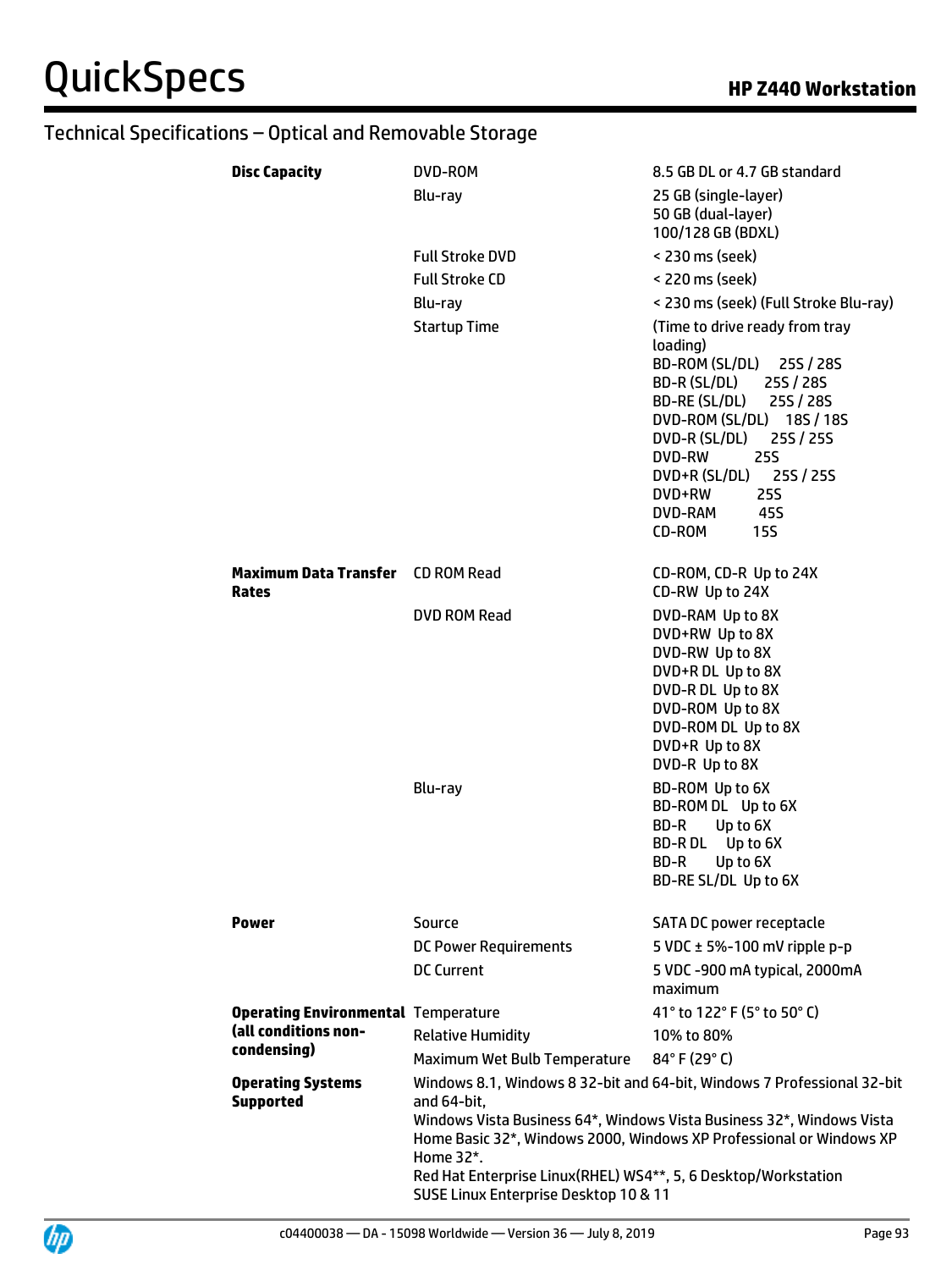|                                                     |                              | No driver is required for this device. Native support is provided by the<br>operating system.                                                                                                                                                                                                                                                                                                                                                                                                                                                                              |
|-----------------------------------------------------|------------------------------|----------------------------------------------------------------------------------------------------------------------------------------------------------------------------------------------------------------------------------------------------------------------------------------------------------------------------------------------------------------------------------------------------------------------------------------------------------------------------------------------------------------------------------------------------------------------------|
|                                                     | <b>Kit Contents</b>          | 9.5mm Slim BDXL Blu-Ray Writer, 5.25" ODD Bay adapter/carrier, slim<br>SATA data/power cable, installation quide                                                                                                                                                                                                                                                                                                                                                                                                                                                           |
|                                                     |                              | As Blu-ray is a new format containing new technologies, certain disc,<br>digital connection, compatibility and/or performance issues may arise, and<br>do not constitute defects in the product. Flawless playback on all systems<br>is not guaranteed. In order for some Blu-ray titles to play, they may<br>require a DVI or HDMI digital connection and your display may require<br>HDCP support. HD-DVD movies cannot be played on this workstation.                                                                                                                   |
| <b>HP DX115 Removable</b><br><b>Drive Enclosure</b> | <b>Interface Type</b>        | Compatible with SAS or SATA controllers. Offers 6Gb/s performance when<br>used with 6Gb/s HDDs.                                                                                                                                                                                                                                                                                                                                                                                                                                                                            |
|                                                     | <b>Dimensions (WxHxD)</b>    | 147.6mm W x 41.1mm H x 205mm D<br>$(5.81"$ W x 1.62" H x 8.08" D)                                                                                                                                                                                                                                                                                                                                                                                                                                                                                                          |
|                                                     | <b>Approvals</b>             | Frame and Carrier: 1.73 kg (3.8 lbs.)<br>Carrier: 0.45 kg (1 lbs.)                                                                                                                                                                                                                                                                                                                                                                                                                                                                                                         |
| <b>HP 15-in-1 Media Card</b><br>Reader              | <b>Description</b>           | Supports hardware ECC (Error Correction Code) function<br>Supports hardware CRC (Cyclic Redundancy Check) function<br>Supports MS 4-bit parallel transfer mode<br>Supports MS-PRO 4-bit parallel transfer mode<br>Supports MS PRO-HG Duo 4-bit parallel transfer mode<br>Supports SD 4-bit parallel transfer mode<br>Supports UHS-104 SD 4-bit card (version 3.0)<br>Supports CF v6.0 with PIO mode 6 and Ultra DMA 7 mode                                                                                                                                                 |
|                                                     | <b>Interface Type</b>        | USB 3.0 High-speed interface<br>Note: If there is a USB2 connection, USB2 transfer speeds are supported.                                                                                                                                                                                                                                                                                                                                                                                                                                                                   |
|                                                     | <b>Dimensions (WxHxD)</b>    | 4.9 x 4 x 1 in (124.5 x 101.6 x 25.4 mm) Fits conveniently in the 5.25" drive<br>bay.                                                                                                                                                                                                                                                                                                                                                                                                                                                                                      |
|                                                     | <b>Supported Media Types</b> | CompactFlash Type I<br>CompactFlash Type II<br>Microdrive<br>Secure Digital Card (SD)<br>Secure Digital High Capacity (SDHC)<br>SD Extended Capacity Memory Card (SDXC)<br>SD Ultra High Speed II(SD UHSII)<br><b>Memory Stick</b><br><b>Memory Stick Select</b><br>Memory Stick Duo (MS Duo)<br>Memory Stick PRO (MS PRO)<br>Memory Stick PRO Duo (MS PRO Duo)<br>Memory Stick PRO-HG Duo<br><b>MagicGate Memory Stick (MG)</b><br><b>MagicGate Memory Stick Duo</b><br>These additional media types are supported with a card adapter.<br><b>Memory Stick Micro (M2)</b> |
|                                                     |                              | miniSD<br>miniSD High Capacity                                                                                                                                                                                                                                                                                                                                                                                                                                                                                                                                             |

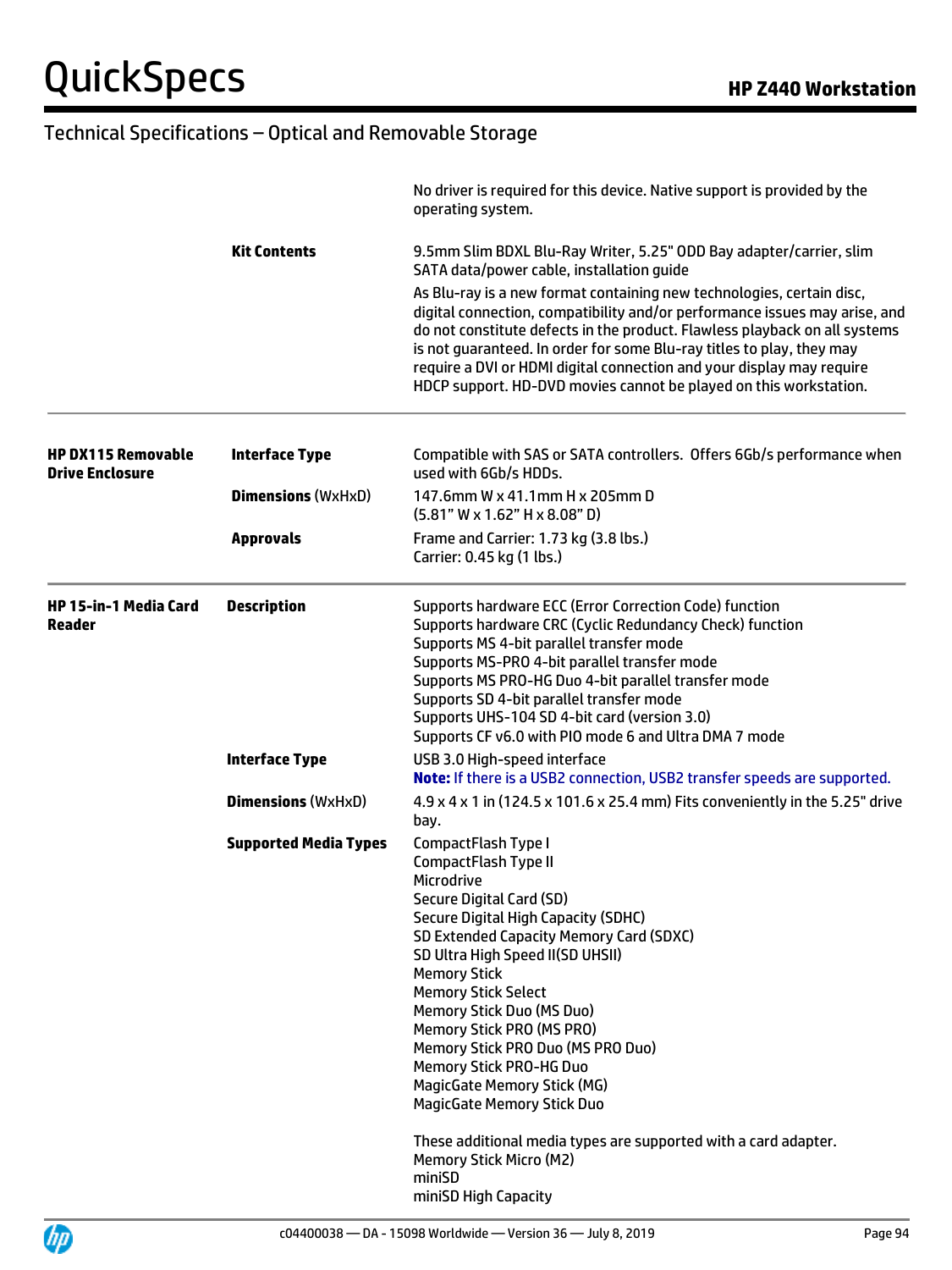|                                              | Micro SD Memory Card (MicroSD)<br>Micro SD High Capacity Memory Card (MicroSDHC)                                                                                                                                                                                                                                                                                                                                                                                                                                                                                          |
|----------------------------------------------|---------------------------------------------------------------------------------------------------------------------------------------------------------------------------------------------------------------------------------------------------------------------------------------------------------------------------------------------------------------------------------------------------------------------------------------------------------------------------------------------------------------------------------------------------------------------------|
|                                              | Test Parameters/Conditions - Power applied, unit operating on system<br>±5%                                                                                                                                                                                                                                                                                                                                                                                                                                                                                               |
| <b>Operating Systems</b><br><b>Supported</b> | Windows 8 Pro (64-bit)*<br>Windows 8.1 (64-bit)*<br>Windows 8 (64-bit)*<br>Windows 7 Ultimate (32-bit)**<br>Windows 7 Ultimate (64-bit)**<br>Windows 7 Professional (32-bit)**<br>Windows 7 Professional (64-bit)**<br>Windows 7 Home Basic**<br>Windows 7 Home Premium (32-bit)**<br>Windows 7 Home Premium (64-bit)**<br><b>Windows Vista Business 64</b><br><b>Windows Vista Business 32</b><br>Windows Vista Home Basic 32<br><b>Windows XP Professional</b><br><b>Windows XP Home 32</b><br>No driver is required for this device. Native support is provided by the |
|                                              | operating system.<br>Not all features are available in all editions of Windows 8. Systems may<br>require upgraded and/or separately purchased hardware, drivers and/or<br>software to take full advantage of Windows 8 functionality. See<br>http://www.microsoft.com.<br>Not all features are available in all editions of Windows 7. This system may                                                                                                                                                                                                                    |
|                                              | require upgraded and/or separately purchased hardware to take full<br>advantage of Windows 7 functionality.<br>Seehttp://www.microsoft.com/windows/windows-7/for details.                                                                                                                                                                                                                                                                                                                                                                                                 |
| <b>Kit Contents</b>                          | Media card reader, 5.25" bracket/rails/bezel, Install Guide, IO & Security<br>Software and Documentation CD                                                                                                                                                                                                                                                                                                                                                                                                                                                               |
| <b>Approvals</b>                             | USB-IF, WHQL, Compliant with USB Mass Storage Class Bulk only Transport<br>Specification Rev. 1.0,<br>Compliant Intel Front Panel I/O Connectivity Design Guide V. 1.3, FCC, CE,<br>BSMI, C-Tick, VCCI, MIC, cUL, TUVT                                                                                                                                                                                                                                                                                                                                                    |
| Weight                                       | 0.35 lbs. (0.16 kg)                                                                                                                                                                                                                                                                                                                                                                                                                                                                                                                                                       |

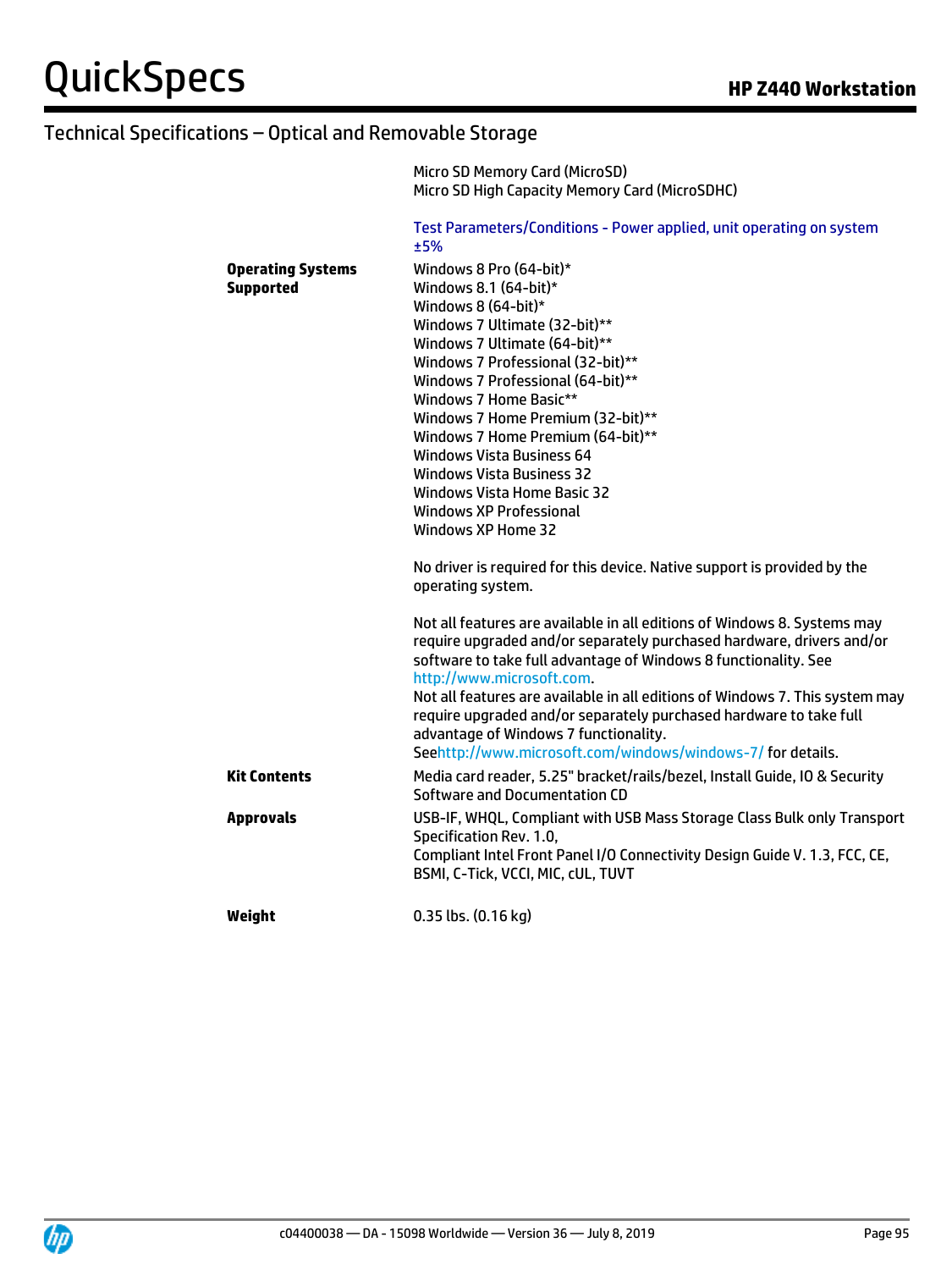Technical Specifications - Controller Cards

### **CONTROLLER CARDS**

| <b>HP IEEE 1394b FireWire</b>               | <b>Data Transfer Rate</b>                      | Supports up to 800 Mb/s                                                                                                                                                                                                 |
|---------------------------------------------|------------------------------------------------|-------------------------------------------------------------------------------------------------------------------------------------------------------------------------------------------------------------------------|
| <b>PCIe Card</b>                            | <b>Devices Supported</b>                       | IEEE-1394 compliant devices                                                                                                                                                                                             |
|                                             | <b>Bus Type</b>                                | PCIe card full height PCIe slots                                                                                                                                                                                        |
|                                             | <b>Ports</b>                                   | Two IEEE-1394b external 9-Pin connectors (Rear)                                                                                                                                                                         |
|                                             | <b>Internal Connectors</b>                     | One 10-Pin header connector                                                                                                                                                                                             |
|                                             | <b>System Requirements</b>                     | Windows 8.1 64-bit, Windows 7 Professional 32-bit and 64-bit, SLED 11<br>and RHEL 6. Intel i5 series or higher processor, min 2GB of RAM, 20GB Hard<br>Drive, CD-ROM drive, built in sound system, Available PCIe slot. |
|                                             |                                                | Temperature - Operating 50° to 131° F (10° to 55° C)                                                                                                                                                                    |
|                                             | <b>Temperature - Storage</b>                   | -22° to 140° F (-30° to 60° C)                                                                                                                                                                                          |
|                                             | <b>Relative Humidity -</b><br><b>Operating</b> | 20% to 80%                                                                                                                                                                                                              |
|                                             | <b>Compliances</b>                             | FCC Part 15B, cULus 60950, CE Mark EN55022B(1995)/EN55024-1998 STD,<br>Taiwan BSMI CNS13438, Korea MIC                                                                                                                  |
|                                             | <b>Operating Systems</b><br><b>Supported</b>   | Windows 8.1 64-bit, Windows 7 Professional 32-bit and 64-bit                                                                                                                                                            |
| HP Thunderbolt-2 PCIe 1- Data Transfer Rate |                                                | Supports up to 20 Gb/s (20,000 Mb/s)                                                                                                                                                                                    |
| port I/O Card                               | <b>Devices Supported</b>                       | Thunderbolt™ certified devices                                                                                                                                                                                          |
|                                             | <b>Bus Type</b>                                | PCIe card, full or half height PCIe slots                                                                                                                                                                               |
|                                             | <b>Ports</b>                                   | One Thunderbolt™ 2 external 20-Pin output connectors (Rear)<br>One full size DisplayPort input connector (Rear)                                                                                                         |
|                                             | <b>Internal Connectors</b>                     | One 5-Pin header connector                                                                                                                                                                                              |
|                                             | <b>System Requirements</b>                     | Genuine Windows 7 Professional 64-bit, Genuine Windows 8.1 64-bit, Intel<br>i5 series or higher processor, 4-GB RAM, 20-GB Hard Drive, available PCIe<br>slot.                                                          |
|                                             |                                                | Temperature - Operating 50° to 131° F (10° to 55° C)                                                                                                                                                                    |
|                                             | <b>Temperature - Storage</b>                   | -22° to 140° F (-30° to 60° C)                                                                                                                                                                                          |
|                                             | <b>Relative Humidity -</b><br><b>Operating</b> | 20% to 80%                                                                                                                                                                                                              |
|                                             | <b>Compliances</b>                             | FCC Part 15B, cULus 60950, CE Mark EN55022B(1995)/EN55024-1998 STD,<br>Taiwan BSMI CNS13438, Korea MIC                                                                                                                  |
|                                             | <b>Operating Systems</b><br><b>Supported</b>   | Genuine Windows 7 Professional 64-bit, Genuine Windows 8.1 64-bit.                                                                                                                                                      |
|                                             | <b>Kit Contents</b>                            | HP Thunderbolt™ 2 PCIe 1-port I/O Card, full height and half height<br>bracket, DisplayPort to DisplayPort cable, internal header cables (2), user<br>documentation and warranty card.                                  |

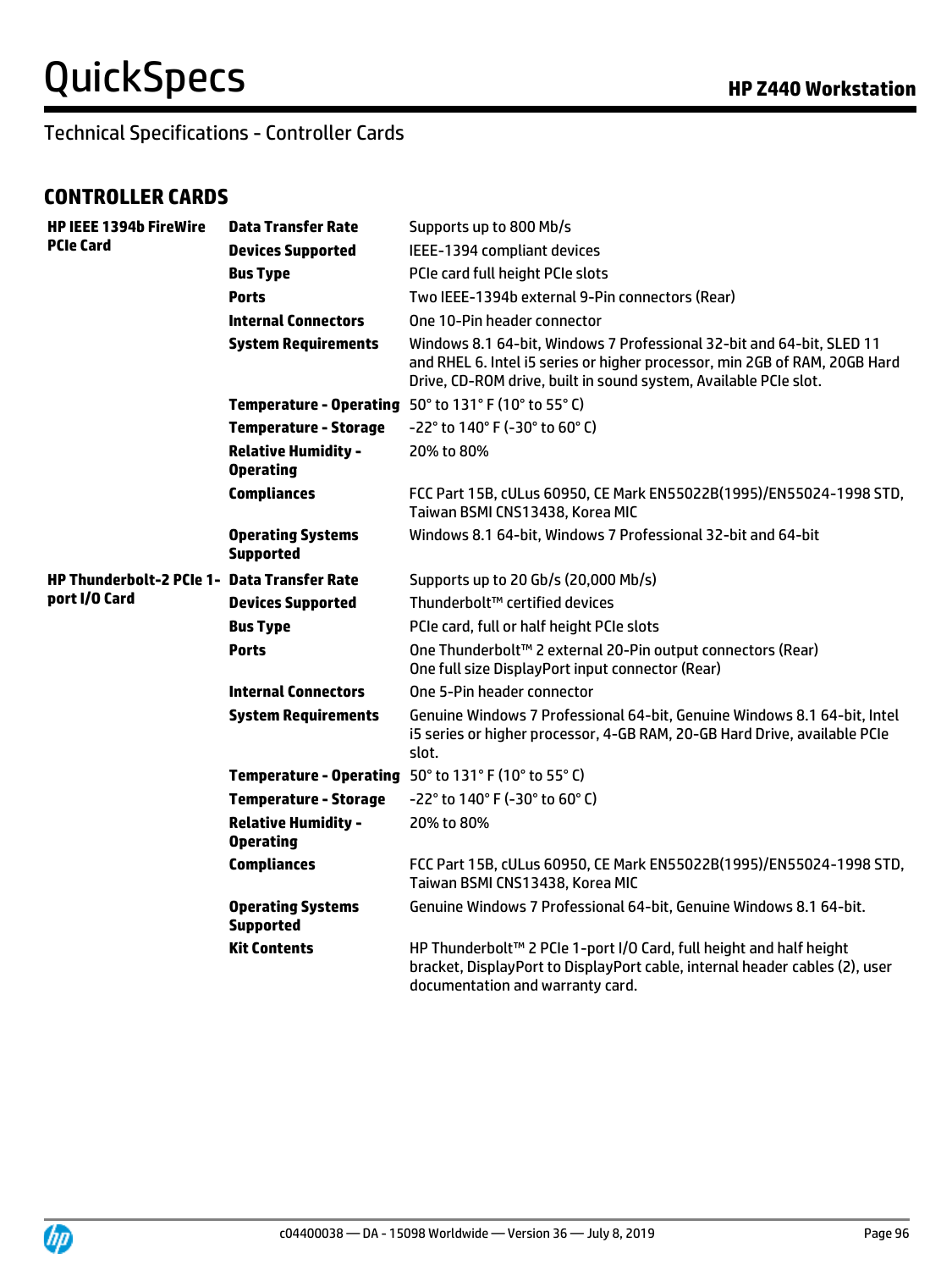#### **NETWORKING AND COMMUNICATIONS**

| <b>Integrated Intel I218LM</b>                                    | <b>Connector</b>                          | RJ-45 (motherboard integration)                                                                                                                                                                                                                                                                                                                                     |
|-------------------------------------------------------------------|-------------------------------------------|---------------------------------------------------------------------------------------------------------------------------------------------------------------------------------------------------------------------------------------------------------------------------------------------------------------------------------------------------------------------|
| <b>PCIe GbE Controller</b>                                        | <b>Controller</b>                         | Intel I218LM GbE platform LAN connect networking controller                                                                                                                                                                                                                                                                                                         |
|                                                                   | <b>Memory</b>                             | 3 KB FIFO packet buffer memory (both Tx and Rx)                                                                                                                                                                                                                                                                                                                     |
|                                                                   | <b>Data Rates Supported</b>               | 10/100/1000 Mbps                                                                                                                                                                                                                                                                                                                                                    |
|                                                                   | <b>Compliance</b>                         | 802.1as, 802.1p, 802.1Q, 802.3, 802.3ab, 802.3az, 802.3i, 802.3u, 802.3x,<br>802.3z                                                                                                                                                                                                                                                                                 |
|                                                                   | <b>Bus Architecture</b>                   | PCI Express 1.1 (x1) and SMBus                                                                                                                                                                                                                                                                                                                                      |
|                                                                   | <b>Data Transfer Mode</b>                 | PCIe-based interface for active state operation (SO state) and SMBus for<br>host and management traffic (Sx low power state)                                                                                                                                                                                                                                        |
|                                                                   | <b>Power Requirement</b>                  | Requires 3.3V only (integrated regulators)                                                                                                                                                                                                                                                                                                                          |
|                                                                   | <b>Boot ROM Support</b>                   | Yes                                                                                                                                                                                                                                                                                                                                                                 |
|                                                                   | <b>Network Transfer Mode</b>              | Full-duplex; Half-duplex (not supported for the 1000BASE-T transceiver)                                                                                                                                                                                                                                                                                             |
|                                                                   | <b>Network Transfer Rate</b>              | 10BASE-T (half-duplex) 10 Mbps<br>10BASE-T (full-duplex) 20 Mbps<br>100BASE-TX (half-duplex) 100 Mbps<br>100BASE-TX (full-duplex) 200 Mbps<br>1000BASE-T (full-duplex) 2000 Mbps                                                                                                                                                                                    |
|                                                                   |                                           | Management Capabilities WOL, auto MDI crossover, PXE, Muti-port teaming, RSS, Advanced cable<br>diagnostics<br>AMT 9.1 support, vPro compliant                                                                                                                                                                                                                      |
| <b>HP X520 10GbE Dual Port Hardware Certifications</b><br>Adapter |                                           | FCC B, UL, CE, VCCI, BSMI, CTICK, KCC                                                                                                                                                                                                                                                                                                                               |
| <b>HP 10GbE SFP+ SR</b>                                           | <b>Operating Temperature</b>              | 0°C to 45°C (32°F to 113°F)                                                                                                                                                                                                                                                                                                                                         |
| <b>Transceiver</b>                                                | <b>Operating Humidity</b>                 | 0% to 85%, noncondensing                                                                                                                                                                                                                                                                                                                                            |
|                                                                   | <b>Dimensions</b> $(H \times W \times D)$ | $0.47(h) \times 0.54(w) \times 2.19(d)$ inches<br>$(1.19 \times 1.38 \times 5.57$ cm)                                                                                                                                                                                                                                                                               |
| <b>HP 361T PCIe Dual Port</b>                                     | <b>Connector</b>                          | Two RJ-45                                                                                                                                                                                                                                                                                                                                                           |
| <b>Gigabit NIC</b>                                                | <b>Controller</b>                         | Intel <sup>®</sup> Ethernet I350 Controller                                                                                                                                                                                                                                                                                                                         |
|                                                                   | <b>Data Rates Supported</b>               | 10/100/1000 Mbps, Half- and full-duplex                                                                                                                                                                                                                                                                                                                             |
|                                                                   | <b>Compliance</b>                         | 802.3, 802.3u, 802.3x, 802.3ab, 802.3ad, 802.1p, 802.1Q, 802.3az, IEEE<br>1588<br>PCIe v2.0 standard<br>RoHS (6 of 6)<br>FCC (U.S. only) Class B<br>DOC (Canada) Class B<br>CE EN 55024, EN55022 Class B<br><b>VCCI Class II</b><br><b>UL 1950</b><br><b>CSA 950</b><br>EN 60950<br><b>CE</b><br><b>ACPI 1.1a</b><br>Microsoft WHQL (Windows Hardware Quality Labs) |

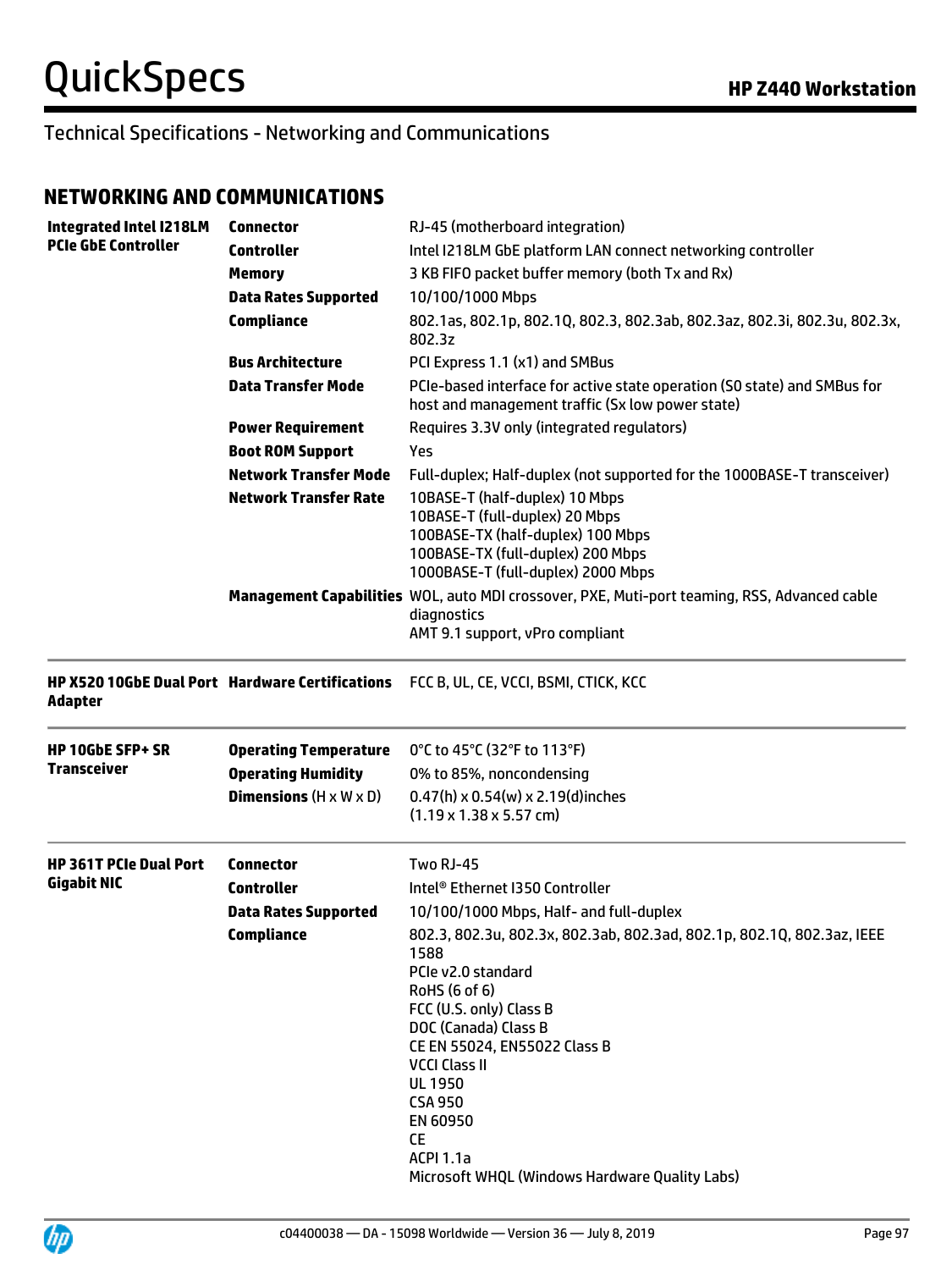| Data Path Width                                  | Four lane (x4) PCI Express compatible with x4, x8, and x16 PCI Express<br>slots                                                                                                                                                         |
|--------------------------------------------------|-----------------------------------------------------------------------------------------------------------------------------------------------------------------------------------------------------------------------------------------|
| <b>Power Requirement</b>                         | 4.1W idle without EEE link partner<br>3.2W idle with EEE link partner<br>4.2W maximum                                                                                                                                                   |
| <b>Network Transfer Rate</b>                     | 10BASE-T (half-duplex) 10 Mb/s<br>10BASE-T (full-duplex) 20 Mb/s<br>100BASE-TX (half-duplex) 100 Mb/s<br>100BASE-TX (full-duplex) 200 Mb/s<br>1000BASE-T (full-duplex) 2000 Mb/s                                                        |
| <b>Operating Temperature</b>                     | 32° to 131°F (0° to 55° C)                                                                                                                                                                                                              |
| <b>Operating Humidity</b>                        | 10% to 95% non-condensing                                                                                                                                                                                                               |
| <b>Dimensions</b> $(H \times W \times D)$        | 5.3 x 2.5 in (13.50 cm x 6.4 cm) (without brackets)                                                                                                                                                                                     |
| <b>Operating System Driver</b><br><b>Support</b> | Windows 7 Professional 32-bit and 64-bit.<br>Red Hat Enterprise Linux(RHEL) WS4, 5, 6 Desktop/Workstation<br>Novell SLED 10 & SLED 11                                                                                                   |
| <b>Kit Contents</b>                              | HP 361T PCIe Dual Port Gigabit NIC PCA with a standard height bracket<br>attached to it (the low profile bracket is included in the clamshell that the<br>PCA ships in)<br>Product Warranty statement and the Quick Install Card (QIC). |

| Intel Ethernet I350-T22- Connector<br>Port 1Gb NIC |                              | <b>Two RJ-45</b>                                                                                                                                                                                                                                                                                                                                                    |
|----------------------------------------------------|------------------------------|---------------------------------------------------------------------------------------------------------------------------------------------------------------------------------------------------------------------------------------------------------------------------------------------------------------------------------------------------------------------|
|                                                    | <b>Controller</b>            | Intel® Ethernet I350 Controller                                                                                                                                                                                                                                                                                                                                     |
|                                                    | <b>Data Rates Supported</b>  | 10/100/1000 Mbps, Half- and full-duplex                                                                                                                                                                                                                                                                                                                             |
|                                                    | Compliance                   | 802.3, 802.3u, 802.3x, 802.3ab, 802.3ad, 802.1p, 802.1Q, 802.3az, IEEE<br>1588<br>PCIe v2.1 standard<br>RoHS (6 of 6)<br>FCC (U.S. only) Class B<br>DOC (Canada) Class B<br>CE EN 55024, EN55022 Class B<br><b>VCCI Class II</b><br><b>UL 1950</b><br><b>CSA 950</b><br>EN 60950<br><b>CE</b><br><b>ACPI 1.1a</b><br>Microsoft WHQL (Windows Hardware Quality Labs) |
|                                                    | <b>Data Path Width</b>       | Four lane (x4) PCI Express compatible with x4, x8, and x16 PCI Express<br>slots                                                                                                                                                                                                                                                                                     |
|                                                    | <b>Power Requirement</b>     | 4.1W idle without EEE link partner<br>3.2W idle with EEE link partner<br>4.2W maximum                                                                                                                                                                                                                                                                               |
|                                                    | <b>Network Transfer Rate</b> | 10BASE-T (half-duplex) 10 Mb/s<br>10BASE-T (full-duplex) 20 Mb/s<br>100BASE-TX (half-duplex) 100 Mb/s<br>100BASE-TX (full-duplex) 200 Mb/s<br>1000BASE-T (full-duplex) 2000 Mb/s                                                                                                                                                                                    |

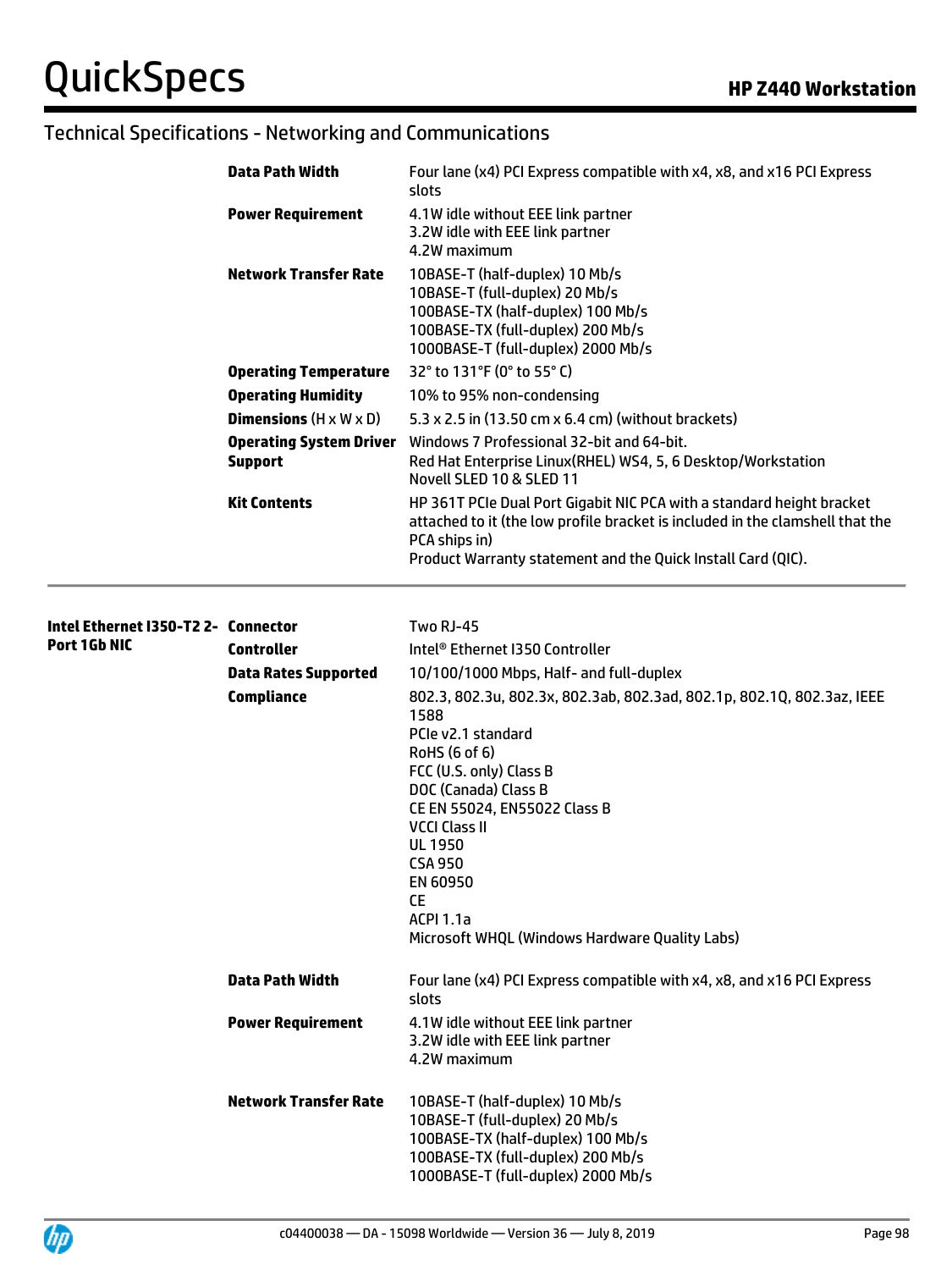|                           | <b>Operating Temperature</b><br><b>Operating Humidity</b><br><b>Dimensions</b> $(H \times W \times D)$<br><b>Support</b><br><b>Kit Contents</b> | 32 $^{\circ}$ to 131 $^{\circ}$ F (0 $^{\circ}$ to 55 $^{\circ}$ C)<br>10% to 95% non-condensing<br>5.3 x 2.5 in (13.50cm x 6.4 cm) (without brackets)<br>Operating System Driver Windows 7 32-bit and 64-bit; Windows 10 32-bit and 64-bit; Red Hat<br>Enterprise Linux(RHEL) WS4, 5, 6 Desktop/Workstation<br>Novell SLED 10 & SLED 11<br>Intel I350-T2 PCIe Dual Port Gigabit NIC PCA with a standard height bracket<br>attached to it (the low profile bracket is included in the clamshell that the<br>PCA ships in)<br>Product Warranty statement and the Installation Guide. |
|---------------------------|-------------------------------------------------------------------------------------------------------------------------------------------------|-------------------------------------------------------------------------------------------------------------------------------------------------------------------------------------------------------------------------------------------------------------------------------------------------------------------------------------------------------------------------------------------------------------------------------------------------------------------------------------------------------------------------------------------------------------------------------------|
|                           |                                                                                                                                                 |                                                                                                                                                                                                                                                                                                                                                                                                                                                                                                                                                                                     |
| Intel Ethernet I350-T4 4- | Connector                                                                                                                                       | Four RJ-45                                                                                                                                                                                                                                                                                                                                                                                                                                                                                                                                                                          |
| port 1Gb NIC              | <b>Controller</b>                                                                                                                               | Intel <sup>®</sup> Ethernet I350 Controller                                                                                                                                                                                                                                                                                                                                                                                                                                                                                                                                         |
|                           | <b>Data Rates Supported</b>                                                                                                                     | 10/100/1000 Mbps, Half- and full-duplex                                                                                                                                                                                                                                                                                                                                                                                                                                                                                                                                             |
|                           | Compliance                                                                                                                                      | 802.3, 802.3u, 802.3x, 802.3ab, 802.3ad, 802.1p, 802.1Q, 802.3az, IEEE<br>1588<br>PCIe v2.1 standard<br>RoHS (6 of 6)<br>FCC (U.S. only) Class B<br>DOC (Canada) Class B<br>CE EN 55024, EN55022 Class B<br><b>VCCI Class II</b><br><b>UL 1950</b><br><b>CSA 950</b><br>EN 60950<br><b>CE</b><br><b>ACPI 1.1a</b><br>Microsoft WHQL (Windows Hardware Quality Labs)                                                                                                                                                                                                                 |
|                           | <b>Data Path Width</b>                                                                                                                          | Four lane (x4) PCI Express compatible with x4, x8, and x16 PCI Express<br>slots                                                                                                                                                                                                                                                                                                                                                                                                                                                                                                     |
|                           | <b>Power Requirement</b>                                                                                                                        | 5.0W (typical)                                                                                                                                                                                                                                                                                                                                                                                                                                                                                                                                                                      |
|                           | <b>Network Transfer Rate</b>                                                                                                                    | 10BASE-T (half-duplex) 10 Mb/s<br>10BASE-T (full-duplex) 20 Mb/s<br>100BASE-TX (half-duplex) 100 Mb/s<br>100BASE-TX (full-duplex) 200 Mb/s<br>1000BASE-T (full-duplex) 2000 Mb/s                                                                                                                                                                                                                                                                                                                                                                                                    |
|                           | <b>Operating Temperature</b>                                                                                                                    | 32° to 131° F (0° to 55° C)                                                                                                                                                                                                                                                                                                                                                                                                                                                                                                                                                         |
|                           | <b>Operating Humidity</b>                                                                                                                       | 10% to 95% non-condensing                                                                                                                                                                                                                                                                                                                                                                                                                                                                                                                                                           |
|                           | <b>Dimensions</b> $(H \times W \times D)$                                                                                                       | 5.3 x 2.5 in (13.50cm x 6.4 cm) (without brackets)                                                                                                                                                                                                                                                                                                                                                                                                                                                                                                                                  |
|                           | <b>Operating System Driver</b><br><b>Support</b>                                                                                                | Windows 7 32-bit and 64-bit; Windows 10 32-bit and 64-bit; Red Hat<br>Enterprise Linux(RHEL) WS4, 5, 6 Desktop/Workstation<br>Novell SLED 10 & SLED 11                                                                                                                                                                                                                                                                                                                                                                                                                              |
|                           | <b>Kit Contents</b>                                                                                                                             | Intel I350-T4 PCIe Quad Port Gigabit NIC PCA with a standard height<br>bracket attached to it (the low profile bracket is included in the clamshell<br>that the PCA ships in)<br>Product Warranty statement and the Installation Guide.                                                                                                                                                                                                                                                                                                                                             |

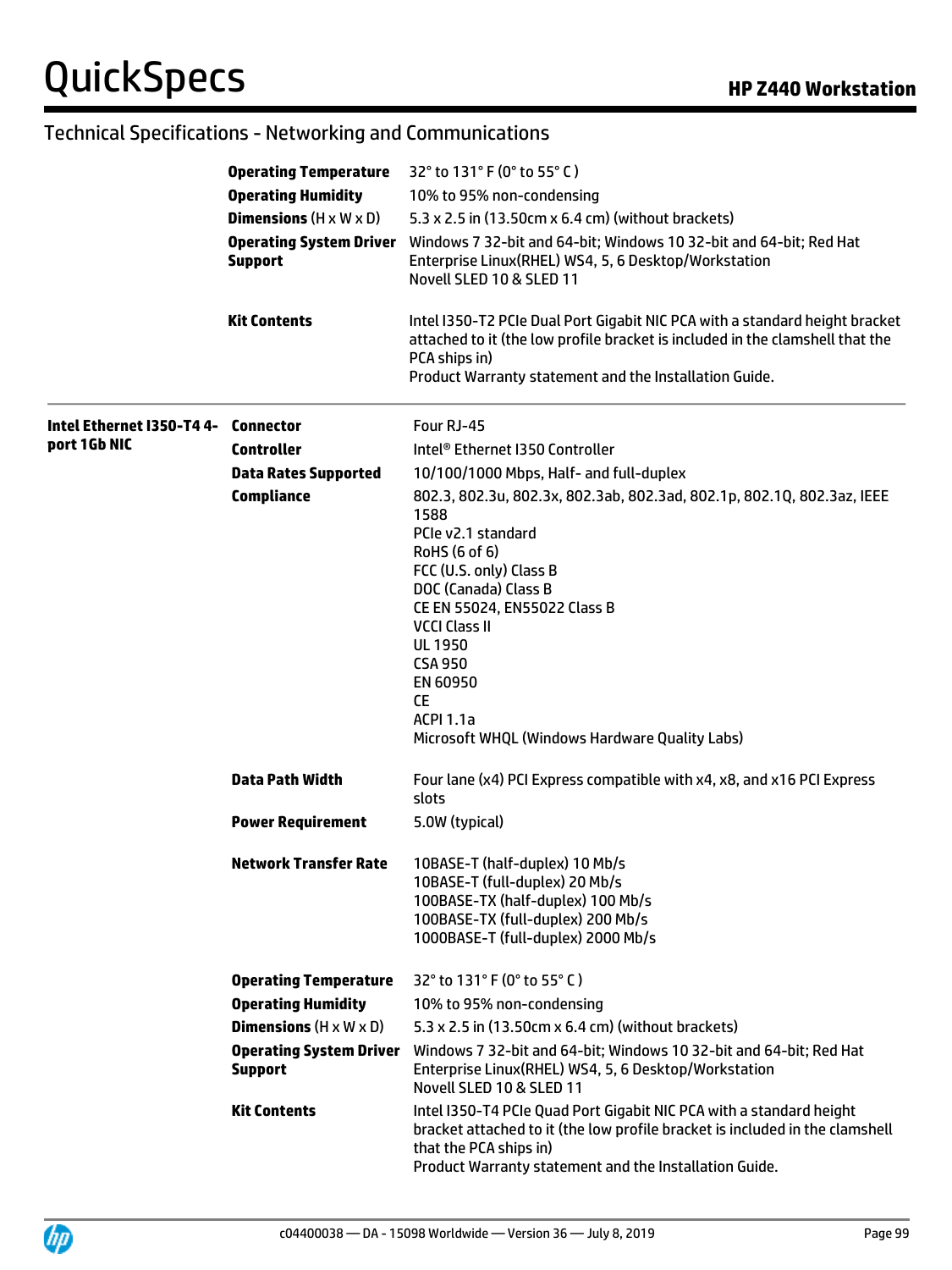| Intel 7260 802.11<br>a/b/g/n PCIe WLAN NIC                            | <b>Operating Humidity</b><br><b>Dimensions</b> $(H \times W \times D)$           | 10% to 90% (non-condensing)<br><b>Operating</b><br>Non-operating 5% to 95% (non-condensing)<br>Native HMC: 26.8 x 30.0 x 2.4 mm<br>Carrier Card Assembly 3.3 x 4.7 in (84 x 119 mm)                                                                                                                                                                                                                                                                                                                                                                                                                                                                                                                                                             |
|-----------------------------------------------------------------------|----------------------------------------------------------------------------------|-------------------------------------------------------------------------------------------------------------------------------------------------------------------------------------------------------------------------------------------------------------------------------------------------------------------------------------------------------------------------------------------------------------------------------------------------------------------------------------------------------------------------------------------------------------------------------------------------------------------------------------------------------------------------------------------------------------------------------------------------|
|                                                                       | <b>Kit Contents</b>                                                              | PCIe x1 card with full height bracket, rf antenna, antenna cable, separate<br>low profile bracket, software CD and warranty.                                                                                                                                                                                                                                                                                                                                                                                                                                                                                                                                                                                                                    |
|                                                                       | <b>Notes</b>                                                                     | 1. WLAN supplier's client utility is required for Cisco Compatible<br>Extensions support with Microsoft Windows XP. WLAN may also<br>be compatible with certain third-party software supplicants.<br>WLAN supplier IHV extensions required for Cisco Compatible<br><b>Extensions support for Microsoft Windows Vista.</b><br>Check latest software/driver release for updates on supported<br>2.<br>security features.<br>Maximum output power may vary by country according to local<br>3.<br>regulations.<br>In Power Save Polling mode and on battery power.<br>4.<br>Receiver sensitivity is measured at a packet error rate of 8% for<br>5.<br>802.11b (CCK modulation) and a packet error rate of 10% for<br>802.11a/g (OFDM modulation). |
| Intel 8260 802.11<br>a/b/g/n/ac with<br><b>Bluetooth 4.2 PCIe NIC</b> | <b>Operating Temperature</b><br><b>Operating Humidity</b><br><b>Kit Contents</b> | 0 to 80 C<br>Non-operating 50% to 90% RH non-condensing (at temperatures of 25C<br>to 35C)<br>WLAN module with PCIe x1 card, Dual band antenna, USB cable for internal<br>Bluetooth connection, installation quide, warranty card                                                                                                                                                                                                                                                                                                                                                                                                                                                                                                               |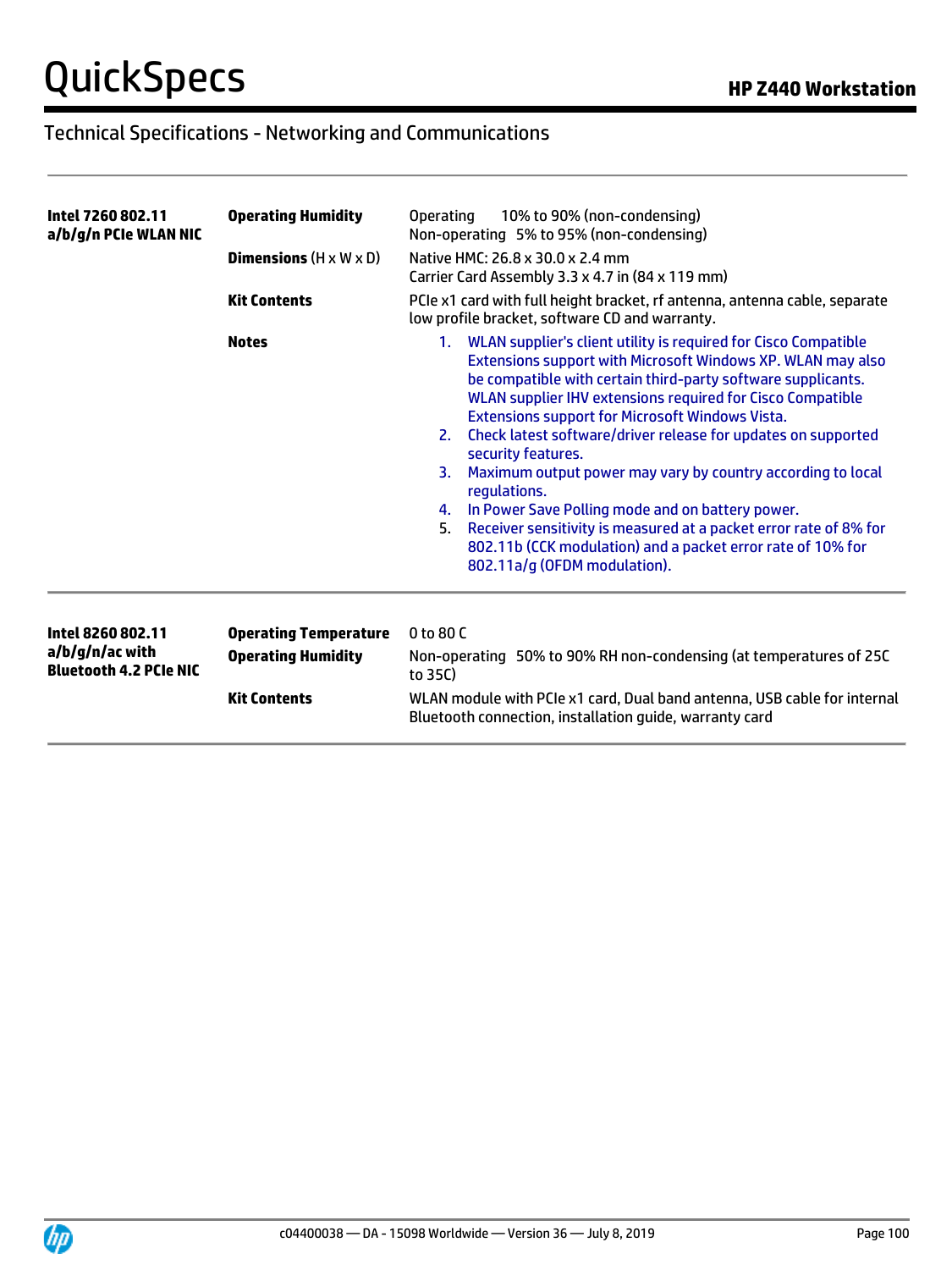### Summary of Changes

#### **SUMMARY OF CHANGES**

| <b>Date of change:</b>  | <b>Version History:</b> |         | <b>Description of change:</b>                                            |
|-------------------------|-------------------------|---------|--------------------------------------------------------------------------|
| August 21, 2014         | V1                      | Added   | Style and technical specifications                                       |
| October 1, 2014         | From v1 to v2           | Added   | Rack dimensions, note to supported components: memory, Foxit             |
|                         |                         |         | PhantomPDF Express and Cyberlink Power2Go: software, Optical             |
|                         |                         |         | drives: DVD, BD-XL specs                                                 |
|                         |                         | Changed | Turbo specs for E5-1660v3, Acoustics - only 1 ODD on the high-end        |
|                         |                         |         | config, not 2, Declared Noise Emissions section, Supported               |
|                         |                         |         | Components: Graphics, Optical and Removable Storage, Overview,           |
|                         |                         |         | Stable & Consistent, power supply configurations, Noise Emissions        |
|                         |                         |         | section, Updated Power Supply Configurations and table                   |
|                         |                         | Removed | Cyberlink MediaSuite, TPM 2.0 references, HP Power Assistant and PDF     |
|                         |                         |         | Complete                                                                 |
| December 3, 2014        | From v2 to v3           | Added   | HP Z440 Memory Cooling Solution, power cable descriptor in Overview      |
|                         |                         |         | and System Technical Specifications sections                             |
| January 1, 2015         | From v3 to v4           | Added   | OS under Overview, and Support Components, Memory support matrix         |
|                         |                         |         | and load order                                                           |
| <b>February 1, 2015</b> | From v4 to v5           | Added   | AMD W5100, W7100 GPU, DX115 Removable HDD Frame/Carrier, 256GB           |
|                         |                         |         | SATA 6Gb/s SED OPAL 2 SSD from Supported Components                      |
|                         |                         | Changed | Internal I/O USB, OS under overview, and Supported components.           |
|                         | From v5 to v6           |         |                                                                          |
| March 1, 2015           |                         | Added   | Operating Systems: Red Hat and SUSE Support, 600 and 300GB SAS SFF       |
|                         |                         |         | HDD, 4TB SATA HD, HD Controller                                          |
|                         |                         | Changed | HP Installer Kit for Linux, RAID, SAS and SATA Hard Drives Notes, ACPI   |
|                         |                         |         | support under BIOS section                                               |
| April 1, 2015           | From v6 to v7           | Changed | Hard Drives Notes and Memory Notes in Supported Components               |
|                         |                         |         | section. Memory Speed Supported in System Board. Memory Info from        |
|                         |                         |         | System Configuration.                                                    |
|                         |                         | Added   | <b>Chassis Dimensions</b>                                                |
| May 1, 2015             | From v7 to v8           | Added   | Integrated RAID for PCIe SSDs and note in Hard Drive Controllers section |
|                         |                         | Changed | Notes in Hard Drive Controllers sections, High Performance GPU           |
|                         |                         |         | Computing, and Other Hardware                                            |
| July 1, 2015            | From v8 to v9           | Added   | 1TB SATA 7200 rpm 8GB 3.5" SSHD (hybrid), HP Z Turbo Drive G2 512GB      |
|                         |                         |         | SSD, HP Z Turbo Drive G2 256GB SSD, and notes for Supported              |
|                         |                         |         | Components and Technical Specifications; 3Dconnexion CADMouse to         |
|                         |                         |         | Input Devices.                                                           |
|                         |                         | Changed | Storage/Hard Drives section Descriptions/Notes                           |
|                         |                         | Removed | 600GB SAS 15K rpm 6Gb/s 3.5" HDD, 300GB SAS 15K rpm 6Gb/s 3.5"           |
|                         |                         |         | <b>HDD</b>                                                               |
| August 1, 2015          | From v9 to v10          | Added   | Windows 10 64-bit, SUSE Linux Enterprise Desktop 11 SP3, 12 in 0S,       |
|                         |                         |         | Overview; NVIDIA NVS 310 1GB Graphics in Professional 2D; NVIDIA®        |
|                         |                         |         | Quadro® K420 2GB Graphics in Entry 3D Graphics section; Intel Xeon E5-   |
|                         |                         |         | 1630 v3 in Stable and consistent offerings in Stable and consistent      |
|                         |                         |         | offerings                                                                |
|                         |                         | Changed | HP Solenoid Hood Lock & Hood Sensor in Supported Components,             |
|                         |                         |         | Racking and Physical Security section; Intel Xeon E5-1603 v3             |
|                         |                         | Removed | Windows 8.1 64-bit, Windows 8.1 Emerging Market, SUSE Linux              |
|                         |                         |         | Enterprise Desktop 11 SP3                                                |
| September 1, 2015       | From v10 to v11         | Added   | HP 512GB SATA SED SSD in Supported Components, Storage and               |
|                         |                         |         | <b>Technical Specifications</b>                                          |
|                         |                         | Changed | Notes for SATA SSDs, and PCI Express in Supported Components, HP         |
|                         |                         |         | Solenoid Hood Lock & Hood Sensor in Racking and Physical Security,       |
|                         |                         |         | Notes for Memory Cooling Solution in Other Hardware                      |
|                         |                         |         |                                                                          |
|                         |                         | Removed | Intel Pro 1500 180GB SATA SSD                                            |

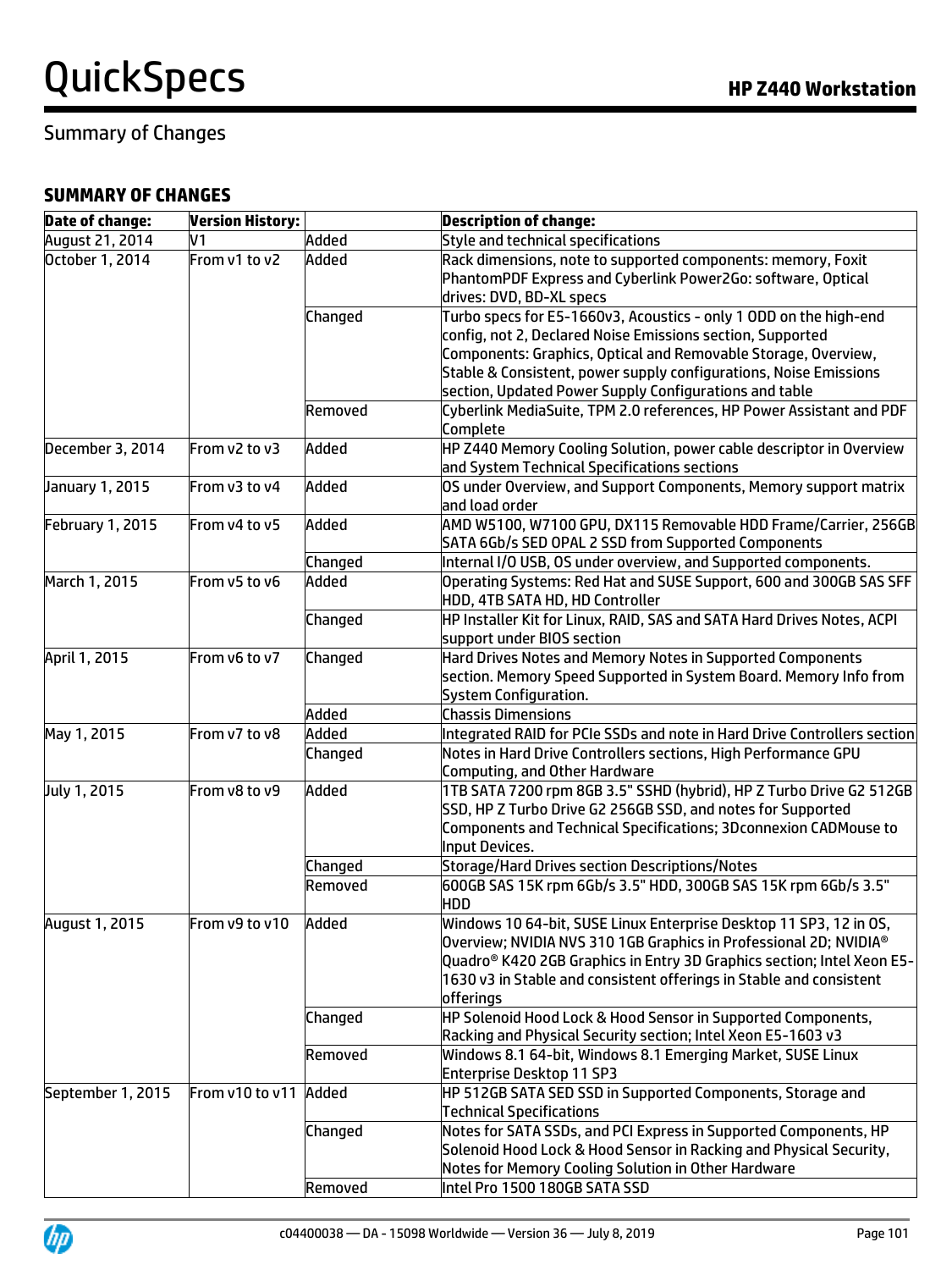### Summary of Changes

| November 1, 2015  | From v11 to v12 Added   |         | Storage PCIe notes, HP Z Turbo Drive Quad Pro, 256GB, and 512GB SSD     |
|-------------------|-------------------------|---------|-------------------------------------------------------------------------|
|                   |                         |         | modules, NVIDIA® Quadro® M4000 8GB Graphics, NVIDIA® Quadro®            |
|                   |                         |         | M5000 8GB Graphics, Z440 HP Z Cooler and notes from Other Hardware      |
|                   |                         |         | section;                                                                |
|                   |                         | Changed | Controller Cards section notes; HP Remote Graphics Software (RGS) 7.1,  |
|                   |                         |         | MS Office Home & Business 2016 from Software section; Windows 10        |
|                   |                         |         | Pro 64 and Windows 10 Pro downgrade to Windows 7 Professional 64        |
|                   |                         |         | from Operative Systems section.                                         |
| January 1, 2016   | From v12 to v13 Added   |         | <b>Updated Preinstalled OS in Overview section</b>                      |
| February 1, 2016  | From v13 to v14 Added   |         | HP Enterprise Class 240GB SATA SSD and HP Enterprise Class 480GB        |
|                   |                         |         | SATA SSD, NVIDIA® Quadro® K1200 4GB Graphics, HP PS/2 Business          |
|                   |                         |         | Slim Keyboard, HP USB Business Slim Keyboard, HP Wireless Business      |
|                   |                         |         | Slim Keyboard                                                           |
|                   |                         | Changed | <b>SATA SSDs notes</b>                                                  |
|                   |                         | Removed | Samsung Enterprise 240GB SATA SSD, Samsung Enterprise 480GB SATA        |
|                   |                         |         | SSD, NVIDIA® Quadro® K5200 8GB Graphics, NVIDIA® Quadro® K6000          |
|                   |                         |         | 12GB Graphics.                                                          |
| March 1, 2016     | From v14 to v15 Added   |         | Windows 10 Home 64 High-end in Overview and Supported                   |
|                   |                         |         | Components; AMD FirePro W4300 4GB Graphics in Mid-Ranga Category,       |
|                   |                         |         | Intel 8260 802.11 a/b/g/n/ac with Bluetooth 4.2 PCIe NIC in Networking  |
|                   |                         |         |                                                                         |
|                   |                         |         | and Communications                                                      |
|                   |                         | Removed | Ubuntu 14.04, and Windows 8.1 64-bit from Overview OS; NVIDIA NVS       |
|                   |                         |         | 310 512MB Graphics, NVIDIA® Quadro® K420 1GB Graphics in Graphics       |
| March 31, 2015    | From v15 to v16 Added   |         | Intel Xeon E5-2600 v3 Series CPUs, HP Z Turbo Drive G2 1TB SSD, Intel   |
|                   |                         |         | Ethernet I350-T2 2-Port 1Gb NIC                                         |
|                   |                         | Changed | AMD FirePro W2100 2GB Graphics moved to Entry 3D; PCIe Drives and       |
|                   |                         |         | Memory notes; HP Solenoid Hood Lock & Hood Sensor option.               |
| June 7, 2016      | From v16 to v17 Added   |         | Enterprise Class status for 4TB SATA HDD, HP USB Hardened Mouse,        |
|                   |                         |         | Intel Xeon E5-1600 v4 Series CPU, Note 6 for NVIDIA® Quadro® M2000      |
|                   |                         | Removed | Windows 8.1 Pro Downgrade to Windows 7 Professional 64-bit              |
| July 1, 2016      | From v17 to v18 Added   |         | HP Keyed Cable Lock 10mm                                                |
| September 1, 2016 | From v18 to v19 Added   |         | Z Turbo SED, and notes for PCIe SSDs, Specs for SATA SSDs               |
| October 1, 2016   | From v19 to v20 Added   |         | Intel 750 Series PCIe SSDs, Added Z Turbo TLC SSDs, Added 1TB           |
|                   |                         |         | <b>Enterprise HDD</b>                                                   |
|                   |                         | Removed | OS options, Xeon v3 processors, 4GB 2133 DIMMs                          |
| November 1, 2016  | From v20 to v21         | Added   | 1TB SATA 7200 rpm HDD (Enterprise Class), HP Z Turbo and Z Turbo        |
|                   |                         |         | Quad Pro SSD Drives                                                     |
|                   |                         | Changed | PCIe drives note                                                        |
|                   |                         | Removed | Intel Xeon v3 processors, 4GB DDR4-2133 RAM, Win 7, and 8.1 Pro 64-     |
|                   |                         |         | bit                                                                     |
| January 1, 2017   | From v21 to v22 Added   |         | Radeon Pro WX 7100 8GB graphics, HP Z Turbo Drive G2 256GB TLC, HP      |
|                   |                         |         | Z Turbo Drive G2 512GB TLC, HP Z Turbo Drive G2 1TB TLC, 2TB SATA       |
|                   |                         |         | SSD, 9.5mm Slim DVD-Writer.                                             |
| February 1, 2017  | From v22 to v23 Changed |         | HP 9.5mm Slim SuperMulti DVD Writer specs and HP Inc. disclaimers       |
| March 1, 2017     | From v23 to v24 Added   |         | <b>NVIDIA Quadro P5000</b>                                              |
| April 1, 2017     | From v24 to v25 Added   |         | Hard Drive Controllers section note 4, Fan and Front Card Guide         |
|                   |                         |         | Components,                                                             |
|                   |                         | Changed | SATA Hard Drives, HP Solid State Drives (SSDs) notes, Notes 5&6 to Mid- |
|                   |                         |         | Range Quadro M2000, FirePro 4300Graphics and Radeon Pro WX7100,         |
|                   |                         |         |                                                                         |
|                   |                         |         | <b>TPM</b> content                                                      |
| April 14, 2017    | From v25 to v26 Removed |         | The System Configuration (High-end) & Declared Noise Emissions (in      |
|                   |                         |         | accordance with ISO 7779 and ISO 9296) subsections under The            |
|                   |                         |         | DECLARED NOISE EMISSIONS section was removed.                           |
| May 1, 2017       | From v26 to v27 Added   |         | The NVIDIA® Quadro® P2000 5GB Graphics to Mid-range 3D Graphics         |

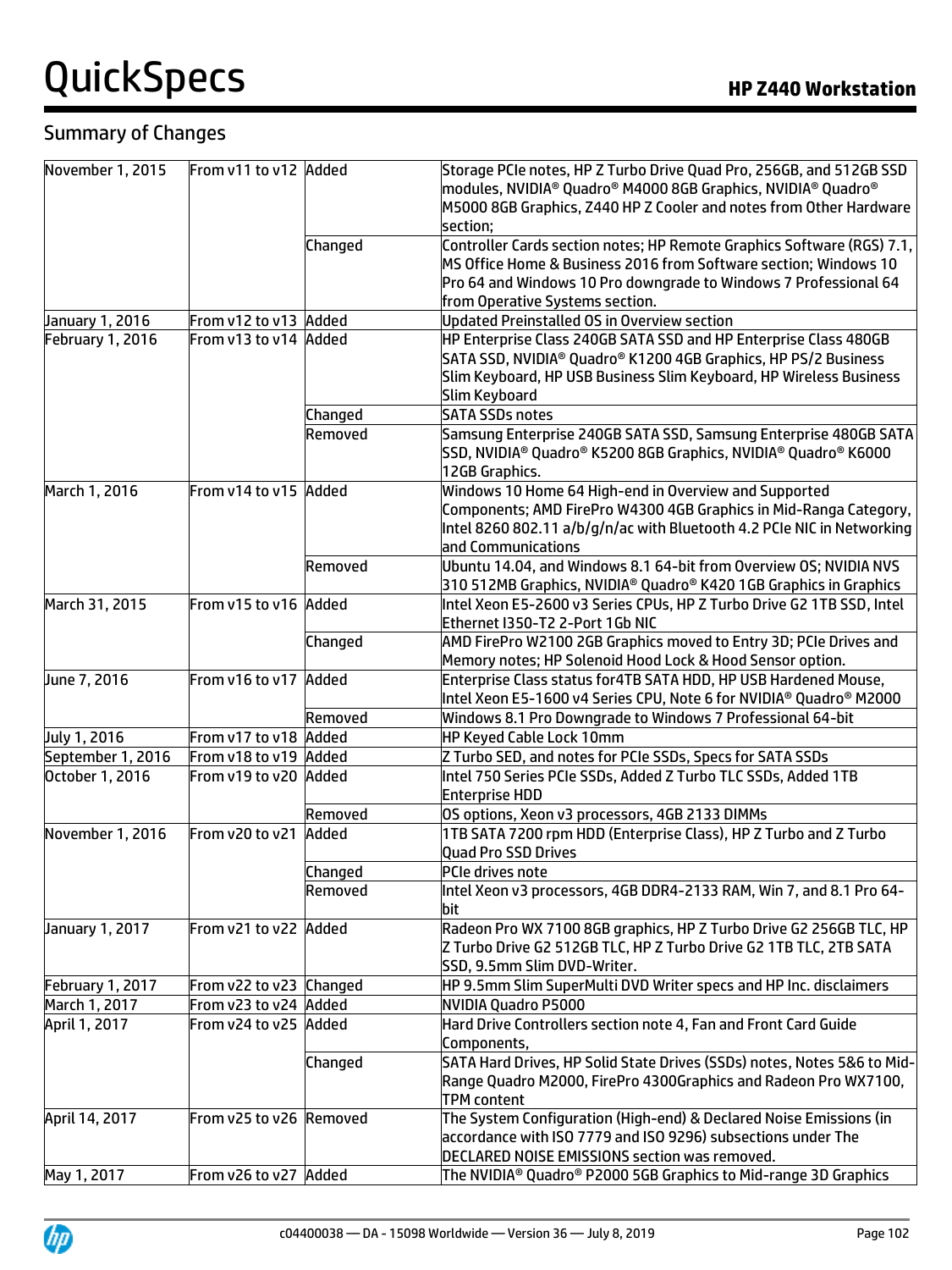#### Summary of Changes

|                    |                         | Changed | Changed The HP 9.5mm Slim SuperMulti DVD Writer for The HP 9.5mm                                                                                                                                                                                                                                                                  |
|--------------------|-------------------------|---------|-----------------------------------------------------------------------------------------------------------------------------------------------------------------------------------------------------------------------------------------------------------------------------------------------------------------------------------|
|                    |                         |         | Slim DVD Writer.                                                                                                                                                                                                                                                                                                                  |
| May 1, 2017        | From v27 to v28 Added   |         | In page 12 added notes 1 & 2 to all the memory parts, added<br>HP 32GB (1x32GB) DDR4-2400 ECC Reg RAM to Memory section, added<br>hew configurations to DIMM slots for capacities of 128GB & 256GB in<br>the System Board section.                                                                                                |
|                    |                         | Changed | Changed the Maximum Memory support from 128GB to 256GB, changed<br>the Mixed support configuration in the Graphics section.                                                                                                                                                                                                       |
| June 5, 2017       | From v28 to v29 Added   |         | NVIDIA Quadro P6000 24GB Graphics to Ultra 3D Graphics, NVIDIA<br>Quadro P4000 to High-end 3D section, added NVIDIA Quadro P400 &<br>P600 to Entry 3D Graphics section, added NVIDIA Quadro P1000 to Mid-<br>range 3D section, Radeon Pro WX4100 4GB 1st GFX Graphics to Mid-<br>range 3D section and added NVIDIA Quadro Sync II |
|                    |                         | Changed | HP 9.5mm Slim DVD Writer Option Kit Part Number under Optical and<br><b>Removable Storage section</b>                                                                                                                                                                                                                             |
|                    |                         | Removed | DVD-RAM as a supported format under the DVD writer section                                                                                                                                                                                                                                                                        |
| July 6, 2017       | From v29 to v30         | Added   | Intel Ethernet I350-T4 4-port 1Gb NIC to Networking and<br>Communications section                                                                                                                                                                                                                                                 |
|                    |                         | Changed | The Note 1 in the Other Hardware section, changed The Note 2 in the $\overline{\phantom{a}}$<br>Memory section, changed The Note 2 for NVIDIA Quadro P400, P600,<br>P1000 and changed the Operating Systems supported section for the<br>NVIDIA Quadro Sync II                                                                    |
|                    |                         | Removed | The Tesla K40 as High Performance GPU Computing and removed Slim $\,$<br>DVDRW SATA 1st & 2nd ODD from the Stable & Consistent Offerings<br>section                                                                                                                                                                               |
| August 21, 2017    | From v30 to v31 Changed |         | <b>EPEAT statement</b>                                                                                                                                                                                                                                                                                                            |
| September 6, 2017  | From v31 to v32 Added   |         | Memory footnotes                                                                                                                                                                                                                                                                                                                  |
|                    |                         | Changed | Displays section and changed the info for the NVIDIA Quadro P4000 8GB<br>Graphics                                                                                                                                                                                                                                                 |
| September 25, 2017 | From v32 to v33 Changed |         | <b>Graphics section</b>                                                                                                                                                                                                                                                                                                           |
| November 1, 2017   | From v33 to v34 Changed |         | "for workstations" added to Windows 10 Pro 64 on OS section / Multi-<br>core disclaimer updated.                                                                                                                                                                                                                                  |
| August 9, 2018     | From v34 to v35 Changed |         | Memory support                                                                                                                                                                                                                                                                                                                    |
| July 8, 2019       | From v35 to v36 Changed |         | <b>Racking and Physical Security section</b>                                                                                                                                                                                                                                                                                      |